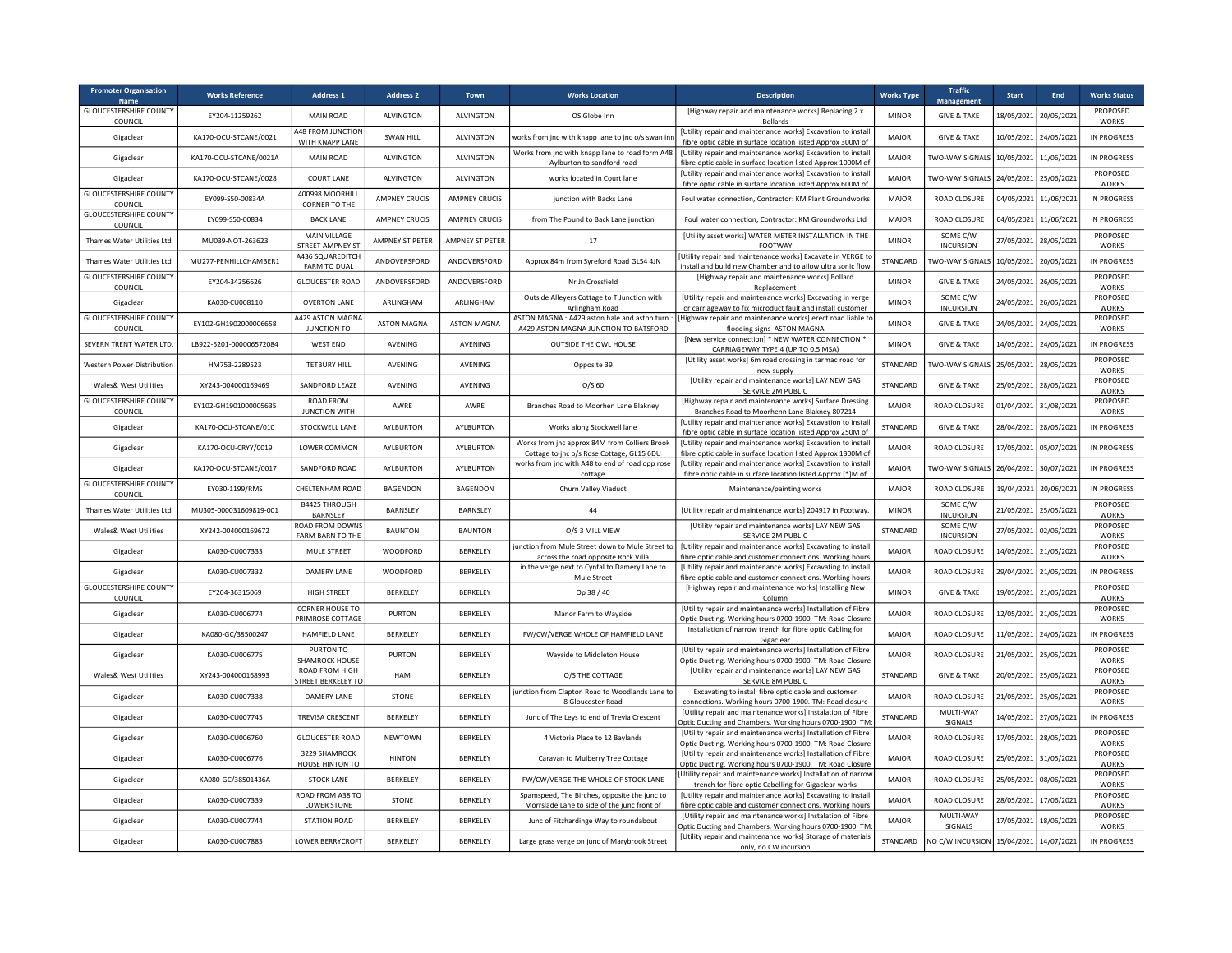| SEVERN TRENT WATER LTD.                  | LB901-1303-000060390401A  | <b>GROVE ROAD</b>                             | <b>BERRY HILL</b>        | <b>BERRY HILL</b>               | O/S 56                                                                                  | [Utility repair and maintenance works] HV Bbox Install, Clear<br>to Boundary                                                                                  | <b>MINOR</b>                 | <b>GIVE &amp; TAKE</b>       | 24/05/2021 | 26/05/2021            | PROPOSED<br><b>WORKS</b> |
|------------------------------------------|---------------------------|-----------------------------------------------|--------------------------|---------------------------------|-----------------------------------------------------------------------------------------|---------------------------------------------------------------------------------------------------------------------------------------------------------------|------------------------------|------------------------------|------------|-----------------------|--------------------------|
| Gigaclear                                | KA030-CU008046            | LOWER LANE                                    | <b>BERRY HILL</b>        | <b>BERRY HILL</b>               | Merryweathers Farm to Lower Lane Esso Garage                                            | [Utility repair and maintenance works] Instalation of Fibre<br><b>Optic Ducting and Chambers</b>                                                              | STANDARD                     | MULTI-WAY<br>SIGNALS         | 17/05/2021 | 26/05/2021            | IN PROGRESS              |
| Gigaclear                                | KA030-CU007641            | <b>GROVE ROAD</b>                             | <b>BERRY HILL</b>        | <b>BERRY HILL</b>               | Grove Road J/ W B4136                                                                   | [Utility repair and maintenance works] Storage compound                                                                                                       | MAJOR                        | NO C/W INCURSION             | 02/03/2021 | 04/06/2021            | <b>IN PROGRESS</b>       |
| Gigaclear                                | KA250-GCX001911           | ABLINGTON ROAD                                | <b>BIBURY</b>            | <b>BIBURY</b>                   | o/s Ablington House Cottage Ablington Bibury GL7<br>5NU                                 | [Utility repair and maintenance works] Diggining in verge to<br>repair fault                                                                                  | <b>MAJOR</b>                 | ROAD CLOSURE                 | 20/05/2021 | 24/05/2021            | PROPOSED<br><b>WORKS</b> |
| Thames Water Utilities Ltd               | MU305-000031607563-001    | <b>B4425 THE VICARAGE</b><br><b>BIBURY TO</b> | ARLINGTON                | <b>BIBURY</b>                   | Cotteswold House                                                                        | [Remedial works] Rectifiy Dangerous rein defect - non-pay i<br>Carriageway. Our intentionis to complete the Permanent                                         | <b>MINOR</b>                 | TWO-WAY SIGNALS              | 26/05/2021 | 26/05/2021            | PROPOSED<br>REMEDIAL     |
| <b>GLOUCESTERSHIRE COUNTY</b><br>COUNCIL | EY030-1233/CHEVRON        | THE STREET                                    | <b>BIBURY</b>            | <b>BIBURY</b>                   | $O/S$ 11                                                                                | Traffic Lights for scaffolding                                                                                                                                | MAJOR                        | TWO-WAY SIGNALS              | 16/03/2021 | 06/06/2021            | IN PROGRESS              |
| <b>GLOUCESTERSHIRE COUNTY</b><br>COUNCIL | EY102-GH1901000005593     | HOLLOWAY ROAD                                 | BISLEY                   | <b>BISLEY</b>                   | : For the attention of Ali Jackson : Whole of<br>gloucestershire, for mass orders only. | [Highway repair and maintenance works] Surface Dressing<br>Holloway Road Bisley 807430                                                                        | <b>MAJOR</b>                 | ROAD CLOSURE                 | 28/05/2021 | 28/05/2021            | PROPOSED<br><b>WORKS</b> |
| <b>GLOUCESTERSHIRE COUNTY</b><br>COUNCIL | EY102-GH1902000006534     | AWRE ROAD                                     | <b>BLAKENEY</b>          | BLAKENEY                        | <b>ROAD</b>                                                                             | BLAKENEY : , Awre Rd, Blakeney GL15 4AA : AWRE   [Highway repair and maintenance works] Install 56m of new<br>225mm pipe in c/way and 5 new gullies. BLAKENEY | <b>IMMEDIATE</b><br>(URGENT) | ROAD CLOSURE                 | 10/05/2021 | 20/05/2021            | IN PROGRESS              |
| <b>GLOUCESTERSHIRE COUNTY</b><br>COUNCIL | EY102-GH1902000005634     | <b>NEW ROAD</b>                               | <b>BLAKENEY</b>          | <b>BLAKENEY</b>                 | BLAKENEY : Landslip, New rd, Blakeney, GL15 4DG<br>NEW ROAD                             | [Highway repair and maintenance works] Maintain site and<br>diversion route due to collapsed road BLAKENEY :                                                  | <b>MAJOR</b>                 | ROAD CLOSURE                 | 01/02/2021 | 01/02/2022            | PROPOSED<br><b>WORKS</b> |
| Thames Water Utilities Ltd               | MU306-000810985920045-001 | PARK ROAD                                     | <b>BLOCKLEY</b>          | <b>BLOCKLEY</b>                 | 9 Park Road, Moreton-in-Marsh, GL56 9BZ                                                 | [New service connection] HH Plot 1, 1x25mm MDPE mtrd<br>Supply in Carriageway. Our intention is tocomplete the                                                | STANDARD                     | SOME C/W<br><b>INCURSION</b> | 19/05/2021 | 25/05/2021            | IN PROGRESS              |
| Western Power Distribution               | HM744-2295953B            | <b>LOWER STREET</b>                           | <b>BLOCKLEY</b>          | <b>BLOCKLEY</b>                 | on junction with pasture lane                                                           | [Utility asset works] 1 joint hole in tarmac road and 6m<br>trenching in tarmac road and 6m road crossing in tarmac                                           | <b>MAJOR</b>                 | ROAD CLOSURE                 | 21/05/2021 | 02/06/2021            | PROPOSED<br><b>WORKS</b> |
| Western Power Distribution               | HM744-2295953A            | PASTURE LANE                                  | <b>BLOCKLEY</b>          | <b>BLOCKLEY</b>                 | outside rose cottage                                                                    | [Utility repair and maintenance works] 3 joint holes in<br>tarmac footway and tarmac road and 14m trenching in                                                | STANDARD                     | <b>GIVE &amp; TAKE</b>       | 21/05/2021 | 02/06/2021            | PROPOSED<br><b>WORKS</b> |
| <b>GLOUCESTERSHIRE COUNTY</b><br>COUNCIL | EY030-1265/HEADWAYTM      | <b>STATION ROAD</b>                           | <b>BLOCKLEY</b>          | <b>BLOCKLEY</b>                 | O/S Drivers Cottage                                                                     | Erection of scaffold and protection whilst works are carried<br>out.                                                                                          | <b>MAJOR</b>                 | TWO-WAY SIGNALS              | 17/05/2021 | 21/06/2021            | IN PROGRESS              |
| Gigaclear                                | KA030-CU008021            | <b>GOOSE LANE</b>                             | <b>BOLLOW</b>            | <b>BOLLOW</b>                   | JUNCTION OF GOOSE LANE to OUTSIDE NUMBER 6<br><b>SWEET BRIAR</b>                        | [Utility repair and maintenance works] Instalation of Fibre<br>Optic Ducting and Chambers                                                                     | <b>STANDARD</b>              | <b>GIVE &amp; TAKE</b>       | 17/05/2021 | 28/05/2021            | IN PROGRESS              |
| Thames Water Utilities Ltd               | MU305-000031622153-001    | SPRINGVALE                                    | BOURTON-ON-THE-<br>WATER | BOURTON-ON-THE-<br>WATER        | 26                                                                                      | [Utility repair and maintenance works] B Box Exchange<br>>33mm Fway in Footway                                                                                | <b>IMMEDIATE</b><br>(URGENT) | SOME C/W<br><b>INCURSION</b> | 19/05/2021 | 21/05/2021            | IN PROGRESS              |
| BT                                       | BC117-0000000000158263L2C | <b>PARK FARM</b>                              | BOURTON-ON-THE-<br>WATER | BOURTON-ON-THE-<br>WATER        | OUTSIDE 49                                                                              | [Utility asset works] LAY NEW DUCT                                                                                                                            | <b>MINOR</b>                 | NO C/W INCURSION             | 20/05/2021 | 24/05/2021            | PROPOSED<br><b>WORKS</b> |
| BT                                       | BC117-0000000000158758L2C | <b>PARK FARM</b>                              | BOURTON-ON-THE-<br>WATER | <b>BOURTON-ON-THE-</b><br>WATER | OUTSIDE 20                                                                              | [Utility asset works] LAY DUCT TOWARDS CUSTOMER<br>PROPERTY                                                                                                   | <b>MINOR</b>                 | SOME C/W<br><b>INCURSION</b> | 21/05/2021 | 25/05/2021            | PROPOSED<br><b>WORKS</b> |
| <b>GLOUCESTERSHIRE COUNTY</b><br>COUNCIL | EY050-WALL/050521         | HALFWAY HOUSE TO<br><b>BOX CORNER</b>         | <b>BOX</b>               | <b>BOX</b>                      | orchard cottage                                                                         | repairs to damaged wall                                                                                                                                       | MAIOR                        | TWO-WAY SIGNALS              | 05/05/2021 | 25/05/2021            | IN PROGRESS              |
| Gigaclear                                | KA170-OCU-CRYY/008        | <b>LYDNEY ROAD</b>                            | <b>BREAM</b>             | <b>BREAM</b>                    | From jnc leading to Maypole House to Woodville<br>Cottage                               | [Utility repair and maintenance works] Excavation to install<br>fibre optic cable in surface location listed Approx [*]M of                                   | <b>MAJOR</b>                 | MULTI-WAY<br><b>SIGNALS</b>  | 26/04/2021 | 20/05/2021            | IN PROGRESS              |
| Gigaclear                                | KA170-OCU-BREYNY/0029     | HIGH BEECH ROAD                               | <b>BREAM</b>             | <b>BREAM</b>                    | works from No 36 to Yew tree cottage, GL15 6JH                                          | [Utility repair and maintenance works] Excavation to install<br>fibre optic cable in surface location listed Approx 250M of                                   | <b>MAJOR</b>                 | MULTI-WAY<br>SIGNALS         | 26/04/2021 | 21/05/2021            | IN PROGRESS              |
| <b>GLOUCESTERSHIRE COUNTY</b><br>COUNCIL | EY102-GH1902000006563     | LYDNEY ROAD                                   | <b>BRFAM</b>             | <b>BRFAM</b>                    | BREAM : B4231 Bream Road, Lydney to Bream :<br><b>LYDNEY ROAD</b>                       | [Highway repair and maintenance works] Surface<br>Dressing, roadmarking and prep works BREAM                                                                  | MAIOR                        | ROAD CLOSURE                 | 25/05/2021 | 25/05/2021            | PROPOSED<br><b>WORKS</b> |
| Gigaclear                                | KA170-OCU-BREYNY/0031     | <b>HIGHBURY ROAD</b>                          | <b>BRFAM</b>             | <b>BREAM</b>                    | works from no 35 to New Mill, GL15 6JG                                                  | [Utility repair and maintenance works] Excavation to install<br>fibre optic cable in surface location listed Approx 240M of                                   | <b>MAJOR</b>                 | MULTI-WAY<br>SIGNALS         | 21/04/2021 | 26/05/2021            | IN PROGRESS              |
| <b>GLOUCESTERSHIRE COUNTY</b><br>COUNCIL | EY102-GH1902000006550     | <b>LYDNEY ROAD</b>                            | <b>BRFAM</b>             | <b>BRFAM</b>                    | BREAM : B4231 Bream Road, Lydney to Bream :<br><b>LYDNEY ROAD</b>                       | [Highway repair and maintenance works] Surface<br>Dressing, roadmarking and prep works BREAM                                                                  | <b>MAIOR</b>                 | ROAD CLOSURE                 | 27/05/2021 | 27/05/2021            | PROPOSED<br><b>WORKS</b> |
| Gigaclear                                | KA170-OCU-BREYNY/COM      | THE TUFTS                                     | <b>BRFAM</b>             | <b>BRFAM</b>                    | The Tufts, Bream                                                                        | [Utility repair and maintenance works] Permit to store<br>materials/waste on site for Gigaclear, whilst installing fibre                                      | MAJOR                        | <b>GIVE &amp; TAKE</b>       | 09/02/2021 | 31/05/2021            | IN PROGRESS              |
| Gigaclear                                | KA170-OCU-BREYNY/0020     | <b>HIGHBURY ROAD</b>                          | <b>BREAM</b>             | <b>BREAM</b>                    | Works located on Highbuy road, GL15 6AW                                                 | [Utility repair and maintenance works] Excavation to install<br>fibre optic cable in surface location listed Approx 650M of                                   | <b>MAJOR</b>                 | TWO-WAY SIGNALS              | 07/04/2021 | 01/06/2021            | IN PROGRESS              |
| Gigaclear                                | KA170-OCU-CRYY/004        | PARAWELL LANE                                 | <b>BREAM</b>             | <b>BRFAM</b>                    | Works from track track leading to Priors Lodge to<br>Brynardd Cottage, GL15 6EX         | [Utility repair and maintenance works] Excavation to install<br>fibre optic cable in surface location listed Approx [*]M of                                   | <b>MAJOR</b>                 | ROAD CLOSURE                 | 30/04/2021 | 14/06/2021            | IN PROGRESS              |
| Gigaclear                                | KA170-OCU-BREYNY/0016     | THE TUFTS                                     | <b>BREAM</b>             | <b>BREAM</b>                    | Works location along The tufts, Bream                                                   | [Utility repair and maintenance works] Excavation to install<br>fibre optic cable in surface location listed Approx 1000M of                                  | <b>MAJOR</b>                 | TWO-WAY SIGNALS              | 11/02/2021 | 10/09/2021            | IN PROGRESS              |
| Gigaclear                                | KA170-OCU-BREYNY/0012     | NEW ROAD                                      | <b>BREAM</b>             | <b>BRFAM</b>                    | from jnc o/s the turfs to forest view cottage, GL15<br>6HH                              | [Utility repair and maintenance works] Excavation to install<br>fibre optic cable in surface location listed Approx 600M of                                   | <b>MAJOR</b>                 | MULTI-WAY<br>SIGNALS         | 02/02/2021 | 13/09/2021            | IN PROGRESS              |
| Gigaclear                                | KA170-OCU-BREYNY/0017A    | <b>NEW ROAD</b><br>TRIANGLE                   | <b>BREAM</b>             | <b>BREAM</b>                    | Works on new road triangle                                                              | [Utility repair and maintenance works] Excavation to install<br>fibre optic cable in surface location listed Approx [*]M of                                   | <b>MAJOR</b>                 | <b>GIVE &amp; TAKE</b>       | 22/02/2021 | 19/09/2021            | IN PROGRESS              |
| Gigaclear                                | KA170-OCU-BREYNY/001      | <b>COLEFORD ROAD</b>                          | <b>BREAM</b>             | <b>BREAM</b>                    | WORKS FROM BROADMEADS TO BREAM CROSS,<br><b>GL15 6EU</b>                                | [Utility repair and maintenance works] Excavation to install<br>fibre optic cable in surface location listed Approx 900M of                                   | <b>MAJOR</b>                 | MULTI-WAY<br>SIGNALS         | 01/02/2021 | 11/10/2021            | IN PROGRESS              |
| Gigaclear                                | KA170-OCU-CRYY/0035       | MAYPOLE ROAD                                  | <b>BREAM</b>             | <b>BREAM</b>                    | rom jnc o/s Maypole Cottaget to Cul-de-sac, GL15<br>6XN                                 | [Utility repair and maintenance works] Excavation to install<br>fibre optic cable in surface location listed Approx [*]M of                                   | <b>MAJOR</b>                 | <b>GIVE &amp; TAKE</b>       | 23/02/2021 | 01/06/2022            | IN PROGRESS              |
| Gigaclear                                | KA170-OCU-CRYY/0036       | <b>IRONSTONE CLOSE</b>                        | <b>BREAM</b>             | <b>BREAM</b>                    | Ironstone Close, GL15 6HF                                                               | [Utility repair and maintenance works] Excavation to install<br>fibre optic cable in surface location listed Approx 100M of                                   | <b>MAJOR</b>                 | <b>GIVE &amp; TAKE</b>       | 26/02/2021 | 08/06/2022            | IN PROGRESS              |
| <b>GLOUCESTERSHIRE COUNTY</b><br>COUNCIL | EY102-GH1901000006241     | B4070 FROM<br><b>KEEPERS LODGE TO</b>         | <b>BRIMPSFIELD</b>       | <b>BRIMPSFIELD</b>              | <b>Stroud Road</b>                                                                      | [Highway repair and maintenance works] Surface DRessing<br>B4070 Stroud Road Brimfield                                                                        | <b>MAJOR</b>                 | ROAD CLOSURE                 |            | 27/05/2021 27/05/2021 | PROPOSED<br><b>WORKS</b> |
| <b>GLOUCESTERSHIRE COUNTY</b><br>COUNCIL | EY050-TELENT/2305/TS103   | TOADSMOOR ROAD                                | <b>BRIMSCOMBE</b>        | BRIMSCOMBE                      | <b>TS 013</b>                                                                           | works to signal ducts                                                                                                                                         | MAJOR                        | ROAD CLOSURE                 | 23/05/2021 | 23/05/2021            | PROPOSED<br><b>WORKS</b> |
| <b>GLOUCESTERSHIRE COUNTY</b><br>COUNCIL | EY102-GH1902000006247     | <b>LONDON ROAD</b>                            | <b>BRIMSCOMBE</b>        | BRIMSCOMBE                      | BRIMSCOMBE: By Queens Court: LONDON ROAD                                                | Highway repair and maintenance works] Cut back Ash Trees<br><b>BRIMSCOMBE</b>                                                                                 | <b>MINOR</b>                 | TWO-WAY SIGNALS              | 24/05/2021 | 24/05/2021            | PROPOSED<br><b>WORKS</b> |
| Gigaclear                                | KA030-CU007824            | 448 FROM ELTON TO<br>HIGH STREET              | <b>BROADOAK</b>          | BROADOAK                        | Glevum Windows to Bridge Cottage                                                        | [Utility repair and maintenance works] Instalation of Fibre<br><b>Optic Ducting and Chambers</b>                                                              | STANDARD                     | MULTI-WAY<br>SIGNALS         | 17/05/2021 | 21/05/2021            | <b>IN PROGRESS</b>       |
| Gigaclear                                | KA030-CU007889            | A48 FROM ELTON TO<br>HIGH STREET              | <b>BROADOAK</b>          | <b>BROADOAK</b>                 | From Broad Oak railway bridge to High Street<br>Newnham                                 | [Utility repair and maintenance works] Instalation of Fibre<br>Optic Ducting and Chambers                                                                     | MAJOR                        | MULTI-WAY<br>SIGNALS         | 26/05/2021 | 07/07/2021            | PROPOSED<br><b>WORKS</b> |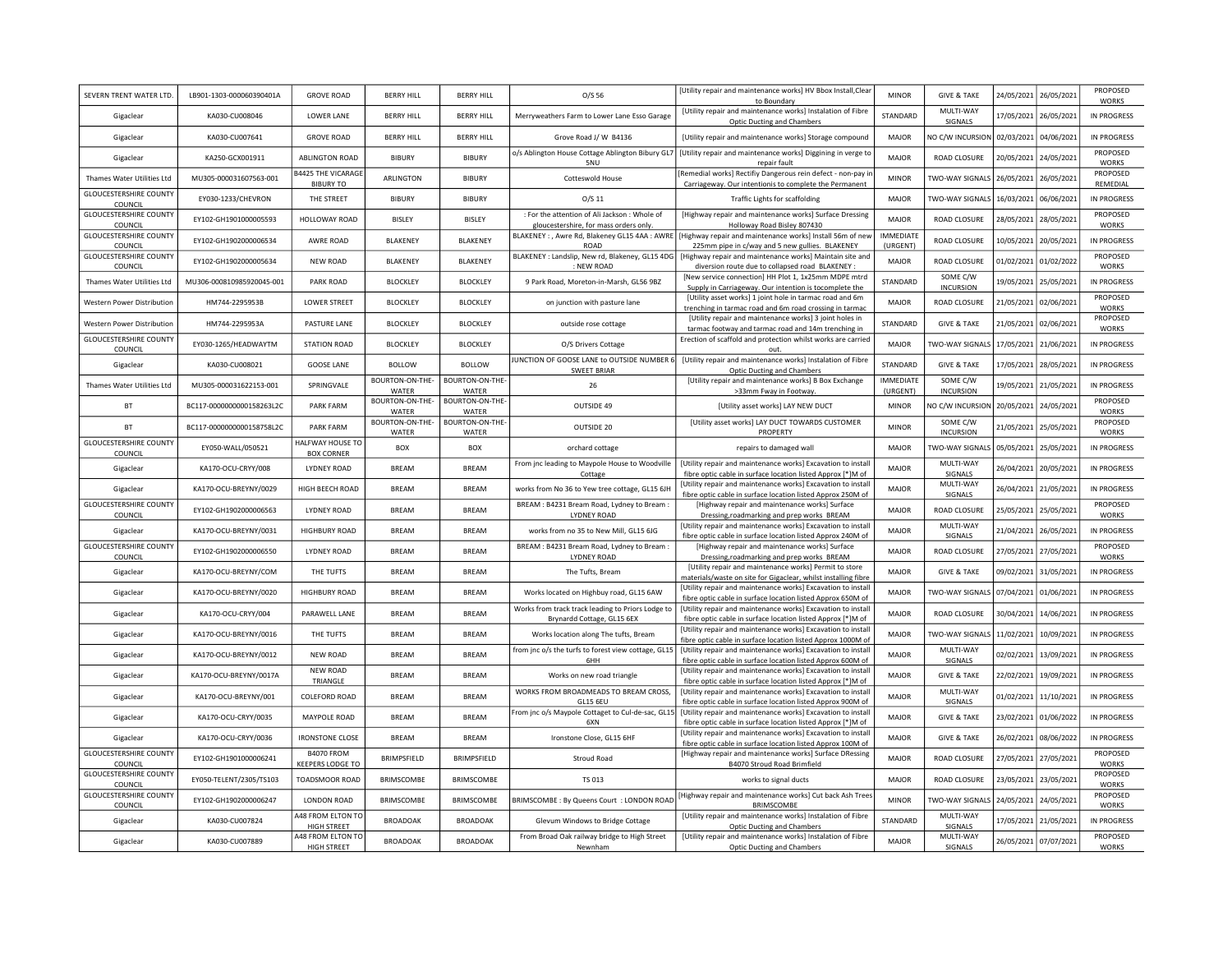| <b>GLOUCESTERSHIRE COUNTY</b><br>COUNCIL          | EY100-817124A             | <b>MAIN STREET</b>                      | WORMINGTON            | <b>BROADWAY</b>  | Main Street, Wormington                                                                    | [Highway improvement works] Carriageway Resurfacing                                                                           | MAJOR                                 | ROAD CLOSURE                           | 28/05/2021 | 04/06/2021 | PROPOSED<br><b>WORKS</b>  |
|---------------------------------------------------|---------------------------|-----------------------------------------|-----------------------|------------------|--------------------------------------------------------------------------------------------|-------------------------------------------------------------------------------------------------------------------------------|---------------------------------------|----------------------------------------|------------|------------|---------------------------|
| NETWORK RAIL -PROMOTERS<br>NATIONAL               | KL233-OWW88M64C250121     | <b>ROAD FROM</b><br><b>BROADWELL TO</b> | BROADWELL             | BROADWELL        | ROAD OVER RIAL BRIDGE NAMED: STOCKS                                                        | Works for rail purposes] Road closure to enable bridge decl<br>replacement. Works will be a mixture of daytime and            | <b>MAJOR</b>                          | ROAD CLOSURE                           | 25/01/2021 | 31/08/2021 | <b>IN PROGRESS</b>        |
| SEVERN TRENT WATER LTD.                           | LB901-1303-000060391730   | MILL HILL                               | <b>BROCKWEIR</b>      | <b>BROCKWEIR</b> | OPP PROP KNOWN AS SEVEN OAKS                                                               | Utility repair and maintenance works] * Sh Comm & BB Inst<br>Renew 25MM MDPE N-Ld * non vis leak in carriageway               | <b>IMMEDIATE</b><br>(URGENT)          | ROAD CLOSURE                           | 18/05/2021 | 20/05/2021 | IN PROGRESS               |
| <b>GLOUCESTERSHIRE COUNTY</b><br>COUNCIL          | EY102-GH1902000006421     | HEWELSFIELD AND<br><b>BROCKWEIR</b>     | <b>BROCKWEIR</b>      | <b>BROCKWEIR</b> | BROCKWEIR: Restricted byway, Brockweir, NP16<br>7NG : HEWELSFIELD AND BROCKWEIR RESTRICTED | [Highway repair and maintenance works] Make good fencing<br>and tidy track. BROCKWEIR                                         | <b>MINOR</b>                          | <b>GIVE &amp; TAKE</b>                 | 21/05/2021 | 21/05/2021 | PROPOSED<br><b>WORKS</b>  |
| <b>GLOUCESTERSHIRE COUNTY</b><br>COUNCIL          | EY204-44777660            | MILLWAY                                 | CAM                   | CAM              | OS <sub>9</sub>                                                                            | [Highway repair and maintenance works] Replacing Columr                                                                       | <b>MINOR</b>                          | <b>GIVE &amp; TAKE</b>                 | 19/05/2021 | 21/05/2021 | PROPOSED<br><b>WORKS</b>  |
| SEVERN TRENT WATER LTD.                           | LB901-1303-000012792121   | <b>CHAPEL STREET</b>                    | CAM                   | CAM              | F/O 14A                                                                                    | [Utility repair and maintenance works] Short Comm Pipe<br>Repair 25mm                                                         | <b>IMMEDIATE</b><br>(URGENT)          | <b>GIVE &amp; TAKE</b>                 | 19/05/2021 | 21/05/2021 | IN PROGRESS               |
| SEVERN TRENT WATER LTD                            | LB521-A6S-125698169A      | DRAYCOTT BUSINESS<br>PARK               | CAM                   | CAM              | O/S G1 Draycott Business Park                                                              | [Utility repair and maintenance works] We are maintaining<br>low monitoring equipment in the dirty water system to help       | <b>MINOR</b>                          | SOME C/W<br><b>INCURSION</b>           | 20/05/2021 | 24/05/2021 | IN PROGRESS               |
| <b>GLOUCESTERSHIRE COUNTY</b><br>COUNCIL          | EY099-S50-00817           | <b>BOX ROAD</b>                         | CAM                   | CAM              | outside 21 and opposite Box Road Avenue<br>entrance                                        | Private foul rising main, Promoter: Wain Homes, Contractor<br>KW Bell                                                         | STANDARD                              | TWO-WAY SIGNALS                        | 24/05/2021 | 28/05/2021 | PROPOSED<br><b>WORKS</b>  |
| <b>GLOUCESTERSHIRE COUNTY</b><br>COUNCIL          | EY050-VDK11318458         | <b>VALLEY VIEW</b>                      | CAM                   | CAM              | 9                                                                                          | <b>VDK</b>                                                                                                                    | <b>MINOR</b>                          | SOME C/W<br><b>INCURSION</b>           | 27/05/2021 | 28/05/2021 | PROPOSED<br><b>WORKS</b>  |
| Gigaclear                                         | KA030-CU006568            | ELMCOTE LANE                            | CAMBRIDGE             | CAMBRIDGE        | Junc of Smithfields to across Elmcote Bridge                                               | [Utility repair and maintenance works] Excavate in footway<br>erge & carriageway to install fibre optic ducting and pots to   | <b>MAJOR</b>                          | ROAD CLOSURE                           | 17/05/2021 | 28/05/2021 | PROPOSED<br>WORKS         |
| Gigaclear                                         | KA030-CU006569            | RYALLS LANE                             | CAMBRIDGE             | CAMBRIDGE        | Across the river, opposite side of the Bridge House<br>to next to Old Farm                 | [Utility repair and maintenance works] Excavate in footway,<br>verge & carriageway to install fibre optic ducting and pots to | <b>MAJOR</b>                          | ROAD CLOSURE                           | 10/05/2021 | 18/06/2021 | IN PROGRESS               |
| Gigaclear                                         | KA030-CU007376            | <b>HAMPTON LANE</b>                     | <b>ST MARYS</b>       | CHALFORD         | Next To Weak Bridge Sign to Opposite Brookside<br>(Next To No 1)                           | [Utility repair and maintenance works] Excavating to install<br>fibre optic cable and customer connections. Working hours     | <b>MAJOR</b>                          | ROAD CLOSURE                           | 15/05/2021 | 20/05/2021 | PROPOSED<br><b>WORKS</b>  |
| <b>GLOUCESTERSHIRE COUNTY</b><br>COUNCIL          | EY102-GH1902000006300     | <b>FIELDS ROAD</b>                      | CHEDWORTH             | CHEDWORTH        | : Whole of Gloucestershire : Whole of<br>gloucestershire, for mass orders only.            | [Highway repair and maintenance works] Ash Die Back<br>Fields Road Chedworth                                                  | <b>MAJOR</b>                          | ROAD CLOSURE                           | 24/05/2021 | 25/05/2021 | PROPOSED<br><b>WORKS</b>  |
| <b>GLOUCESTERSHIRE COUNTY</b><br>COUNCIL          | EY102-GH1902000006299     | ROAD FROM<br>NORTHWEST OF 1             | CHEDWORTH             | CHEDWORTH        | : Whole of Gloucestershire : Whole of<br>gloucestershire, for mass orders only.            | [Highway repair and maintenance works] Ash Die Back<br>Cheap Street Chedworth                                                 | <b>MAJOR</b>                          | ROAD CLOSURE                           | 26/05/2021 | 26/05/2021 | PROPOSED<br><b>WORKS</b>  |
| Thames Water Utilities Ltd                        | MU306-000805814120090-001 | ROAD FROM FIELDS<br>ROAD TO CALMSDEN    | CHEDWORTH             | CHEDWORTH        | Long Barrow Fields Chedworth Cheltenham GL54<br>4NF                                        | [New service connection] NHH 1x25mm MDPE mtrd sply ir<br>Carriageway. Our intention is to completethe Permanent               | STANDARD                              | ROAD CLOSURE                           | 24/05/2021 | 28/05/2021 | PROPOSED<br><b>WORKS</b>  |
| SCOTTISH& SOUTHERN<br><b>ELECTRICITY NETWORKS</b> | LP151-S30005186           | <b>QUEEN STREET</b>                     | CHEDWORTH             | CHEDWORTH        | O/S `ADAMS BOTHY TO THE VINEYARD OPP                                                       | [Utility repair and maintenance works] 8 METER ROAD<br>CROSSING, FROM JUNCTION TO PROPERTY, TO SUPPLY /                       | STANDARD                              | MULTI-WAY<br><b>SIGNALS</b>            | 26/05/2021 | 02/06/2021 | PROPOSED<br><b>WORKS</b>  |
| SCOTTISH& SOUTHERN<br>ELECTRICITY NETWORKS        | LP151-S30005187           | <b>BALLINGERS ROW</b>                   | CHEDWORTH             | CHEDWORTH        | O/S `ADAMS BOTHY TO THE VINEYARD OPP                                                       | [Utility repair and maintenance works] 3 METER TRENCH IN<br>ROAD, FROM ELECTRICITY POLE TO JUNCTION, TO PICK UP               | STANDARD                              | MULTI-WAY<br>SIGNALS                   | 26/05/2021 | 02/06/2021 | PROPOSED<br><b>WORKS</b>  |
| Wales& West Utilities                             | XY410-003001517611        | COPT ELM CLOSE                          | <b>CHARLTON KINGS</b> | CHELTENHAM       | JUNC COPT ELM ROAD - O/S NO. 26                                                            | [Utility repair and maintenance works] REPLACE 477M OF<br>OLD METALLIC GAS MAINS WITH 487M OF NEW PLASTIC                     | <b>MAJOR</b>                          | <b>GIVE &amp; TAKE</b>                 | 12/04/2021 | 20/05/2021 | IN PROGRESS               |
| SEVERN TRENT WATER LTD.                           | LB901-1303-000012750868   | ASHLANDS ROAD                           | CHELTENHAM            | CHELTENHAM       | OUTSIDE NO 90                                                                              | [Utility repair and maintenance works] HV Bbox Install<br>25mm and Meter                                                      | <b>MINOR</b>                          | <b>GIVE &amp; TAKE</b>                 | 18/05/2021 | 20/05/2021 | <b>IN PROGRESS</b>        |
| <b>GLOUCESTERSHIRE COUNTY</b><br>COUNCIL          | EY102-GH1902000006454     | GLYNBRIDGE<br>GARDENS                   | CHELTENHAM            | CHELTENHAM       | CHELTENHAM :: GLYNBRIDGE GARDENS                                                           | [Highway repair and maintenance works] To replace 9m of<br>1.8m high feather edge fence CHELTENHAM                            | <b>MINOR</b>                          | <b>GIVE &amp; TAKE</b>                 | 19/05/2021 | 20/05/2021 | <b>IN PROGRESS</b>        |
| SEVERN TRENT WATER LTD.                           | LB906-0000-00004730823    | HATHERLEY LANE                          | CHELTENHAM            | CHELTENHAM       | ON FOOTWAY OUTSIDE NUMBER 30                                                               | [Utility repair and maintenance works] Install external mete<br>in boundary box at depth of under 1.5 meters by Minimum       | <b>MINOR</b>                          | NO C/W INCURSION                       | 20/05/2021 | 20/05/2021 | PROPOSED<br><b>WORKS</b>  |
| SEVERN TRENT WATER LTD                            | LB906-0000-00004716034    | SALAMANCA ROAD                          | CHELTENHAM            | CHELTENHAM       | ON FOOTWAY OUTSIDE NUMBER 24                                                               | [Utility repair and maintenance works] Install external meter<br>in boundary box at depth of under 1.5 meters by Minimum      | <b>MINOR</b>                          | NO C/W INCURSION                       | 20/05/2021 | 20/05/2021 | PROPOSED<br><b>WORKS</b>  |
| <b>GLOUCESTERSHIRE COUNTY</b><br>COUNCIL          | EY102-GH1901000006583     | LADYSMITH ROAD                          | CHELTENHAM            | CHELTENHAM       | Ladysmith Road                                                                             | [Highway repair and maintenance works] Micro Remedial<br>Work                                                                 | <b>MINOR</b>                          | STOP/GO BOARDS                         | 18/05/2021 | 20/05/2021 | IN PROGRESS               |
| SEVERN TRENT WATER LTD.                           | LB906-0000-00009450146    | <b>BRYMORE CLOSE</b>                    | PRESTBURY             | CHELTENHAM       | ON FOOTWAY OUTSIDE NUMBER 42                                                               | [Utility repair and maintenance works] Install external meter<br>in boundary box at depth of under 1.5 meters by Minimum      | <b>MINOR</b>                          | NO C/W INCURSION                       | 20/05/2021 | 20/05/2021 | PROPOSED<br><b>WORKS</b>  |
| <b>GLOUCESTERSHIRE COUNTY</b><br>COUNCIL          | EY102-GH1901000006459     | PITTVILLE CIRCUS<br>ROAD                | CHELTENHAM            | CHELTENHAM       | CHELTENHAM : Various locations along road :<br>PITTVILLE CIRCUS ROAD                       | [Highway repair and maintenance works] Cut Back Trees.<br>CHELTENHAM                                                          | <b>MAJOR</b>                          | ROAD CLOSURE                           | 17/05/2021 | 20/05/2021 | IN PROGRESS               |
| SEVERN TRENT WATER LTD                            | LB906-0000-00004730479    | <b>MANDARIN WAY</b>                     | CHELTENHAM            | CHELTENHAM       | ON FOOTWAY OUTSIDE NUMBER 22                                                               | [Utility repair and maintenance works] Install external meter<br>in boundary box at depth of under 1.5 meters by Minimum      | <b>MINOR</b>                          | NO C/W INCURSION                       | 20/05/2021 | 20/05/2021 | PROPOSED<br><b>WORKS</b>  |
| <b>GLOUCESTERSHIRE COUNTY</b><br>COUNCIL          | EY102-GH1901000006584     | <b>OXFORD STREET</b>                    | CHELTENHAM            | CHELTENHAM       | Oxford Street                                                                              | [Highway repair and maintenance works] Micro Remedial<br>Work                                                                 | <b>MINOR</b>                          | STOP/GO BOARDS                         | 20/05/2021 | 20/05/2021 | PROPOSED<br><b>WORKS</b>  |
| SEVERN TRENT WATER LTD.                           | LB906-0000-00004736517    | SENECA WAY                              | CHELTENHAM            | CHELTENHAM       | ON FOOTWAY REAR OF THE PROPERTY OF<br>NUMBER 21                                            | [Utility repair and maintenance works] Install external meter<br>in boundary box at depth of under 1.5 meters by Minimum      | <b>MINOR</b>                          | NO C/W INCURSION 20/05/2021            |            | 20/05/2021 | PROPOSED<br><b>WORKS</b>  |
| SEVERN TRENT WATER LTD                            | LB906-0000-00004716992    | CARMARTHEN ROAD                         | CHELTENHAM            | CHELTENHAM       | ON FOOTWAY OUTSIDE NUMBER26                                                                | [Utility repair and maintenance works] Install external meter<br>in boundary box at depth of under 1.5 meters by Minimum      | <b>MINOR</b>                          | NO C/W INCURSION 20/05/2021            |            | 20/05/2021 | PROPOSED<br><b>WORKS</b>  |
| SEVERN TRENT WATER LTD.                           | LB906-0000-00004708724    | <b>BEAUMONT ROAD</b>                    | CHELTENHAM            | CHELTENHAM       | ON FOOTWAY OUTSIDE NUMBER 98                                                               | [Utility repair and maintenance works] Install external meter<br>in boundary box at depth of under 1.5 meters by Minimum      | <b>MINOR</b>                          | NO C/W INCURSION 20/05/2021            |            | 20/05/2021 | PROPOSED<br><b>WORKS</b>  |
| SEVERN TRENT WATER LTD.                           | LB906-0000-00004736613    | TREELANDS DRIVE                         | CHELTENHAM            | CHELTENHAM       | ON FOOTWAY OUTSIDE NUMBER 1                                                                | [Utility repair and maintenance works] Install external mete<br>in boundary box at depth of under 1.5 meters by Minimum       | <b>MINOR</b>                          | NO C/W INCURSION 20/05/2021            |            | 20/05/2021 | PROPOSED<br><b>WORKS</b>  |
| SEVERN TRENT WATER LTD.                           | LB906-0000-00009450609    | <b>GREATFIELD DRIVE</b>                 | CHELTENHAM            | CHELTENHAM       | ON FOOTWAY OUTSIDE NUMBER 1                                                                | [Utility repair and maintenance works] Install external meter<br>in boundary box at depth of under 1.5 meters by Minimur      | <b>MINOR</b>                          | NO C/W INCURSION 20/05/2021            |            | 20/05/2021 | PROPOSED<br><b>WORKS</b>  |
| BT                                                | BC008-SS1DYF27KTPO        | LONDON ROAD                             | CHELTENHAM            | CHELTENHAM       | Outside No4 London Rd, Cheltenham,<br>Gloucestershire, GL52 6DF                            | [Utility repair and maintenance works] To access<br>underground network, in order to restore customer service                 | <b>IMMEDIATE</b><br>(URGENT)          | NO C/W INCURSION                       | 20/05/2021 | 20/05/2021 | IN PROGRESS               |
| SEVERN TRENT WATER LTD                            | LB901-1303-000012710001   | <b>NEWTON ROAD</b>                      | CHELTENHAM            | CHELTENHAM       | 63 & 67                                                                                    | [Remedial works] * Remove broken/damage paving slab and<br>replace with 6mm tar as agreed with * the HA.                      | <b>MINOR</b>                          | NO C/W INCURSION                       | 20/05/2021 | 20/05/2021 | PROPOSED<br>REMEDIAL      |
| <b>GLOUCESTERSHIRE COUNTY</b><br>COUNCIL          | EY102-GH1902000006210     | <b>GREENWAY LANE</b>                    | SHURDINGTON           | CHELTENHAM       | CHELTENHAM : Greenway Lane, Shurdington. :<br><b>GREENWAY LANE</b>                         | [Highway repair and maintenance works] Complete 30<br>metres of ditching CHELTENHAM                                           | <b>MINOR</b>                          | <b>GIVE &amp; TAKE</b>                 | 20/05/2021 | 20/05/2021 | IN PROGRESS               |
| SEVERN TRENT WATER LTD.                           | LB906-0000-00004730398    | SPITTLE LEYS                            | WINCHCOMBE            | CHELTENHAM       | ON FOOTWAY OUTSIDE NUMBER 2                                                                | [Utility repair and maintenance works] Install external meter<br>in boundary box at depth of under 1.5 meters by Minimum      | <b>MINOR</b>                          | NO C/W INCURSION                       | 20/05/2021 | 20/05/2021 | IN PROGRESS               |
| <b>GLOUCESTERSHIRE COUNTY</b><br>COUNCIL          | EY099-L-MAIN-00011494     | STOCKWELL LANE                          | <b>CLEEVE HILL</b>    | CHELTENHAM       | Outside Haywards just up from Apple Tree (PH)                                              | DFT Video Camera Traffic Survey                                                                                               | <b>HIGHWAYS</b><br><b>ACT PERMITS</b> | NO C/W INCURSION 20/05/2021 20/05/2021 |            |            | POTENTIAL<br><b>WORKS</b> |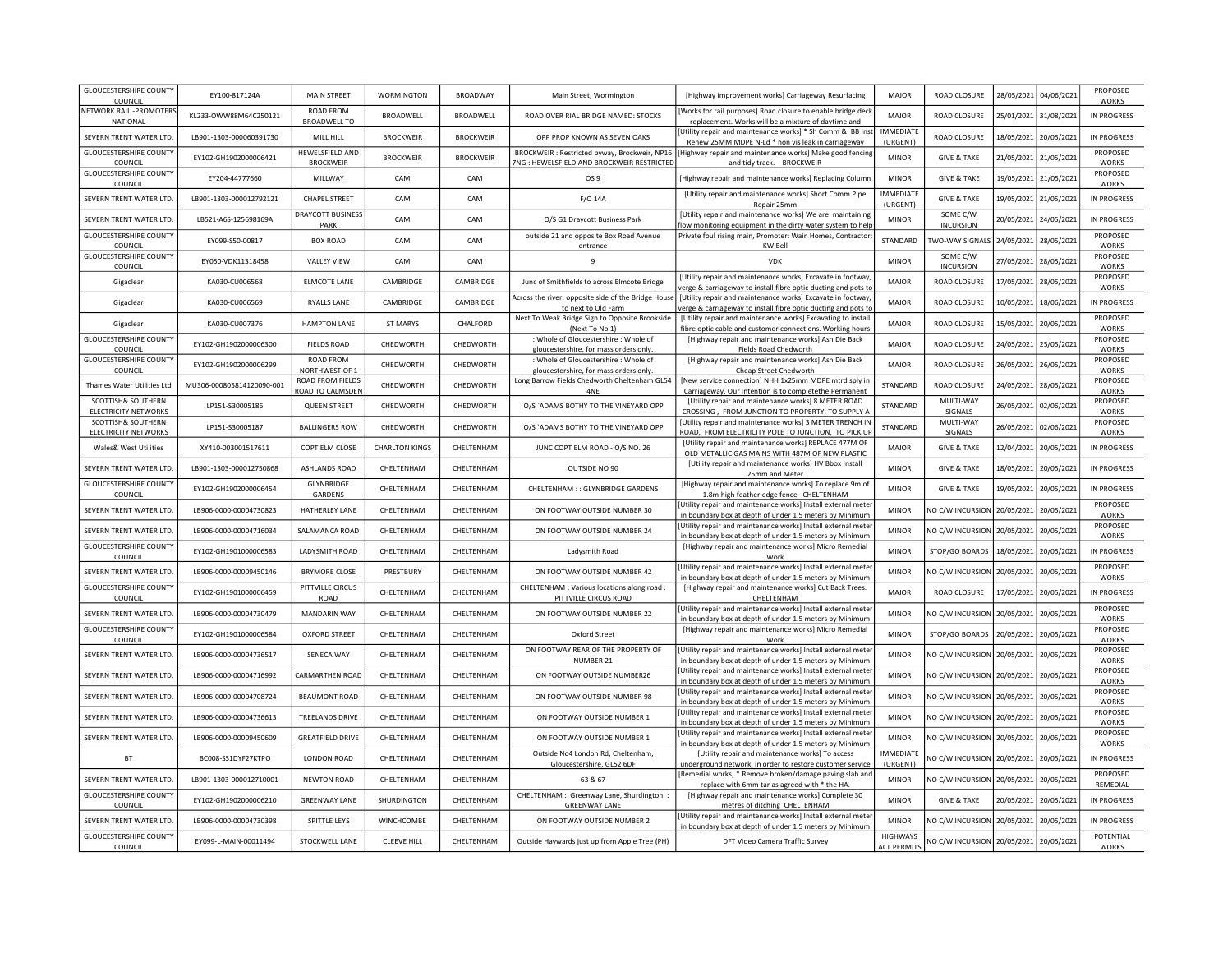| SEVERN TRENT WATER LTD.                  | LB906-0000-00004723988    | WOODMANCOTE<br>FOOTPATH 13                   | CHELTENHAM            | CHELTENHAM        | ON FOOTWAY OUTSIDE NUMBER 11                                              | [Utility repair and maintenance works] Install external meter<br>in boundary box at depth of under 1.5 meters by Minimum | <b>MINOR</b>                          | NO C/W INCURSION 20/05/2021  |            | 20/05/2021            | <b>PROPOSED</b><br><b>WORKS</b> |
|------------------------------------------|---------------------------|----------------------------------------------|-----------------------|-------------------|---------------------------------------------------------------------------|--------------------------------------------------------------------------------------------------------------------------|---------------------------------------|------------------------------|------------|-----------------------|---------------------------------|
| <b>GLOUCESTERSHIRE COUNTY</b><br>COUNCIL | EY099-L-MAIN-00011476     | <b>HESTERS WAY ROAD</b>                      | CHELTENHAM            | CHELTENHAM        | junction of village road                                                  | video camera traffic survey                                                                                              | <b>HIGHWAYS</b><br><b>ACT PERMITS</b> | NO C/W INCURSION             | 17/05/2021 | 21/05/2021            | PROPOSED<br><b>WORKS</b>        |
| <b>GLOUCESTERSHIRE COUNTY</b><br>COUNCIL | EY101-WCTIS4              | <b>GLOUCESTER ROAD</b>                       | CHELTENHAM            | CHELTENHAM        | A40 Court Roundabout                                                      | Arle Court Improvements                                                                                                  | MAJOR                                 | LANE CLOSURE                 | 01/07/2020 | 21/05/2021            | <b>IN PROGRESS</b>              |
| <b>GLOUCESTERSHIRE COUNTY</b><br>COUNCIL | EY101-WCTIS9              | <b>GLOUCESTER ROAD</b>                       | CHELTENHAM            | CHELTENHAM        | B4063                                                                     | Arle Court Improvements                                                                                                  | <b>MAJOR</b>                          | <b>LANE CLOSURE</b>          | 01/07/2020 | 21/05/2021            | IN PROGRESS                     |
| CityFibre                                | KG046-CHE-1-FTTH-PN162-14 | ROWANFIELD ROAD                              | CHELTENHAM            | <b>CHEITENHAM</b> | O/S NO 9                                                                  | [Utility repair and maintenance works] [Statutory<br>Infrastructure Work] INSTALL FIBRE OPTIC APPARATUS IN               | <b>MINOR</b>                          | NO C/W INCURSION             | 19/05/2021 | 21/05/2021            | PROPOSED<br><b>WORKS</b>        |
| <b>BT</b>                                | BC410-TM00000500309751800 | ROWANFIELD ROAD                              | CHELTENHAM            | <b>CHEITENHAM</b> | O/S 104, ROWANFIELD ROAD                                                  | [Utility repair and maintenance works] Provide 1 or renew<br>fittings on an existing pole                                | <b>MINOR</b>                          | SOME C/W<br><b>INCURSION</b> | 20/05/2021 | 21/05/2021            | PROPOSED<br><b>WORKS</b>        |
| CityFibre                                | KG046-CHE-1-FTTH-PN162-16 | SOMERSET AVENUE                              | <b>CHEITENHAM</b>     | CHFI TFNHAM       | 0/S NO 28                                                                 | [Utility repair and maintenance works] [Statutory<br>Infrastructure Work] INSTALL FIBRE OPTIC APPARATUS IN               | <b>MINOR</b>                          | NO C/W INCURSION             | 19/05/2021 | 21/05/2021            | PROPOSED<br><b>WORKS</b>        |
| <b>GLOUCESTERSHIRE COUNTY</b><br>COUNCIL | EY101-WCTIS11             | HATHERLEY LANE                               | CHELTENHAM            | CHELTENHAM        | Hatherley Lane                                                            | Arle Court Improvements                                                                                                  | MAJOR                                 | LANE CLOSURE                 | 01/07/2020 | 21/05/2021            | IN PROGRESS                     |
| Netomnia Ltd                             | D2003-LSS2B10             | <b>SWINDON ROAD</b>                          | CHELTENHAM            | CHELTENHAM        | O/S 381 - 389 Swindon Road                                                | [Utility asset works] Excavation required to locate & clear<br>blockages in telecoms ducts                               | <b>MINOR</b>                          | SOME C/W<br><b>INCURSION</b> | 19/05/2021 | 21/05/2021            | <b>IN PROGRESS</b>              |
| <b>GLOUCESTERSHIRE COUNTY</b><br>COUNCIL | EY102-GH1901000006585     | <b>OXFORD PARADE</b>                         | CHELTENHAM            | CHELTENHAM        | Oxford Parade                                                             | [Highway repair and maintenance works] Micro Remedial<br>Repairs                                                         | <b>MINOR</b>                          | STOP/GO BOARDS               | 20/05/2021 | 21/05/2021            | PROPOSED<br><b>WORKS</b>        |
| CityFibre                                | KG046-CHE-1-FTTH-PN161-5  | NETHERWOOD<br>GARDENS                        | CHELTENHAM            | CHELTENHAM        | NETHERWOOD CLOSE JN TO ARLE ROAD JN,<br>NETHERWOOD GARDENS, CHELTENHAM    | [Statutory infrastructure works] INSTALL FIBRE OPTIC<br>APPARATUS - APPROX 900M IN VERGE, FOOTWAY &                      | MAIOR                                 | SOME C/W<br><b>INCURSION</b> | 06/04/2021 | 21/05/2021            | IN PROGRESS                     |
| SEVERN TRENT WATER LTD                   | LB901-1303-000012787727   | REDGROVE ROAD                                | CHELTENHAM            | CHELTENHAM        | $O/S$ 11                                                                  | [Utility repair and maintenance works] HV Bbox Install<br>25mm and Meter                                                 | <b>MINOR</b>                          | SOME C/W<br><b>INCURSION</b> | 19/05/2021 | 21/05/2021            | <b>IN PROGRESS</b>              |
| Vodafone                                 | NX502-19JHG1268           | PRINCESS ELIZABETH<br>WAY                    | CHELTENHAM            | CHELTENHAM        | Princess Elizabeth Way junction of Shakespeare<br>Road                    | [Remedial works] Edge Depression                                                                                         | <b>MINOR</b>                          | SOME C/W<br><b>INCURSION</b> | 20/05/2021 | 21/05/2021            | PROPOSED<br>REMEDIAL            |
| CityFibre                                | KG046-CHE-1-FTTH-PN162-15 | ALSTONE LANE                                 | CHELTENHAM            | CHELTENHAM        | 0/S NO 8                                                                  | [Utility repair and maintenance works] [Statutory<br>Infrastructure Work] INSTALL FIBRE OPTIC APPARATUS IN               | <b>MINOR</b>                          | NO C/W INCURSION             | 19/05/2021 | 21/05/2021            | PROPOSED<br>WORKS               |
| SEVERN TRENT WATER LTD.                  | LB701-2302-000012763724   | <b>GREENWAY LANE</b>                         | <b>CHARLTON KINGS</b> | CHELTENHAM        | CALDER                                                                    | [Utility repair and maintenance works] Excv 6-20m 225mm ·<br>1.5m PRIVATE 10/05                                          | <b>IMMEDIATE</b><br>EMERGENCY         | SOME C/W<br><b>INCURSION</b> | 12/05/2021 | 21/05/2021            | IN PROGRESS                     |
| CityFibre                                | KG046-CHE-1-FTTH-PN162-11 | <b>BEDFORD AVENUE</b>                        | CHELTENHAM            | CHELTENHAM        | O/S NO 59                                                                 | [Utility repair and maintenance works] [Statutory<br>Infrastructure Work] INSTALL FIBRE OPTIC APPARATUS IN               | <b>MINOR</b>                          | NO C/W INCURSION             | 19/05/2021 | 21/05/2021            | PROPOSED<br><b>WORKS</b>        |
| CityFibre                                | KG046-CHE-1-FTTH-PN162-12 | <b>BEDFORD AVENUE</b>                        | CHELTENHAM            | CHELTENHAM        | O/S No 20                                                                 | [Utility repair and maintenance works] [Statutory<br>Infrastructure Work] INSTALL FIBRE OPTIC APPARATUS IN               | <b>MINOR</b>                          | NO C/W INCURSION             | 19/05/2021 | 21/05/2021            | PROPOSED<br><b>WORKS</b>        |
| <b>GLOUCESTERSHIRE COUNTY</b><br>COUNCIL | EY101-WCTIS10             | <b>FIDDLERS GREEN</b><br>LANE                | CHELTENHAM            | <b>CHEITENHAM</b> | Fiddlers Green Lane                                                       | Arle Court Improvements                                                                                                  | MAIOR                                 | <b>LANE CLOSURE</b>          | 01/07/2020 | 21/05/2021            | <b>IN PROGRESS</b>              |
| Wales& West Utilities                    | XY245-003001606601/PTS    | THE REDDINGS                                 | CHELTENHAM            | CHELTENHAM        | JUNCTION WITH BADEWORTH ROAD                                              | [Utility repair and maintenance works] NOTICE FOR TL HEAD<br>ONLY                                                        | <b>MINOR</b>                          | MULTI-WAY<br>SIGNALS         | 19/05/2021 | 21/05/2021            | <b>IN PROGRESS</b>              |
| SEVERN TRENT WATER LTD.                  | LB901-1303-000012793424   | LLOYD CLOSE                                  | CHELTENHAM            | CHELTENHAM        | <b>OUTSIDE NUMBER 5</b>                                                   | [Utility repair and maintenance works] * Washout rebuild<br>chamber * CARRIAGEWAY TYPE 4 (UP TO 0.5 MSA) *               | <b>IMMEDIATE</b><br>(URGENT)          | SOME C/W<br><b>INCURSION</b> | 19/05/2021 | 21/05/2021            | <b>IN PROGRESS</b>              |
| Wales& West Utilities                    | XY410-003001606601        | <b>BADGEWORTH ROAD</b>                       | BADGEWORTH            | CHELTENHAM        | O/S CHESTNUT NURSERIES TO JUNCTION OF<br>MEADOW VIEW                      | [Utility repair and maintenance works] REPLACE 18M OF<br>OLD METALLIC GAS MAINS WITH NEW PLASTIC MAINS IN                | STANDARD                              | MULTI-WAY<br>SIGNALS         | 14/05/2021 | 21/05/2021            | <b>IN PROGRESS</b>              |
| <b>GLOUCESTERSHIRE COUNTY</b><br>COUNCIL | EY099-L-MAIN-00011495     | 400673 WOOD<br>STANWAY LANE TO               | WOOD STANWAY          | CHELTENHAM        | Between Whinchcombe road junction and Wood<br>Stanley                     | DFT Video Camera Traffic Survey                                                                                          | <b>HIGHWAYS</b><br><b>ACT PERMITS</b> | <b>VO C/W INCURSION</b>      | 21/05/2021 | 21/05/2021            | POTENTIAL<br><b>WORKS</b>       |
| <b>GLOUCESTERSHIRE COUNTY</b><br>COUNCIL | EY101-WCTIS3              | A40 GOLDEN VALLEY<br><b>EASTBOUND SLIP</b>   | CHELTENHAM            | CHELTENHAM        | A40 Golden Valley Slip Road                                               | A40 EB Widening - M5 J11 to Arle Court                                                                                   | MAJOR                                 | <b>LANE CLOSURE</b>          |            | 01/07/2020 21/05/2021 | <b>IN PROGRESS</b>              |
| <b>GLOUCESTERSHIRE COUNTY</b><br>COUNCIL | EY101-WCTIS2              | A40 GOLDEN VALLEY<br><b>EASTBOUND CENTRE</b> | CHELTENHAM            | CHELTENHAM        | A40 Golden Valley Overbridge                                              | A40 EB Widening - M5 J11 to Arle Court                                                                                   | MAJOR                                 | LANE CLOSURE                 |            | 01/07/2020 21/05/2021 | <b>IN PROGRESS</b>              |
| <b>GLOUCESTERSHIRE COUNTY</b><br>COUNCIL | EY091-GCCTS-064           | KINGSDITCH LANE                              | CHELTENHAM            | CHELTENHAM        | Roundabout at Kingsditch Lane                                             | <b>Traffic Light Loops</b>                                                                                               | <b>MINOR</b>                          | LANE CLOSURE                 | 23/05/2021 | 23/05/2021            | PROPOSED<br><b>WORKS</b>        |
| <b>GLOUCESTERSHIRE COUNTY</b><br>COUNCIL | EY091-GCCTS-062           | PRIORS ROAD                                  | CHELTENHAM            | CHELTENHAM        | Junction of Imjin Road                                                    | <b>Pedestrian Crossing Loops</b>                                                                                         | <b>MINOR</b>                          | LANE CLOSURE                 | 23/05/2021 | 23/05/2021            | PROPOSED<br><b>WORKS</b>        |
| CityFibre                                | KG046-CHE-1-FTTH-PN306-6  | <b>GLOUCESTER ROAD</b>                       | CHELTENHAM            | CHELTENHAM        | MILLBROOK STREET JN TO HONEYBOURNE WAY<br>JN, GLOUCESTER ROAD, CHELTENHAM | [Statutory infrastructure works] INSTALL FIBRE OPTIC<br>APPARATUS - APPROX 350M IN VERGE, FOOTWAY &                      | STANDARD                              | LANE CLOSURE                 | 10/05/2021 | 24/05/2021            | IN PROGRESS                     |
| NETWORK RAIL -PROMOTERS<br>NATIONAL      | KL237-BAG86M51C-URGENT    | <b>GLOUCESTER ROAD</b>                       | CHELTENHAM            | CHELTENHAM        | Road over rail bridge                                                     | [Works for rail purposes] Footway closure in place. Road<br>raffic incident has caused significant damage to the railway | <b>IMMEDIATE</b><br>(EMERGENCY)       | SOME C/W<br><b>INCURSION</b> | 17/05/2021 | 24/05/2021            | IN PROGRESS                     |
| Western Power Distribution               | HM751-9517609             | THE PARK                                     | CHELTENHAM            | CHELTENHAM        | Close to junction with Merestones Road                                    | [Utility repair and maintenance works] Urgent excavation in<br>highway to locate and repair LV cable fault.              | <b>IMMEDIATE</b><br>(URGENT)          | SOME C/W<br><b>INCURSION</b> | 18/05/2021 | 24/05/2021            | IN PROGRESS                     |
| <b>GLOUCESTERSHIRE COUNTY</b><br>COUNCIL | EY102-GH1902000006463     | ROYAL WELL LANE                              | CHELTENHAM            | CHELTENHAM        | CHELTENHAM:<br>: ROYAL WELL LANE                                          | [Highway repair and maintenance works] To repair<br>sinkhole/void under the Surface. Bariers round defect to             | <b>IMMEDIATE</b><br>(URGENT)          | SOME C/W<br><b>INCURSION</b> | 29/04/2021 | 24/05/2021            | IN PROGRESS                     |
| CityFibre                                | KG046-CHE-1-FTTH-PN202-3  | PATTERDALE CLOSE                             | CHELTENHAM            | CHELTENHAM        | JN GLYNBRIDGE GARDENS TO ENTIRE PATTERDALE<br>CLOSE                       | [Utility repair and maintenance works] [Statutory<br>Infrastructure Work] INSTALL FIBRE OPTIC APPARATUS IN               | <b>MINOR</b>                          | NO C/W INCURSION 20/05/2021  |            | 24/05/2021            | IN PROGRESS                     |
| <b>BT</b>                                | BC410-TM00000500309754300 | <b>CAMBRIDGE AVENUE</b>                      | CHELTENHAM            | CHELTENHAM        | O/S 24/26, CAMBRIDGE AVENUE                                               | [Utility repair and maintenance works] Replace 1 existing<br>pole 0.5m x 0.5m                                            | <b>MINOR</b>                          | SOME C/W<br><b>INCURSION</b> | 20/05/2021 | 24/05/2021            | PROPOSED<br><b>WORKS</b>        |
| Netomnia Ltd                             | D2003-LS41498-20          | PRIORS ROAD                                  | CHELTENHAM            | CHELTENHAM        | O/S 175/173 Priors Road                                                   | [Utility asset works] Excavation required to locate & clear<br>blockages in telecoms ducts                               | <b>MINOR</b>                          | SOME C/W<br><b>INCURSION</b> | 20/05/2021 | 24/05/2021            | PROPOSED<br><b>WORKS</b>        |
| Netomnia I td                            | D2003-LSS4B1A             | SWINDON ROAD                                 | CHELTENHAM            | CHELTENHAM        | O/S 333 Swindon Road to jct of Swindon Rd &<br>Malvern St                 | [Utility asset works] Multiple excavations required to locate<br>& clear blockages in telecoms duct                      | <b>MINOR</b>                          | MULTI-WAY<br>SIGNALS         | 20/05/2021 | 24/05/2021            | PROPOSED<br>WORKS               |
| Wales& West Utilities                    | XY245-004000169050        | LADYSMITH ROAD                               | CHELTENHAM            | CHELTENHAM        | O/S 120                                                                   | [Utility repair and maintenance works] LAY NEW GAS<br>SERVICE 5M PUBLIC                                                  | STANDARD                              | <b>GIVE &amp; TAKE</b>       | 19/05/2021 | 24/05/2021            | <b>IN PROGRESS</b>              |
| Netomnia Ltd                             | D2003-LS41297-B6          | SOUTH VIEW WAY                               | PRESTBURY             | CHELTENHAM        | O/S 33 South View Way                                                     | [Utility asset works] Excavation required to locate & clear<br>blockages in telecoms ducts                               | <b>MINOR</b>                          | SOME C/W<br><b>INCURSION</b> | 20/05/2021 | 24/05/2021            | <b>IN PROGRESS</b>              |
| Netomnia Ltd                             | D2003-LS41297-B5          | COURT ROAD                                   | <b>CHEITENHAM</b>     | CHELTENHAM        | Opp 12 Court Road                                                         | [Utility asset works] Excavation required to locate & clear<br>blockages in telecoms ducts                               | <b>MINOR</b>                          | SOME C/W<br><b>INCURSION</b> | 20/05/2021 | 24/05/2021            | <b>IN PROGRESS</b>              |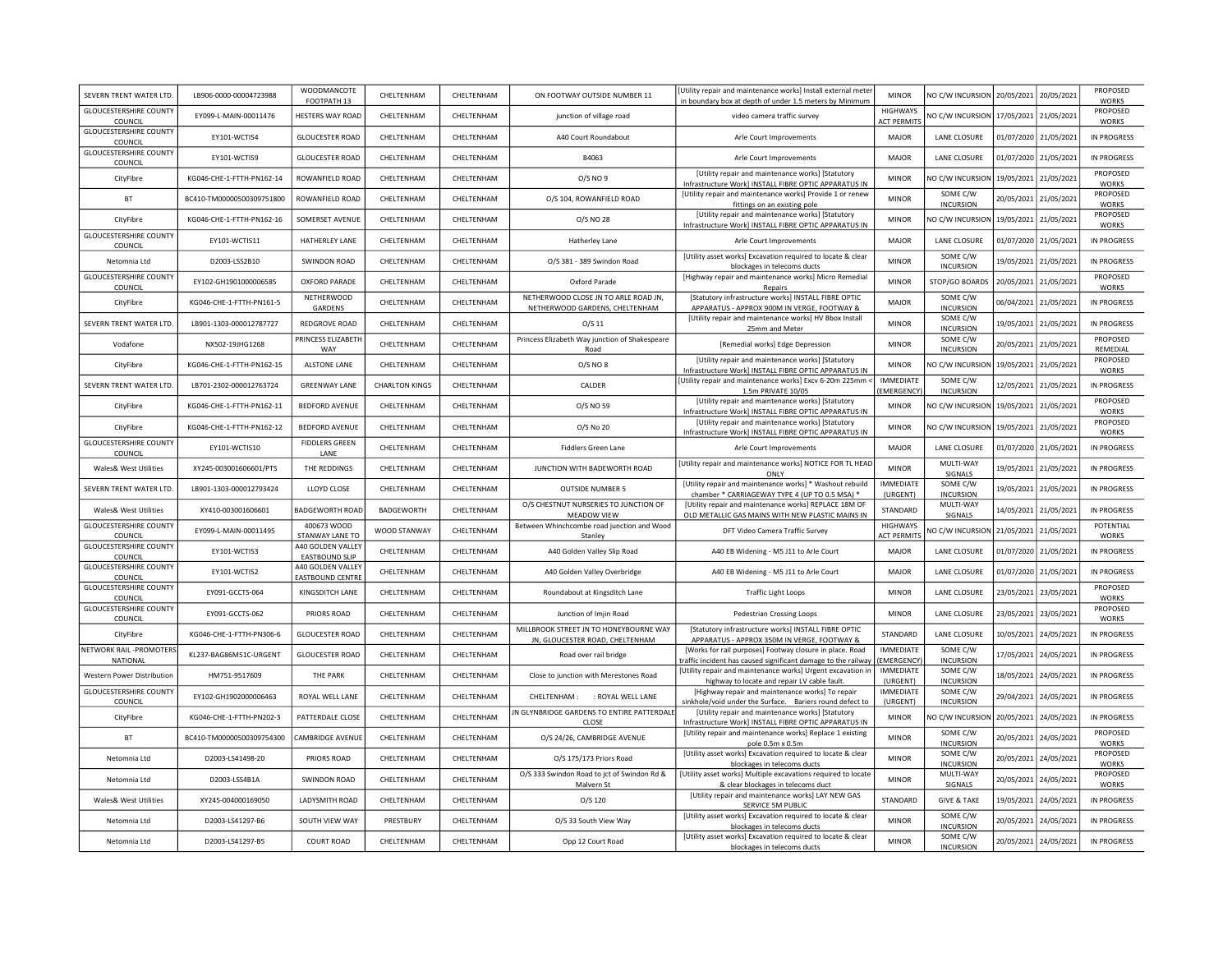| Netomnia Ltd                                    | D2003-LS41297-B1          | STUDLAND DRIVE                 | CHELTENHAM             | CHELTENHAM        | O/S 3 Studland Drive                                                             | [Utility asset works] Excavation required to locate & clear<br>blockages in telecoms ducts                            | <b>MINOR</b>                 | SOME C/W<br><b>INCURSION</b> | 20/05/2021 | 24/05/2021 | PROPOSED<br><b>WORKS</b> |
|-------------------------------------------------|---------------------------|--------------------------------|------------------------|-------------------|----------------------------------------------------------------------------------|-----------------------------------------------------------------------------------------------------------------------|------------------------------|------------------------------|------------|------------|--------------------------|
| Netomnia Ltd                                    | D2003-LS41297-B2A         | STUDLAND DRIVE                 | CHELTENHAM             | CHELTENHAM        | O/S 7-11 Studland Drive                                                          | [Utility asset works] Multiple excavations required to locate<br>& clear blockages in telecoms duct                   | <b>MINOR</b>                 | SOME C/W<br><b>INCURSION</b> | 20/05/2021 | 24/05/2021 | PROPOSED<br><b>WORKS</b> |
| Netomnia Ltd                                    | D2003-LSS4B1B             | RICHARDS ROAD                  | CHELTENHAM             | CHELTENHAM        | O/S 333 Swindon Road to jct of Swindon Rd &<br>Malvern St                        | [Utility asset works] TM for Swindon Road                                                                             | <b>MINOR</b>                 | MULTI-WAY<br>SIGNALS         | 20/05/2021 | 24/05/2021 | PROPOSED<br><b>WORKS</b> |
| Netomnia I td                                   | D2003-LSS4B1C             | MALVERN STREET                 | CHELTENHAM             | CHELTENHAM        | O/S 333 Swindon Road to jct of Swindon Rd &<br>Malvern St                        | [Utility asset works] TM for Swindon Road                                                                             | <b>MINOR</b>                 | MULTI-WAY<br><b>SIGNALS</b>  | 20/05/2021 | 24/05/2021 | PROPOSED<br><b>WORKS</b> |
| Netomnia Ltd                                    | D2003-LS41297-B2B         | <b>CORFE CLOSE</b>             | PRESTBURY              | CHELTENHAM        | O/S 7-11 Studland Drive                                                          | [Utility asset works] Multiple excavations required to locate<br>& clear blockages in telecoms duct                   | <b>MINOR</b>                 | SOME C/W<br><b>INCURSION</b> | 20/05/2021 | 24/05/2021 | PROPOSED<br><b>WORKS</b> |
| Wales& West Utilities                           | XY081-003001609659        | <b>BATH STREET</b>             | CHELTENHAM             | CHEI TENHAM       | <b>OPP 32</b>                                                                    | [Remedial works] DIG OUT AND REPLACE DAMAGED FRAME                                                                    | <b>MINOR</b>                 | <b>GIVE &amp; TAKE</b>       | 21/05/2021 | 24/05/2021 | PROPOSED<br>REMEDIAL     |
| <b>Western Power Distribution</b>               | HM751-2295157             | <b>MARKET STREET</b>           | CHELTENHAM             | CHFITENHAM        | outside 73                                                                       | [New service connection] 1 joint hole in tarmac footway and<br>1m trenching in tarmac footway for new supply          | <b>MINOR</b>                 | <b>TWO-WAY SIGNALS</b>       | 20/05/2021 | 24/05/2021 | PROPOSED<br><b>WORKS</b> |
| Western Power Distribution                      | HM751-0487943             | <b>HYDE LANE</b>               | <b>SWINDON VILLAGE</b> | CHELTENHAM        | Outside inglenook house                                                          | [Remedial works] Dig out temp and relay 4.3 x 1.1 6mm FW                                                              | <b>MINOR</b>                 | <b>GIVE &amp; TAKE</b>       | 24/05/2021 | 24/05/2021 | PROPOSED<br>REMEDIAL     |
| CityFibre                                       | KG046-CHE-1-FTTH-PN307-3  | <b>BAYSHILL LANE</b>           | <b>BAYSHILL ROAD</b>   | CHFI TFNHAM       | BAYSHILL ROAD JN TO PARABOLA MEWS,<br><b>BAYSHILL LANE</b>                       | [Statutory infrastructure works] INSTALL FIBRE OPTIC<br>APPARATUS - APPROX 100M IN VERGE, FOOTWAY &                   | <b>MINOR</b>                 | TWO-WAY SIGNALS              | 20/05/2021 | 24/05/2021 | PROPOSED<br><b>WORKS</b> |
| <b>VIRGIN MEDIA</b>                             | NK110-ANSL023792          | <b>MARSH LANE</b>              | CHELTENHAM             | CHELTENHAM        | 79 MARSH LANE CHELTENHAM GL51 9JE                                                | [Utility repair and maintenance works] INSTALL TEE IN<br>FOOTWAY                                                      | <b>MINOR</b>                 | NO C/W INCURSION             | 20/05/2021 | 24/05/2021 | PROPOSED<br><b>WORKS</b> |
| SEVERN TRENT WATER LTD.                         | LB921-5301-000006409654   | <b>PARK STREET</b>             | CHELTENHAM             | CHELTENHAM        | ADJACENT TO NUMBER 42                                                            | [New service connection] * new water connection *<br>CARRIAGEWAY TYPE 4 (UP TO 0.5 MSA)                               | <b>MINOR</b>                 | <b>GIVE &amp; TAKE</b>       | 20/05/2021 | 24/05/2021 | IN PROGRESS              |
| Netomnia Ltd                                    | D2003-LS41498-B23         | CHELT ROAD                     | CHELTENHAM             | CHELTENHAM        | O/S 2 Chelt Road                                                                 | [Utility asset works] Excavation required to locate & clear<br>blockages in telecoms ducts                            | <b>MINOR</b>                 | SOME C/W<br><b>INCURSION</b> | 20/05/2021 | 24/05/2021 | PROPOSED<br><b>WORKS</b> |
| BT                                              | BC007-WC8H6J7K            | FOOTWAY TO EAST<br>OF 76 TO 83 | CHELTENHAM             | CHELTENHAM        | side of 75A MEDOC CLOSE CHELTENHAM GL50 4SP                                      | [Utility repair and maintenance works] excavation in f, way<br>to clear blockage in telecoms duct                     | <b>MINOR</b>                 | <b>VO C/W INCURSION</b>      | 20/05/2021 | 24/05/2021 | PROPOSED<br>WORKS        |
| SEVERN TRENT WATER LTD.                         | LB901-1303-000060392257   | <b>GRETTON FIELDS</b>          | <b>GRETTON</b>         | CHELTENHAM        | BETWEEN JUNCTION OF GRETTON FOOTPATH 12<br>& GRETTON FEILDS                      | [Utility repair and maintenance works] * CARRIAGEWAY<br>TYPE 4 (UP TO 0.5 MSA) * HV Short Comm Pipe Repair            | <b>IMMEDIATE</b><br>(URGENT) | SOME C/W<br><b>INCURSION</b> | 20/05/2021 | 24/05/2021 | IN PROGRESS              |
| <b>Wales&amp; West Utilities</b>                | XY410-003001512041/01     | <b>GRETTON ROAD</b>            | <b>GOTHERINGTON</b>    | CHELTENHAM        | JUNCTION OF MANOR LANE                                                           | Utility repair and maintenance works] REPLACE 3M OF OLD<br>METALLIC GAS MAINS WITH NEW PLASTIC MAINS AND              | STANDARD                     | MULTI-WAY<br>SIGNALS         | 17/05/2021 | 24/05/2021 | PROPOSED<br><b>WORKS</b> |
| <b>GLOUCESTERSHIRE COUNTY</b><br>COUNCIL        | EY020-LURSB464207         | <b>CLEEVE HILL</b>             | CHELTENHAM             | CHELTENHAM        | Outside Blue Horizon/Two Hoots                                                   | <b>Tree Felling</b>                                                                                                   | <b>MINOR</b>                 | TWO-WAY SIGNALS              | 24/05/2021 | 24/05/2021 | PROPOSED<br><b>WORKS</b> |
| <b>BT</b>                                       | BC008-PTMS29053301        | <b>BROADWAY ROAD</b>           | <b>TODDINGTON</b>      | CHELTENHAM        | ACROSS THE COTTAGE ROUND THE CORNER FROM<br>THE WAR MEMORIAL AT BROADWAY ROAD BY | [Utility asset works] TRAFFIC MANAGMENT REQUIED TO<br>PROVIDE SAFE WORKINGS TO OVERHEAD STRUCTURE                     | <b>MINOR</b>                 | MULTI-WAY<br>SIGNALS         | 24/05/2021 | 24/05/2021 | PROPOSED<br><b>WORKS</b> |
| CityFibre                                       | KG046-GLO-1-FTTH-PN311-4  | ST GEORGES PLACE               | CHELTENHAM             | CHELTENHAM        | JN OF ST GEROGES PLACE TO JN ROYAL WELLS<br><b>LANF</b>                          | [Utility repair and maintenance works] [Statutory<br>Infrastructure Work] INSTALL FIBRE OPTIC APPARATUS IN            | <b>MINOR</b>                 | NO C/W INCURSION             | 21/05/2021 | 25/05/2021 | PROPOSED<br><b>WORKS</b> |
| <b>GLOUCESTERSHIRE COUNTY</b><br><b>COUNCIL</b> | EY102-GH1902000006455     | ROYAL WELL LANE                | CHELTENHAM             | CHELTENHAM        | CHELTENHAM : : ROYAL WELL LANE                                                   | [Highway repair and maintenance works] To repair<br>sinkhole/void under the Surface. CHELTENHAM                       | <b>MAJOR</b>                 | ROAD CLOSURE                 | 24/05/2021 | 25/05/2021 | PROPOSED<br><b>WORKS</b> |
| CityFibre                                       | KG046-CHE-1-FTTH-PN307-4  | PARABOLA ROAD                  | CHELTENHAM             | CHELTENHAM        | OVERTON ROAD JN TO PARABOLA HOUSE,<br>PARABOLA ROAD, CHELTENHAM                  | [Statutory infrastructure works] INSTALL FIBRE OPTIC<br>APPARATUS IN CARRIAGEWAY                                      | STANDARD                     | MULTI-WAY<br>SIGNALS         | 12/05/2021 | 25/05/2021 | <b>IN PROGRESS</b>       |
| Netomnia Ltd                                    | D2003-LSCH34329A          | <b>NEW BARN LANE</b>           | CHELTENHAM             | CHELTENHAM        | S/O 3 Brymore Ave, on New Barn Lane & Brymore<br>Ave                             | [Utility asset works] Excavation to carry out work on<br>telecommunication assets                                     | STANDARD                     | MULTI-WAY<br>SIGNALS         | 19/05/2021 | 25/05/2021 | <b>IN PROGRESS</b>       |
| <b>Western Power Distribution</b>               | HM751-2287111B            | <b>LAKE STREET</b>             | PRESTBURY              | CHELTENHAM        | From junction with The Burgage to adjacent<br>Shemara                            | [Utility asset works] 8 joint holes in tarmac footway and<br>tarmac road and grass verge and 192m trenching in tarmac | <b>MAJOR</b>                 | SOME C/W<br><b>INCURSION</b> | 04/05/2021 | 25/05/2021 | <b>IN PROGRESS</b>       |
| Western Power Distribution                      | HM751-2263131             | KIDNAPPERS LANE                | CHELTENHAM             | CHELTENHAM        | OS the Nurseries house and OS Peacecroft house                                   | [Remedial works] Dig out and relay 4.0 x 1.0 - 2.0 x 1.0 - 5.0<br>x 1.0 grass verge                                   | <b>MINOR</b>                 | NO C/W INCURSION             | 25/05/2021 | 25/05/2021 | PROPOSED<br>REMEDIAL     |
| Western Power Distribution                      | HM751-9447779             | <b>WESTAL PARK</b>             | CHELTENHAM             | CHELTENHAM        | outside number 2                                                                 | [Utility repair and maintenance works] Urgent excavation in<br>highway to locate and repair LV cable fault.           | <b>IMMEDIATE</b><br>(URGENT) | <b>VO C/W INCURSION</b>      | 19/05/2021 | 25/05/2021 | <b>IN PROGRESS</b>       |
| <b>VIRGIN MEDIA</b>                             | NK110-ANSL023821          | PATES AVENUE                   | CHELTENHAM             | CHELTENHAM        | 36 PATES AVENUE CHELTENHAM                                                       | [Utility repair and maintenance works] CLEAR BLOCKED TEE<br>IN FOOTWAY                                                | <b>MINOR</b>                 | NO C/W INCURSION             | 24/05/2021 | 25/05/2021 | PROPOSED<br><b>WORKS</b> |
| Netomnia Ltd                                    | D2003-LSCH34329B          | <b>BRYMORE AVENUE</b>          | PRESTBURY              | CHELTENHAM        | S/O 3 Brymore Ave, on New Barn Lane & Brymore<br>Ave                             | [Utility asset works] Excavation to carry out work on<br>telecommunication assets                                     | STANDARD                     | MULTI-WAY<br>SIGNALS         | 19/05/2021 | 25/05/2021 | <b>IN PROGRESS</b>       |
| CityFibre                                       | KG046-CHE-1-FTTH-PN161-8  | <b>BRYANSTONE CLOSE</b>        | CHELTENHAM             | CHELTENHAM        | ALSTONE LANE JN TO ALL OF BRYANSTONE CLOSE                                       | [Utility repair and maintenance works] [Statutory<br>Infrastructure Work] INSTALL FIBRE OPTIC APPARATUS IN            | STANDARD                     | <b>IO C/W INCURSION</b>      | 12/05/2021 | 25/05/2021 | <b>IN PROGRESS</b>       |
| Netomnia Ltd                                    | D2003-LSS6B2              | <b>HAYDEN ROAD</b>             | CHELTENHAM             | CHELTENHAM        | O/S 2 - 16 Hayden Road                                                           | [Utility asset works] Multiple excavations required to locate<br>& clear blockages in telecoms duct                   | <b>MINOR</b>                 | SOME C/W<br><b>INCURSION</b> | 21/05/2021 | 25/05/2021 | PROPOSED<br><b>WORKS</b> |
| <b>Western Power Distribution</b>               | HM751-2287111A            | THE BURGAGE                    | PRESTBURY              | CHELTENHAM        | Outside number 55                                                                | [Utility asset works] 3m trenching in tarmac footway and<br>tarmac road and grass verge for reinforcement scheme.     | <b>MAJOR</b>                 | SOME C/W<br><b>INCURSION</b> | 04/05/2021 | 25/05/2021 | IN PROGRESS              |
| <b>Western Power Distribution</b>               | HM751-2292800             | ASHLEA MEADOW                  | <b>BISHOPS CLEEVE</b>  | CHELTENHAM        | Outside number 20                                                                | [Utility asset works] 1 joint hole in tarmac footway and 3m<br>trenching in grass verge for supply alteration.        | STANDARD                     | <b>GIVE &amp; TAKE</b>       | 19/05/2021 | 25/05/2021 | IN PROGRESS              |
| SEVERN TRENT WATER LTD.                         | 18901-1303-000012790031   | <b>BARROW</b>                  | <b>BODDINGTON</b>      | CHELTENHAM        | <b>OUTSIDE PLYMYARD</b>                                                          | [Utility repair and maintenance works] Hydrant Rebuild<br>chamber                                                     | <b>MINOR</b>                 | <b>GIVE &amp; TAKE</b>       | 21/05/2021 | 25/05/2021 | PROPOSED<br><b>WORKS</b> |
| Wales& West Utilities                           | XY244-004000169632        | THE PARK                       | CHFITFNHAM             | <b>CHELTENHAM</b> | O/S FLAT 16,39 PARK HOUSE                                                        | [Utility repair and maintenance works] LAY NEW GAS<br><b>SERVICE 8M PUBLIC</b>                                        | STANDARD                     | <b>GIVE &amp; TAKE</b>       | 20/05/2021 | 26/05/2021 | PROPOSED<br><b>WORKS</b> |
| <b>BT</b>                                       | BC410-TM00000500309840200 | WORDSWORTH<br>AVENUE           | CHELTENHAM             | CHELTENHAM        | O/S 27 WORDSWORTH AVENUE, WORDSWORTH<br>AVENUE                                   | [Utility repair and maintenance works] Replace 1 existing<br>pole 0.5m x 0.5m                                         | <b>MINOR</b>                 | SOME C/W<br><b>INCURSION</b> | 24/05/2021 | 26/05/2021 | PROPOSED<br><b>WORKS</b> |
| BT                                              | BC410-TM00000500309831700 | <b>GRIFFITHS AVENUE</b>        | CHELTENHAM             | CHELTENHAM        | O/S 52 GRIFFITHS AVENUE, GRIFFITHS AVENUE                                        | [Utility repair and maintenance works] Replace 1 existing<br>pole 0.5m x 0.5m                                         | <b>MINOR</b>                 | SOME C/W<br><b>INCURSION</b> | 24/05/2021 | 26/05/2021 | PROPOSED<br><b>WORKS</b> |
| Netomnia Ltd                                    | D2003-LSGFORCE-REF5C      | <b>NOVERTON LANE</b>           | PRESTBURY              | CHELTENHAM        | S/O 7 Morningside Close to O/S Morningside<br>Lodge, on High St                  | [Utility asset works] Multiple excavations required to locate<br>& clear blockages in telecoms duct                   | <b>MINOR</b>                 | MULTI-WAY<br>SIGNALS         | 24/05/2021 | 26/05/2021 | PROPOSED<br><b>WORKS</b> |
| Netomnia Ltd                                    | D2003-LSGFORCE-REF3B      | THE BANK                       | CHELTENHAM             | CHELTENHAM        | Opp 28 to O/S 36 High Street                                                     | [Utility asset works] Multiple excavations required to locate<br>& clear blockages in telecoms duct                   | <b>MINOR</b>                 | MULTI-WAY<br>SIGNALS         | 24/05/2021 | 26/05/2021 | PROPOSED<br><b>WORKS</b> |
| Netomnia Ltd                                    | D2003-LSGFORCE-REF3C      | <b>IDSALL DRIVE</b>            | PRESTRURY              | CHELTENHAM        | Opp 28 to O/S 36 High Street                                                     | [Utility asset works] Multiple excavations required to locate<br>& clear blockages in telecoms duct                   | <b>MINOR</b>                 | MULTI-WAY<br>SIGNALS         | 24/05/2021 | 26/05/2021 | PROPOSED<br><b>WORKS</b> |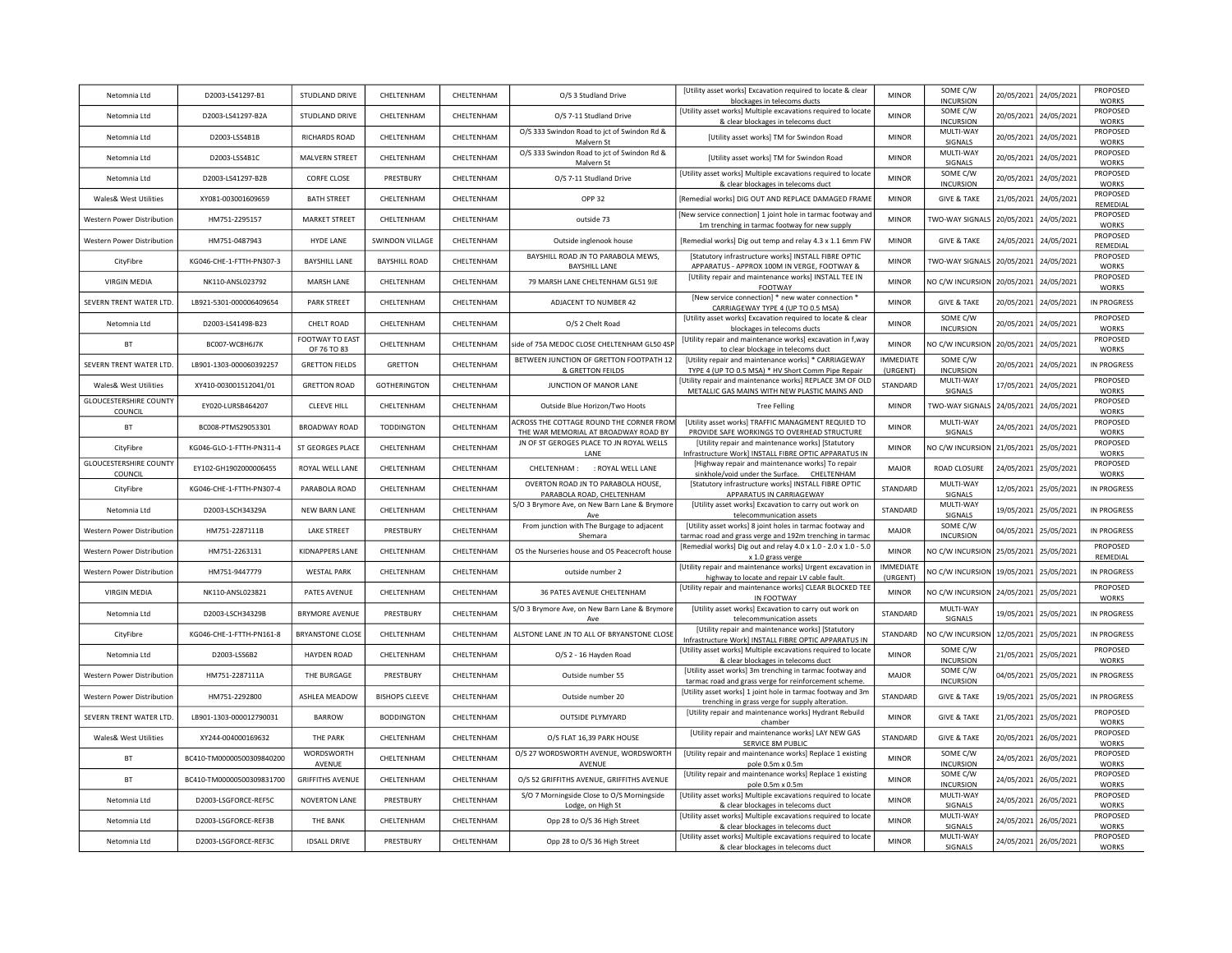| Netomnia Ltd                             | D2003-LS41586-B6          | CLEEVEMOUNT<br><b>ROAD</b>    | CHELTENHAM                   | CHELTENHAM  | O/S 35-53 Cleevemount Rd                                          | [Utility asset works] Excavation required to locate & clear<br>blockages in telecoms ducts                                  | <b>MINOR</b> | SOME C/W<br><b>INCURSION</b> | 24/05/2021 | 26/05/2021 | PROPOSED<br><b>WORKS</b> |
|------------------------------------------|---------------------------|-------------------------------|------------------------------|-------------|-------------------------------------------------------------------|-----------------------------------------------------------------------------------------------------------------------------|--------------|------------------------------|------------|------------|--------------------------|
| SEVERN TRENT WATER LTD.                  | LB901-1303-000012670418A  | ALL SAINTS ROAD               | CHELTENHAM                   | CHELTENHAM  | $C/O$ 27                                                          | [Utility repair and maintenance works] * Long Comm Pipe<br>Cut Off 0.75' * CARRIAGEWAY TYPE 4 (UP TO 0.5 MSA)               | <b>MAJOR</b> | ROAD CLOSURE                 | 24/05/2021 | 26/05/2021 | PROPOSED<br><b>WORKS</b> |
| Netomnia Ltd                             | D2003-LS42954-B2          | <b>CLEEVELANDS DRIVE</b>      | CHELTENHAM                   | CHELTENHAM  | O/S 3/3a Cleevelands Drive                                        | [Utility asset works] Excavation required to locate & clear<br>blockages in telecoms ducts                                  | <b>MINOR</b> | SOME C/W<br><b>INCURSION</b> | 24/05/2021 | 26/05/2021 | PROPOSED<br><b>WORKS</b> |
| Western Power Distribution               | HM751-2294677             | SHURDINGTON ROAD              | CHELTENHAM                   | CHELTENHAM  | Next to Junction with Silverthorne Close                          | [New service connection] 1 joint hole in tarmac footway for<br>new supply                                                   | <b>MINOR</b> | TWO-WAY SIGNALS 24/05/2021   |            | 26/05/2021 | PROPOSED<br><b>WORKS</b> |
| Netomnia Ltd                             | D2003-LSGFORCE-REF5B      | SOUTHAM ROAD                  | CHELTENHAM                   | CHELTENHAM  | S/O 7 Morningside Close to O/S Morningside<br>Lodge, on High St   | [Utility asset works] Multiple excavations required to locate<br>& clear blockages in telecoms duct                         | <b>MINOR</b> | MULTI-WAY<br>SIGNALS         | 24/05/2021 | 26/05/2021 | PROPOSED<br><b>WORKS</b> |
| Netomnia I td                            | D2003-LSGFORCE-REF3A      | <b>HIGH STREET</b>            | PRESTBURY                    | CHFI TFNHAM | Opp 28 to O/S 36 High Street                                      | [Utility asset works] Multiple excavations required to locate<br>& clear blockages in telecoms duct                         | <b>MINOR</b> | MULTI-WAY<br>SIGNALS         | 24/05/2021 | 26/05/2021 | PROPOSED<br><b>WORKS</b> |
| Netomnia I td                            | D2003-LSGFORCE-REF4A      | <b>HIGH STREET</b>            | PRESTBURY                    | CHELTENHAM  | O/S 36 High Street to S/O 10 Morningside Close<br>on High St      | [Utility asset works] Multiple excavations required to locate<br>& clear blockages in telecoms duct                         | <b>MINOR</b> | MULTI-WAY<br>SIGNALS         | 24/05/2021 | 26/05/2021 | PROPOSED<br><b>WORKS</b> |
| Netomnia Ltd                             | D2003-LSGFORCE-REF5A      | HIGH STREET                   | PRESTBURY                    | CHELTENHAM  | S/O 7 Morningside Close to O/S Morningside<br>Lodge, on High St   | [Utility asset works] Multiple excavations required to locate<br>& clear blockages in telecoms duct                         | <b>MINOR</b> | MULTI-WAY<br>SIGNALS         | 24/05/2021 | 26/05/2021 | PROPOSED<br><b>WORKS</b> |
| Wales& West Utilities                    | XY410-003001512040        | THE LAWNS                     | GOTHERINGTON                 | CHFI TFNHAM | JUNC GRETTON ROAD - JUNC CLEEVE ROAD                              | [Utility repair and maintenance works] REPLACE 494M OF<br>OLD METALLIC GAS MAINS WITH NEW PLASTIC MAINS AND                 | <b>MAJOR</b> | <b>GIVE &amp; TAKE</b>       | 10/03/2021 | 26/05/2021 | IN PROGRESS              |
| Gigaclear                                | KA080-GC/C206121/S452746  | CHELTENHAM ROAD               | WINCHCOMBE                   | CHELTENHAM  | CW & VERGE ALONG CHELTENHAM ROAD                                  | [Utility repair and maintenance works] LOCATING AND<br>RESOLVING BLOCKAGES                                                  | <b>MINOR</b> | SOME C/W<br><b>INCURSION</b> | 24/05/2021 | 26/05/2021 | PROPOSED<br><b>WORKS</b> |
| Western Power Distribution               | HM751-2292796             | <b>ROSEHIP WAY</b>            | <b>BISHOPS CLEEVE</b>        | CHELTENHAM  | outside 10                                                        | [Utility asset works] 1 joint hole on tarmac footway and 1<br>joint hole on private grass verge for supply alteration       | STANDARD     | <b>GIVE &amp; TAKE</b>       | 19/05/2021 | 26/05/2021 | IN PROGRESS              |
| T-Mobile (UK) Limited                    | YN108-GBC-CLM17514-T      | <b>CHARLTON COURT</b><br>ROAD | <b>CHARLTON KINGS</b>        | CHELTENHAM  | Footway on Charlton Court Road, Opposite junc<br>with Brooke Vale | [Utility repair and maintenance works] Trial hole to be dug<br>in footway on Charloton Court Road to ascertain position for | <b>MINOR</b> | SOME C/W<br><b>INCURSION</b> | 27/05/2021 | 27/05/2021 | PROPOSED<br><b>WORKS</b> |
| Western Power Distribution               | HM751-2290989             | <b>CROFT STREET</b>           | CHELTENHAM                   | CHELTENHAM  | opposite Hazelcroft                                               | [New service connection] 1 joint hole in tarmac footway for<br>new supply                                                   | <b>MINOR</b> | SOME C/W<br><b>INCURSION</b> | 25/05/2021 | 27/05/2021 | PROPOSED<br><b>WORKS</b> |
| <b>GLOUCESTERSHIRE COUNTY</b><br>COUNCIL | EY204-92327211            | ANDOVER ROAD                  | CHELTENHAM                   | CHELTENHAM  | Jn Park Place                                                     | [Highway repair and maintenance works] Replacing Bollard                                                                    | <b>MINOR</b> | <b>GIVE &amp; TAKE</b>       | 25/05/2021 | 27/05/2021 | PROPOSED<br><b>WORKS</b> |
| CityFibre                                | KG046-CHE-1-FTTH-PN202-4  | SUMMERFIELD<br>CLOSE          | CHELTENHAM                   | CHELTENHAM  | JN GLYNBRIDGE GARDENS TO ENTIRE<br>SUMMERFIELD CLOSE              | [Utility repair and maintenance works] [Statutory<br>Infrastructure Work] INSTALL FIBRE OPTIC APPARATUS IN                  | <b>MINOR</b> | NO C/W INCURSION             | 25/05/2021 | 27/05/2021 | PROPOSED<br><b>WORKS</b> |
| <b>GLOUCESTERSHIRE COUNTY</b><br>COUNCIL | EY091-VDK11318597         | <b>FLINT ROAD</b>             | CHELTENHAM                   | CHELTENHAM  | $\mathbf{g}$                                                      | <b>VDK</b>                                                                                                                  | STANDARD     | SOME C/W<br><b>INCURSION</b> | 24/05/2021 | 27/05/2021 | PROPOSED<br><b>WORKS</b> |
| SEVERN TRENT WATER LTD.                  | LB906-0000-00004738582    | CARMARTHEN ROAD               | CHELTENHAM                   | CHELTENHAM  | ON FOOTWAY OUTSIDE NUMBER 30                                      | Utility repair and maintenance works] Install external meter<br>in boundary box at depth of under 1.5 meters by Minimum     | <b>MINOR</b> | NO C/W INCURSION 25/05/2021  |            | 27/05/2021 | PROPOSED<br><b>WORKS</b> |
| SEVERN TRENT WATER LTD.                  | LB906-0000-00004724064    | NORWICH DRIVE                 | CHELTENHAM                   | CHELTENHAM  | ON FOOTWAY OUTSIDE NUMBER 6                                       | [Utility repair and maintenance works] Install external meter<br>in boundary box at depth of under 1.5 meters by Minimum    | <b>MINOR</b> | NO C/W INCURSION             | 25/05/2021 | 27/05/2021 | PROPOSED<br><b>WORKS</b> |
| CityFibre                                | KG046-CHE-1-FTTH-PN161-9  | <b>ALSTONE LANE</b>           | CHELTENHAM                   | CHELTENHAM  | O/S NUMBER 115 TO O/S NUMBER 125, ALSTONE<br>LANE, CHELTENHAM     | [Utility repair and maintenance works] [Statutory<br>Infrastructure Work] INSTALL FIBRE OPTIC APPARATUS IN                  | STANDARD     | SOME C/W<br><b>INCURSION</b> | 14/05/2021 | 27/05/2021 | <b>IN PROGRESS</b>       |
| SEVERN TRENT WATER LTD.                  | LB901-1303-000012787527   | <b>BROOKLYN ROAD</b>          | CHELTENHAM                   | CHELTENHAM  | O/S 120                                                           | [Utility repair and maintenance works] Sluice Valve Reset lid                                                               | <b>MINOR</b> | <b>GIVE &amp; TAKE</b>       | 27/05/2021 | 27/05/2021 | PROPOSED<br><b>WORKS</b> |
| SEVERN TRENT WATER LTD.                  | LB906-0000-00004711743    | <b>FAIRMOUNT ROAD</b>         | CHELTENHAM                   | CHELTENHAM  | ON FOOTWAY OUTSIDE ROSEBANK                                       | Utility repair and maintenance works] Install external meter<br>in boundary box at depth of under 1.5 meters by Minimum     | <b>MINOR</b> | NO C/W INCURSION             | 25/05/2021 | 27/05/2021 | PROPOSED<br><b>WORKS</b> |
| SEVERN TRENT WATER LTD.                  | LB906-0000-00009473087    | LECKHAMPTON<br>ROAD           | CHELTENHAM                   | CHELTENHAM  | ON FOOTWAY OUTSIDE NUMBER 222                                     | [Utility repair and maintenance works] Install external meter<br>in boundary box at depth of under 1.5 meters by Minimum    | <b>MINOR</b> | NO C/W INCURSION             | 26/05/2021 | 27/05/2021 | PROPOSED<br><b>WORKS</b> |
| SEVERN TRENT WATER LTD.                  | LB901-1303-000060392331   | <b>CURSEY LANE</b>            | <b>ELMSTONE</b><br>HARDWICKE | CHELTENHAM  | OUTSIDE WALTON FIELDS FARM                                        | [Utility repair and maintenance works] * HV Bbox Renew x 2                                                                  | <b>MINOR</b> | SOME C/W<br><b>INCURSION</b> | 25/05/2021 | 27/05/2021 | PROPOSED<br><b>WORKS</b> |
| <b>GLOUCESTERSHIRE COUNTY</b><br>COUNCIL | EY091-TS182NORTHC         | <b>NORTH STREET</b>           | CHELTENHAM                   | CHELTENHAM  | North Place/Portland Street Junctions                             | Traffic Light Refurbishment                                                                                                 | <b>MAJOR</b> | LANE CLOSURE                 | 12/02/2021 | 28/05/2021 | IN PROGRESS              |
| <b>BT</b>                                | BC410-TM00000500309200200 | <b>LYPIATT LANE</b>           | CHELTENHAM                   | CHELTENHAM  | OPP R/O 12 LYPIATT TERRACE, ON, LYPIATT LANE                      | [Utility repair and maintenance works] Replace 1 existing<br>pole 0.5m x 0.5m                                               | <b>MINOR</b> | SOME C/W<br><b>INCURSION</b> | 26/05/2021 | 28/05/2021 | PROPOSED<br><b>WORKS</b> |
| <b>BT</b>                                | BC410-TM00000500309202600 | <b>LYPIATT LANE</b>           | CHELTENHAM                   | CHELTENHAM  | REAR OF 16 LYPIATT TERRACE ON, LYPIATT LANE                       | [Utility repair and maintenance works] Provide 1NULL or<br>renew fittings on an existing pole                               | <b>MINOR</b> | NO C/W INCURSION             | 26/05/2021 | 28/05/2021 | PROPOSED<br><b>WORKS</b> |
| <b>GLOUCESTERSHIRE COUNTY</b><br>COUNCIL | EY091-TS182NORTH          | <b>FAIRVIEW ROAD</b>          | CHELTENHAM                   | CHELTENHAM  | North Place/Portland Street Junctions                             | Traffic Light Refurbishment                                                                                                 | MAIOR        | LANE CLOSURE                 | 12/02/2021 | 28/05/2021 | <b>IN PROGRESS</b>       |
| Netomnia Ltd                             | D2003-LSGFORCE-REF18A     | PRESTBURY ROAD                | CHELTENHAM                   | CHELTENHAM  | O/S 137-143 Prestbury Road                                        | [Utility asset works] Multiple excavations required to locate<br>& clear blockages in telecoms duct                         | <b>MINOR</b> | MULTI-WAY<br>SIGNALS         | 26/05/2021 | 28/05/2021 | PROPOSED<br><b>WORKS</b> |
| Netomnia Ltd                             | D2003-LSGFORCE-REF12      | PRESTBURY ROAD                | CHELTENHAM                   | CHELTENHAM  | O/S 237-218 Prestbury Road                                        | [Utility asset works] Multiple excavations required to locate<br>& clear blockages in telecoms duct (4x blockages)          | <b>MINOR</b> | TWO-WAY SIGNALS              | 26/05/2021 | 28/05/2021 | PROPOSED<br>WORKS        |
| <b>GLOUCESTERSHIRE COUNTY</b><br>COUNCIL | EY091-VDK11315837         | PRIORS ROAD                   | CHELTENHAM                   | CHELTENHAM  | 259                                                               | VDK                                                                                                                         | STANDARD     | SOME C/W<br><b>INCURSION</b> | 24/05/2021 | 28/05/2021 | PROPOSED<br><b>WORKS</b> |
| Netomnia Ltd                             | D2003-LSGEORCE-REE18B     | CROMWELL ROAD                 | CHELTENHAM                   | CHELTENHAM  | O/S 137-143 Prestbury Road - TM for Prestbury Rd                  | [Utility asset works] Multiple excavations required to locate<br>& clear blockages in telecoms duct                         | <b>MINOR</b> | MULTI-WAY<br>SIGNALS         | 26/05/2021 | 28/05/2021 | PROPOSED<br><b>WORKS</b> |
| <b>GLOUCESTERSHIRE COUNTY</b><br>COUNCIL | EY091-TS182NORTHD         | NORTH PLACE                   | CHELTENHAM                   | CHELTENHAM  | North Place/Portland Street Junctions                             | <b>Traffic Light Refurbishment</b>                                                                                          | MAIOR        | LANE CLOSURE                 | 12/02/2021 | 28/05/2021 | <b>IN PROGRESS</b>       |
| <b>GLOUCESTERSHIRE COUNTY</b><br>COUNCIL | FY091-TS182NORTHB         | PORTLAND STREET               | CHELTENHAM                   | CHELTENHAM  | North Place/Portland Street Junctions                             | Traffic Light Refurbishment                                                                                                 | <b>MAJOR</b> | LANE CLOSURE                 | 12/02/2021 | 28/05/2021 | IN PROGRESS              |
| CityFibre                                | KG046-CHE-1-FTTH-PN161-12 | ARLE ROAD                     | CHELTENHAM                   | CHELTENHAM  | ARLE ROAD JN WITH NETHERWOOD GARDENS<br>APPROX 10M                | [Utility repair and maintenance works] [Statutory<br>Infrastructure Work] INSTALL FIBRE OPTIC APPARATUS IN                  | <b>MINOR</b> | MULTI-WAY<br>SIGNALS         | 26/05/2021 | 28/05/2021 | PROPOSED<br><b>WORKS</b> |
| <b>GLOUCESTERSHIRE COUNTY</b><br>COUNCIL | EY091-TS182NORTHA         | ST MARGARETS<br>ROAD          | CHELTENHAM                   | CHELTENHAM  | North Place/Portland Street Junctions                             | Traffic Light Refurbishment                                                                                                 | MAJOR        | LANE CLOSURE                 | 12/02/2021 | 28/05/2021 | <b>IN PROGRESS</b>       |
| Netomnia Ltd                             | D2003-LSGFORCE-REF13      | <b>WELLAND LODGE</b><br>ROAD  | CHELTENHAM                   | CHELTENHAM  | S/O 6-17 Welland Court, on Welland Lodge Road                     | [Utility asset works] TM for excavation to locate and clear<br>blockages for telecoms ducting.                              | <b>MINOR</b> | TWO-WAY SIGNALS              | 26/05/2021 | 28/05/2021 | PROPOSED<br><b>WORKS</b> |
| Western Power Distribution               | HM751-2291494             | <b>ELM GARDENS DRIVE</b>      | THE REDDINGS                 | CHELTENHAM  | From outside to opposite Elm Gardens                              | [Utility asset works] For information purposes only as this is<br>a private street: 6m trenching in modular footway and     | STANDARD     | <b>GIVE &amp; TAKE</b>       | 19/05/2021 | 29/05/2021 | PROPOSED<br><b>WORKS</b> |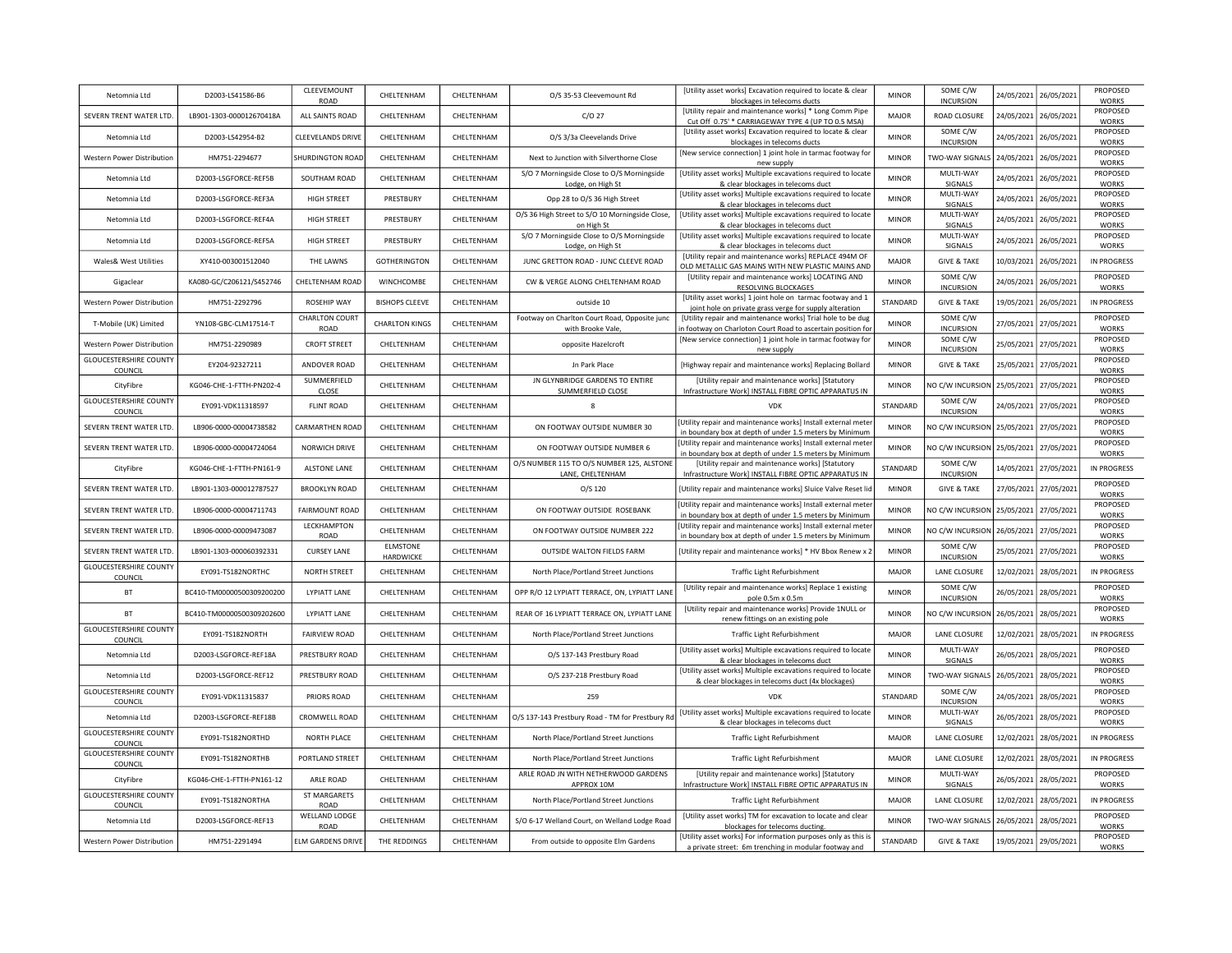| <b>GLOUCESTERSHIRE COUNTY</b><br>COUNCIL | EY102-GH1901000006446     | <b>SUFFOLK ROAD</b>                    | CHELTENHAM            | CHELTENHAM | CHELTENHAM : Suffolk road, Cheltenham :<br><b>SUFFOLK ROAD</b>                      | [Highway repair and maintenance works] EMER In Hours<br>Unsafe Asset - footpath emergency closure due to retaining                            | <b>IMMEDIATE</b><br>(URGENT)  | SOME C/W<br><b>INCURSION</b>      | 27/04/2021 | 31/05/2021 | <b>IN PROGRESS</b>                 |
|------------------------------------------|---------------------------|----------------------------------------|-----------------------|------------|-------------------------------------------------------------------------------------|-----------------------------------------------------------------------------------------------------------------------------------------------|-------------------------------|-----------------------------------|------------|------------|------------------------------------|
| <b>VIRGIN MEDIA</b>                      | NK110-ANSL022721          | <b>EVESHAM ROAD</b>                    | <b>BISHOPS CLEEVE</b> | CHELTENHAM | o/s 29/31 Evesham Road                                                              | [Utility repair and maintenance works] lay 12m new duct in<br>cariageway and 3m in footway                                                    | <b>MINOR</b>                  | <b>GIVE &amp; TAKE</b>            | 27/05/2021 | 31/05/2021 | PROPOSED<br><b>WORKS</b>           |
| Western Power Distribution               | HM751-2296000             | LANSDOWN ROAD                          | CHELTENHAM            | CHELTENHAM | outside 8/8a                                                                        | [New service connection] 1 joint hole in tarmac footway and                                                                                   | <b>MINOR</b>                  | SOME C/W<br><b>INCURSION</b>      | 27/05/2021 | 01/06/2021 | PROPOSED<br><b>WORKS</b>           |
| Wales& West Utilities                    | XY244-009500013949        | SANDY LANE                             | <b>CHARLTON KINGS</b> | CHELTENHAM | O/S 50                                                                              | 2m trenching in tarmac footway and grass verge for new<br>[Utility repair and maintenance works] SERVICE<br>DISCONNECTION 1M PUBLIC           | <b>MINOR</b>                  | <b>GIVE &amp; TAKE</b>            | 27/05/2021 | 01/06/2021 | PROPOSED<br><b>WORKS</b>           |
| <b>Western Power Distribution</b>        | HM751-2295016             | PARABOLA ROAD                          | CHELTENHAM            | CHELTENHAM | Adjacent to Grange Stables/ cottage                                                 | [New service connection] 1 joint hole in tarmac footway for<br>new supply                                                                     | <b>MINOR</b>                  | SOME C/W<br><b>INCURSION</b>      | 27/05/2021 | 01/06/2021 | PROPOSED<br><b>WORKS</b>           |
| Western Power Distribution               | HM751-2291654A            | <b>BOURNSIDE CLOSE</b>                 | CHELTENHAM            | CHELTENHAM | Junction with Warden Hill Road                                                      | [Utility asset works] 40m road crossing in tarmac road for<br>reinforcement scheme. Works to be done in conjunction                           | <b>MAJOR</b>                  | SOME C/W<br><b>INCURSION</b>      | 04/05/2021 | 01/06/2021 | <b>IN PROGRESS</b>                 |
| <b>Western Power Distribution</b>        | HM751-2291654B            | WARDEN HILL ROAD                       | CHELTENHAM            | CHELTENHAM | From junction with Loweswater Road to junction<br>with Hatherley Road               | [Utility asset works] 1 joint hole in tarmac footway and<br>304m trenching in tarmac footway & carriageway for cable                          | <b>MAJOR</b>                  | TWO-WAY SIGNALS                   | 04/05/2021 | 01/06/2021 | <b>IN PROGRESS</b>                 |
| <b>Western Power Distribution</b>        | HM751-2291654E            | <b>LOWESWATER ROAD</b>                 | CHELTENHAM            | CHELTENHAM | From outside El Sub Sta adjacent The Hawthorns<br>to junction with Warden Hill Road | [Utility asset works] 67m trenching in tarmac footway for<br>cable overlay. Works to be done in conjunction with                              | <b>MAJOR</b>                  | SOME C/W<br><b>INCURSION</b>      | 04/05/2021 | 01/06/2021 | <b>IN PROGRESS</b>                 |
| Western Power Distribution               | HM751-2291654D            | HILLSIDE CLOSE                         | CHELTENHAM            | CHELTENHAM | Junction with Warden Hill Road                                                      | [Utility asset works] 13m trenching in tarmac footway &<br>carriageway for cable overlay. Works to be done in                                 | <b>MAJOR</b>                  | SOME C/W<br><b>INCURSION</b>      | 04/05/2021 | 01/06/2021 | IN PROGRESS                        |
| Western Power Distribution               | HM751-2291654C            | CASTANUM COURT                         | CHELTENHAM            | CHELTENHAM | Junction with Warden Hill Road.                                                     | [Utility asset works] 5m trenching in tarmac footway &<br>carriageway for cable overlay. Works to be done in                                  | <b>MAJOR</b>                  | SOME C/W<br><b>INCURSION</b>      | 04/05/2021 | 01/06/2021 | IN PROGRESS                        |
| Wales& West Utilities                    | XY410-003001511999        | <b>MANOR LANE</b>                      | <b>GOTHERINGTON</b>   | CHELTENHAM | JUNC GRETTON ROAD - O/S NO. 18                                                      | [Utility repair and maintenance works] REPLACE 198M OF<br>OLD METALLIC GAS MAINS WITH NEW PLASTIC MAINS AND                                   | <b>MAJOR</b>                  | <b>GIVE &amp; TAKE</b>            | 27/04/2021 | 01/06/2021 | <b>IN PROGRESS</b>                 |
| <b>GLOUCESTERSHIRE COUNTY</b><br>COUNCIL | EY100-864977A             | <b>MANDARIN WAY</b>                    | CHELTENHAM            | CHELTENHAM | 4/90224 Mandarin Way Cheltenham                                                     | [Highway improvement works] Carriageway Resurfacing                                                                                           | MAJOR                         | ROAD CLOSURE                      | 24/05/2021 | 02/06/2021 | PROPOSED<br><b>WORKS</b>           |
| <b>GLOUCESTERSHIRE COUNTY</b><br>COUNCIL | EY100-864977              | SENECA WAY                             | CHELTENHAM            | CHELTENHAM | 4/90412 Seneca Way, Cheltenham                                                      | [Highway improvement works] Carriageway Resurfacing                                                                                           | MAIOR                         | ROAD CLOSURE                      | 24/05/2021 | 02/06/2021 | PROPOSED<br>WORKS                  |
| CityFibre                                | KG046-CHE-1-FTTH-PN307-5  | <b>BAYSHILL ROAD</b>                   | CHELTENHAM            | CHELTENHAM | JN OF BAYSHILL ROAD TO O/S FIRST CHURCH OF<br>CHRIST, SCIENTIST                     | [Utility repair and maintenance works] [Statutory<br>Infrastructure Work] INSTALL FIBRE OPTIC APPARATUS IN                                    | <b>IMMEDIATE</b><br>EMERGENCY | <b>GIVE &amp; TAKE</b>            | 19/05/2021 | 02/06/2021 | <b>IN PROGRESS</b>                 |
| Wales& West Utilities                    | XY244-004000167755        | <b>EVEREST ROAD</b>                    | CHELTENHAM            | CHELTENHAM | $O/S$ 2A                                                                            | [Utility repair and maintenance works] LAY NEW GAS<br>SERVICE 4M PUBLIC                                                                       | STANDARD                      | <b>GIVE &amp; TAKE</b>            | 27/05/2021 | 02/06/2021 | PROPOSED<br>WORKS                  |
| CityFibre                                | KG046-CHE-1-FTTH-PN311-8  | <b>OVERTON ROAD</b>                    | CHELTENHAM            | CHELTENHAM | OPP JN OF OVERTON PARK ROAD TO O/S SIDNEY<br>LODGE                                  | [Utility repair and maintenance works] [Statutory<br>Infrastructure Work] INSTALL FIBRE OPTIC APPARATUS IN                                    | STANDARD                      | <b>GIVE &amp; TAKE</b>            | 19/05/2021 | 02/06/2021 | IN PROGRESS                        |
| CityFibre                                | KG046-CHE-1-FTTH-PN161-11 | FOOTWAY SERVING<br>14 TO 28 EVENS ARLE | CHELTENHAM            | CHELTENHAM | FOOTWAY SERVING 14 TO 28 EVENS ARLE<br><b>GARDENS</b>                               | [Utility repair and maintenance works] [Statutory<br>Infrastructure Work] INSTALL FIBRE OPTIC APPARATUS IN                                    | STANDARD                      | <b>GIVE &amp; TAKE</b>            | 19/05/2021 | 02/06/2021 | <b>IN PROGRESS</b>                 |
| CityFibre                                | KG046-CHE-1-FTTH-PN311-9  | ST GEORGES ROAD                        | CHELTENHAM            | CHELTENHAM | O/S YORKLEIGH DOCTORS SURGERY TO JN ST<br><b>GEORGES PLACE</b>                      | [Utility repair and maintenance works] [Statutory<br>Infrastructure Work] INSTALL FIBRE OPTIC APPARATUS IN                                    | STANDARD                      | NO C/W INCURSION                  | 20/05/2021 | 03/06/2021 | PROPOSED<br><b>WORKS</b>           |
| CityFibre                                | KG046-CHE-1-FTTH-PN311-11 | ST GEORGES ROAD                        | CHELTENHAM            | CHELTENHAM | O/S CHURCH TO O/S ASHMORE COURT                                                     | [Utility repair and maintenance works] [Statutory                                                                                             | STANDARD                      | NO C/W INCURSION                  | 20/05/2021 | 03/06/2021 | PROPOSED<br><b>WORKS</b>           |
| <b>GLOUCESTERSHIRE COUNTY</b>            | EY102-GH1902000006236     | CHURCH ROAD                            | LECKHAMPTON           | CHELTENHAM | CHELTENHAM : The footway opposite St Peter's                                        | Infrastructure Work] INSTALL FIBRE OPTIC APPARATUS IN<br>[Highway repair and maintenance works] Footway                                       | STANDARD                      | <b>TWO-WAY SIGNALS</b>            | 24/05/2021 | 04/06/2021 | PROPOSED<br><b>WORKS</b>           |
| COUNCIL<br>SEVERN TRENT WATER LTD.       | LB517-A7W-12678019A       | <b>TELSTAR WAY</b>                     | CHELTENHAM            | CHELTENHAM | Church. (GL53 0NZ).: CHURCH ROAD<br>From near Brosnan Drive junction to O/S GCHQ    | resurfacing CHELTENHAM<br>[Utility asset works] Installation of temporary 'link' main to<br>boost network prior to connection at A40 for road | STANDARD                      | TWO-WAY SIGNALS                   | 24/05/2021 | 04/06/2021 | PROPOSED<br><b>WORKS</b>           |
| SEVERN TRENT WATER LTD.                  | LB529-A7W-12758042A       | WINCHCOMBE ROAD                        | GRETTON               | CHELTENHAM | From Property Cymla to junction of Gretton Road                                     | [Utility asset works] This scheme is required due to water<br>quality it is to renew approx 732m of existing water mains                      | <b>MAJOR</b>                  | ROAD CLOSURE                      | 29/03/2021 | 05/06/2021 | <b>IN PROGRESS</b>                 |
| SEVERN TRENT WATER LTD.                  | LB525-A7W-12758043A       | <b>GRETTON ROAD</b>                    | WINCHCOMBE            | CHELTENHAM | junction of Winchcombe Road                                                         | [Utility asset works] permit for light head only and also<br>excavation required for connection point                                         | MAJOR                         | MULTI-WAY<br>SIGNALS              | 29/03/2021 | 05/06/2021 | <b>IN PROGRESS</b>                 |
| CityFibre                                | KG046-CHE-1-FTTH-PN301-6  | ST GEORGES ROAD                        | CHELTENHAM            | CHELTENHAM | O/S 142 TO GREAT WESTERN TERRACE, ST                                                | [Statutory infrastructure works] INSTALL FIBRE OPTIC                                                                                          | STANDARD                      | <b>GIVE &amp; TAKE</b>            | 25/05/2021 | 08/06/2021 | PROPOSED                           |
| Wales& West Utilities                    | XY410-003001523267        | <b>HEARNE CLOSE</b>                    | <b>CHARLTON KINGS</b> | CHELTENHAM | GEORGES ROAD, CHELTENHAM<br>JUNCTION OF HEARNE ROAD TO O/S NO.1&2 -                 | APPARATUS APPROX 60M IN VERGE, FOOTWAY &<br>[Utility repair and maintenance works] REPLACE 44M OF                                             | <b>MAJOR</b>                  | <b>GIVE &amp; TAKE</b>            | 12/04/2021 | 10/06/2021 | <b>WORKS</b><br><b>IN PROGRESS</b> |
| Wales& West Utilities                    | XY410-003001523264        | LEDMORE ROAD                           | <b>CHARLTON KINGS</b> | CHELTENHAM | 11&12 HEARNE CLOSE<br>JUNCTION OF HEARNE ROAD TO O/S NO.31A AND                     | OLD METALLIC GAS MAINS WITH NEW PLASTIC MAINS IN<br>[Utility repair and maintenance works] REPLACE 401M OF                                    | <b>MAJOR</b>                  | <b>GIVE &amp; TAKE</b>            | 12/04/2021 | 10/06/2021 | <b>IN PROGRESS</b>                 |
| Wales& West Utilities                    | XY410-003001523266        | <b>HEARNE ROAD</b>                     | <b>CHARLTON KINGS</b> | CHELTENHAM | 16 LEDMORE ROAD<br>JUNCTION OF LONDON ROAD TO O/S NO.12                             | OLD METALLIC GAS MAINS WITH NEW PLASTIC MAINS IN<br>[Utility repair and maintenance works] REPLACE 150M OF                                    | <b>MAJOR</b>                  | <b>GIVE &amp; TAKE</b>            | 12/04/2021 | 10/06/2021 | <b>IN PROGRESS</b>                 |
| Wales& West Utilities                    | XY410-003001523265        | FOOTWAY SERVING                        | CHELTENHAM            | CHELTENHAM | <b>HEARNE ROAD</b><br>JUNCTION OF HEARNE ROAD TO NO.5 TO 8                          | OLD METALLIC GAS MAINS WITH NEW PLASTIC MAINS IN<br>[Utility repair and maintenance works] REPLACE 52M OF                                     | MAJOR                         | <b>GIVE &amp; TAKE</b>            | 12/04/2021 | 10/06/2021 | <b>IN PROGRESS</b>                 |
| CityFibre                                | KG046-CHE-1-FTTH-PN202-5  | TO 12 HEARNE CLOSE<br>RIVERVIEW WAY    | CHELTENHAM            | CHELTENHAM | <b>HEARNE CLOSE</b><br>JN GLYNBRIDGE GARDENS TO ENTIRE RIVERVIEW                    | OLD METALLIC GAS MAINS WITH NEW PLASTIC MAINS IN<br>[Utility repair and maintenance works] [Statutory                                         | STANDARD                      | NO C/W INCURSION                  | 28/05/2021 | 11/06/2021 | PROPOSED                           |
| <b>Wales&amp; West Utilities</b>         | XY245-003001488847/01     | <b>NOVERTON LANE</b>                   | PRESTBURY             | CHELTENHAM | <b>WAY</b><br>O/S WOODMINSTER - JUNC ROBERTS ROAD                                   | Infrastructure Work] INSTALL FIBRE OPTIC APPARATUS IN<br>[Utility repair and maintenance works] REPLACE 526M OF                               | <b>MAJOR</b>                  | <b>TWO-WAY SIGNALS</b>            | 18/01/2021 | 11/06/2021 | <b>WORKS</b><br><b>IN PROGRESS</b> |
| Wales& West Utilities                    | XY245-003001488846        | MUSCROFT ROAD                          | CHELTENHAM            | CHELTENHAM | 0./S NO. 1 - 0/S NO. 29                                                             | OLD METALLIC GAS MAINS WITH 515M OF NEW PLASTIC<br>[Utility repair and maintenance works] REPLACE 246M OF                                     | <b>MAJOR</b>                  | <b>GIVE &amp; TAKE</b>            | 22/06/2020 | 11/06/2021 | <b>IN PROGRESS</b>                 |
| Wales& West Utilities                    | XY410-003001483679        | <b>SWINDON LANE</b>                    | CHELTENHAM            | CHELTENHAM | O/S SUNNYSIDE TO O/S NO.68 SWINDON LANE                                             | OLD METALLIC GAS MAINS WITH NEW PLASTIC MAINS AND<br>[Utility repair and maintenance works] REPLACE 596M OF                                   | <b>MAIOR</b>                  | MULTI-WAY                         | 12/04/2021 | 11/06/2021 | <b>IN PROGRESS</b>                 |
| NETWORK RAIL -PROMOTERS                  | KL237-BAG86M51C-URGENT2   | <b>GLOUCESTER ROAD</b>                 | CHELTENHAM            | CHELTENHAM | Road over rail bridge                                                               | OLD METALLIC GAS MAINS WITH NEW PLASTIC MAINS IN<br>[Works for rail purposes] Footway closure in place. Road                                  | MAJOR                         | SIGNALS<br>SOME C/W               | 25/05/2021 | 18/06/2021 | PROPOSED                           |
| NATIONAL<br>CityFibre                    | KG046-CHE-1-FTTH-PN306-1  | HONEYBOURNE WAY                        | CHELTENHAM            | CHELTENHAM | GLOUCESTER ROAD JN TO ST JAMES'                                                     | raffic incident has caused significant damage to the railway<br>[Statutory infrastructure works] INSTALL FIBRE OPTIC                          | <b>MAJOR</b>                  | <b>INCURSION</b><br>MULTI-WAY     | 10/05/2021 | 18/06/2021 | <b>WORKS</b><br><b>IN PROGRESS</b> |
| Wales& West Utilities                    | XY410-003001517610        | COPT ELM ROAD                          | <b>CHARLTON KINGS</b> | CHELTENHAM | ROUNDABOUT, HONEYBOURNE WAY,<br>O/S NO. 2 - JUNC CHURCH STREET                      | APPARATUS IN VERGE, FOOTWAY & CARRIAGEWAY<br>[Utility repair and maintenance works] REPLACE 517M OF                                           | <b>MAJOR</b>                  | SIGNALS<br><b>GIVE &amp; TAKE</b> | 14/05/2021 | 23/06/2021 | IN PROGRESS                        |
| <b>GLOUCESTERSHIRE COUNTY</b>            | EY091-GCCPC-406           | NORTH STREET                           | CHELTENHAM            | CHELTENHAM | Boots Corner o/s Primark                                                            | OLD METALLIC GAS MAINS WITH 519M OF NEW PLASTIC<br>Pedestrian Crossing Replacement/Refurb                                                     | MAJOR                         | <b>LANE CLOSURE</b>               | 10/05/2021 | 25/06/2021 | <b>IN PROGRESS</b>                 |
| COUNCIL<br><b>GLOUCESTERSHIRE COUNTY</b> | EY091-LURSB279229         | ST GEORGES ROAD                        | CHELTENHAM            | CHELTENHAM | Rivershill development                                                              | S278 Works to widen existing entrance and reinstate                                                                                           | MAIOR                         | SOME C/W                          | 17/05/2021 | 28/06/2021 | PROPOSED                           |
| COUNCIL                                  |                           |                                        |                       |            |                                                                                     | footway                                                                                                                                       |                               | <b>INCURSION</b>                  |            |            | <b>WORKS</b>                       |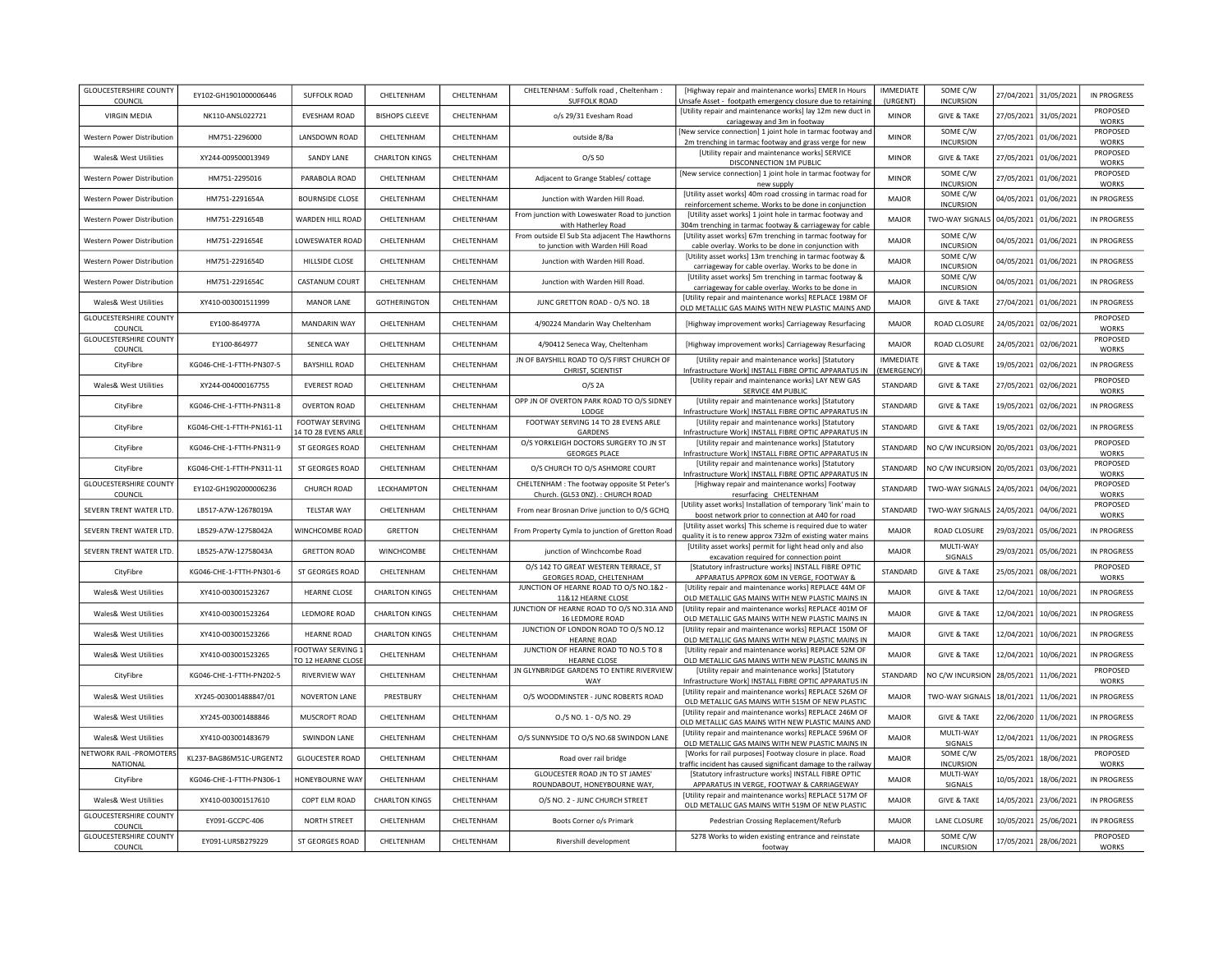| Wales& West Utilities                    | XY410-003001593669        | WINCHCOMBE ROAD                       | GRETTON            | CHELTENHAM       | FROM THE JUNC WITH WORKING LANE TO THE<br>JUNCTION WITH GRETTON RD                            | [Utility repair and maintenance works] REPLACE 1099M X<br>GAS MAINS AND 45 SERVICES                                                  | <b>MAJOR</b>                  | ROAD CLOSURE                                | 29/03/2021 | 02/07/2021 | <b>IN PROGRESS</b>                       |
|------------------------------------------|---------------------------|---------------------------------------|--------------------|------------------|-----------------------------------------------------------------------------------------------|--------------------------------------------------------------------------------------------------------------------------------------|-------------------------------|---------------------------------------------|------------|------------|------------------------------------------|
| Wales& West Utilities                    | XY410-003001597418        | <b>GRETTON ROAD</b>                   | WINCHCOMBE         | CHELTENHAM       | OF EVESHAM ROAD                                                                               | JUNCTION OF WINCHCOMBE ROAD TO JUNCTION   [Utility repair and maintenance works] REPLACE 539M X GAS<br><b>MAINS</b>                  | <b>MAJOR</b>                  | ROAD CLOSURE                                | 29/03/2021 | 02/07/2021 | <b>IN PROGRESS</b>                       |
| Wales& West Utilities                    | XY410-003001593667        | <b>GRETTON ROAD</b>                   | GRETTON            | CHELTENHAM       | O/S NEW HOUSE - THE JUNCTION WITH WORKING<br><b>I ANF</b>                                     | [Utility repair and maintenance works] REPLACE 1047M X<br>GAS MAINS AND 35 GAS SERVICES                                              | <b>MAJOR</b>                  | ROAD CLOSURE                                | 25/03/2021 | 02/07/2021 | <b>IN PROGRESS</b>                       |
| Wales& West Utilities                    | XY410-003001593673/999    | <b>WORKING LANE</b>                   | GRETTON            | CHELTENHAM       | OPP 10                                                                                        | [Utility repair and maintenance works] WELFARE UNIT<br><b>LOCATION</b>                                                               | <b>MAJOR</b>                  | SOME C/W<br><b>INCURSION</b>                | 25/03/2021 | 06/07/2021 | <b>IN PROGRESS</b>                       |
| Wales& West Utilities                    | XY410-003001507844/01     | HATHERLEY COURT<br>ROAD               | CHELTENHAM         | CHELTENHAM       | JUNC HATHERLEY ROAD - JUNC ST STEPHENS<br><b>ROAD</b>                                         | [Utility repair and maintenance works] REPLACE 406M OF<br>OLD METALLIC GAS MAINS WITH NEW PLASTIC MAINS AND                          | <b>MAJOR</b>                  | <b>GIVE &amp; TAKE</b>                      | 24/05/2021 | 09/07/2021 | PROPOSED<br><b>WORKS</b>                 |
| <b>GLOUCESTERSHIRE COUNTY</b><br>COUNCIL | EY101-43070865B           | <b>HYDE LANE</b>                      | SOUTHAM            | CHELTENHAM       | Hyde Lane                                                                                     | Prelim Design - Highways capacity improvements                                                                                       | MAJOR                         | LANE CLOSURE                                | 22/03/2021 | 01/08/2021 | PROPOSED<br><b>WORKS</b>                 |
| <b>GLOUCESTERSHIRE COUNTY</b><br>COUNCIL | EY101-43070865            | <b>EVESHAM ROAD</b>                   | SOUTHAM            | CHELTENHAM       | A435 Hyde Lane Junction, Bishops Cleeve                                                       | Prelim Design - Highways capacity improvements                                                                                       | MAJOR                         | LANE CLOSURE                                | 22/03/2021 | 01/08/2021 | PROPOSED<br><b>WORKS</b>                 |
| <b>GLOUCESTERSHIRE COUNTY</b><br>COUNCIL | EY101-43070865A           | SOUTHAM LANE                          | SOUTHAM            | CHFI TFNHAM      | Southam Lane                                                                                  | Prelim Design - Highways capacity improvements                                                                                       | MAJOR                         | <b>LANE CLOSURE</b>                         | 22/03/2021 | 01/08/2021 | PROPOSED<br><b>WORKS</b>                 |
| Highways England                         | FN402-HFPIN565178         | OLD GLOUCESTER<br>ROAD                | <b>STAVERTON</b>   | CHELTENHAM       | Staverton Bridge over M5 between J10 and 11 on<br>B4634 GL51 OUX Start of works 389546 223041 | * Removal and reconstruction of parapet edge beams * Ful<br>parapet and adjacent safety fencing replacement *                        | <b>MAJOR</b>                  | ROAD CLOSURE                                | 13/07/2020 | 13/08/2021 | <b>IN PROGRESS</b>                       |
| <b>GLOUCESTERSHIRE COUNTY</b><br>COUNCIL | EY020-VDK11293381         | COWLSMEAD                             | SHURDINGTON        | CHELTENHAM       | $\overline{9}$                                                                                | <b>VDK</b>                                                                                                                           | MAJOR                         | SOME C/W<br><b>INCURSION</b>                | 01/02/2021 | 01/09/2021 | PROPOSED<br><b>WORKS</b>                 |
| <b>GLOUCESTERSHIRE COUNTY</b><br>COUNCIL | EY020-GB2904              | <b>BADGEWORTH ROAD</b>                | BADGEWORTH         | CHELTENHAM       | Railway Bridge                                                                                | Cway Subsidence (GCC/Ringway signals)                                                                                                | MAJOR                         | <b>TWO-WAY SIGNALS</b>                      | 30/04/2021 | 29/09/2021 | PROPOSED<br>WORKS                        |
| Gigaclear                                | KA170-OCU-WRCHW/012       | B4228 JNCT<br>NETHERHOPE LANE         | CHEPSTOW           | CHEPSTOW         | Works from jnc on Netherhope lane to o/s Over<br>dale                                         | [Utility repair and maintenance works] Excavation to install<br>fibre optic cable in surface location listed Approx 350M of          | <b>MAJOR</b>                  | MULTI-WAY<br>SIGNALS                        | 28/01/2021 | 28/05/2021 | <b>IN PROGRESS</b>                       |
| Gigaclear                                | KA170-OCU-STRCHW/0038     | <b>HANLEY LANE</b>                    | <b>BOUGHSPRING</b> | CHEPSTOW         | FROM JNC O.S HANLEY HOUSE TO APPROX 190M<br><b>FROM JNC</b>                                   | [Utility repair and maintenance works] Excavation to install<br>fibre optic cable in surface location listed Approx 190M of          | MAIOR                         | ROAD CLOSURE                                | 10/05/2021 | 28/05/2021 | <b>IN PROGRESS</b>                       |
| SOUTH WALES ELECTRICITY                  | LL020-2290354C            | <b>GLOUCESTER ROAD</b>                | TUTSHILL           | CHEPSTOW         | From adjacent number 1 to junction with Beachley                                              | [Utility asset works] 20m trenching in tarmac footway for                                                                            | STANDARD                      | SOME C/W<br><b>INCURSION</b>                | 14/05/2021 | 04/06/2021 | <b>IN PROGRESS</b>                       |
| Gigaclear                                | KA170-OCU-STRECHW/001A    | ROSEMARY LANE                         | <b>STROAT</b>      | CHEPSTOW         | Road<br>Works from jnc on A48 o/s wibdon fruit farm to                                        | reinforcement scheme. Works to be done in conjunction<br>[Utility repair and maintenance works] Excavation to install                | <b>MAJOR</b>                  | ROAD CLOSURE                                | 19/05/2021 | 11/06/2021 | PROPOSED                                 |
| Gigaclear                                | KA170-OCU-WRCHW/027       | <b>BISHTON LANE</b>                   | TIDENHAM           | CHEPSTOW         | corner of the Brackens, NP16 7LX<br>Works form inc to private land towards Hay Barn           | fibre optic cable in surface location listed Approx [*]M of<br>[Utility repair and maintenance works] Excavation to install          | <b>MAJOR</b>                  | ROAD CLOSURE                                | 11/02/2021 | 03/11/2021 | <b>WORKS</b><br><b>IN PROGRESS</b>       |
| Thames Water Utilities Ltd               | MU306-000810706040045-002 | <b>STATION ROAD</b>                   | CHIPPING CAMPDEN   | CHIPPING CAMPDEN | STATION ROAD, CHIPPING CAMPDEN GL55 6LB                                                       | fibre optic cable in surface location listed Approx 750M of<br>[New service connection] HH PL1 1x32mm BP mtrd sply in                | STANDARD                      | <b>TWO-WAY SIGNALS</b>                      | 17/05/2021 | 21/05/2021 | <b>IN PROGRESS</b>                       |
| Thames Water Utilities I td              | MU305-000031617563-001    | CHERRY ORCHARD<br>CLOSE               | CHIPPING CAMPDEN   | CHIPPING CAMPDEN | 17 CHERRY ORCHARD CLOSE                                                                       | Verge. Our intention is to complete thePermanent<br>[Utility repair and maintenance works] Main Clamp 0 to 6'<br>Fway in Footway.    | <b>IMMFDIATE</b><br>(URGENT)  | SOME C/W<br><b>INCURSION</b>                | 16/05/2021 | 21/05/2021 | IN PROGRESS                              |
| Wales& West Utilities                    | XY410-003001418343/01     | <b>ASTON ROAD</b>                     | CHIPPING CAMPDEN   | CHIPPING CAMPDEN | BETWEEN HOPE HOUSE AND 6 BARRELS PITCH                                                        | [Utility repair and maintenance works] REPLACE 131M OF 6                                                                             | <b>MAJOR</b>                  | <b>GIVE &amp; TAKE</b>                      | 17/05/2021 | 25/06/2021 | <b>PROPOSED</b>                          |
| <b>GLOUCESTERSHIRE COUNTY</b>            | EY204-46116803            | PARK ROAD                             | CHRISTCHURCH       | CHRISTCHURCH     | Jn Off Park Road                                                                              | CI WITH 125MM PE<br>[Highway repair and maintenance works] Replacing Sign                                                            | <b>MINOR</b>                  | <b>GIVE &amp; TAKE</b>                      | 18/05/2021 | 20/05/2021 | <b>WORKS</b><br>PROPOSED<br><b>WORKS</b> |
| COUNCIL<br>SEVERN TRENT WATER LTD.       | LB922-5201-000006609340   | MAZE WALK                             | CHRISTCHURCH       | CHRISTCHURCH     | NEXT TO NO.74                                                                                 | Post<br>[New service connection] Traffic Control - Give and Take                                                                     | <b>MINOR</b>                  | <b>GIVE &amp; TAKE</b>                      | 26/05/2021 | 26/05/2021 | PROPOSED<br><b>WORKS</b>                 |
| <b>GLOUCESTERSHIRE COUNTY</b><br>COUNCIL | EY102-GH1902000006659     | A424 LITTLE<br><b>RISSINGTON TO</b>   | CHURCH WESTCOTE    | CHURCH WESTCOTE  | CHURCH WESTCOTE: A424 Burford road opposite<br>church westcote turning : A424 LITTLE          | [Highway repair and maintenance works] Replace road liable<br>to flooding and directional signs CHURCH WESTCOTE                      | <b>MINOR</b>                  | <b>GIVE &amp; TAKE</b>                      | 25/05/2021 | 26/05/2021 | PROPOSED<br><b>WORKS</b>                 |
| SEVERN TRENT WATER LTD.                  | LB901-1303-000060391885   | ABBEY STREET                          | CINDERFORD         | CINDERFORD       | O/S <sub>4</sub>                                                                              | [Utility repair and maintenance works] * Long Comm Pipe<br>Renew 0.75' * non visible leak                                            | <b>IMMEDIATE</b><br>(URGENT)  | ROAD CLOSURE                                | 18/05/2021 | 21/05/2021 | <b>IN PROGRESS</b>                       |
| SEVERN TRENT WATER LTD.                  | LB701-2302-000012728614   | STEAM MILLS ROAD                      | CINDERFORD         | CINDERFORD       | O/S 22 STEAM MILLS ROAD IN C/W                                                                | [Utility repair and maintenance works] * REPLACEMENT OF<br>DEFECTIVE MANHOLE FRAME AND COVER                                         | <b>IMMEDIATE</b><br>EMERGENCY | <b>TWO-WAY SIGNALS</b>                      | 27/04/2021 | 25/05/2021 | <b>IN PROGRESS</b>                       |
| SEVERN TRENT WATER LTD.                  | LB901-1303-000060390188A  | <b>BELLE VUE ROAD</b>                 | CINDERFORD         | CINDERFORD       | O/S 24 BELLE VUE ROAD                                                                         | [Utility repair and maintenance works] HV Bbox Install, Clear                                                                        | <b>MINOR</b>                  | TWO-WAY SIGNALS                             | 24/05/2021 | 26/05/2021 | PROPOSED<br><b>WORKS</b>                 |
| SEVERN TRENT WATER LTD.                  | LB901-1303-000060380489   | <b>HIGH STREET</b>                    | CINDERFORD         | CINDERFORD       | O/S 119                                                                                       | to Boundary logger<br>[Utility repair and maintenance works] Boundary box<br>Install.Clear to Boundary I                             | <b>MINOR</b>                  | <b>GIVE &amp; TAKE</b>                      | 23/05/2021 | 26/05/2021 | PROPOSED<br><b>WORKS</b>                 |
| SEVERN TRENT WATER LTD.                  | LB901-1303-000060380471   | <b>HIGH STREET</b>                    | CINDERFORD         | CINDERFORD       | OUTSIDE NUMBER 67-69                                                                          | [Utility repair and maintenance works] Boundary box<br>Install, Clear to Boundary I                                                  | <b>MINOR</b>                  | <b>GIVE &amp; TAKE</b>                      | 23/05/2021 | 26/05/2021 | PROPOSED<br><b>WORKS</b>                 |
| SEVERN TRENT WATER LTD.                  | LB521-A6S-125698314A      | <b>GREENWAY ROAD</b>                  | CINDERFORD         | CINDERFORD       | O/S Number 2 Greenway Road                                                                    | [Utility repair and maintenance works] We are maintaining                                                                            | <b>MINOR</b>                  | <b>VO C/W INCURSION</b>                     | 27/05/2021 | 01/06/2021 | PROPOSED<br><b>WORKS</b>                 |
| Wales& West Utilities                    | XY410-003001492816/999    | ST WHITES ROAD                        | CINDERFORD         | CINDERFORD       | OPP 7 ST WHITES ROAD                                                                          | low monitoring equipment in the dirty water system to help<br>[Utility repair and maintenance works] WELFARE UNIT<br><b>LOCATION</b> | <b>MAJOR</b>                  | NO C/W INCURSION                            | 27/04/2021 | 02/07/2021 | <b>IN PROGRESS</b>                       |
| Wales& West Utilities                    | XY244-003001492816        | <b>WESTERLEY CLOSE</b>                | CINDERFORD         | CINDERFORD       | JUNCTION OF ST. WHITES ROAD TO O/S NO.53 &<br>29                                              | [Utility repair and maintenance works] REPLACE 599M OF<br>OLD METALLIC GAS MAINS WITH NEW PLASTIC MAINS IN                           | <b>MAJOR</b>                  | <b>GIVE &amp; TAKE</b>                      | 26/04/2021 | 02/07/2021 | <b>IN PROGRESS</b>                       |
| <b>BT</b>                                | BC007-WC7WT70N01          | THE PADDOCK                           | CIRENCESTER        | CIRENCESTER      | the paddocks side of 5 WINDSOR TERRACE<br>CIRENCESTER GLOUCESTERSHIRE CIRENCESTER             | [Utility repair and maintenance works] excavation in f, way                                                                          | <b>MINOR</b>                  | SOME C/W<br><b>INCURSION</b>                | 18/05/2021 | 20/05/2021 | <b>IN PROGRESS</b>                       |
| <b>BT</b>                                | BC007-WC8DPR5V            | FOOTWAY FROM                          | CIRENCESTER        | CIRENCESTER      | 0/s 38 FOSSE CLOSE CIRENCESTER GL7, 1TB                                                       | to clear blockage in telecoms duct<br>[Utility repair and maintenance works] excavation to fix                                       | <b>IMMFDIATE</b>              | SOME C/W                                    | 18/05/2021 | 20/05/2021 | <b>IN PROGRESS</b>                       |
| <b>GLOUCESTERSHIRE COUNTY</b><br>COUNCIL | FY099-S50-00787           | ARNOLDS WAY TO<br><b>TETBURY ROAD</b> | CIRENCESTER        | CIRENCESTER      | outside The Kennels                                                                           | faulty telecom duct<br>New HV cable for new car park, Contractor: Dave Lucey Ltd                                                     | (URGENT)<br>MAIOR             | <b>INCURSION</b><br><b>VO C/W INCURSION</b> | 19/04/2021 | 21/05/2021 | IN PROGRESS                              |
| Gigaclear                                | KA080-GC/C217923/S421582  | FOOTWAY FROM<br>NORTHWEST OF 97       | CIRENCESTER        | CIRENCESTER      | FW O/S 91 Rose Way                                                                            | [Utility repair and maintenance works] Emergency works to<br>give customer live working service                                      | IMMEDIATE<br>(URGENT)         | <b>VO C/W INCURSION</b>                     | 19/05/2021 | 21/05/2021 | <b>IN PROGRESS</b>                       |
| Thames Water Utilities Ltd               | MU305-000031608233-001    | OAKLEY ROAD                           | CIRENCESTER        | CIRENCESTER      | $\mathbf{1}$                                                                                  | [Utility repair and maintenance works] B Box Exchange<br><33mm Fway in Footway.                                                      | <b>MINOR</b>                  | SOME C/W<br><b>INCURSION</b>                | 21/05/2021 | 25/05/2021 | PROPOSED<br><b>WORKS</b>                 |
| <b>GLOUCESTERSHIRE COUNTY</b><br>COUNCIL | EY204-78894536            | MIDLAND ROAD                          | CIRENCESTER        | CIRENCESTER      | Approach to RAB                                                                               | [Highway repair and maintenance works] Fit Large Sign<br>Plate, and 2 x posts?                                                       | <b>MINOR</b>                  | <b>GIVE &amp; TAKE</b>                      | 24/05/2021 | 26/05/2021 | PROPOSED<br><b>WORKS</b>                 |
| <b>GLOUCESTERSHIRE COUNTY</b><br>COUNCIL | EY102-GH1901000006158     | KINGSHILL LANE                        | CIRENCESTER        | CIRENCESTER      | KINGSHILL LANE CIRENCESTER                                                                    | [Highway repair and maintenance works] Remedial Surface<br>Dressing Kingshill Lane Cirencester                                       | <b>MINOR</b>                  | STOP/GO BOARDS                              | 27/05/2021 | 27/05/2021 | PROPOSED<br><b>WORKS</b>                 |
|                                          |                           |                                       |                    |                  |                                                                                               |                                                                                                                                      |                               |                                             |            |            |                                          |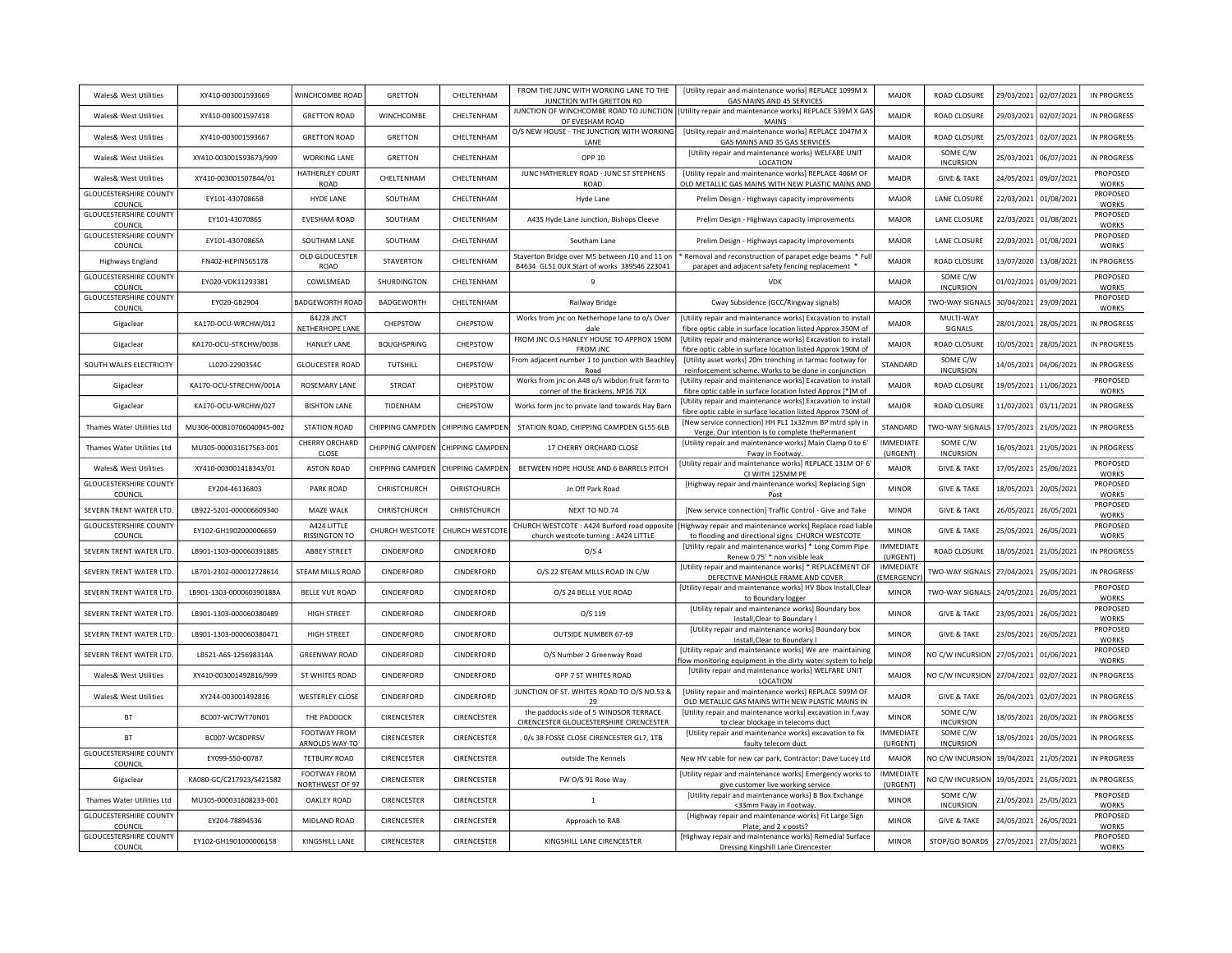| <b>GLOUCESTERSHIRE COUNTY</b><br>COUNCIL           | EY030-1286/SOUTHERNFOREST | <b>WILKINSON ROAD</b>                            | CIRENCESTER             | CIRENCESTER             | Nr Junction with Somerford Road                                                      | <b>Tree Trimming</b>                                                                                                    | STANDARD                     | MULTI-WAY<br>SIGNALS         | 24/05/2021 | 28/05/2021            | PROPOSED<br><b>WORKS</b> |
|----------------------------------------------------|---------------------------|--------------------------------------------------|-------------------------|-------------------------|--------------------------------------------------------------------------------------|-------------------------------------------------------------------------------------------------------------------------|------------------------------|------------------------------|------------|-----------------------|--------------------------|
| <b>GLOUCESTERSHIRE COUNTY</b><br>COUNCIL           | EY030-1284/SOUTHERNFOREST | SOMERFORD ROAD                                   | CIRENCESTER             | CIRENCESTER             | Nr Spratsgate Lane Junction                                                          | <b>TREE WORKS</b>                                                                                                       | STANDARD                     | MULTI-WAY<br>SIGNALS         | 24/05/2021 | 28/05/2021            | PROPOSED<br><b>WORKS</b> |
| Thames Water Utilities Ltd                         | MU039-NOT-263131          | ALEXANDER DRIVE                                  | CIRENCESTER             | CIRENCESTER             | 135                                                                                  | [Utility asset works] WATER METER INSTALLATION IN THE<br>FOOTWAY                                                        | <b>MINOR</b>                 | NO C/W INCURSION             | 27/05/2021 | 28/05/2021            | PROPOSED<br><b>WORKS</b> |
| <b>GLOUCESTERSHIRE COUNTY</b><br>COUNCIL           | EY030-12885/SOUTHERNFORES | SPRATSGATE LANE                                  | CIRENCESTER             | CIRENCESTER             | Nr Junction Somerford Road                                                           | Tree works                                                                                                              | STANDARD                     | MULTI-WAY<br>SIGNALS         | 24/05/2021 | 28/05/2021            | PROPOSED<br><b>WORKS</b> |
| Thames Water Utilities Ltd                         | MU306-000810363020110-001 | <b>LONDON ROAD</b>                               | CIRENCESTER             | CIRENCESTER             | Wagon and horses, 11 CirencesterRoad London<br>GL7 2PU                               | [New service connection] HH/ Plot 1, 1x50mm MDPE/<br>unmtrd supply in Carriageway. Our intention isto complete          | STANDARD                     | MULTI-WAY<br>SIGNALS         | 25/05/2021 | 01/06/2021            | PROPOSED<br><b>WORKS</b> |
| Independent Next<br><b>Generation Networks Ltd</b> | UX001-AGTC00915G          | LOVE LANE                                        | <b>CIRENCESTER</b>      | CIRENCESTER             | Junction Midland Road - Outside Longwood House                                       | <b>IUtility repair and maintenance works] Excavate</b><br>footway/verge to install duct                                 | STANDARD                     | TWO-WAY SIGNALS 24/05/2021   |            | 01/06/2021            | PROPOSED<br><b>WORKS</b> |
| Independent Next<br><b>Generation Networks Ltd</b> | UX001-AGTC00915F          | MIDLAND ROAD                                     | CIRENCESTER             | CIRENCESTER             | Side of Electric Distribution Site                                                   | [Utility repair and maintenance works] Excavate<br>footway/verge to install duct                                        | STANDARD                     | NO C/W INCURSION             | 24/05/2021 | 01/06/2021            | PROPOSED<br><b>WORKS</b> |
| SCOTTISH& SOUTHERN<br>ELECTRICITY NETWORKS         | LP151-S30005170           | SPITALGATE LANE                                  | CIRENCESTER             | CIRENCESTER             | ADJ '27'                                                                             | [Utility repair and maintenance works] SET-UP 3WAY TEMP<br>SIGNALS, EXCAVATE ROAD-CROSSING & TRENCH ACROSS              | STANDARD                     | MULTI-WAY<br>SIGNALS         | 26/05/2021 | 03/06/2021            | PROPOSED<br><b>WORKS</b> |
| Thames Water Utilities Ltd                         | MU305-000031608066-001    | <b>CRANHAMS LANE</b>                             | CIRENCESTER             | CIRENCESTER             | n/a2                                                                                 | [Utility repair and maintenance works] Serv Pipe Relay Inc<br>Fitting Sz P Cway in Carriageway.                         | <b>MINOR</b>                 | MULTI-WAY<br>SIGNALS         | 30/05/2021 | 03/06/2021            | PROPOSED<br><b>WORKS</b> |
| Thames Water Utilities Ltd                         | MU306-H566-001            | SOMERFORD ROAD                                   | <b>CIRENCESTER</b>      | <b>CIRENCESTER</b>      | Spratsgate Lane J/O Clarkes lane to Spratsgate<br>Lane J/O Somerford Road            | To set out temporary warning signs (site entrance, road<br>works ahead) on grass verge along Spratsgate Lane for the    | <b>MAJOR</b>                 | NO C/W INCURSION             | 15/06/2020 | 15/06/2021            | <b>IN PROGRESS</b>       |
| <b>GLOUCESTERSHIRE COUNTY</b><br>COUNCIL           | EY030-1243/RENTEQ-TM      | STROUD ROAD                                      | CIRENCESTER             | CIRENCESTER             | Bathurst Estate Car Park                                                             | 278 works                                                                                                               | MAJOR                        | SOME C/W<br><b>INCURSION</b> | 19/04/2021 | 25/06/2021            | <b>IN PROGRESS</b>       |
| Thames Water Utilities Ltd                         | MU305-000031621978-001    | 100676 BARN HOUSE<br>TO SOUTH TERRACE            | CLAPTON-ON-THE-<br>HILL | CLAPTON-ON-THE-<br>HILL | Ashfield House                                                                       | [Utility repair and maintenance works] B Box Exchange<br>>33mm Cway in Carriageway.                                     | <b>IMMEDIATE</b><br>(URGENT) | ROAD CLOSURE                 | 19/05/2021 | 21/05/2021            | <b>IN PROGRESS</b>       |
| Gigaclear                                          | KA030-CU008106            | CARPENTERS<br>COTTAGES                           | CLEARWELL               | CLEARWELL               | 4 Carpenters Cottages to 15 Carpenters Cottages                                      | [Utility repair and maintenance works] Reinstatement<br>required - new paving blocks required to be delivered           | STANDARD                     | <b>GIVE &amp; TAKE</b>       | 24/05/2021 | 03/06/2021            | PROPOSED<br><b>WORKS</b> |
| SEVERN TRENT WATER LTD                             | LB521-A6S-125698311A      | THE STREET COALEY<br>TO CAM AND                  | COALEY                  | COALEY                  | O/S Number 5 West End The Street Coaley to Cam<br>and Dursley Railway Station        | [Utility repair and maintenance works] We are maintaining<br>ow monitoring equipment in the dirty water system to help  | <b>MINOR</b>                 | NO C/W INCURSION             | 27/05/2021 | 01/06/2021            | PROPOSED<br><b>WORKS</b> |
| <b>GLOUCESTERSHIRE COUNTY</b><br>COUNCIL           | EY204-86368589            | <b>HIGH NASH</b>                                 | COLEFORD                | COLEFORD                | OS 40, Op 6                                                                          | [Highway repair and maintenance works] Replacing 1 x<br>Column & 1 x Sign                                               | <b>MINOR</b>                 | <b>GIVE &amp; TAKE</b>       | 18/05/2021 | 20/05/2021            | PROPOSED<br>WORKS        |
| Gigaclear                                          | KA030-CU008027            | <b>FOOTWAY SERVING</b><br>SOUTHWESTERN           | COLEFORD                | COLEFORD                | Outside 33 to Outside 34                                                             | [Utility repair and maintenance works] Instalation of Fibre<br>Optic Ducting and Chambers                               | STANDARD                     | <b>GIVE &amp; TAKE</b>       | 10/05/2021 | 21/05/2021            | IN PROGRESS              |
| Gigaclear                                          | KA030-CU007763            | FOOTWAY FROM<br>WEST OF 19                       | COLEFORD                | COLEFORD                | OPP. 1 Lawdley Road to O/S 19 Hampshire<br>Gardens                                   | [Utility repair and maintenance works] Instalation of Fibre<br>optic connection Ducting and Chambers                    | STANDARD                     | <b>GIVE &amp; TAKE</b>       | 17/05/2021 | 21/05/2021            | PROPOSED<br><b>WORKS</b> |
| Gigaclear                                          | KA030-CU007767            | <b>MEADS CLOSE</b>                               | COLEFORD                | COLEFORD                | Mead Close j/w Oakfields to O/S 14 Meads Close                                       | [Utility repair and maintenance works] Installation of<br>ducting and chambers TM Long delays                           | <b>STANDARD</b>              | <b>GIVE &amp; TAKE</b>       | 17/05/2021 | 24/05/2021            | IN PROGRESS              |
| Wales& West Utilities                              | XY243-001003863084        | <b>BANK STREET</b>                               | COLEFORD                | COLEFORD                | OUTSIDE 18                                                                           | [Permanent reinstatement] REPLACE TEMPORARY<br>REINSTATEMENT WITH PERMANENT                                             | <b>MINOR</b>                 | <b>GIVE &amp; TAKE</b>       | 21/05/2021 | 24/05/2021            | PROPOSED<br>PERMANENT    |
| Gigaclear                                          | KA030-CU007886            | OAKFIELDS                                        | COLEFORD                | COLEFORD                | Verge on Oakfield Junction with Albert Road<br>Junction                              | [Utility repair and maintenance works] Storage Compound                                                                 | <b>MAJOR</b>                 | NO C/W INCURSION             | 15/04/2021 | 26/05/2021            | <b>IN PROGRESS</b>       |
| <b>GLOUCESTERSHIRE COUNTY</b><br>COUNCIL           | EY102-GH1902000006564     | <b>B4234 MIREY STOCK</b><br><b>CROSSROADS TO</b> | CANNOP                  | COLEFORD                | COLEFORD : B4234 New Road, Mireystock to<br>Cannop: B4234 MIREY STOCK XRDS TO CANNOP | [Highway repair and maintenance works] Surface Dressing,<br>roadmarking and prep works COLEFORD                         | MAIOR                        | ROAD CLOSURE                 | 26/05/2021 | 26/05/2021            | PROPOSED<br><b>WORKS</b> |
| <b>BT</b>                                          | BC418-WSDBWC6K654G        | NEWLAND<br><b>RESTRICTED BYWAY</b>               | COLEFORD                | COLEFORD                | THE BUNGALOWS AT NEWLAND RESTRICTED<br>BYWAY 4, COLEFORD, GLOUCESTERSHIRE            | [Utility repair and maintenance works] MJ Quinn to recover<br>and replace 3 x poles and provide 55m of aerial cable for | <b>MINOR</b>                 | <b>GIVE &amp; TAKE</b>       | 24/05/2021 | 26/05/2021            | PROPOSED<br><b>WORKS</b> |
| Gigaclear                                          | KA030-CU007637            | <b>BUCHANAN AVENUE</b>                           | COLEFORD                | COLEFORD                | 34, Sunnybank, Coleford to 38, Sunnybank,<br>Coleford                                | [Utility repair and maintenance works] Instalation of Fibre<br>Optic Ducting and Chambers                               | <b>MAJOR</b>                 | ROAD CLOSURE                 | 26/05/2021 | 28/05/2021            | PROPOSED<br><b>WORKS</b> |
| <b>GLOUCESTERSHIRE COUNTY</b><br>COUNCIL           | EY102-GH1902000006552     | <b>B4234 MIREY STOCK</b><br>CROSSROADS TO        | CANNOP                  | COLEFORD                | COLEFORD : B4234 New Road, Mireystock to<br>Cannop: B4234 MIREY STOCK XRDS TO CANNOP | [Highway repair and maintenance works] Surface Dressing,<br>roadmarking and prep works COLEFORD                         | <b>MAJOR</b>                 | ROAD CLOSURE                 | 28/05/2021 | 28/05/2021            | PROPOSED<br><b>WORKS</b> |
| Gigaclear                                          | KA030-CU008095            | PARKSIDE                                         | COLEFORD                | COLEFORD                | Parkside to Sparrow Hill                                                             | [Utility repair and maintenance works] Instalation of Fibre<br>Optic Ducting, Chambers and Cabinets                     | STANDARD                     | <b>GIVE &amp; TAKE</b>       | 18/05/2021 | 28/05/2021            | PROPOSED<br><b>WORKS</b> |
| <b>GLOUCESTERSHIRE COUNTY</b><br>COUNCIL           | EY102-GH1901000006023     | <b>B4234 MIREY STOCK</b><br>CROSSROADS TO        | CANNOP                  | COLEFORD                | : Cannop Road Parkend                                                                | [Highway repair and maintenance works] Siding Cannop<br>Road Parkend                                                    | <b>MINOR</b>                 | STOP/GO BOARDS               | 28/05/2021 | 31/05/2021            | PROPOSED<br><b>WORKS</b> |
| Western Power Distribution                         | HM755-2292554             | COOMBS ROAD                                      | COLEFORD                | COLEFORD                | Outside number 13                                                                    | [Utility asset works] 1 joint hole in tarmac footway for<br>reinforcement scheme.                                       | STANDARD                     | SOME C/W<br><b>INCURSION</b> | 25/05/2021 | 31/05/2021            | PROPOSED<br>WORKS        |
| Gigaclear                                          | KA030-CU007487            | OLD STATION WAY                                  | COLEFORD                | COLEFORD                | Opp the Main Place to Entrance to Cycle way                                          | Utility repair and maintenance works] Build Access Cab and<br>Instal Power Ducting                                      | <b>MAJOR</b>                 | TWO-WAY SIGNALS              | 23/11/2020 | 04/06/2021            | <b>IN PROGRESS</b>       |
| Gigaclear                                          | KA030-CU007813            | LOWER LANE                                       | <b>FIVE ACRES</b>       | COLEFORD                | Merryweathers Farm to Outside Charmwood                                              | [Utility repair and maintenance works] Instalation of Fibre<br><b>Optic Ducting and Chambers</b>                        | <b>MAJOR</b>                 | MULTI-WAY<br>SIGNALS         | 17/05/2021 | 04/06/2021            | <b>IN PROGRESS</b>       |
| Gigaclear                                          | KA030-CU007636            | <b>SUNNY BANK ROAD</b>                           | COLEFORD                | COLEFORD                | Junc Buchanan Ave to 34 Sunnybank, Coleford                                          | [Utility repair and maintenance works] Instalation of Fibre<br>Optic Ducting and Chambers                               | <b>MAJOR</b>                 | ROAD CLOSURE                 | 26/05/2021 | 09/06/2021            | PROPOSED<br><b>WORKS</b> |
| Gigaclear                                          | KA030-CU007816            | WOODGATE ROAD                                    | <b>FIVE ACRES</b>       | COLEFORD                | The Bungalow to Junc Cyril Hart Way                                                  | [Utility repair and maintenance works] Instalation of Fibre<br><b>Optic Ducting and Chambers</b>                        | <b>MAJOR</b>                 | MULTI-WAY<br>SIGNALS         | 20/05/2021 | 09/06/2021            | PROPOSED<br><b>WORKS</b> |
| Gigaclear                                          | KA030-CU007642            | VICTORIA ROAD                                    | COLEFORD                | COLEFORD                | Side of 31 Staunton Rd to Side of 8 Bowens Hill                                      | [Utility repair and maintenance works] Instalation of Fibre<br>Optic Ducting and Chambers                               | <b>MAJOR</b>                 | <b>ROAD CLOSURE</b>          | 26/05/2021 | 16/06/2021            | PROPOSED<br><b>WORKS</b> |
| Gigaclear                                          | KA030-CU007815            | WOODGATE ROAD                                    | <b>FIVE ACRES</b>       | COLEFORD                | Junc Lower Lane to The Bungalow                                                      | [Utility repair and maintenance works] Instalation of Fibre<br><b>Optic Ducting and Chambers</b>                        | <b>MAJOR</b>                 | MULTI-WAY<br>SIGNALS         | 04/05/2021 | 16/06/2021            | IN PROGRESS              |
| Gigaclear                                          | KA030-CU006812            | <b>SUNNY BANK ROAD</b>                           | COLEFORD                | COLEFORD                | Opp 85 Buchanan Avenue, Coleford                                                     | Storage                                                                                                                 | MAIOR                        | <b>GIVE &amp; TAKE</b>       |            | 14/10/2020 18/06/2021 | <b>IN PROGRESS</b>       |
| <b>GLOUCESTERSHIRE COUNTY</b><br>COUNCIL           | EY010-LURSB197635         | <b>TUFTHORN AVENUE</b>                           | COLEFORD                | COLEFORD                | site of old Sonoco Packaging factory                                                 | S184 works to create junction and footpath to site.                                                                     | MAJOR                        | TWO-WAY SIGNALS              |            | 12/04/2021 28/06/2021 | IN PROGRESS              |
| <b>GLOUCESTERSHIRE COUNTY</b><br>COUNCIL           | FY102-GH1901000005637     | <b>B4234 MIREY STOCK</b><br>CROSSROADS TO        | CANNOP                  | COLEFORD                | Mireystock Crossroads to Cannop Crossroads<br>Cannop 806276                          | [Highway repair and maintenance works] Surface Dressing<br>Mireystock Crossroads to Cannop Crossroads Cannop            | <b>MAJOR</b>                 | ROAD CLOSURE                 |            | 01/04/2021 31/08/2021 | PROPOSED<br><b>WORKS</b> |
| <b>GLOUCESTERSHIRE COUNTY</b><br>COUNCIL           | EY102-GH1901000005623     | <b>B4234 MIREY STOCK</b><br><b>CROSSROADS TO</b> | CANNOP                  | COLEFORD                | New Road Mireystock 806271                                                           | [Highway repair and maintenance works] Surface Dressing<br>New Road Mireystock 806271                                   | <b>MAJOR</b>                 | ROAD CLOSURE                 |            | 01/04/2021 31/08/2021 | PROPOSED<br><b>WORKS</b> |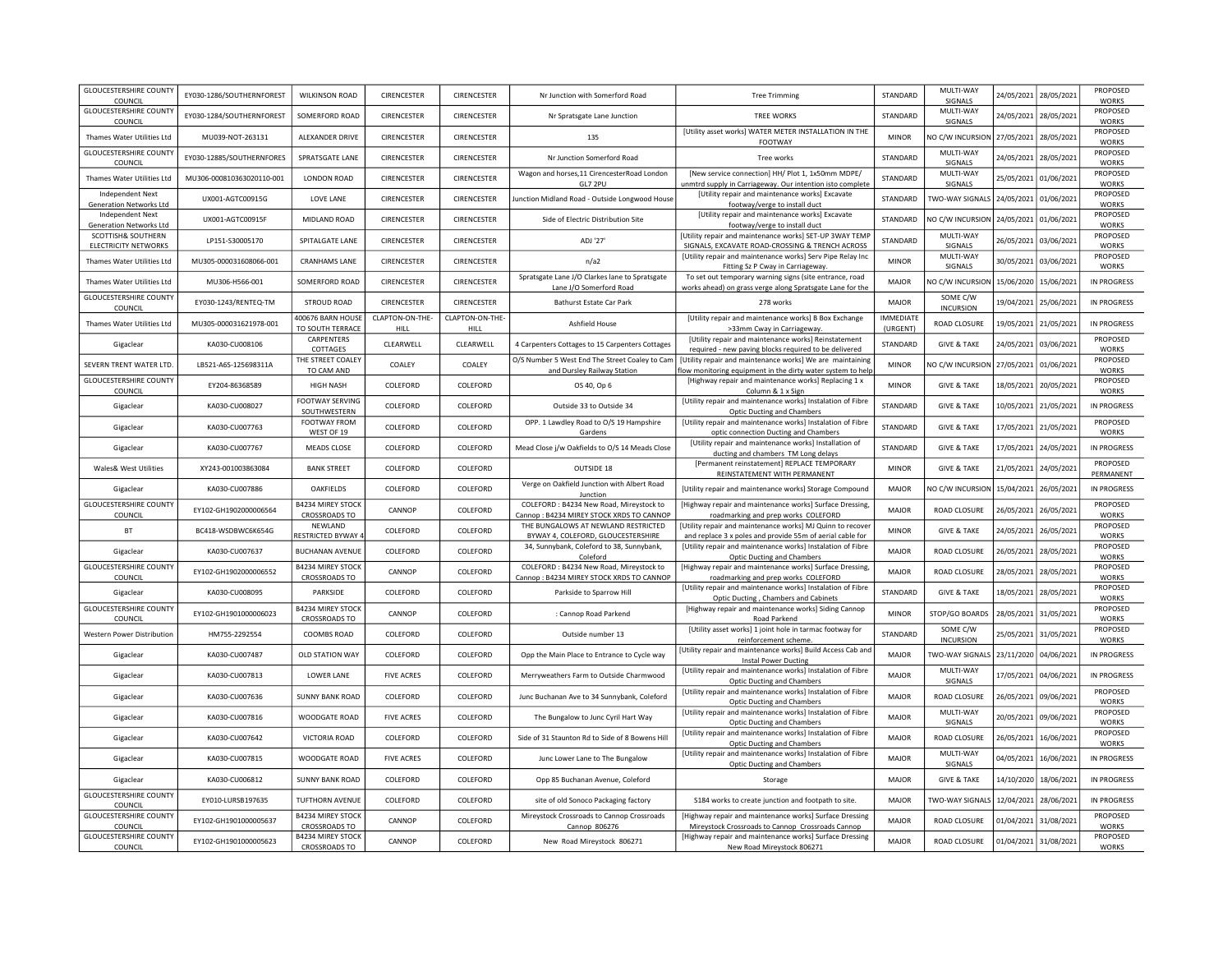| <b>GLOUCESTERSHIRE COUNTY</b><br>COUNCIL        | EY102-GH1902000006560     | <b>WORCESTER ROAD</b>                      | CORSE                    | CORSE                         | CORSE: B4211 Worcester Road and B4213 Straight<br>Lane: WORCESTER ROAD                              | [Highway repair and maintenance works] Surface Dressing,<br>roadmarking and prep works CORSE                            | MAIOR                        | ROAD CLOSURE                 | 24/05/2021 | 24/05/2021            | <b>PROPOSED</b><br><b>WORKS</b> |
|-------------------------------------------------|---------------------------|--------------------------------------------|--------------------------|-------------------------------|-----------------------------------------------------------------------------------------------------|-------------------------------------------------------------------------------------------------------------------------|------------------------------|------------------------------|------------|-----------------------|---------------------------------|
| <b>GLOUCESTERSHIRE COUNTY</b><br>COUNCIL        | FY102-GH1902000006553     | <b>WORCESTER ROAD</b>                      | CORSE                    | CORSE                         | CORSE: B4211 Worcester Road and B4213 Straight<br>Lane: WORCESTER ROAD                              | [Highway repair and maintenance works] Surface Dressing,<br>roadmarking and prep works CORSE                            | MAIOR                        | ROAD CLOSURE                 | 28/05/2021 | 28/05/2021            | PROPOSED<br><b>WORKS</b>        |
| <b>GLOUCESTERSHIRE COUNTY</b><br><b>COUNCIL</b> | EY102-GH1902000006622     | THE STREET                                 | DAGLINGWORTH             | DAGLINGWORTH                  | DAGUNGWORTH: THE STREET                                                                             | [Highway repair and maintenance works] Replace old                                                                      | <b>MINOR</b>                 | TWO-WAY SIGNALS              | 19/05/2021 | 21/05/2021            | IN PROGRESS                     |
| <b>GLOUCESTERSHIRE COUNTY</b><br>COUNCIL        | EY030-1212/CENTURION      | LONDON ROAD                                | DOWDESWELL               | DOWDESWELL                    | Near footpath to water Tower                                                                        | chamber with new gully pot and clean silt trap.<br>Replace fencing adjacent to reservoir                                | <b>MAJOR</b>                 | <b>TWO-WAY SIGNALS</b>       | 17/05/2021 | 26/06/2021            | <b>IN PROGRESS</b>              |
| <b>GLOUCESTERSHIRE COUNTY</b><br>COUNCIL        | EY102-GH1902000006623     | 3/177 AMPNEY ST<br>PETER TO DRIFFIELD      | HARNHILL                 | DRIFFIELD                     | DRIFFIELD : Tank Lane Harnhill. : 3/177 AMPNEY<br>ST PETER TO DRIFFIELD                             | [Highway repair and maintenance works] Carry out a dig<br>down to investigate and repair drainage DRIFFIELD             | <b>MAJOR</b>                 | ROAD CLOSURE                 | 24/05/2021 | 28/05/2021            | PROPOSED<br><b>WORKS</b>        |
| Western Power Distribution                      | HM755-0684635             | <b>QUABBS ROAD</b>                         | <b>DRYBROOK</b>          | <b>DRYBROOK</b>               | outside Claremont, outside Kelvin and outside<br>Drybrook Primary school                            | [Utility asset works] Overhead Works Only - No excavation<br>for Reconductoring                                         | <b>MAJOR</b>                 | ROAD CLOSURE                 | 27/05/2021 | 04/06/2021            | PROPOSED<br><b>WORKS</b>        |
| <b>GLOUCESTERSHIRE COUNTY</b><br><b>COUNCIL</b> | EY102-GH1902000006554     | WINCHCOMBE ROAD                            | <b>DUMBLETON</b>         | <b>DUMBLETON</b>              | DUMBLETON: B4078 Evesham Road/Winchcombe<br>Road: WINCHCOMBE ROAD                                   | [Highway repair and maintenance works] Surface Dressing,<br>roadmarking and prep works DUMBLETON                        | MAJOR                        | ROAD CLOSURE                 | 28/05/2021 | 28/05/2021            | PROPOSED<br><b>WORKS</b>        |
| Gigaclear                                       | KA080-GC/C188465/S445201  | DUMBLETON<br>FOOTPATH 33                   | DUMBLETON                | DUMBLETON                     | CW, VERGE From College Barn Wormington to<br>Main Street                                            | [Utility repair and maintenance works] Relocate POTs                                                                    | STANDARD                     | SOME C/W<br><b>INCURSION</b> | 24/05/2021 | 28/05/2021            | PROPOSED<br><b>WORKS</b>        |
| Gigaclear                                       | KA080-GC/C210192/S155847  | <b>JNCT COTSWOLD</b><br>FARM LODGE         | DUNTISBOURNE<br>ABBOTS   | <b>DUNTISBOURNE</b><br>ABBOTS | VERGE THE OLD CHAPEL - S/O FOSSE COTTAGE                                                            | [Utility repair and maintenance works] TRIAL HOLES TO<br>LOCATE POT                                                     | <b>MINOR</b>                 | NO C/W INCURSION             | 18/05/2021 | 20/05/2021            | <b>IN PROGRESS</b>              |
| <b>GLOUCESTERSHIRE COUNTY</b><br>COUNCIL        | EY030-1159/GCC            | 400895 LYCH GATE<br>TO LAVENDER            | <b>DUNTISBOURNE LEER</b> | <b>DUNTISBOURNE</b><br>LEER   | Long Ford                                                                                           | Long Ford Footpath damage                                                                                               | MAJOR                        | ROAD CLOSURE                 | 23/09/2020 | 31/03/2022            | <b>IN PROGRESS</b>              |
| Gigaclear                                       | KA030-CU007963            | B4060 MELKSHAM<br>COURT                    | STINCHCOMBE              | DURSLEY                       | O/s Townsend Farm to O/s The Street 1<br>Drakestone Cottages, Stinchcombe                           | [Utility repair and maintenance works] Instalation of Fibre<br><b>Optic Ducting and Chambers</b>                        | <b>STANDARD</b>              | MULTI-WAY<br>SIGNALS         | 10/05/2021 | 20/05/2021            | <b>IN PROGRESS</b>              |
| <b>GLOUCESTERSHIRE COUNTY</b><br>COUNCIL        | EY204-97317377            | LONG STREET                                | <b>DURSLEY</b>           | <b>DURSLEY</b>                | OS 57                                                                                               | [Highway repair and maintenance works] Replacing Columi                                                                 | <b>MINOR</b>                 | <b>GIVE &amp; TAKE</b>       | 19/05/2021 | 21/05/2021            | PROPOSED<br><b>WORKS</b>        |
| <b>GLOUCESTERSHIRE COUNTY</b><br>COUNCIL        | EY204-33094745            | TILSDOWN                                   | <b>DURSLEY</b>           | DURSLEY                       | Jn Woodfield Road                                                                                   | [Highway repair and maintenance works] Replacing Sign<br>Post                                                           | <b>MINOR</b>                 | <b>GIVE &amp; TAKE</b>       | 19/05/2021 | 21/05/2021            | PROPOSED<br><b>WORKS</b>        |
| Western Power Distribution                      | HM753-2291600             | TILSDOWN                                   | DURSLEY                  | <b>DURSLEY</b>                | Outside/adjacent number 2                                                                           | [Diversionary works] 2 joint holes in tarmac footway and<br>42m trenching in tarmac footway for new supply, under       | STANDARD                     | <b>TWO-WAY SIGNALS</b>       | 24/05/2021 | 28/05/2021            | PROPOSED<br><b>WORKS</b>        |
| Gigaclear                                       | KA030-CU007962            | <b>B4060 STANCOMBE</b><br>DURSLEY TO NORTH | STANCOMBE                | <b>DURSLEY</b>                | Junction otuside The Gate House Property to<br>Outside Brookside Cottage                            | [Utility repair and maintenance works] Instalation of Fibre<br><b>Optic Ducting and Chambers</b>                        | STANDARD                     | MULTI-WAY<br>SIGNALS         | 24/05/2021 | 04/06/2021            | PROPOSED<br><b>WORKS</b>        |
| <b>BT</b>                                       | BC410-TM00000500311035401 | VICTORIA DRIVE                             | EASTINGTON               | EASTINGTON                    | JNC WITH BROADFIELD ROAD, VICTORIA DRIVE                                                            | [New service connection] CLEAR BLOCKAGES IN FWAY                                                                        | <b>MINOR</b>                 | SOME C/W<br><b>INCURSION</b> | 19/05/2021 | 21/05/2021            | PROPOSED<br><b>WORKS</b>        |
| <b>BT</b>                                       | BC410-TM00000500311068200 | VICTORIA DRIVE                             | EASTINGTON               | EASTINGTON                    | O/S 2 AND O/S 8, VICTORIA DRIVE                                                                     | [New service connection] CLEAR BLOCKAGES IN FWAY.<br>ANOTHER LINKED JOB NOTICED FOR SAME DAY.                           | <b>MINOR</b>                 | SOME C/W<br><b>INCURSION</b> | 19/05/2021 | 21/05/2021            | PROPOSED<br><b>WORKS</b>        |
| SEVERN TRENT WATER LTD.                         | LB901-1303-000012793678   | PUDDLESWORTH<br>LANE                       | EASTINGTON               | EASTINGTON                    | OUTSIDE PROP KNOWN AS WENVOR COTTAGE                                                                | [Utility repair and maintenance works] * Long Comm Pipe<br>Repair 0.75' * restore supply to property                    | <b>IMMFDIATE</b><br>(URGENT) | SOME C/W<br><b>INCURSION</b> | 19/05/2021 | 21/05/2021            | <b>IN PROGRESS</b>              |
| <b>GLOUCESTERSHIRE COUNTY</b><br>COUNCIL        | EY204-60066234            | ROAD TO THE<br>WILLOW NURSING              | CHIPMANS PLATT           | EASTINGTON                    | Jn Spring Hill                                                                                      | [Highway repair and maintenance works] Replacing 2 x Signs                                                              | <b>MINOR</b>                 | <b>GIVE &amp; TAKE</b>       | 19/05/2021 | 21/05/2021            | PROPOSED<br><b>WORKS</b>        |
| BT                                              | BC410-TM00000500311035400 | <b>BROADFIELD ROAD</b>                     | EASTINGTON               | EASTINGTON                    | S/O 1, BROADFIELD ROAD                                                                              | [New service connection] clear blockages in fway                                                                        | <b>MINOR</b>                 | SOME C/W<br><b>INCURSION</b> | 19/05/2021 | 21/05/2021            | PROPOSED<br><b>WORKS</b>        |
| Wales& West Utilities                           | XY243-004000169535        | <b>BATH ROAD</b>                           | EASTINGTON               | EASTINGTON                    | O/S ANSTON HOUSE                                                                                    | [Utility repair and maintenance works] LAY NEW GAS<br>SERVICE 4M PUBLIC                                                 | STANDARD                     | TWO-WAY SIGNALS              | 24/05/2021 | 27/05/2021            | PROPOSED<br><b>WORKS</b>        |
| <b>GLOUCESTERSHIRE COUNTY</b><br>COUNCIL        | EY050-SDC/060421          | <b>BROADFIELD ROAD</b>                     | EASTINGTON               | EASTINGTON                    | o/s 10 to o/s 38                                                                                    | construction of new homes for SDC                                                                                       | <b>MAJOR</b>                 | ROAD CLOSURE                 | 06/04/2021 | 24/12/2021            | IN PROGRESS                     |
| Thames Water Utilities Ltd                      | MU305-000031622635-001    | HIDCOTE BOYCE<br><b>ROAD</b>               | HIDCOTE BOYCE            | EBRINGTON                     | O/S ROSEMARY COTTAGE                                                                                | [Utility repair and maintenance works] Ferrule Exchange<br>Cway in Carriageway                                          | <b>IMMEDIATE</b><br>(URGENT) | SOME C/W<br><b>INCURSION</b> | 19/05/2021 | 21/05/2021            | <b>IN PROGRESS</b>              |
| <b>GLOUCESTERSHIRE COUNTY</b><br>COUNCIL        | EY102-GH1902000006523     | HIDCOTE BOYCE<br>ROAD                      | HIDCOTE BOYCE            | <b>EBRINGTON</b>              | EBRINGTON : Hidcote Boyce Lower hs towards<br>Rosemary Cottage : HIDCOTE BOYCE ROAD                 | [Highway repair and maintenance works] renew drainage<br>pipe and gullies EBRINGTON                                     | <b>MAJOR</b>                 | <b>ROAD CLOSURE</b>          | 17/05/2021 | 25/05/2021            | <b>IN PROGRESS</b>              |
| Western Power Distribution                      | HM741-2276947             | MAY LANE                                   | EBRINGTON                | EBRINGTON                     | Outside Oak Cottage to Outside Number 2 Victoria<br>Terrace                                         | [Utility asset works] 2 joint holes in tarmac road and 24m<br>trenching in tarmac road for reinforcement scheme         | <b>MAJOR</b>                 | ROAD CLOSURE                 | 24/05/2021 | 30/05/2021            | PROPOSED<br><b>WORKS</b>        |
| Gigaclear                                       | KA030-CU007823            | A48 ROAD FROM<br><b>JUNCTION WITH</b>      | <b>ELTON</b>             | <b>ELTON</b>                  | Elton Garage to Glevum Windows                                                                      | [Utility repair and maintenance works] Instalation of Fibre<br>Optic Ducting and Chambers                               | STANDARD                     | MULTI-WAY<br>SIGNALS         | 24/05/2021 | 04/06/2021            | PROPOSED<br><b>WORKS</b>        |
| SEVERN TRENT WATER LTD                          | LB906-0000-00004726830    | SMITHY CLOSE                               | <b>ENGLISH BICKNOR</b>   | <b>ENGLISH BICKNOR</b>        | ON FOOTWAY OUTSIDE NUMBER 5                                                                         | Utility repair and maintenance works] Install external meter<br>in boundary box at depth of under 1.5 meters by Minimum | <b>MINOR</b>                 | NO C/W INCURSION 20/05/2021  |            | 20/05/2021            | PROPOSED<br><b>WORKS</b>        |
| Thames Water Utilities Ltd                      | MU305-000031621595-001    | <b>LONDON ROAD</b>                         | <b>FAIRFORD</b>          | <b>FAIRFORD</b>               | Dacia Villa, London Road, GL7 4AN                                                                   | [Utility repair and maintenance works] Boundary Box<br>Exchange Cway in Carriageway.                                    | <b>IMMEDIATE</b><br>(URGENT) | SOME C/W<br><b>INCURSION</b> | 18/05/2021 | 20/05/2021            | IN PROGRESS                     |
| Thames Water Utilities Ltd                      | MU306-000811032890045-001 | HORCOTT ROAD                               | <b>FAIRFORD</b>          | <b>FAIRFORD</b>               | Wayside, Totterdown Lane, Fairford,<br>Gloucestershire, GL7 4DF                                     | [New service connection] NM PL1 1x32mm MDPE CONX<br>TBS in Carriageway. Our intention is tocomplete the                 | STANDARD                     | TWO-WAY SIGNALS              | 18/05/2021 | 24/05/2021            | IN PROGRESS                     |
| Thames Water Utilities Ltd                      | MU305-000031615812-001    | LAKESIDE                                   | HORCOTT                  | <b>FAIRFORD</b>               | 23                                                                                                  | Utility repair and maintenance works] B Box Repair <33mr<br>Fway in Footway                                             | <b>MINOR</b>                 | SOME C/W<br><b>INCURSION</b> |            | 21/05/2021 25/05/2021 | PROPOSED<br><b>WORKS</b>        |
| Thames Water Utilities Ltd                      | MU026-001119RMKJ--001001  | LONDON ROAD                                | <b>FAIRFORD</b>          | <b>FAIRFORD</b>               | Sewer cover replacement required on a defective<br>manhole cover located in the carriageway outside | [Utility repair and maintenance works] Sewer cover<br>replacement required on a defective manhole cover located         | <b>MINOR</b>                 | TWO-WAY SIGNALS   25/05/2021 |            | 25/05/2021            | PROPOSED<br><b>WORKS</b>        |
| Thames Water Utilities Ltd                      | MU305-000031620609-001    | JOHN TAME CLOSE                            | <b>FAIRFORD</b>          | <b>FAIRFORD</b>               | 10 JOHN TAME CLOSE GL7 4NP                                                                          | Utility repair and maintenance works] B Box Repair <33mr<br>Fway in Footway                                             | <b>MINOR</b>                 | SOME C/W<br><b>INCURSION</b> |            | 25/05/2021 27/05/2021 | PROPOSED<br><b>WORKS</b>        |
| Thames Water Utilities Ltd                      | MU305-000031620645-001    | JOHN TAME CLOSE                            | <b>FAIRFORD</b>          | FAIRFORD                      | 2 JOHN TAME CLOSE GL7 4NP                                                                           | [Utility repair and maintenance works] B Box Repair <33mr<br>Fway in Footway                                            | <b>MINOR</b>                 | SOME C/W<br><b>INCURSION</b> | 25/05/2021 | 27/05/2021            | PROPOSED<br><b>WORKS</b>        |
| Thames Water Utilities Ltd                      | MU305-000031620669-001    | JOHN TAME CLOSE                            | <b>FAIRFORD</b>          | <b>FAIRFORD</b>               | 35 JOHN TAME CLOSE GL7 4NP                                                                          | [Utility repair and maintenance works] B Box Repair <33mr<br>Fway in Footway                                            | <b>MINOR</b>                 | SOME C/W<br><b>INCURSION</b> | 25/05/2021 | 27/05/2021            | PROPOSED<br><b>WORKS</b>        |
| Thames Water Utilities Ltd                      | MU305-000031620953-001    | <b>BETTERTONS CLOSE</b>                    | <b>FAIRFORD</b>          | <b>FAIRFORD</b>               | 45 BETTERTONS CLOSE GL7 4HY                                                                         | [Utility repair and maintenance works] B Box Repair <33mr<br>Fway in Footway.                                           | <b>MINOR</b>                 | SOME C/W<br><b>INCURSION</b> | 26/05/2021 | 28/05/2021            | PROPOSED<br><b>WORKS</b>        |
| Thames Water Utilities Ltd                      | MU305-000031620985-001    | <b>CRABTREE PARK</b>                       | <b>FAIRFORD</b>          | <b>FAIRFORD</b>               | 19 CRABTREE PARK GL7 4LT                                                                            | [Utility repair and maintenance works] B Box Repair <33mr<br>Fway in Footway.                                           | <b>MINOR</b>                 | SOME C/W<br><b>INCURSION</b> | 26/05/2021 | 28/05/2021            | PROPOSED<br><b>WORKS</b>        |
| Thames Water Utilities Ltd                      | MU026-001119QGJW--001001  | THE CROFT                                  | <b>FAIRFORD</b>          | <b>FAIRFORD</b>               | Outside 6 Lower Croft                                                                               | [Utility repair and maintenance works] Sewer repairs<br>relating to defective pipework                                  | <b>MAIOR</b>                 | ROAD CLOSURE                 | 24/05/2021 | 14/06/2021            | PROPOSED<br><b>WORKS</b>        |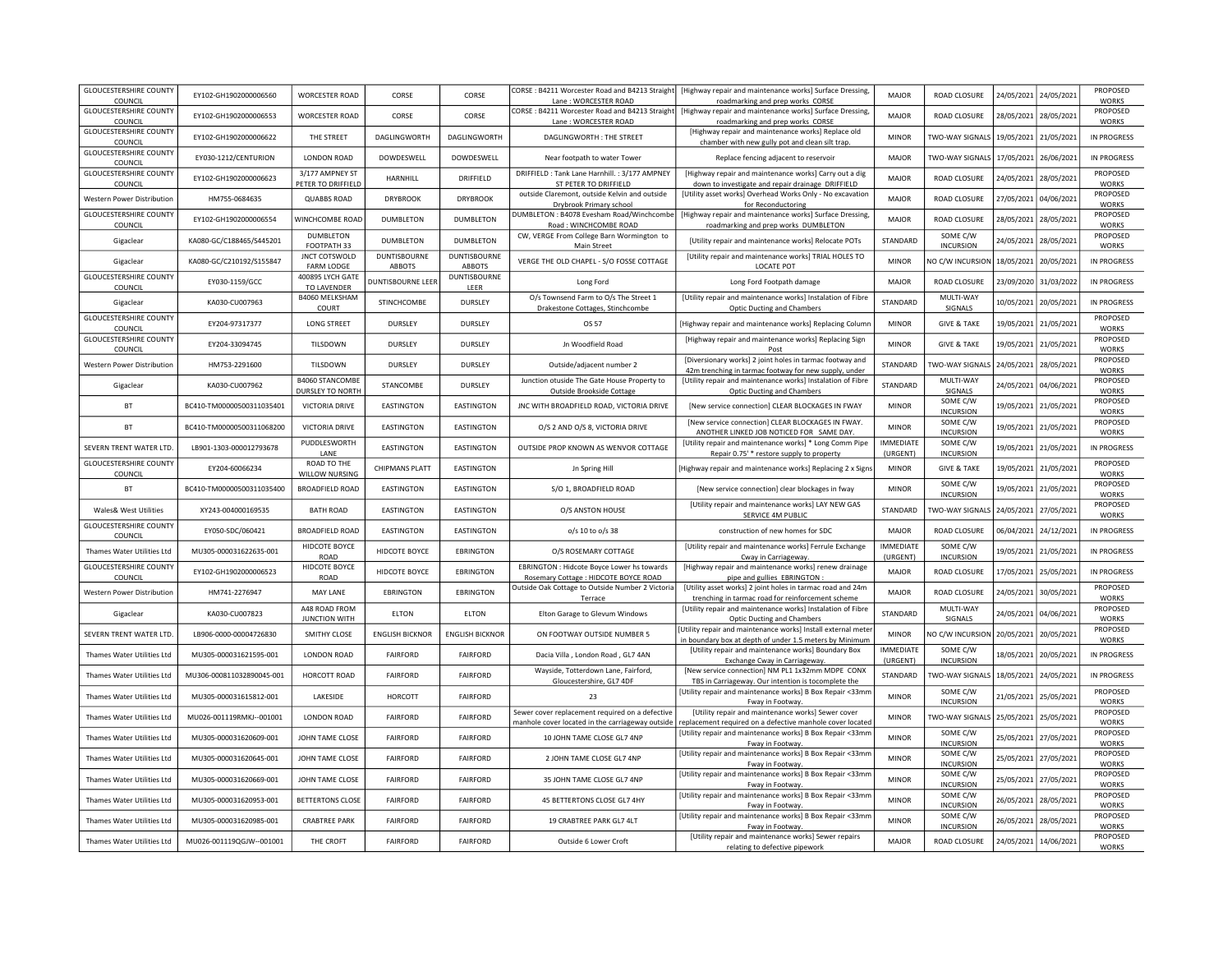| Wales& West Utilities                    | XY242-001003725031        | <b>MILTON STREET</b>            | <b>FAIRFORD</b>              | <b>FAIRFORD</b>              | OUTSIDE CALDECOTT HOUSE                                                         | TRACE AND REPAIR GAS ESCAPE AND PERMANENTLY<br><b>REINSTATE WHERE POSSIBLE</b>                                                                | <b>IMMEDIATE</b><br>(EMERGENCY)      | SOME C/W<br><b>INCURSION</b> | 13/09/2020 | 30/07/2021 | <b>IN PROGRESS</b>       |
|------------------------------------------|---------------------------|---------------------------------|------------------------------|------------------------------|---------------------------------------------------------------------------------|-----------------------------------------------------------------------------------------------------------------------------------------------|--------------------------------------|------------------------------|------------|------------|--------------------------|
| SEVERN TRENT WATER LTD.                  | LB906-0000-00004720882    | DARELL GARDENS                  | <b>FRAMPTON ON</b><br>SEVERN | <b>FRAMPTON ON</b><br>SEVERN | ON FOOTWAY OUTSIDE NUMBER 5                                                     | Utility repair and maintenance works] Install external mete<br>in boundary box at depth of under 1.5 meters by Minimum                        | <b>MINOR</b>                         | NO C/W INCURSION             | 25/05/2021 | 27/05/2021 | PROPOSED<br><b>WORKS</b> |
| SEVERN TRENT WATER LTD.                  | LB901-1303-000060379334   | PETERS STREET                   | <b>FROCESTER</b>             | <b>FROCESTER</b>             | APPROX 80M EAST OF NUMBER 2                                                     | [Utility repair and maintenance works] Sluice Valve Rebuild<br>chamber                                                                        | <b>MAJOR</b>                         | ROAD CLOSURE                 | 26/05/2021 | 28/05/2021 | PROPOSED<br><b>WORKS</b> |
| CityFibre                                | KG046-GLO-1-FTTH-PN502-10 | <b>OLYMPUS PARK</b>             | QUEDGELEY                    | <b>GLOUCESTER</b>            | PARK, QUEDGELEY                                                                 | FROM BODY FLEX TO HIGHLIFFE DRIVE, OLYMPUS   [Utility repair and maintenance works] INSTALL FIBRE OPTIC<br>APPARATUS ON FOOTWAY & CARRAIGEWAY | MAIOR                                | MULTI-WAY<br>SIGNALS         | 08/04/2021 | 20/05/2021 | <b>IN PROGRESS</b>       |
| SEVERN TRENT WATER LTD.                  | LB901-1303-000012779129   | TREDWORTH ROAD                  | <b>GLOUCESTER</b>            | <b>GLOUCESTER</b>            | OUTSIDE 106                                                                     | [Utility repair and maintenance works] Sluice Valve Reset lid                                                                                 | <b>MINOR</b>                         | SOME C/W<br><b>INCURSION</b> | 20/05/2021 | 20/05/2021 | PROPOSED<br><b>WORKS</b> |
| <b>Western Power Distribution</b>        | HM752-0499990             | PARLIAMENT STREET               | <b>GLOUCESTER</b>            | <b>GLOUCESTER</b>            | Outside 26 Brunswick Road                                                       | [Utility repair and maintenance works] Urgent excavation in<br>highway to locate and repair LV cable fault.                                   | <b>IMMEDIATE</b><br>(URGENT)         | SOME C/W<br><b>INCURSION</b> | 14/05/2021 | 20/05/2021 | IN PROGRESS              |
| Wales& West Utilities                    | XY243-001003883428        | <b>BRISTOL ROAD</b>             | QUEDGELEY                    | <b>GLOUCESTER</b>            | $O/S$ 108                                                                       | [Utility repair and maintenance works] TRACE AND REPAIR<br>GAS ESCAPE AND PERMANENTLY REINSTATE WHERE                                         | <b>IMMEDIATE</b><br><b>EMERGENCY</b> | SOME C/W<br><b>INCURSION</b> | 14/05/2021 | 20/05/2021 | <b>IN PROGRESS</b>       |
| <b>Western Power Distribution</b>        | HM752-6005821             | HETHERSETT ROAD                 | <b>GLOUCESTER</b>            | <b>GLOUCESTER</b>            | Outside 21-23                                                                   | [Utility repair and maintenance works] Urgent excavation in<br>highway to locate and repair LV cable fault.                                   | <b>IMMEDIATE</b><br>(URGENT)         | SOME C/W<br><b>INCURSION</b> | 14/05/2021 | 20/05/2021 | <b>IN PROGRESS</b>       |
| Wales& West Utilities                    | XY243-003001492896        | <b>WESTEND PARADE</b>           | <b>GLOUCESTER</b>            | <b>GLOUCESTER</b>            | O/S <sub>2</sub>                                                                | [Utility repair and maintenance works] RENEW GAS SERVICE<br><b>6M PUBLIC</b>                                                                  | STANDARD                             | <b>GIVE &amp; TAKE</b>       | 17/05/2021 | 20/05/2021 | <b>IN PROGRESS</b>       |
| CityFibre                                | KG046-GLO-1-FTTH-PN503-7  | <b>SEVERN VALE DRIVE</b>        | QUEDGELEY                    | <b>GLOUCESTER</b>            | R/O 25 FARRIERS END TO ST JAMES', SEVERN VALE<br>DRIVE, QUEDGELEY               | [Statutory infrastructure works] INSTALL FIBRE OPTIC<br>APPARATUS IN VERGE, FOOTWAY & CARRIAGEWAY                                             | STANDARD                             | MULTI-WAY<br>SIGNALS         | 07/05/2021 | 20/05/2021 | <b>IN PROGRESS</b>       |
| <b>GLOUCESTERSHIRE COUNTY</b><br>COUNCIL | EY204-21885068            | SEVERN VALE DRIVE               | QUEDGELEY                    | <b>GLOUCESTER</b>            | Zebra Crossing By Tesco Car Park                                                | [Highway repair and maintenance works] Repairing Kier<br>Cable Damage                                                                         | <b>IMMEDIATE</b><br>(URGENT)         | <b>GIVE &amp; TAKE</b>       | 20/05/2021 | 20/05/2021 | <b>IN PROGRESS</b>       |
| <b>GLOUCESTERSHIRE COUNTY</b><br>COUNCIL | EY204-63389287            | SEVERN VALE DRIVE               | QUEDGELEY                    | <b>GLOUCESTER</b>            | Jn Aspen Drive                                                                  | [Highway repair and maintenance works] Repairing Kier<br>Cable Damage                                                                         | IMMEDIATE<br>(URGENT)                | <b>GIVE &amp; TAKE</b>       | 20/05/2021 | 20/05/2021 | <b>IN PROGRESS</b>       |
| SEVERN TRENT WATER LTD.                  | LB906-0000-00004715259    | <b>INSLEY GARDENS</b>           | <b>GLOUCESTER</b>            | <b>GLOUCESTER</b>            | ON FOOTWAY OUTSIDE NUMBER 7                                                     | Utility repair and maintenance works] Install external meter<br>in boundary box at depth of under 1.5 meters by Minimum                       | <b>MINOR</b>                         | NO C/W INCURSION             | 20/05/2021 | 20/05/2021 | PROPOSED<br><b>WORKS</b> |
| SEVERN TRENT WATER LTD.                  | LB906-0000-00004721270    | <b>HAWK CLOSE</b>               | <b>GLOUCESTER</b>            | <b>GLOUCESTER</b>            | ON FOOTWAY OUTSIDE NUMBER 37                                                    | Utility repair and maintenance works] Install external meter<br>in boundary box at depth of under 1.5 meters by Minimum                       | <b>MINOR</b>                         | NO C/W INCURSION             | 20/05/2021 | 20/05/2021 | PROPOSED<br><b>WORKS</b> |
| CityFibre                                | KG046-GLO-1-FTTH-PN503-8  | ST JAMES CLOSE                  | QUEDGELEY                    | <b>GLOUCESTER</b>            | SCHOOL LANE JN TO ENTIRE CLOSE, ST JAMES<br>CLOSE, QUEDGELEY                    | [Statutory infrastructure works] INSTALL FIBRE OPTIC<br>APPARATUS IN VERGE, FOOTWAY & CARRIAGEWAY                                             | STANDARD                             | <b>GIVE &amp; TAKE</b>       | 07/05/2021 | 20/05/2021 | <b>IN PROGRESS</b>       |
| <b>GLOUCESTERSHIRE COUNTY</b><br>COUNCIL | EY204-79682875            | CASTLE MEADS WAY                | <b>GLOUCESTER</b>            | <b>GLOUCESTER</b>            | On Splitter Jn Over Causeway                                                    | [Highway repair and maintenance works] Replacing Bollard                                                                                      | <b>MINOR</b>                         | <b>GIVE &amp; TAKE</b>       | 18/05/2021 | 20/05/2021 | PROPOSED<br><b>WORKS</b> |
| GTC                                      | ZP004-N7020256-1/ENS/1    | <b>NEWHAVEN ROAD</b>            | <b>GLOUCESTER</b>            | <b>GLOUCESTER</b>            | Ex-bellmouth entry to RAF commercial site, off<br>newhaven road, Kingsway       | [Utility repair and maintenance works] Excavation to lay<br>15m of Mains cable at Newhaven Road.                                              | <b>STANDARD</b>                      | NO C/W INCURSION             | 14/05/2021 | 20/05/2021 | <b>IN PROGRESS</b>       |
| <b>Western Power Distribution</b>        | HM752-9488709             | <b>TRAFALGAR DRIVE</b>          | CHURCHDOWN                   | <b>GLOUCESTER</b>            | Side of 1 Glendower Close                                                       | [Utility repair and maintenance works] Urgent excavation in<br>highway to locate and repair street light cable fault.                         | <b>IMMEDIATE</b><br>(URGENT)         | SOME C/W<br><b>INCURSION</b> | 15/05/2021 | 20/05/2021 | IN PROGRESS              |
| Wales& West Utilities                    | XY244-004000169744        | <b>GREEN LANE</b>               | CHURCHDOWN                   | <b>GLOUCESTER</b>            | O/S SHARPS HAY LAYING TOWOODHAY                                                 | [Utility repair and maintenance works] LAY NEW GAS<br>SERVICE 1M PUBLIC - 49M PRIVATE                                                         | <b>MINOR</b>                         | <b>GIVE &amp; TAKE</b>       | 17/05/2021 | 20/05/2021 | <b>IN PROGRESS</b>       |
| Gigaclear                                | KA080-GC/C143027/S447026  | ZINNIA CLOSE                    | CHURCHDOWN                   | <b>GLOUCESTER</b>            | FW V FROM 12 RO 25 ZINNIA CLOSE                                                 | [Utility repair and maintenance works] RELOCATING POTS<br>TO CUSTOMERS BOUNDARIES.                                                            | <b>MINOR</b>                         | NO C/W INCURSION             | 18/05/2021 | 20/05/2021 | <b>IN PROGRESS</b>       |
| SEVERN TRENT WATER LTD.                  | LB901-1303-000012792194   | DINGLEWELL                      | GLOUCESTER                   | GLOUCESTER                   | <b>OUTSIDE NUMBER 45</b>                                                        | [Utility repair and maintenance works] * HV Short Comm<br>Pipe Repair 25mm * non vis leak in footway                                          | <b>IMMEDIATE</b><br>(URGENT)         | <b>GIVE &amp; TAKE</b>       | 19/05/2021 | 21/05/2021 | <b>IN PROGRESS</b>       |
| SEVERN TRENT WATER LTD.                  | LB901-1303-000060392132   | SOUTH CLOSE                     | GLOUCESTER                   | <b>GLOUCESTER</b>            | $F/O$ 14                                                                        | [Utility repair and maintenance works] Long Comm pipe<br>Renew 32mm                                                                           | <b>IMMEDIATE</b><br>(URGENT)         | SOME C/W<br><b>INCURSION</b> | 19/05/2021 | 21/05/2021 | IN PROGRESS              |
| CityFibre                                | KG046-GLO-1-FTTH-PN557-8  | <b>WINDSOR DRIVE</b>            | GLOUCESTER                   | <b>GLOUCESTER</b>            | GRANGE ROAD JN, WINDSOR DRIVE, GLOUCESTER                                       | [Statutory infrastructure works] INSTALL FIBRE OPTIC<br>APPARATUS IN VERGE, FOOTWAY & CARRIAGEWAY                                             | <b>MINOR</b>                         | <b>GIVE &amp; TAKE</b>       | 19/05/2021 | 21/05/2021 | PROPOSED<br><b>WORKS</b> |
| CityFibre                                | KG046-GLO-1-FTTH-PN557-7  | HOLMWOOD DRIVE                  | GLOUCESTER                   | <b>GLOUCESTER</b>            | S/O 161 GRANGE ROAD, HOLMWOOD DRIVE,<br><b>GLOUCESTER</b>                       | [Statutory infrastructure works] INSTALL FIBRE OPTIC<br>APPARATUS IN VERGE, FOOTWAY & CARRIAGEWAY                                             | <b>MINOR</b>                         | <b>GIVE &amp; TAKE</b>       | 19/05/2021 | 21/05/2021 | PROPOSED<br><b>WORKS</b> |
| SEVERN TRENT WATER LTD.                  | LB901-1303-000060391077   | <b>LANGLEY ROAD</b>             | <b>GLOUCESTER</b>            | <b>GLOUCESTER</b>            | OUTSIDE NO 15                                                                   | [Utility repair and maintenance works] Boundary box<br>Install, Clear to Boundary I                                                           | <b>MINOR</b>                         | SOME C/W<br><b>INCURSION</b> | 19/05/2021 | 21/05/2021 | <b>IN PROGRESS</b>       |
| <b>VIRGIN MEDIA</b>                      | NK110-ANSL023683          | FOREST VIEW ROAD                | <b>GLOUCESTER</b>            | <b>GLOUCESTER</b>            | 41 FOREST VIEW ROAD TUFFLEY GLOUCESTER                                          | [Utility repair and maintenance works] INSTALL TEE IN<br><b>FOOTWAY</b>                                                                       | <b>MINOR</b>                         | NO C/W INCURSION             | 20/05/2021 | 21/05/2021 | PROPOSED<br><b>WORKS</b> |
| CityFibre                                | KG046-GLO-1-FTTH-PN503-4  | <b>PARK DRIVE</b>               | QUEDGELEY                    | <b>GLOUCESTER</b>            | ST JAMES JN TO ENTIRE ROAD. PARK DRIVE.<br>QUEDGELEY                            | [Statutory infrastructure works] INSTALL FIBRE OPTIC<br>APPARATUS IN VERGE, FOOTWAY & CARRIAGEWAY                                             | STANDARD                             | MULTI-WAY<br>SIGNALS         | 10/05/2021 | 21/05/2021 | IN PROGRESS              |
| Wales& West Utilities                    | XY243-004000166957/01     | <b>BARTON STREET</b>            | <b>GLOUCESTER</b>            | <b>GLOUCESTER</b>            | $O/S$ 251                                                                       | [Utility repair and maintenance works] LAY NEW GAS<br>SERVICE 6M PUBLIC                                                                       | STANDARD                             | <b>TWO-WAY SIGNALS</b>       | 18/05/2021 | 21/05/2021 | IN PROGRESS              |
| SEVERN TRENT WATER LTD.                  | 18902-2302-000011921553   | <b>BARTON STREET</b>            | GLOUCESTER                   | <b>GLOUCESTER</b>            | OUTSIDE 314                                                                     | [Remedial works] WORKS TO RECTIFY HA DEFECT                                                                                                   | <b>MINOR</b>                         | NO C/W INCURSION             | 21/05/2021 | 21/05/2021 | PROPOSED<br>REMEDIAL     |
| BT                                       | BC007-FAA3552Y            | ST DAVIDS CLOSE                 | GLOUCESTER                   | <b>GLOUCESTER</b>            | 0/s 12 SAINT DAVIDS CLOSE GLOUC, ESTER GL4<br>0PX                               | [Utility repair and maintenance works] excavation to fix<br>faulty telecom duct                                                               | <b>IMMEDIATE</b><br>(URGENT)         | SOME C/W<br><b>INCURSION</b> | 19/05/2021 | 21/05/2021 | <b>IN PROGRESS</b>       |
| CityFibre                                | KG046-GLO-1-FTTH-PN557-11 | <b>GRANGE ROAD</b>              | <b>GLOUCESTER</b>            | <b>GLOUCESTER</b>            | O/S 1 TO ST DAVIDS CLOSE JN, GRANGE ROAD,<br><b>GLOUCESTER</b>                  | [Statutory infrastructure works] INSTALL FIBRE OPTIC<br>APPARATUS IN VERGE, FOOTWAY & CARRIAGEWAY                                             | STANDARD                             | MULTI-WAY<br>SIGNALS         | 10/05/2021 | 21/05/2021 | <b>IN PROGRESS</b>       |
| CityFibre                                | KG046-GLO-1-FTTH-PN501-19 | OLD ELMORE LANE                 | QUEDGELEY                    | GLOUCESTER                   | FOOTPATH BETWEEN OLD ELMORE LANE AND<br>ELMORE LANE EAST                        | [Utility repair and maintenance works] [Statutory<br>Infrastructure Work] INSTALL FIBRE OPTIC APPARATUS IN                                    | STANDARD                             | <b>GIVE &amp; TAKE</b>       | 10/05/2021 | 21/05/2021 | <b>IN PROGRESS</b>       |
| CityFibre                                | KG046-GLO-1-FTTH-PN503-5  | THE MOAT                        | QUEDGELEY                    | <b>GLOUCESTER</b>            | ST JAMES JN TO ENTIRE ROAD, THE MOAT,<br>QUEDGELEY                              | [Statutory infrastructure works] INSTALL FIBRE OPTIC<br>APPARATUS IN VERGE, FOOTWAY & CARRIAGEWAY                                             | STANDARD                             | MULTI-WAY<br>SIGNALS         | 10/05/2021 | 21/05/2021 | <b>IN PROGRESS</b>       |
| CityFibre                                | KG046-GLO-1-FTTH-PN656-3  | <b>OVERBROOK ROAD</b>           | HARDWICKE                    | <b>GLOUCESTER</b>            | FROM S/O 1 OVERBROOK ROAD TO ENTIRE ROAD,<br>OVERBROOK ROAD, HARDWICKE          | [Statutory infrastructure works] INSTALL FIBRE OPTIC<br>APPARATUS - APPROX 534M IN VERGE, FOOTWAY &                                           | STANDARD                             | <b>GIVE &amp; TAKE</b>       | 04/05/2021 | 21/05/2021 | <b>IN PROGRESS</b>       |
| BT                                       | BC410-TM00000500307033201 | HILTMEAD LANE                   | MORETON VALENCE              | <b>GLOUCESTER</b>            | OPP ENTRANCE TO ST JOSEPHS TRAVELLERS PARK<br>HEADING 60M N/W ON, HILTMEAD LANE | [Utility repair and maintenance works] Install 60m of 1 way<br>poly duct in Verge                                                             | <b>IMMFDIATE</b><br><b>EMERGENCY</b> | ROAD CLOSURE                 | 19/05/2021 | 21/05/2021 | <b>IN PROGRESS</b>       |
| CityFibre                                | KG046-GLO-1-FTTH-PN659-7  | FOOTWAY FROM<br>DIMORE CLOSE TO | <b>HARDWICKE</b>             | <b>GLOUCESTER</b>            | FOOTWAY FROM DIMORE CLOSE TO WESTLAND<br><b>ROAD</b>                            | [Utility repair and maintenance works] [Statutory<br>Infrastructure Work] INSTALL FIBRE OPTIC APPARATUS IN                                    | <b>MINOR</b>                         | <b>GIVE &amp; TAKE</b>       | 19/05/2021 | 21/05/2021 | IN PROGRESS              |
| Gigaclear                                | KA030-CU005428            | CHURCH LANE                     | HARDWICKE                    | <b>GLOUCESTER</b>            | Outside Puddle Duck Hall                                                        | [Remedial works] Carriageway defect. Working hours 0700-<br>1900. TM: Road Closure                                                            | MAJOR                                | ROAD CLOSURE                 | 19/05/2021 | 21/05/2021 | PROPOSED<br>REMEDIAL     |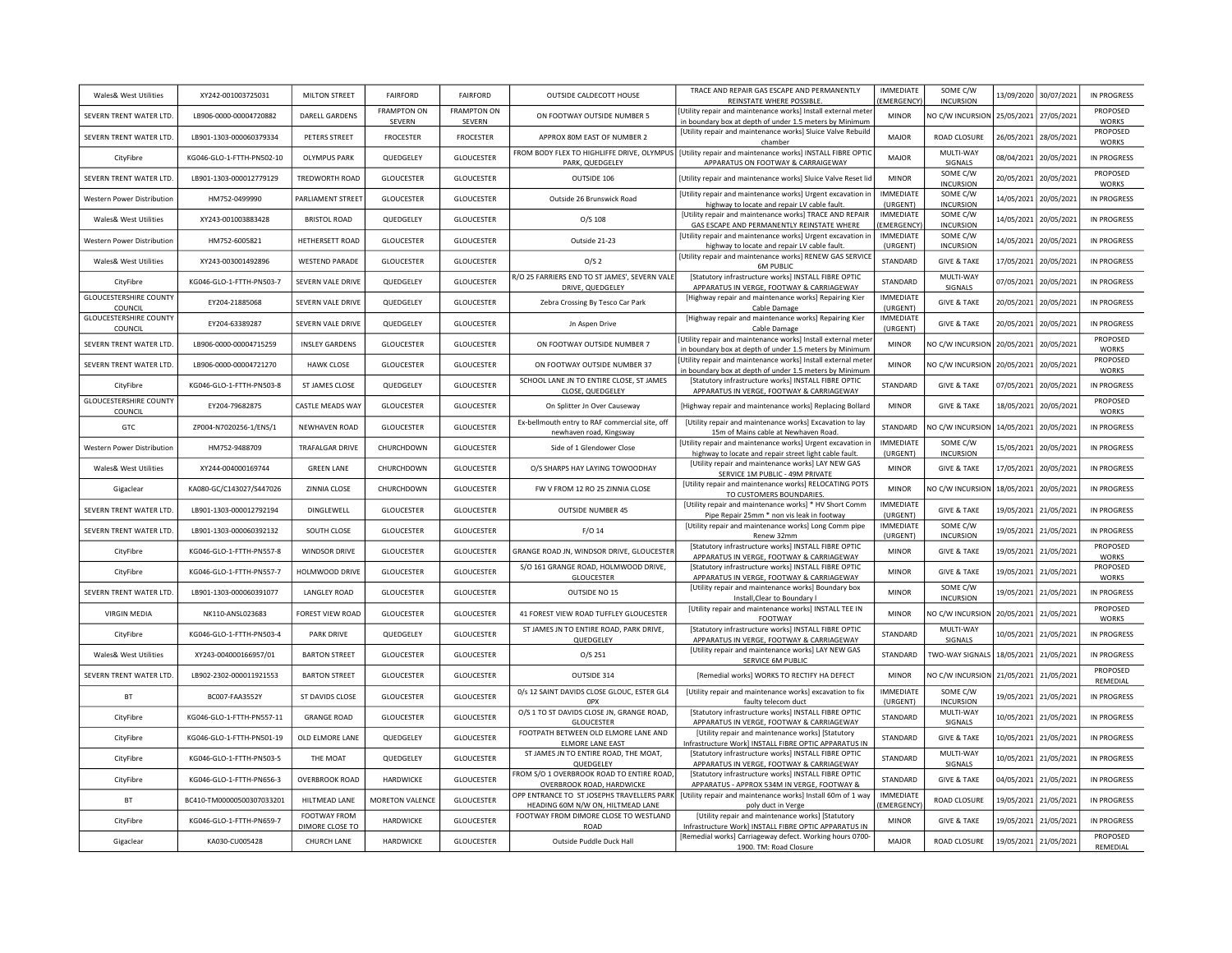| <b>GLOUCESTERSHIRE COUNTY</b>            |                           |                            |                   |                   |                                                                      |                                                                                                                       |                              |                              |            |            |                                    |
|------------------------------------------|---------------------------|----------------------------|-------------------|-------------------|----------------------------------------------------------------------|-----------------------------------------------------------------------------------------------------------------------|------------------------------|------------------------------|------------|------------|------------------------------------|
| COUNCIL                                  | EY102-GH1902000006303     | ST ANDREWS GREEN           | CHURCHDOWN        | <b>GLOUCESTER</b> | GLOUCESTER : Melville Road, Churchdown, GL3<br>2RQ: ST ANDREWS GREEN | [Highway repair and maintenance works] To install Gullies<br>with 4m sections pipe and 2 new connections and to raise | <b>MINOR</b>                 | <b>GIVE &amp; TAKE</b>       | 17/05/2021 | 21/05/2021 | <b>IN PROGRESS</b>                 |
| <b>BT</b>                                | BC008-SSZQQ743            | <b>TEWKESBURY ROAD</b>     | <b>TWIGWORTH</b>  | <b>GLOUCESTER</b> | Opposite Court Farm Tewkesbury Road Twigworth<br>Gloucester GL2 9PU  | [Utility asset works] Access to Underground structure for                                                             | <b>MINOR</b>                 | MULTI-WAY<br>SIGNALS         | 21/05/2021 | 21/05/2021 | PROPOSED<br><b>WORKS</b>           |
| Gigaclear                                | KA080-GC/40101156         | SAGE CLOSE                 | CHURCHDOWN        | <b>GLOUCESTER</b> | FW CW V THE WHOLE OF SAGE CLOSE,                                     | new customer connection<br>[Utility repair and maintenance works] RELOCATING POTS                                     | <b>MINOR</b>                 | SOME C/W                     | 19/05/2021 | 21/05/2021 | PROPOSED                           |
|                                          |                           |                            |                   |                   | CHURCHDOWN, GLOUCESTER                                               | TO CUSTOMERS BOUNDARIES<br>[Utility repair and maintenance works] 1, Recover 1 existing                               |                              | <b>INCURSION</b>             |            |            | <b>WORKS</b><br>PROPOSED           |
| BT                                       | BC410-TM00000500307796500 | <b>BRISTOL ROAD</b>        | <b>GLOUCESTER</b> | GLOUCESTER        | OUTSIDE 150, BRISTOL ROAD                                            |                                                                                                                       | <b>MINOR</b>                 | TWO-WAY SIGNALS              | 20/05/2021 | 24/05/2021 | <b>WORKS</b>                       |
| Wales& West Utilities                    | XY243-004000167268        | PORCHESTER ROAD            | <b>GLOUCESTER</b> | <b>GLOUCESTER</b> | O/S <sub>45</sub>                                                    | [Utility repair and maintenance works] LAY NEW GAS<br>SERVICE 4M PUBLIC                                               | STANDARD                     | <b>GIVE &amp; TAKE</b>       | 19/05/2021 | 24/05/2021 | PROPOSED<br><b>WORKS</b>           |
| SEVERN TRENT WATER LTD.                  | LB922-5201-000006605406   | <b>DURHAM ROAD</b>         | <b>GLOUCESTER</b> | <b>GLOUCESTER</b> | OUTSIDE NUMBER 14                                                    | [New service connection] * new water connection *                                                                     | <b>MINOR</b>                 | SOME C/W                     | 20/05/2021 | 24/05/2021 | PROPOSED                           |
|                                          |                           |                            |                   |                   |                                                                      | CARRIAGEWAY TYPE 4 (UP TO 0.5 MSA)<br>[Permanent reinstatement] REPLACE TEMPORARY                                     |                              | <b>INCURSION</b>             |            |            | <b>WORKS</b><br>PROPOSED           |
| Wales& West Utilities                    | XY244-001003818170        | <b>BARTON STREET</b>       | GLOUCESTER        | GLOUCESTER        | 329                                                                  | REINSTATEMENT WITH PERMANENT                                                                                          | <b>MINOR</b>                 | <b>GIVE &amp; TAKE</b>       | 21/05/2021 | 24/05/2021 | PERMANENT                          |
| Wales& West Utilities                    | XY244-001003824602        | <b>BARTON STREET</b>       | <b>GLOUCESTER</b> | GLOUCESTER        | OUTSIDE 220                                                          | [Permanent reinstatement] REPLACE TEMPORARY<br>REINSTATEMENT WITH PERMANENT REINSTATE WHERE                           | <b>MINOR</b>                 | <b>GIVE &amp; TAKE</b>       | 21/05/2021 | 24/05/2021 | PROPOSED<br>PERMANENT              |
| SEVERN TRENT WATER LTD.                  | LB901-1303-000060391018   | <b>HUCCLECOTE ROAD</b>     | <b>GLOUCESTER</b> | <b>GLOUCESTER</b> | F/O 56                                                               | [Utility repair and maintenance works] * HV Boundary box<br>nstall 25mm * Job in Carriageway (10mm Bitmac (Tarmac)    | <b>MINOR</b>                 | SOME C/W<br><b>INCURSION</b> | 20/05/2021 | 24/05/2021 | <b>IN PROGRESS</b>                 |
| <b>BT</b>                                | BC007-FAA3552Y02          | ST DAVIDS CLOSE            | <b>GLOUCESTER</b> | <b>GLOUCESTER</b> | side of 35 grange road works are on st david close,                  | [Highway repair and maintenance works] Excavation to                                                                  | <b>IMMEDIATE</b>             | SOME C/W                     | 19/05/2021 | 24/05/2021 | <b>IN PROGRESS</b>                 |
|                                          |                           |                            |                   |                   | Gloucester, GL40PX                                                   | repair/replace faulty telecoms cable Customer out of<br>[Utility repair and maintenance works] We are maintaining     | (URGENT)                     | <b>INCURSION</b>             |            |            |                                    |
| SEVERN TRENT WATER LTD.                  | LB521-A6S-125698170A      | <b>GRANGE ROAD</b>         | <b>GLOUCESTER</b> | <b>GLOUCESTER</b> | O/S Number 125 Grange Road                                           | low monitoring equipment in the dirty water system to help                                                            | <b>MINOR</b>                 | <b>GIVE &amp; TAKE</b>       | 20/05/2021 | 24/05/2021 | <b>IN PROGRESS</b>                 |
| <b>VIRGIN MEDIA</b>                      | NK110-ANSL023723          | HIGHFIELD ROAD<br>FOOTWAYS | <b>GLOUCESTER</b> | <b>GLOUCESTER</b> | 26 HIGHFIELD ROAD GLOUCESTER                                         | [Utility repair and maintenance works] INSTALL TEE IN<br>FOOTWAY                                                      | <b>MINOR</b>                 | NO C/W INCURSION             | 21/05/2021 | 24/05/2021 | PROPOSED<br><b>WORKS</b>           |
| CityFibre                                | KG046-GLO-1-FTTH-PN659-5  | ORCHARD CLOSE              | HARDWICKE         | <b>GLOUCESTER</b> | JN WESTLAND ROAD TO END OF ORCHARD CLOSE                             | [Utility repair and maintenance works] [Statutory                                                                     | STANDARD                     | <b>GIVE &amp; TAKE</b>       | 11/05/2021 | 24/05/2021 | <b>IN PROGRESS</b>                 |
| CityFibre                                | KG046-GLO-1-FTTH-PN659-4  | PEAR TREE CLOSE            | <b>HARDWICKE</b>  | <b>GLOUCESTER</b> | JN OF POPLAR WAY TO END OF PEAR TREE CLOSE                           | Infrastructure Work] INSTALL FIBRE OPTIC APPARATUS IN<br>[Utility repair and maintenance works] [Statutory            | STANDARD                     | <b>GIVE &amp; TAKE</b>       | 11/05/2021 | 24/05/2021 | <b>IN PROGRESS</b>                 |
|                                          |                           |                            |                   |                   |                                                                      | Infrastructure Work] INSTALL FIBRE OPTIC APPARATUS IN<br>[Utility asset works] 5 joint holes in tarmac footway and    |                              |                              |            |            |                                    |
| <b>Western Power Distribution</b>        | HM752-2275485             | HARESFIELD LANE            | <b>HARDWICKE</b>  | <b>GLOUCESTER</b> | Junction of Wheatenhurst Way.                                        | rass verge and 524m trenching in tarmac footway and gras                                                              | <b>MAJOR</b>                 | <b>ROAD CLOSURE</b>          | 19/04/2021 | 24/05/2021 | <b>IN PROGRESS</b>                 |
| <b>VIRGIN MEDIA</b>                      | NK110-ANSL023765          | <b>COURT ROAD</b>          | <b>BROCKWORTH</b> | <b>GLOUCESTER</b> | 9 COURT ROAD, GLOUCESTER, GL3 4EL                                    | [Utility repair and maintenance works] INSTALL TEE IN<br>FOOTWAY                                                      | <b>MINOR</b>                 | NO C/W INCURSION             | 21/05/2021 | 24/05/2021 | PROPOSED<br><b>WORKS</b>           |
| <b>GLOUCESTERSHIRE COUNTY</b>            | EY020-LURSB172249         | MILL LANE                  | <b>BROCKWORTH</b> | GLOUCESTER        | next to community centre at site of development                      | S184 works                                                                                                            | <b>MAJOR</b>                 | TWO-WAY SIGNALS              | 10/05/2021 | 24/05/2021 | PROPOSED                           |
| COUNCIL<br><b>GLOUCESTERSHIRE COUNTY</b> | EY102-GH1902000006308     | <b>INNSWORTH LANE</b>      | <b>INNSWORTH</b>  | GLOUCESTER        | for new SEMH school<br>GLOUCESTER : Just before Motershead road      | Highway repair and maintenance works] Replace signs posts                                                             | <b>MINOR</b>                 | <b>GIVE &amp; TAKE</b>       | 24/05/2021 | 24/05/2021 | <b>WORKS</b><br>PROPOSED           |
| COUNCIL                                  |                           |                            |                   |                   | junction : INNSWORTH LANE                                            | and re-fix sign GLOUCESTER<br>[Utility repair and maintenance works] TRACE AND REPAIR                                 | <b>IMMEDIATE</b>             | SOME C/W                     |            |            | <b>WORKS</b>                       |
| Wales& West Utilities                    | XY244-001003885426        | PARTON ROAD                | CHURCHDOWN        | GLOUCESTER        | OUTSIDE 11                                                           | GAS ESCAPE AND PERMANENTLY REINSTATE WHERE                                                                            | MERGENCY)                    | <b>INCURSION</b>             | 17/05/2021 | 24/05/2021 | <b>IN PROGRESS</b>                 |
| <b>GLOUCESTERSHIRE COUNTY</b><br>COUNCIL | EY102-GH1902000006312     | LEWIS AVENUE               | LONGFORD          | GLOUCESTER        | GLOUCESTER : At A38 junction : LEWIS AVENUE                          | [Highway repair and maintenance works] Reset sign post<br>and re-fix signs GLOUCESTER                                 | <b>MINOR</b>                 | <b>GIVE &amp; TAKE</b>       | 24/05/2021 | 24/05/2021 | PROPOSED<br><b>WORKS</b>           |
| <b>VIRGIN MEDIA</b>                      | NK110-ANSL023738          | SHURDINGTON ROAD           | <b>BROCKWORTH</b> | GLOUCESTER        | 11 GAUNTLET ROAD BROCKWORTH GLOUCESTER                               | Utility repair and maintenance works] CLEAR BLOCKAGE IN                                                               | <b>MINOR</b>                 | NO C/W INCURSION             | 21/05/2021 | 24/05/2021 | PROPOSED                           |
| <b>GLOUCESTERSHIRE COUNTY</b>            | EY020-NRS-S278-5134       | POUND LANE                 | MINSTERWORTH      | GLOUCESTER        | from junction with Main Road for 150m                                | FOOTWAY                                                                                                               | MAJOR                        | ROAD CLOSURE                 | 27/04/2021 | 24/05/2021 | <b>WORKS</b><br>IN PROGRESS        |
| COUNCIL<br><b>GLOUCESTERSHIRE COUNTY</b> |                           |                            |                   |                   | GLOUCESTER : London Road, Gloucester. :                              | Drainage works for new development<br>Highway repair and maintenance works] London Road Cycle                         |                              | MULTI-WAY                    |            |            | PROPOSED                           |
| COUNCIL                                  | EY102-GH1902000006607     | LONDON ROAD                | <b>GLOUCESTER</b> | <b>GLOUCESTER</b> | <b>LONDON ROAD</b>                                                   | lane scheme - Trial holes and CCTV works. GLOUCESTER                                                                  | <b>MINOR</b>                 | SIGNALS                      | 24/05/2021 | 25/05/2021 | <b>WORKS</b>                       |
| <b>Western Power Distribution</b>        | HM752-9488711             | EARDISLAND ROAD            | <b>GLOUCESTER</b> | <b>GLOUCESTER</b> | Outside 6b                                                           | [Utility repair and maintenance works] Urgent excavation in<br>highway to locate and repair LV cable fault.           | <b>IMMEDIATE</b><br>(URGENT) | SOME C/W<br><b>INCURSION</b> | 19/05/2021 | 25/05/2021 | IN PROGRESS                        |
| Wales& West Utilities                    | XY243-005000319004        | <b>RYECROFT STREET</b>     | <b>GLOUCESTER</b> | <b>GLOUCESTER</b> | $O/S$ 24                                                             | [Utility repair and maintenance works] LAY NEW GAS                                                                    | STANDARD                     | <b>GIVE &amp; TAKE</b>       | 20/05/2021 | 25/05/2021 | PROPOSED                           |
|                                          |                           |                            |                   |                   |                                                                      | SERVICE 5M PUBLIC<br>[Remedial works] REMEDIAL WORKS TO RECTIFY HA DEFECT                                             |                              | SOME C/W                     |            |            | <b>WORKS</b><br>PROPOSED           |
| SEVERN TRENT WATER LTD.                  | LB902-2302-000012515202   | <b>TEWKESBURY ROAD</b>     | <b>GLOUCESTER</b> | <b>GLOUCESTER</b> | OUTSIDE 24                                                           | IN CARRAIGEWAY                                                                                                        | <b>MINOR</b>                 | <b>INCURSION</b>             | 21/05/2021 | 25/05/2021 | REMEDIAL<br>PROPOSED               |
| <b>Wales&amp; West Utilities</b>         | XY243-004000164236        | <b>ELMGROVE ROAD</b>       | <b>GLOUCESTER</b> | <b>GLOUCESTER</b> | O/S 57A                                                              | [Utility repair and maintenance works] LAY NEW GAS<br>SERVICE 5M PUBLIC                                               | STANDARD                     | <b>GIVE &amp; TAKE</b>       | 20/05/2021 | 25/05/2021 | <b>WORKS</b>                       |
| <b>VIRGIN MEDIA</b>                      | NK110-ANSL023852          | REDLAND CLOSE              | <b>GLOUCESTER</b> | <b>GLOUCESTER</b> | 5 REDLAND CLOSE LONGLEVENS GLOUCESTER GL2<br>9DF                     | [Utility repair and maintenance works] INSTALL TEE IN<br><b>FOOTWAY</b>                                               | <b>MINOR</b>                 | NO C/W INCURSION             | 24/05/2021 | 25/05/2021 | PROPOSED<br><b>WORKS</b>           |
| SEVERN TRENT WATER LTD.                  | LB901-1303-000012788187   | PARK AVENUE                | <b>GLOUCESTER</b> | <b>GLOUCESTER</b> | $O/S$ 133                                                            | [Utility repair and maintenance works] HV Bbox Install                                                                | <b>MINOR</b>                 | <b>GIVE &amp; TAKE</b>       | 21/05/2021 | 25/05/2021 | PROPOSED                           |
|                                          |                           |                            |                   |                   |                                                                      | 25mm and Meter<br>[Utility repair and maintenance works] 1 joint hole in grass                                        |                              | SOME C/W                     |            |            | <b>WORKS</b><br>PROPOSED           |
| <b>Western Power Distribution</b>        | HM752-2291032             | PAYGROVE LANE              | <b>GLOUCESTER</b> | <b>GLOUCESTER</b> | Outside 118                                                          | verge and 2m trenching in grass verge to overlay faulty                                                               | STANDARD                     | <b>INCURSION</b>             | 20/05/2021 | 25/05/2021 | <b>WORKS</b>                       |
| CityFibre                                | KG046-GLO-1-FTTH-PN401-1  | <b>COROLIN ROAD</b>        | <b>GLOUCESTER</b> | <b>GLOUCESTER</b> | LOWER TUFFLEY LANE JN TO ENTIRE ROAD,<br>COROLIN ROAD, GLOUCESTER    | [Permanent reinstatement] INSTALL FIBRE OPTIC<br>APPARATUS - APPROX.IN FOOTWAY                                        | <b>MINOR</b>                 | <b>GIVE &amp; TAKE</b>       | 21/05/2021 | 25/05/2021 | PROPOSED<br>PERMANENT              |
| SEVERN TRENT WATER LTD.                  | 18901-1303-000060391818   | WEDGWOOD DRIVE             | GLOUCESTER        | <b>GLOUCESTER</b> | OUTSIDE NO 20                                                        | [Utility repair and maintenance works] HV Boundary box                                                                | <b>MINOR</b>                 | <b>GIVE &amp; TAKE</b>       | 21/05/2021 | 25/05/2021 | PROPOSED                           |
|                                          | KG046-GLO-1-FTTH-PN509-16 | <b>CARTERS ORCHARD</b>     | QUEDGELEY         | GLOUCESTER        | FROM SEVERN VALE DRIVE JUNC TO WHOLE OF                              | Renew 25mm<br>[Utility repair and maintenance works] [Statutory                                                       | STANDARD                     | <b>GIVE &amp; TAKE</b>       | 12/05/2021 | 25/05/2021 | <b>WORKS</b><br><b>IN PROGRESS</b> |
| CityFibre                                |                           | FOOTWAY                    |                   |                   | <b>CARTERS ORCHARD</b>                                               | Infrastructure Work] INSTALL FIBRE OPTIC APPARATUS IN<br>[Utility repair and maintenance works] Hydrant Rebuild       |                              | SOME C/W                     |            |            | PROPOSED                           |
| SEVERN TRENT WATER LTD.                  | LB901-1303-000012789648   | ADJOINING 19 TO 26         | GLOUCESTER        | GLOUCESTER        | <b>OUTSIDE NUMBER 26</b>                                             | chamber                                                                                                               | <b>MINOR</b>                 | <b>INCURSION</b>             | 21/05/2021 | 25/05/2021 | <b>WORKS</b>                       |
| CityFibre                                | KG046-GLO-1-FTTH-PN659-3  | OAK TREE CLOSE             | HARDWICKE         | <b>GLOUCESTER</b> | WESTLAND RD JN TO END OF OAKTREE CLOSE                               | [Utility repair and maintenance works] [Statutory<br>Infrastructure Work] INSTALL FIBRE OPTIC APPARATUS IN            | STANDARD                     | <b>GIVE &amp; TAKE</b>       | 12/05/2021 | 25/05/2021 | <b>IN PROGRESS</b>                 |
| SEVERN TRENT WATER LTD.                  | LB902-2302-000012405574   | <b>ERMIN STREET</b>        | <b>BROCKWORTH</b> | <b>GLOUCESTER</b> | SIDE OF 1 MOSTHAM PLACE                                              | [Remedial works] REMEDIAL WORKS TO RECTIFY HA DEFECT                                                                  | <b>MINOR</b>                 | SOME C/W                     | 21/05/2021 | 25/05/2021 | PROPOSED                           |
|                                          |                           |                            |                   |                   | From the junction of Parkside Drive on Heathdean                     | IN CARRAIGEWAY RELATING TO ETON REF<br>[Utility repair and maintenance works] Excavate Trial Holes                    |                              | <b>INCURSION</b>             |            |            | REMEDIAL<br>PROPOSED               |
| Last Mile Electricity Limited            | XV016-UKP8252/B           | HEATHDEAN ROAD             | CHURCHDOWN        | <b>GLOUCESTER</b> | Road to outside number 4 Heathdean Road                              | in the F/W                                                                                                            | <b>MINOR</b>                 | NO C/W INCURSION             | 21/05/2021 | 25/05/2021 | <b>WORKS</b>                       |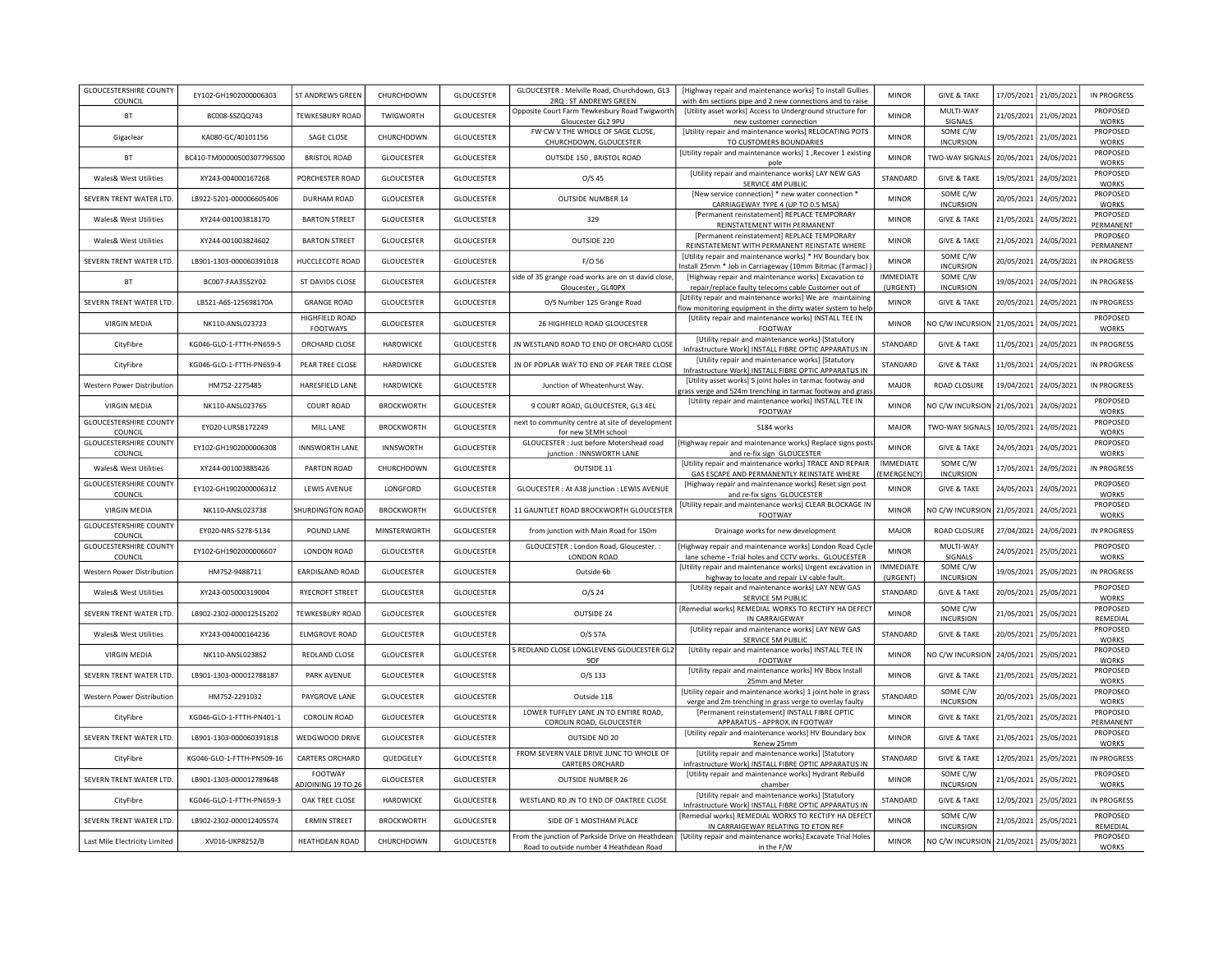| VIRGIN MEDIA                               | NK110-ANSL023843          | PELHAM CRESCENT                           | CHURCHDOWN        | <b>GLOUCESTER</b> | 4 PELHAM CRESCENT CHURCHDOWN                                                            | [Utility repair and maintenance works] INSTALL TEE IN                                                                         | <b>MINOR</b>                          | NO C/W INCURSION                                | 24/05/2021 | 25/05/2021 | <b>PROPOSED</b>                    |
|--------------------------------------------|---------------------------|-------------------------------------------|-------------------|-------------------|-----------------------------------------------------------------------------------------|-------------------------------------------------------------------------------------------------------------------------------|---------------------------------------|-------------------------------------------------|------------|------------|------------------------------------|
| <b>GLOUCESTERSHIRE COUNTY</b>              | EY204-96277456            | CHURCHILL ROAD                            | <b>GLOUCESTER</b> | <b>GLOUCESTER</b> | <b>GLOUCESTER GL3 2BN</b><br>Jn King Edwards Avenue                                     | FOOTWAY<br>[Highway repair and maintenance works] Replacing Sign                                                              | <b>MINOR</b>                          | <b>GIVE &amp; TAKE</b>                          | 24/05/2021 | 26/05/2021 | <b>WORKS</b><br>PROPOSED           |
| COUNCIL<br><b>GLOUCESTERSHIRE COUNTY</b>   | EY102-GH1902000006528     | <b>FOOTWAY</b>                            | <b>GLOUCESTER</b> | <b>GLOUCESTER</b> | <b>Redwell Road Gloucester</b>                                                          | [Highway repair and maintenance works] Investigate                                                                            | STANDARD                              | <b>GIVE &amp; TAKE</b>                          | 19/05/2021 | 26/05/2021 | <b>WORKS</b><br>IN PROGRESS        |
| COUNCIL<br><b>VIRGIN MEDIA</b>             | NK110-SSWBEV/LNBU01/01    | ADJOINING<br><b>ELMGROVE ROAD</b>         | HARDWICKE         | <b>GLOUCESTER</b> | CW, O/S 28 TO O/S 40 ELMGROVE ROAD EAST                                                 | Drainage Line Collapse<br>[Utility repair and maintenance works] Blockage                                                     | <b>MINOR</b>                          | SOME C/W                                        | 24/05/2021 | 26/05/2021 | PROPOSED                           |
| Western Power Distribution                 | HM752-2293112B            | EAST<br><b>ELMORE TO</b>                  | <b>ELMORE</b>     | <b>GLOUCESTER</b> | <b>OUTSIDE BUSINESS PARK</b>                                                            | [Utility asset works] 46m trenching in tarmac road and gras                                                                   | STANDARD                              | <b>INCURSION</b><br>NO C/W INCURSION 21/05/2021 |            | 26/05/2021 | <b>WORKS</b><br>PROPOSED           |
| CityFibre                                  | KG046-GLO-1-FTTH-PN656-4  | HARDWICKE<br>MULBERRY CLOSE               | <b>HARDWICKE</b>  | <b>GLOUCESTER</b> | OVERBROOK ROAD JN TO ENTIRE ROAD,                                                       | verge for new supply in conjunction with part A<br>[Statutory infrastructure works] INSTALL FIBRE OPTIC                       | <b>STANDARD</b>                       | <b>GIVE &amp; TAKE</b>                          | 13/05/2021 | 26/05/2021 | <b>WORKS</b><br>IN PROGRESS        |
| <b>VIRGIN MEDIA</b>                        | NK110-SSWBEV/LNBU01/02    | <b>ELMGROVE ROAD</b>                      | <b>HARDWICKE</b>  | <b>GLOUCESTER</b> | MULBERRY CLOSE, HARDWICKE<br>CW FROM JCT OF SELLARS ROAD TO O/S                         | APPARATUS - APPROX 231M IN VERGE, FOOTWAY &<br>[Utility repair and maintenance works] Blockage                                | <b>MINOR</b>                          | SOME C/W                                        | 24/05/2021 | 26/05/2021 | PROPOSED                           |
| Western Power Distribution                 | HM752-2293112A            | WEST<br><b>ELMORE FOOTPATH</b>            | GLOUCESTER        | GLOUCESTER        | WEDGEWOOD, ELMGROVE ROAD WEST<br>ADJACENT OUTBUILDING HOLLOW FARM                       | [Utility asset works] 30m trenching in grass verge for new                                                                    | STANDARD                              | <b>INCURSION</b><br>NO C/W INCURSION 21/05/2021 |            | 26/05/2021 | <b>WORKS</b><br>PROPOSED           |
| <b>GLOUCESTERSHIRE COUNTY</b>              | EY102-GH1902000006625     | 40<br>HUCCLECOTE LANE                     | CHURCHDOWN        | <b>GLOUCESTER</b> | GLOUCESTER : Churchdown Lane/ Hucclecote Lane                                           | supply in conjunction with part B<br>[Highway repair and maintenance works] Lining Removal                                    | <b>MAJOR</b>                          | ROAD CLOSURE                                    | 26/05/2021 | 26/05/2021 | <b>WORKS</b><br>PROPOSED           |
| COUNCIL                                    |                           |                                           |                   |                   | : HUCCLECOTE LANE                                                                       | GLOUCESTER:<br>[Utility repair and maintenance works] REPLACING                                                               |                                       |                                                 |            |            | <b>WORKS</b><br>PROPOSED           |
| Gigaclear<br><b>GLOUCESTERSHIRE COUNTY</b> | KA080-GC/C178256/S423482  | PAINSWICK ROAD                            | <b>BROCKWORTH</b> | <b>GLOUCESTER</b> | VERGE O/S THE BUNGALOW                                                                  | DAMAGED POT<br>[Highway repair and maintenance works] Investigating Cable                                                     | <b>MINOR</b>                          | NO C/W INCURSION                                | 24/05/2021 | 26/05/2021 | <b>WORKS</b><br>PROPOSED           |
| COUNCIL                                    | EY204-59548987            | PAINSWICK ROAD                            | <b>BROCKWORTH</b> | <b>GLOUCESTER</b> | On Splitter of Crosshands RAB                                                           | Fault<br>[New service connection] * New Clean Water Connection                                                                | <b>MINOR</b>                          | <b>GIVE &amp; TAKE</b>                          | 24/05/2021 | 26/05/2021 | <b>WORKS</b><br>PROPOSED           |
| SEVERN TRENT WATER LTD.                    | LB922-5201-000006582517   | SANDHURST LANE                            | SANDHURST         | <b>GLOUCESTER</b> | O/S MAGNOLIA COTTAGE                                                                    | Lay 2 x service pipe from 125mm MDPE main located in                                                                          | <b>MAJOR</b>                          | ROAD CLOSURE                                    | 24/05/2021 | 26/05/2021 | <b>WORKS</b>                       |
| <b>GLOUCESTERSHIRE COUNTY</b><br>COUNCIL   | EY102-GH1902000006316     | <b>TIRLEY HILL</b>                        | TIRLEY            | <b>GLOUCESTER</b> | GLOUCESTER: Approx 5 metres from B4213<br>junction : TIRLEY HILL                        | [Highway repair and maintenance works] erect new posts<br>and sign GLOUCESTER                                                 | <b>MINOR</b>                          | <b>GIVE &amp; TAKE</b>                          | 26/05/2021 | 26/05/2021 | PROPOSED<br><b>WORKS</b>           |
| GTC                                        | ZP005-76479-CMU           | <b>TEWKESBURY ROAD</b>                    | COOMBE HILL       | <b>GLOUCESTER</b> | Opposite Texaco petrol station                                                          | [Utility repair and maintenance works] To excavate to lay<br>new gas main to new development (3m CW)                          | <b>MINOR</b>                          | TWO-WAY SIGNALS                                 | 24/05/2021 | 26/05/2021 | PROPOSED<br><b>WORKS</b>           |
| <b>GLOUCESTERSHIRE COUNTY</b><br>COUNCIL   | EY099-L-MAIN-00011498     | A417 BARNETT WAY<br>ROUNDABOUT            | <b>GLOUCESTER</b> | <b>GLOUCESTER</b> | Barnett Way Roundabout                                                                  | DFT Video Camera Traffic Survey                                                                                               | <b>HIGHWAYS</b><br><b>ACT PERMITS</b> | NO C/W INCURSION                                | 26/05/2021 | 26/05/2021 | POTENTIAL<br><b>WORKS</b>          |
| <b>GLOUCESTERSHIRE COUNTY</b><br>COUNCIL   | EY099-L-MAIN-00011496     | A40 BARNWOOD<br>LINK SOUTH TO             | <b>GLOUCESTER</b> | <b>GLOUCESTER</b> | by overbridge                                                                           | DFT Video Camera Traffic Survey                                                                                               | <b>HIGHWAYS</b><br><b>ACT PERMITS</b> | NO C/W INCURSION                                | 26/05/2021 | 26/05/2021 | POTENTIAL<br><b>WORKS</b>          |
| <b>VIRGIN MEDIA</b>                        | NK110-ANSL023799          | CORINIUM AVENUE                           | GLOUCESTER        | <b>GLOUCESTER</b> | O/S BIZSPACE GLOUCESTER ON CORINIUM<br>AVENUE, GLOUCESTERSHIRE, GL4 3HX                 | [Utility repair and maintenance works] CLEAR BLOCKAGE IN<br>VERGE                                                             | <b>MINOR</b>                          | NO C/W INCURSION                                | 25/05/2021 | 27/05/2021 | PROPOSED<br><b>WORKS</b>           |
| SEVERN TRENT WATER LTD.                    | LB906-0000-00004709159    | CONWAY ROAD                               | GLOUCESTER        | <b>GLOUCESTER</b> | ON FOOTWAY OUTSIDE NUMBER 32                                                            | [Utility repair and maintenance works] Install external meter<br>in boundary box at depth of under 1.5 meters by Minimum      | <b>MINOR</b>                          | NO C/W INCURSION                                | 25/05/2021 | 27/05/2021 | PROPOSED<br><b>WORKS</b>           |
| SEVERN TRENT WATER LTD.                    | LB906-0000-00004736465    | <b>NEWTON AVENUE</b>                      | GLOUCESTER        | <b>GLOUCESTER</b> | ON FOOTWAY OUTSIDE NUMBER 44                                                            | [Utility repair and maintenance works] Install external meter<br>in boundary box at depth of under 1.5 meters by Minimum      | <b>MINOR</b>                          | NO C/W INCURSION                                | 25/05/2021 | 27/05/2021 | PROPOSED<br><b>WORKS</b>           |
| <b>Western Power Distribution</b>          | HM752-2292703             | <b>RUSSELL STREET</b>                     | GLOUCESTER        | GLOUCESTER        | Outside 9                                                                               | [Utility repair and maintenance works] 1 joint hole in tarmac<br>footway overlay faulty streetlight service                   | STANDARD                              | SOME C/W<br><b>INCURSION</b>                    | 24/05/2021 | 27/05/2021 | PROPOSED<br><b>WORKS</b>           |
| Western Power Distribution                 | HM752-2292265             | PARK AVENUE                               | GLOUCESTER        | <b>GLOUCESTER</b> | Outside 2                                                                               | [Utility repair and maintenance works] 1 joint hole in tarma<br>footway to overlay faulty streetlight service                 | STANDARD                              | SOME C/W<br><b>INCURSION</b>                    | 24/05/2021 | 27/05/2021 | PROPOSED<br>WORKS                  |
| <b>ES Pipelines Ltd</b>                    | ZY049-ALIC002/072         | <b>COROLIN ROAD</b>                       | GLOUCESTER        | <b>GLOUCESTER</b> | Outside and Opposite unit 20                                                            | [Utility repair and maintenance works] Excavate joint bay in<br>the footway for linkbox up to 10 metres plus road crossing at | STANDARD                              | <b>GIVE &amp; TAKE</b>                          | 26/04/2021 | 27/05/2021 | <b>IN PROGRESS</b>                 |
| <b>VIRGIN MEDIA</b>                        | NK110-ANSL023643          | LANSDOWN ROAD                             | <b>GLOUCESTER</b> | <b>GLOUCESTER</b> | 3JF                                                                                     | o/s 24 LANSDOWN ROAD, GLOUCESTERSHIRE, GL1 [Utility repair and maintenance works] CLEAR BLOCKAGE IN<br>F/W                    | <b>MINOR</b>                          | SOME C/W<br><b>INCURSION</b>                    | 25/05/2021 | 27/05/2021 | PROPOSED<br><b>WORKS</b>           |
| CityFibre                                  | KG046-GLO-1-FTTH-PN509-13 | <b>FOOTWAYS FROM</b><br>VERNVALE DRIVE TO | QUEDGELEY         | <b>GLOUCESTER</b> | FOOTWAYS FROM SEVERNVALE DRIVE TO<br>FARRIERS END ADJACENT TO NO 6                      | [Utility repair and maintenance works] [Statutory<br>Infrastructure Work] INSTALL FIBRE OPTIC APPARATUS IN                    | STANDARD                              | <b>GIVE &amp; TAKE</b>                          | 14/05/2021 | 27/05/2021 | IN PROGRESS                        |
| CityFibre                                  | KG046-GLO-1-FTTH-PN509-14 | <b>FOOTWAYS FROM</b><br>VERNVALE DRIVE TO | QUEDGELEY         | GLOUCESTER        | FOOTWAYS FROM SEVERNVALE DRIVE TO<br>FARRIERS END ADJACENT TO 16 AND 17 FARRIERS        | [Utility repair and maintenance works] [Statutory<br>Infrastructure Work] INSTALL FIBRE OPTIC APPARATUS IN                    | STANDARD                              | <b>GIVE &amp; TAKE</b>                          | 14/05/2021 | 27/05/2021 | <b>IN PROGRESS</b>                 |
| CityFibre                                  | KG046-GLO-1-FTTH-PN509-15 | FOOTWAY FROM<br><b>FARRIERS END TO</b>    | QUEDGELEY         | <b>GLOUCESTER</b> | FOOTWAY FROM FARRIERS END TO SEVERN VALE<br>DRIVE WEST OF 26                            | [Utility repair and maintenance works] [Statutory<br>Infrastructure Work] INSTALL FIBRE OPTIC APPARATUS IN                    | STANDARD                              | <b>GIVE &amp; TAKE</b>                          | 14/05/2021 | 27/05/2021 | <b>IN PROGRESS</b>                 |
| SEVERN TRENT WATER LTD.                    | LB922-5201-000006555879   | CHURCH ROAD                               | TIRLEY            | <b>GLOUCESTER</b> | APPROX 46M NE OF JCT WITH CHACELEY HOLE                                                 | [New service connection] * New Clean Water Connection<br>Lay 1 x service pipe from 6'CI main located in farside verge         | <b>MAJOR</b>                          | ROAD CLOSURE                                    | 25/05/2021 | 27/05/2021 | PROPOSED<br><b>WORKS</b>           |
| SEVERN TRENT WATER LTD.                    | LB906-0000-00004735291    | MAIDENHALL                                | HIGHNAM           | <b>GLOUCESTER</b> | ON FOOTWAY OUTSIDE NUMBER 84                                                            | [Utility repair and maintenance works] Install external meter                                                                 | <b>MINOR</b>                          | NO C/W INCURSION                                | 25/05/2021 | 27/05/2021 | PROPOSED                           |
| <b>GLOUCESTERSHIRE COUNTY</b><br>COUNCIL   | EY204-14141299            | <b>GOUDA WAY</b>                          | <b>GLOUCESTER</b> | <b>GLOUCESTER</b> | After In Park Street                                                                    | in boundary box at depth of under 1.5 meters by Minimum<br>[Highway repair and maintenance works] Investigating Fault         | <b>MINOR</b>                          | <b>GIVE &amp; TAKE</b>                          | 26/05/2021 | 28/05/2021 | <b>WORKS</b><br>PROPOSED           |
| <b>GLOUCESTERSHIRE COUNTY</b>              | EY099-S50-00823           | PODSMEAD ROAD                             | <b>GLOUCESTER</b> | <b>GLOUCESTER</b> | outside 7                                                                               | New foul water connection, Promoter: Shalom Homes Ltd                                                                         | STANDARD                              | TWO-WAY SIGNALS                                 | 17/05/2021 | 28/05/2021 | <b>WORKS</b><br>IN PROGRESS        |
| COUNCIL<br>CityFibre                       | KG046-GLO-1-FTTH-PN501-16 | <b>GOODRIDGE AVENUE</b>                   | <b>GLOUCESTER</b> | <b>GLOUCESTER</b> | Facing KFC Goodridge Avenue                                                             | [Utility repair and maintenance works] [Statutory                                                                             | <b>MAJOR</b>                          | <b>GIVE &amp; TAKE</b>                          | 04/05/2021 | 28/05/2021 | <b>IN PROGRESS</b>                 |
| CityFibre                                  | KG046-GLO-1-FTTH-PN413-3  | <b>WESTON ROAD</b>                        | GLOUCESTER        | <b>GLOUCESTER</b> | O/S 106 TO NEW STREET JN, WESTON ROAD,                                                  | Infrastructure Work] COMPOUND REQUIRED FOR WORKS<br>INSTALL FIBRE OPTIC APPARATUS - 80M IN VERGE,                             | STANDARD                              | <b>GIVE &amp; TAKE</b>                          | 24/05/2021 | 28/05/2021 | PROPOSED                           |
| Wales& West Utilities                      | XY410-003001520930/999    | HUCCLECOTE ROAD                           | GLOUCESTER        | <b>GLOUCESTER</b> | <b>GLOUCESTER</b><br>JUNCTION OF LARKHAY ROAD AND GREEN LANE                            | FOOTWAY & CARRIAGEWAY<br>[Utility repair and maintenance works] WELFARE UNIT                                                  | MAIOR                                 | NO C/W INCURSION                                | 26/04/2021 | 28/05/2021 | <b>WORKS</b><br><b>IN PROGRESS</b> |
| Western Power Distribution                 | HM752-22189593            | <b>CLARENCE STREET</b>                    | GLOUCESTER        | <b>GLOUCESTER</b> | Outside 30                                                                              | LOCATION<br>[Remedial works] Dig out temp and relay modular blocks 2.0                                                        | <b>MINOR</b>                          | NO C/W INCURSION                                | 28/05/2021 | 28/05/2021 | PROPOSED                           |
| CityFibre                                  | KG046-GLO-1-FTTH-PN659-2  | POPLAR WAY                                | HARDWICKE         | <b>GLOUCESTER</b> | WESTLAND ROAD JN TO END OF POPLAR WAY                                                   | $x 1.0 - 1.0 x 1.5$<br>[Utility repair and maintenance works] [Statutory                                                      | STANDARD                              | <b>GIVE &amp; TAKE</b>                          | 17/05/2021 | 28/05/2021 | REMEDIAL<br><b>IN PROGRESS</b>     |
| <b>GLOUCESTERSHIRE COUNTY</b>              | EY102-GH1901000006206     | CHURCHDOWN LANE                           | CHURCHDOWN        | <b>GLOUCESTER</b> | INCLUDING CUL DE SAC'S<br>: For the attention of Ali Jackson : Whole of                 | Infrastructure Work] INSTALL FIBRE OPTIC APPARATUS IN<br>[Highway repair and maintenance works] Churchdown Lane               | <b>MAJOR</b>                          | ROAD CLOSURE                                    | 28/05/2021 | 28/05/2021 | PROPOSED                           |
| COUNCIL<br><b>GLOUCESTERSHIRE COUNTY</b>   |                           |                                           |                   |                   | gloucestershire, for mass orders only.<br>: For the attention of Ali Jackson : Whole of | Hucclecote<br>[Highway repair and maintenance works] Surface Dressing                                                         |                                       |                                                 |            |            | <b>WORKS</b><br>PROPOSED           |
| COUNCIL                                    | EY102-GH1901000005588     | HUCCLECOTE LANE                           | CHURCHDOWN        | <b>GLOUCESTER</b> | gloucestershire, for mass orders only.                                                  | Hucclecote Lane 854771                                                                                                        | MAIOR                                 | ROAD CLOSURE                                    | 28/05/2021 | 28/05/2021 | <b>WORKS</b>                       |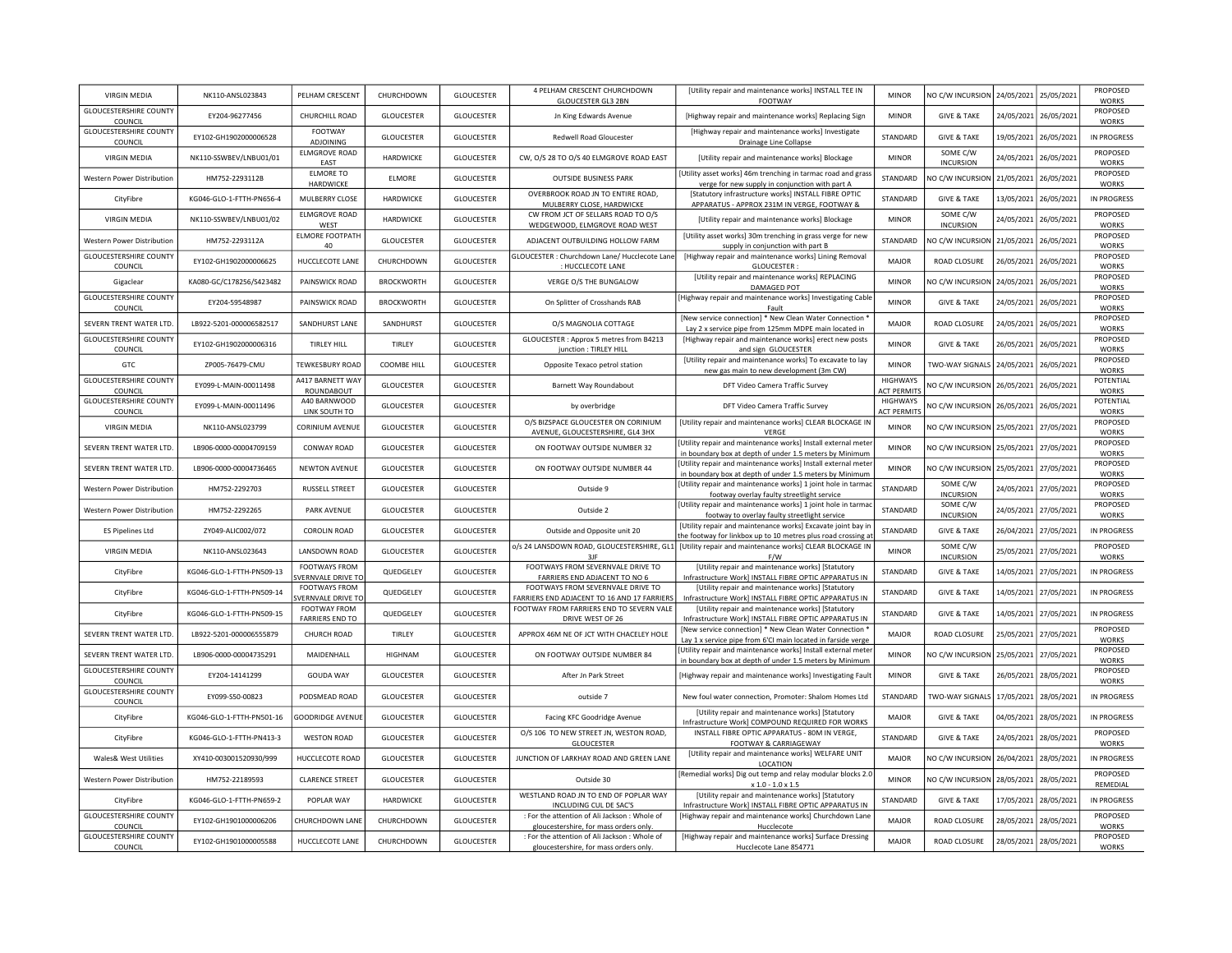| <b>GLOUCESTERSHIRE COUNTY</b><br>COUNCIL | EY204-11048929            | <b>TEWKESBURY ROAD</b>       | DEERHURST             | <b>GLOUCESTER</b> | <b>Central Res</b>                                                                     | [Highway repair and maintenance works] Investigating Cable<br>Fault                                                                                  | <b>MINOR</b> | <b>GIVE &amp; TAKE</b>       | 26/05/2021 | 28/05/2021            | PROPOSED<br><b>WORKS</b> |
|------------------------------------------|---------------------------|------------------------------|-----------------------|-------------------|----------------------------------------------------------------------------------------|------------------------------------------------------------------------------------------------------------------------------------------------------|--------------|------------------------------|------------|-----------------------|--------------------------|
| <b>GLOUCESTERSHIRE COUNTY</b><br>COUNCIL | EY102-GH1902000006339     | SAWPIT LANE                  | APPERLEY              | <b>GLOUCESTER</b> | <b>GLOUCESTER : At junction of Ringers Gardens :</b><br>SAWPIT LANE                    | [Highway repair and maintenance works] Reset broad box<br><b>GLOUCESTER</b>                                                                          | <b>MINOR</b> | <b>GIVE &amp; TAKE</b>       | 28/05/2021 | 28/05/2021            | PROPOSED<br><b>WORKS</b> |
| Last Mile Electricity Limited            | XV016-UKP8252/1           | PARKSIDE DRIVE               | CHURCHDOWN            | <b>GLOUCESTER</b> | Opposite junction with Heathdean road west until<br>opposite no. 23/25 Parkside drive. | [Utility repair and maintenance works] Excavate approx<br>127m trench in the FW to allow for installation of cables to                               | STANDARD     | SOME C/W<br><b>INCURSION</b> | 17/05/2021 | 28/05/2021            | IN PROGRESS              |
| Wales& West Utilities                    | XY244-001003837217        | SPA ROAD                     | GLOUCESTER            | <b>GLOUCESTER</b> | O/S 21                                                                                 | [Remedial works] REPAIRS TO DEFECTIVE REINSTATEMENT<br>(WWU REF:D12440)                                                                              | <b>MINOR</b> | <b>GIVE &amp; TAKE</b>       | 28/05/2021 | 31/05/2021            | PROPOSED<br>REMEDIAL     |
| Last Mile Electricity Limited            | XV016-UKP8199-B           | <b>WATERWELLS DRIVE</b>      | QUEDGELEY             | <b>GLOUCESTER</b> | From Southern Connector (A38) Roundabout to<br>approx. 75m east.                       | [Utility repair and maintenance works] Excavate road<br>crossing and approx. 150m trench in FW to allow for                                          | STANDARD     | <b>LANE CLOSURE</b>          | 18/05/2021 | 31/05/2021            | IN PROGRESS              |
| CityFibre                                | KG046-GLO-1-FTTH-PN502-11 | BRISTOL ROAD                 | QUEDGELEY             | <b>GLOUCESTER</b> | BRISTOL ROAD, QUEDGELEY                                                                | R/O DSA TEST CENTRE TO OLD ELMORE LANE JN,   [Utility repair and maintenance works] INSTALL FIBRE OPTIC<br>APPARATUS IN VERGE, FOOTWAY & CARRIAGEWAY | <b>MAJOR</b> | <b>GIVE &amp; TAKE</b>       | 15/04/2021 | 01/06/2021            | IN PROGRESS              |
| SEVERN TRENT WATER LTD.                  | LB521-A6S-125698313A      | <b>BODIAM AVENUE</b>         | <b>GLOUCESTER</b>     | <b>GLOUCESTER</b> | O/S Number 149 Bodiam Avenue                                                           | [Utility repair and maintenance works] We are maintaining<br>low monitoring equipment in the dirty water system to help                              | <b>MINOR</b> | SOME C/W<br><b>INCURSION</b> | 27/05/2021 | 01/06/2021            | PROPOSED<br><b>WORKS</b> |
| SEVERN TRENT WATER LTD.                  | LB922-5201-000006576139   | MEADOWLEAZE                  | <b>GLOUCESTER</b>     | <b>GLOUCESTER</b> | ADJACENT TO NUMBER 16                                                                  | [New service connection] * NEW WATER CONNECTION *<br>CARRIAGEWAY TYPE 4 (UP TO 0.5 MSA)                                                              | <b>MINOR</b> | SOME C/W<br><b>INCURSION</b> | 28/05/2021 | 01/06/2021            | PROPOSED<br><b>WORKS</b> |
| SEVERN TRENT WATER LTD.                  | LB922-5201-000006610851   | DANCEY ROAD                  | CHURCHDOWN            | <b>GLOUCESTER</b> | OUTSIDE THE SANDYCROFT COTTAGE                                                         | [New service connection] * new water connection *<br>CARRIAGEWAY TYPE 4 (UP TO 0.5 MSA)                                                              | STANDARD     | SOME C/W<br><b>INCURSION</b> | 26/05/2021 | 01/06/2021            | PROPOSED<br><b>WORKS</b> |
| Wales& West Utilities                    | XY244-004000168931        | DOWN HATHERLEY<br>LANE       | <b>DOWN HATHERLEY</b> | GLOUCESTER        | 0/S NEW BUILD R/O 1                                                                    | [Utility repair and maintenance works] LAY NEW GAS<br>SERVICE 10M PUBLIC                                                                             | STANDARD     | TWO-WAY SIGNALS              | 25/05/2021 | 01/06/2021            | PROPOSED<br><b>WORKS</b> |
| Western Power Distribution               | HM752-2294343A            | FIELDCOURT DRIVE             | QUEDGELEY             | <b>GLOUCESTER</b> | adjacent 41 Darrel Close                                                               | [Utility repair and maintenance works] 1 joint hole in tarma<br>footway to overlay streetlight cable - in conjunction with                           | STANDARD     | SOME C/W<br><b>INCURSION</b> | 27/05/2021 | 02/06/2021            | PROPOSED<br>WORKS        |
| <b>Western Power Distribution</b>        | HM752-2294343C            | <b>COURTFIELD ROAD</b>       | QUEDGELEY             | <b>GLOUCESTER</b> | Outside 146                                                                            | [Utility repair and maintenance works] 1 joint hole in tarmac<br>footway to overlay streetlight service in conjunction with                          | STANDARD     | SOME C/W<br><b>INCURSION</b> | 27/05/2021 | 02/06/2021            | PROPOSED<br><b>WORKS</b> |
| SEVERN TRENT WATER LTD.                  | LB521-A6S-125698317A      | THE AVENUE                   | <b>GLOUCESTER</b>     | <b>GLOUCESTER</b> | O/S Number 32 The Avenue                                                               | [Utility repair and maintenance works] We are maintaining<br>low monitoring equipment in the dirty water system to help                              | <b>MINOR</b> | SOME C/W<br><b>INCURSION</b> | 28/05/2021 | 02/06/2021            | PROPOSED<br>WORKS        |
| Wales& West Utilities                    | XY410-003001520926        | CARISBROOKE ROAD             | HUCCLECOTE            | <b>GLOUCESTER</b> | O/S NO.45 CARISBROOKE ROAD TO O/S NO.29 TO<br>25                                       | [Utility repair and maintenance works] REPLACE 324M OF<br>OLD METALLIC GAS MAINS WITH NEW PLASTIC MAINS IN                                           | <b>MAJOR</b> | <b>GIVE &amp; TAKE</b>       | 06/04/2021 | 02/06/2021            | IN PROGRESS              |
| Western Power Distribution               | HM752-2294343B            | <b>FIELDCOURT</b><br>GARDENS | QUEDGELEY             | <b>GLOUCESTER</b> | Outside 130/131                                                                        | Utility repair and maintenance works] 1 joint hole in tarmac<br>footway to overlay streetlight cable in conjunction with                             | STANDARD     | SOME C/W<br><b>INCURSION</b> | 27/05/2021 | 02/06/2021            | PROPOSED<br><b>WORKS</b> |
| CityFibre                                | KG046-GLO-1-FTTH-PN506-4  | THE CAUSEWAY                 | QUEDGELEY             | <b>GLOUCESTER</b> | SHELDUCK ROAD JN TO DUNLIN CLOSE JN                                                    | [Utility repair and maintenance works] [Statutory<br>Infrastructure Work] INSTALL FIBRE OPTIC APPARATUS IN                                           | STANDARD     | <b>GIVE &amp; TAKE</b>       | 19/05/2021 | 02/06/2021            | IN PROGRESS              |
| CityFibre                                | KG046-GLO-1-FTTH-PN557-4  | MEREDITH WAY                 | <b>GLOUCESTER</b>     | <b>GLOUCESTER</b> | S/O 28 GRANGE ROAD. MEREDITH WAY.<br><b>GLOUCESTER</b>                                 | [Statutory infrastructure works] INSTALL FIBRE OPTIC<br>APPARATUS IN VERGE, FOOTWAY & CARRIAGEWAY                                                    | STANDARD     | <b>GIVE &amp; TAKE</b>       | 19/05/2021 | 02/06/2021            | <b>IN PROGRESS</b>       |
| CityFibre                                | KG046-GLO-1-FTTH-PN659-12 | <b>WESTLAND ROAD</b>         | <b>HARDWICKE</b>      | <b>GLOUCESTER</b> | JN OF SELLARS ROAD TO OPPOSITE THE JN OF<br>POPI AR WAY                                | [Utility repair and maintenance works] [Statutory<br>Infrastructure Work] INSTALL FIBRE OPTIC APPARATUS IN                                           | STANDARD     | <b>GIVE &amp; TAKE</b>       | 19/05/2021 | 02/06/2021            | IN PROGRESS              |
| CityFibre                                | KG046-GLO-1-FTTH-PN659-6  | <b>DIMORE CLOSE</b>          | HARDWICKE             | <b>GLOUCESTER</b> | JN WESTLAND ROAD RO ENTIRE DIMORE CLOSE<br>INCLUDING CUL DE SAC'S                      | [Utility repair and maintenance works] [Statutory<br>Infrastructure Work] INSTALL FIBRE OPTIC APPARATUS IN                                           | STANDARD     | <b>GIVE &amp; TAKE</b>       | 19/05/2021 | 02/06/2021            | <b>IN PROGRESS</b>       |
| Gigaclear                                | KA080-GC/S450946          | SAGE CLOSE                   | CHURCHDOWN            | <b>GLOUCESTER</b> | CW, FW & VERGE from S/O 1 - O/S 4 Sage Close                                           | [Utility repair and maintenance works] Relocate POT                                                                                                  | <b>MINOR</b> | SOME C/W<br><b>INCURSION</b> | 28/05/2021 | 02/06/2021            | PROPOSED<br><b>WORKS</b> |
| CityFibre                                | KG046-GLO-1-FTTH-PN408-6  | <b>BRISTOL ROAD</b>          | GLOUCESTER            | <b>GLOUCESTER</b> | OPP 71A TO O/S 132, BRISTOL ROAD, GLOUCESTER                                           | Utility repair and maintenance works] INSTALL FIBRE OPTIC<br>APPARATUS - 300M IN FOOTWAY & CARRIAGEWAY                                               | <b>MAJOR</b> | <b>GIVE &amp; TAKE</b>       | 17/05/2021 | 03/06/2021            | <b>IN PROGRESS</b>       |
| CityFibre                                | KG046-GLO-1-FTTH-PN505-1  | MILLERS DYKE                 | QUEDGELEY             | <b>GLOUCESTER</b> | JUNC OF SVERN VALE DRIVE TO WATER WHEEL<br>CLOSE                                       | [Utility repair and maintenance works] [Statutory<br>Infrastructure Work] INSTALL FIBRE OPTIC APPARATUS IN                                           | STANDARD     | <b>GIVE &amp; TAKE</b>       | 20/05/2021 | 03/06/2021            | PROPOSED<br><b>WORKS</b> |
| Western Power Distribution               | HM752-2288910B            | LOWER TUFFLEY<br>LANE        | GLOUCESTER            | GLOUCESTER        | just before junction with Bristol Road                                                 | [Utility asset works] Traffic light head only - no excavation i<br>conjunction with part A                                                           | STANDARD     | MULTI-WAY<br>SIGNALS         | 24/05/2021 | 04/06/2021            | PROPOSED<br><b>WORKS</b> |
| Western Power Distribution               | HM752-2288910A            | <b>BRISTOL ROAD</b>          | GLOUCESTER            | <b>GLOUCESTER</b> | across and opposite the junction with Lower<br><b>Tuffley Lane</b>                     | [Utility asset works] 1 joint hole in tarmac footway and 28n<br>trenching in tarmac footway and 10m road crossing in                                 | STANDARD     | MULTI-WAY<br>SIGNALS         | 24/05/2021 | 04/06/2021            | PROPOSED<br><b>WORKS</b> |
| Wales& West Utilities                    | XY410-003001517288        | COTTESWOLD ROAD              | GLOUCESTER            | <b>GLOUCESTER</b> | O/S NO. 2 - JUNC PAINSWICK ROAD                                                        | [Utility repair and maintenance works] REPLACE 477M OF<br>OLD METALLIC GAS MAINS WITH NEW PLASTIC MAINS AND                                          | <b>MAJOR</b> | <b>GIVE &amp; TAKE</b>       | 01/04/2021 | 04/06/2021            | <b>IN PROGRESS</b>       |
| Last Mile Electricity Limited            | XV016-UKP10462            | <b>REA LANE</b>              | GLOUCESTER            | <b>GLOUCESTER</b> | At corner of Rea Lane where it meets Chartwell<br>Close                                | [Utility repair and maintenance works] Excavate approx.<br>34m in FW/Verge & CW to allow for the installation of LV                                  | STANDARD     | <b>GIVE &amp; TAKE</b>       | 25/05/2021 | 07/06/2021            | PROPOSED<br><b>WORKS</b> |
| CityFibre                                | KG046-GLO-1-FTTH-PN557-6  | <b>GRANGE ROAD</b>           | <b>GLOUCESTER</b>     | <b>GLOUCESTER</b> | O/S 126 TO HOLMWOOD DRIVE JN, GRANGE<br>ROAD, GLOUCESTER                               | [Statutory infrastructure works] INSTALL FIBRE OPTIC<br>APPARATUS IN VERGE, FOOTWAY & CARRIAGEWAY                                                    | STANDARD     | <b>GIVE &amp; TAKE</b>       | 24/05/2021 | 07/06/2021            | PROPOSED<br><b>WORKS</b> |
| CityFibre                                | KG046-GLO-1-FTTH-PN506-5  | THE CAUSEWAY                 | QUEDGELEY             | <b>GLOUCESTER</b> | JN DUNLIN CLOSE JN TO SEVERNVALE DRIVE JN                                              | [Utility repair and maintenance works] [Statutory<br>Infrastructure Work] INSTALL FIBRE OPTIC APPARATUS IN                                           | STANDARD     | <b>GIVE &amp; TAKE</b>       |            | 24/05/2021 07/06/2021 | PROPOSED<br><b>WORKS</b> |
| CityFibre                                | KG046-GLO-1-FTTH-PN653-11 | SCHOOL LANE                  | HARDWICKE             | <b>GLOUCESTER</b> | WOODLANDS PARK JN TO WHARFDALE WAY<br>ROUNDABOUT                                       | [Utility repair and maintenance works] [Statutory<br>Infrastructure Work] INSTALL FIBRE OPTIC APPARATUS IN                                           | STANDARD     | <b>GIVE &amp; TAKE</b>       |            | 24/05/2021 07/06/2021 | PROPOSED<br><b>WORKS</b> |
| CityFibre                                | KG046-GLO-1-FTTH-PN659-8  | <b>HEMBURY CLOSE</b>         | HARDWICKE             | <b>GLOUCESTER</b> | JN DIMORE TO ENTIRE HEMBURY CLOSE                                                      | [Utility repair and maintenance works] [Statutory<br>Infrastructure Work] INSTALL FIBRE OPTIC APPARATUS IN                                           | STANDARD     | <b>GIVE &amp; TAKE</b>       |            | 24/05/2021 07/06/2021 | PROPOSED<br><b>WORKS</b> |
| Wales& West Utilities                    | XY244-003001570894/01     | <b>INNSWORTH LANE</b>        | <b>INNSWORTH</b>      | <b>GLOUCESTER</b> | AT THE JUNCTION WITH ROOKERY ROAD                                                      | [Utility repair and maintenance works] REPLACE 10M X GAS<br><b>MAINS</b>                                                                             | STANDARD     | <b>GIVE &amp; TAKE</b>       |            | 24/05/2021 07/06/2021 | PROPOSED<br><b>WORKS</b> |
| Wales& West Utilities                    | XY244-003001570895        | <b>ROOKERY ROAD</b>          | <b>INNSWORTH</b>      | <b>GLOUCESTER</b> | O/S NUMBER 1                                                                           | [Utility repair and maintenance works] REPLACE 10M X GAS<br><b>MAINS</b>                                                                             | STANDARD     | <b>GIVE &amp; TAKE</b>       | 24/05/2021 | 07/06/2021            | PROPOSED<br><b>WORKS</b> |
| CityFibre                                | KG046-GLO-1-FTTH-PN413    | NEW STREET                   | GLOUCESTER            | <b>GLOUCESTER</b> | CROWN GREEN COURT JN TO STROUD ROAD JN,<br>NEW STREET, GLOUCESTER                      | [Utility repair and maintenance works] INSTALL FIBRE OPTIC<br>APPARATUS - 387M IN VERGE, FOOTWAY & CARRIAGEWAY                                       | <b>MAJOR</b> | <b>GIVE &amp; TAKE</b>       | 24/05/2021 | 08/06/2021            | PROPOSED<br><b>WORKS</b> |
| Last Mile Electricity Limited            | XV016-UKP10165            | <b>TEWKESBURY ROAD</b>       | TWIGWORTH             | <b>GLOUCESTER</b> | Approx. 90m East of Sandhurst Lane (Near<br>entrance to Twigworth FP 3A)               | [Utility repair and maintenance works] Excavate CSEP in<br>FW/verge and road crossing for installation of gas mains                                  | STANDARD     | <b>TWO-WAY SIGNALS</b>       | 27/05/2021 | 08/06/2021            | PROPOSED<br><b>WORKS</b> |
| CityFibre                                | KG046-GLO-1-FTTH-PN506-12 | APPERLEY DRIVE               | QUEDGELEY             | <b>GLOUCESTER</b> | JN OF SEVERNVALE DRIVE TO ENTIRE APPERLEY<br>DRIVE                                     | [Utility repair and maintenance works] [Statutory<br>Infrastructure Work] INSTALL FIBRE OPTIC APPARATUS IN                                           | STANDARD     | <b>GIVE &amp; TAKE</b>       | 26/05/2021 | 09/06/2021            | PROPOSED<br><b>WORKS</b> |
| CityFibre                                | KG046-GLO-1-FTTH-PN506-8  | <b>HASFIELD CLOSE</b>        | QUEDGELEY             | <b>GLOUCESTER</b> | JN OF CLEARWATER DRIVE TO ENTIRE HASFIELD<br>CLOSE                                     | [Utility repair and maintenance works] [Statutory<br>Infrastructure Work] INSTALL FIBRE OPTIC APPARATUS IN                                           | STANDARD     | <b>GIVE &amp; TAKE</b>       | 26/05/2021 | 09/06/2021            | PROPOSED<br><b>WORKS</b> |
| CityFibre                                | KG046-GLO-1-FTTH-PN506-9  | <b>TEAL CLOSE</b>            | QUEDGELEY             | <b>GLOUCESTER</b> | JN OF THE CAUSEWAY TO THE ENTIRE TEAL CLOSE                                            | [Utility repair and maintenance works] [Statutory<br>Infrastructure Work] INSTALL FIBRE OPTIC APPARATUS IN                                           | STANDARD     | <b>GIVE &amp; TAKE</b>       | 26/05/2021 | 09/06/2021            | PROPOSED<br><b>WORKS</b> |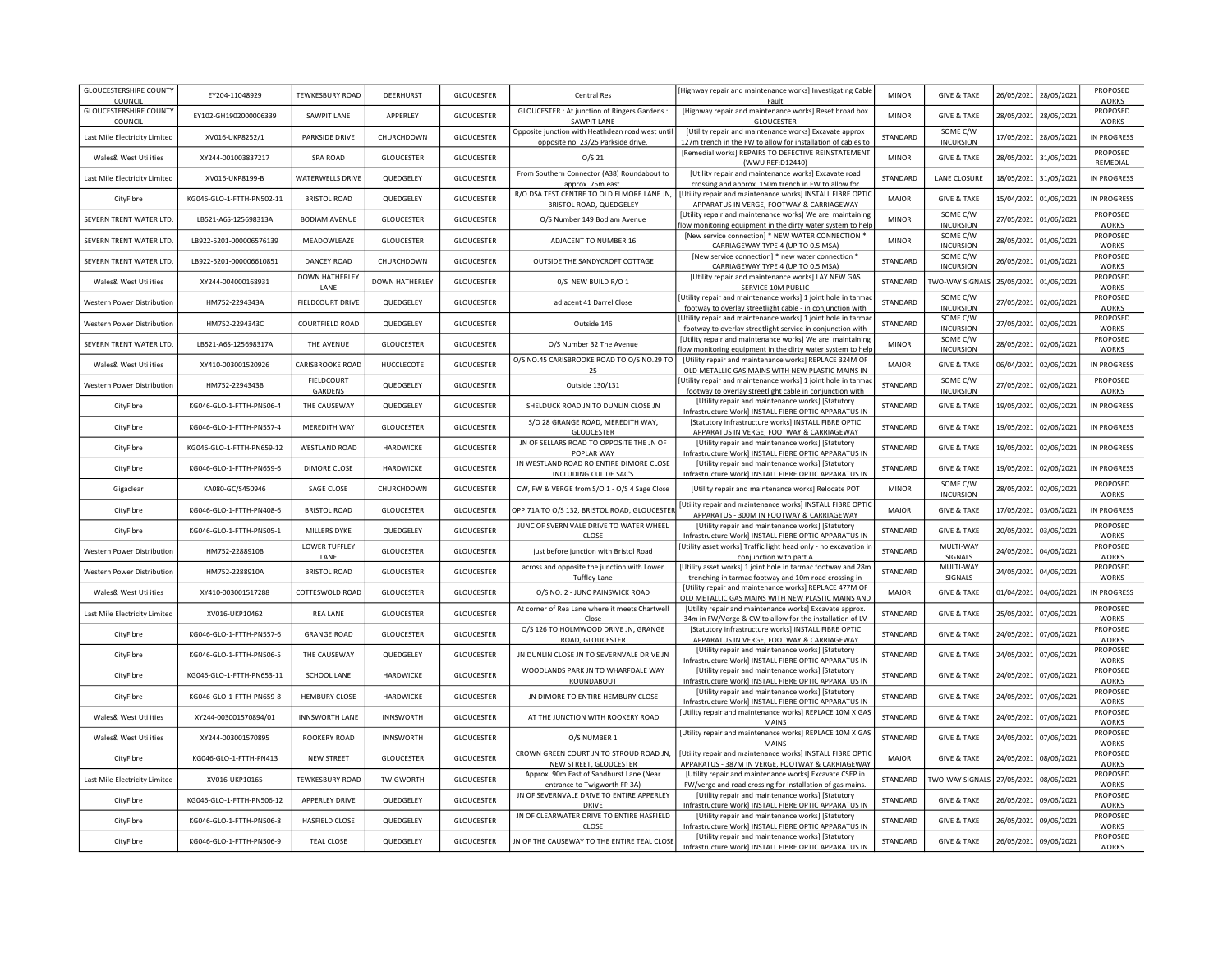| CityFibre                                | KG046-GLO-1-FTTH-PN506-10 | <b>DUNLIN CLOSE</b>                    | QUEDGELEY         | <b>GLOUCESTER</b>    | JN OF THE CAUSEWAY TO ENTIRE DUNLIN CLOSE                                          | [Utility repair and maintenance works] [Statutory<br>Infrastructure Work] INSTALL FIBRE OPTIC APPARATUS IN             | STANDARD                     | <b>GIVE &amp; TAKE</b>       | 26/05/2021 | 09/06/2021 | PROPOSED<br><b>WORKS</b> |
|------------------------------------------|---------------------------|----------------------------------------|-------------------|----------------------|------------------------------------------------------------------------------------|------------------------------------------------------------------------------------------------------------------------|------------------------------|------------------------------|------------|------------|--------------------------|
| CityFibre                                | KG046-GLO-1-FTTH-PN506-11 | POCHARD CLOSE                          | QUEDGELEY         | <b>GLOUCESTER</b>    | JN OF WHIMBREL ROAD TO ENTIRE POCHARD<br>CLOSE                                     | [Utility repair and maintenance works] [Statutory<br>Infrastructure Work] INSTALL FIBRE OPTIC APPARATUS IN             | STANDARD                     | <b>GIVE &amp; TAKE</b>       | 26/05/2021 | 09/06/2021 | PROPOSED<br><b>WORKS</b> |
| CityFibre                                | KG046-GLO-1-FTTH-PN656-5  | MAPLE CLOSE                            | HARDWICKE         | <b>GLOUCESTER</b>    | OVERBROOK ROAD JN TO ENTIRE ROAD, MAPLE<br>CLOSE, HARDWICKE                        | [Statutory infrastructure works] INSTALL FIBRE OPTIC<br>APPARATUS - APPROX 553M IN VERGE, FOOTWAY &                    | STANDARD                     | <b>GIVE &amp; TAKE</b>       | 26/05/2021 | 09/06/2021 | PROPOSED<br><b>WORKS</b> |
| CityFibre                                | KG046-GLO-1-FTTH-PN653-2  | ARKENDALE DRIVE                        | HARDWICKE         | <b>GLOUCESTER</b>    | FROM SELLERS RD ROUNDABOUT TO WHARFDALE<br>WAY JN                                  | [Utility repair and maintenance works] [Statutory<br>Infrastructure Work] INSTALL FIBRE OPTIC APPARATUS IN             | STANDARD                     | <b>GIVE &amp; TAKE</b>       | 26/05/2021 | 09/06/2021 | PROPOSED<br><b>WORKS</b> |
| CityFibre                                | KG046-GLO-1-FTTH-PN653-4  | ARKENDALE DRIVE                        | <b>HARDWICKE</b>  | <b>GLOUCESTER</b>    | FROM SCHOOL LANE ROUNDABOUT TO<br>ARKENDALE DRIVE JN                               | [Utility repair and maintenance works] [Statutory<br>Infrastructure Work] INSTALL FIBRE OPTIC APPARATUS IN             | STANDARD                     | <b>GIVE &amp; TAKE</b>       | 26/05/2021 | 09/06/2021 | PROPOSED<br><b>WORKS</b> |
| CityFibre                                | KG046-GLO-1-FTTH-PN653-3  | WHARFDALE WAY                          | <b>HARDWICKE</b>  | <b>GLOUCESTER</b>    | FROM ARKENDALE DRIVE JN TO ENTIRE<br>WHARFDALE WAY                                 | [Utility repair and maintenance works] [Statutory<br>Infrastructure Work] INSTALL FIBRE OPTIC APPARATUS IN             | STANDARD                     | <b>GIVE &amp; TAKE</b>       | 26/05/2021 | 09/06/2021 | PROPOSED<br><b>WORKS</b> |
| CityFibre                                | KG046-GLO-1-FTTH-PN506-7  | <b>SEVERN VALE DRIVE</b>               | QUEDGELEY         | <b>GLOUCESTER</b>    | JN OF MILLERS DYKE TO REDDING CLOSE JN                                             | [Utility repair and maintenance works] [Statutory<br>Infrastructure Work] INSTALL FIBRE OPTIC APPARATUS IN             | STANDARD                     | <b>GIVE &amp; TAKE</b>       | 27/05/2021 | 10/06/2021 | PROPOSED<br><b>WORKS</b> |
| CityFibre                                | KG046-GLO-1-FTTH-PN509-7  | <b>BRISTOL ROAD</b>                    | QUEDGELEY         | <b>GLOUCESTER</b>    | QUEDGELEY FOOTPATH 3 TO SEVERN VALE DRIVE<br>JN, BRISTOL ROAD, QUEDGELEY           | [Statutory infrastructure works] INSTALL FIBRE OPTIC<br>APPARATUS IN VERGE, FOOTWAY & CARRIAGEWAY                      | <b>MAJOR</b>                 | <b>GIVE &amp; TAKE</b>       | 05/05/2021 | 11/06/2021 | IN PROGRESS              |
| CityFibre                                | KG046-GLO-1-FTTH-PN401-5  | <b>BRISTOL ROAD</b>                    | <b>GLOUCESTER</b> | <b>GLOUCESTER</b>    | SECUNDA WAY JN TO TUFFLEY AVENUE JN,<br>BRISTOL ROAD, GLOUCESTER                   | [Utility repair and maintenance works] INSTALL FIBRE OPTIC<br>APPARATUS - APPROX. 1707M IN FOOTWAY &                   | <b>MAJOR</b>                 | SOME C/W<br><b>INCURSION</b> | 29/03/2021 | 11/06/2021 | IN PROGRESS              |
| CityFibre                                | KG046-GLO-1-FTTH-PN659-9  | <b>BRIDGE KEEPERS</b><br>WAY           | HARDWICKE         | <b>GLOUCESTER</b>    | JN OF HAYWICKS TO ENTIRE BRIDGE KEEPERS WAY                                        | [Utility repair and maintenance works] [Statutory<br>Infrastructure Work] INSTALL FIBRE OPTIC APPARATUS IN             | STANDARD                     | <b>GIVE &amp; TAKE</b>       | 28/05/2021 | 11/06/2021 | PROPOSED<br><b>WORKS</b> |
| CityFibre                                | KG046-GLO-1-FTTH-PN659-11 | <b>COLLETT CLOSE</b>                   | <b>HARDWICKE</b>  | <b>GLOUCESTER</b>    | JN BRIDGEKEEPERS WAY TO ENTIRE COLLETT<br>CLOSE                                    | [Utility repair and maintenance works] [Statutory<br>Infrastructure Work] INSTALL FIBRE OPTIC APPARATUS IN             | STANDARD                     | <b>GIVE &amp; TAKE</b>       | 28/05/2021 | 11/06/2021 | PROPOSED<br><b>WORKS</b> |
| CityFibre                                | KG046-GLO-1-FTTH-PN659-10 | FOOTWAY FROM<br>COLLETT CLOSE TO       | HARDWICKE         | <b>GLOUCESTER</b>    | FOOTWAY FROM COLLETT CLOSE TO SELLARS<br>ROAD                                      | [Utility repair and maintenance works] [Statutory<br>Infrastructure Work] INSTALL FIBRE OPTIC APPARATUS IN             | STANDARD                     | <b>GIVE &amp; TAKE</b>       | 28/05/2021 | 11/06/2021 | PROPOSED<br><b>WORKS</b> |
| Wales& West Utilities                    | XY410-003001521660/01     | <b>ERMIN STREET</b>                    | <b>BROCKWORTH</b> | <b>GLOUCESTER</b>    | O/S NO.101 ERMIN STREET TO S/O NO.169                                              | [Utility repair and maintenance works] REPLACE 578M OF<br>OLD METALLIC GAS MAINS WITH NEW PLASTIC MAINS IN             | MAJOR                        | MULTI-WAY<br>SIGNALS         | 27/04/2021 | 11/06/2021 | IN PROGRESS              |
| CityFibre                                | KG046-GLO-1-FTTH-PN553-2  | SHEPHERD ROAD                          | GLOUCESTER        | GLOUCESTER           | JUNC WITH COLE AVENUE TO WHOLE OF<br>SHEPHERD ROAD                                 | [Utility repair and maintenance works] [Statutory<br>Infrastructure Work] INSTALL FIBRE OPTIC APPARATUS IN             | <b>MAJOR</b>                 | <b>GIVE &amp; TAKE</b>       | 04/05/2021 | 15/06/2021 | IN PROGRESS              |
| CityFibre                                | KG046-GLO-1-FTTH-PN553-3  | <b>GREENHILL DRIVE</b>                 | GLOUCESTER        | <b>GLOUCESTER</b>    | TUFFLEY LANE ROUNDABOUT TO ALL OF<br><b>GREENHILL DRIVE</b>                        | [Utility repair and maintenance works] [Statutory<br>Infrastructure Work] INSTALL FIBRE OPTIC APPARATUS IN             | <b>MAJOR</b>                 | <b>GIVE &amp; TAKE</b>       | 04/05/2021 | 15/06/2021 | <b>IN PROGRESS</b>       |
| CityFibre                                | KG046-GLO-1-FTTH-PN553-1  | <b>COLE AVENUE</b>                     | <b>GLOUCESTER</b> | <b>GLOUCESTER</b>    | JUNC WITH SHEPHERD ROAD TO GLADIATOR PUB                                           | [Utility repair and maintenance works] [Statutory<br>Infrastructure Work] INSTALL FIBRE OPTIC APPARATUS IN             | <b>MAJOR</b>                 | <b>GIVE &amp; TAKE</b>       | 04/05/2021 | 15/06/2021 | PROPOSED<br><b>WORKS</b> |
| CityFibre                                | KG046-GLO-1-FTTH-PN509-8  | SEVERN VALE DRIVE                      | QUEDGELEY         | <b>GLOUCESTER</b>    | CLEARWATETR ROAD JN TO BRISTOL ROAD JN,<br>SEVERN VALE DRIVE                       | [Statutory infrastructure works] INSTALL FIBRE OPTIC<br>APPARATUS IN VERGE, FOOTWAY & CARRIAGEWAY                      | <b>MAJOR</b>                 | <b>GIVE &amp; TAKE</b>       | 07/05/2021 | 16/06/2021 | <b>IN PROGRESS</b>       |
| Last Mile Gas Limited                    | VS016-UKP10462/A          | CHARTWELL CLOSE                        | <b>GLOUCESTER</b> | <b>GLOUCESTER</b>    | Junction of Chartwell close that meets Rea Lane                                    | [Utility repair and maintenance works] Excavate approx.<br>17m in FW/Verge/CW to allow for a gas CSEP and water        | <b>MAJOR</b>                 | <b>GIVE &amp; TAKE</b>       | 25/05/2021 | 21/06/2021 | PROPOSED<br>WORKS        |
| Wales& West Utilities                    | XY410-003001425871/01     | PAINSWICK ROAD                         | GLOUCESTER        | <b>GLOUCESTER</b>    | FROM THE ADJ OF 8 FERN LAWN - VERGE AT THE<br>JUNCTION WITH GARNALLS ROAD          | [Utility repair and maintenance works] REPLACE 682M OF<br>OLD METALLIC GAS MAINS IN THE HIGHWAY AND RENEW 22           | <b>MAJOR</b>                 | TWO-WAY SIGNALS              | 12/05/2021 | 25/06/2021 | <b>IN PROGRESS</b>       |
| Last Mile Electricity Limited            | XV016-UKP8199/D           | SOUTHERN<br>CONNECTOR                  | <b>GLOUCESTER</b> | GLOUCESTER           | From junction with Cole Avenue to junction with<br>Waterwells Drive.               | [Utility repair and maintenance works] Excavate approx.<br>2250m trench in FW/verge to allow for installation of HV    | <b>MAJOR</b>                 | LANE CLOSURE                 | 15/03/2021 | 25/06/2021 | <b>IN PROGRESS</b>       |
| Wales& West Utilities                    | XY410-003001518948        | THE WHEATRIDGE                         | <b>GLOUCESTER</b> | <b>GLOUCESTER</b>    | O/S 2 - ADJ OF 61 WHEATWAY                                                         | [Utility repair and maintenance works] REPLACE 728M OF<br>OLD METALLIC GAS MAINS WITH NEW PLASTIC MAINS AND            | <b>MAJOR</b>                 | <b>GIVE &amp; TAKE</b>       | 26/04/2021 | 25/06/2021 | <b>IN PROGRESS</b>       |
| CityFibre                                | KG046-GLO-1-FTTH-PN553-4  | <b>GREENHILL DRIVE</b>                 | <b>GLOUCESTER</b> | <b>GLOUCESTER</b>    | STORAGE AREA IN VERGE BETWEEN GREENHILL<br>DRIVE AND A38                           | [Utility repair and maintenance works] [Statutory<br>Infrastructure Work] COMPOUND REQUIRED FOR WORKS                  | MAJOR                        | <b>LANE CLOSURE</b>          | 10/05/2021 | 25/06/2021 | <b>IN PROGRESS</b>       |
| Wales& West Utilities                    | XY243-003001573589/01     | LARKHAM CLOSE                          | <b>GLOUCESTER</b> | <b>GLOUCESTER</b>    | FROM O/S 2 - 48                                                                    | [Utility repair and maintenance works] REPLACE 195M X GAS<br><b>MAINS</b>                                              | MAIOR                        | <b>GIVE &amp; TAKE</b>       | 06/04/2021 | 28/06/2021 | IN PROGRESS              |
| Wales& West Utilities                    | XY244-003001491301/01     | <b>CORONATION GROVE</b>                | <b>GLOUCESTER</b> | <b>GLOUCESTER</b>    | JUNCTION OF ARMSCROFT PLACE TO O/S NO.18<br><b>BROOKSIDE VILLAS</b>                | [Utility repair and maintenance works] REPLACE 306M OF<br>OLD METALLIC GAS MAINS WITH NEW PLASTIC MAINS IN             | <b>MAJOR</b>                 | <b>GIVE &amp; TAKE</b>       | 18/05/2021 | 01/07/2021 | IN PROGRESS              |
| Wales& West Utilities                    | XY244-003001491302/01     | ARMSCROFT PLACE                        | GLOUCESTER        | <b>GLOUCESTER</b>    | JUNCTION OF CORONATION GROVE TO O/S NO.2<br>ARMSCROFT PLACE                        | [Utility repair and maintenance works] REPLACE 189M OF<br>OLD METALLIC GAS MAINS WITH NEW PLASTIC MAINS IN             | <b>MAJOR</b>                 | <b>GIVE &amp; TAKE</b>       | 18/05/2021 | 08/07/2021 | <b>IN PROGRESS</b>       |
| <b>GLOUCESTERSHIRE COUNTY</b><br>COUNCIL | EY050-S278/SOUTHERNCONN   | SOUTHERN<br>CONNECTOR                  | HARDWICKE         | GLOUCESTER           | adj hardwicke slip road                                                            | s278 works highway improvements, signalisation,<br>realignment, widening and resurfacing.                              | <b>MAJOR</b>                 | SOME C/W<br><b>INCURSION</b> | 04/01/2021 | 06/08/2021 | PROPOSED<br><b>WORKS</b> |
| Wales& West Utilities                    | XY243-003001572908        | CRANWELL CLOSE                         | <b>GLOUCESTER</b> | <b>GLOUCESTER</b>    | $O/S$ 1-45                                                                         | [Utility repair and maintenance works] REPLACE 333M X GAS<br>MAINS AND 38 GAS SERVICES                                 | MAIOR                        | <b>GIVE &amp; TAKE</b>       | 24/05/2021 | 13/08/2021 | PROPOSED<br><b>WORKS</b> |
| Wales& West Utilities                    | XY243-003001572910        | FOOTWAY BETWEEN<br>48 AND 50           | <b>GLOUCESTER</b> | <b>GLOUCESTER</b>    | $36 - 46$                                                                          | [Utility repair and maintenance works] REPLACE 37M X GAS<br><b>MAINS</b>                                               | MAIOR                        | NO C/W INCURSION             | 24/05/2021 | 13/08/2021 | PROPOSED<br><b>WORKS</b> |
| Wales& West Utilities                    | XY243-003001572911        | <b>FOOTWAY FROM</b><br>END OF CRANWELL | <b>GLOUCESTER</b> | GLOUCESTER           | REAR OF 8-10                                                                       | [Utility repair and maintenance works] REPLACE 26M X GAS<br>MAINS                                                      | MAJOR                        | NO C/W INCURSION             | 24/05/2021 | 13/08/2021 | PROPOSED<br><b>WORKS</b> |
| <b>GLOUCESTERSHIRE COUNTY</b><br>COUNCIL | EY099-15-153-RSB          | <b>MERCHANTS ROAD</b>                  | GLOUCESTER        | GLOUCESTER           | Downings Malthouse                                                                 | Road closed and no parking/ no waiting/ no loading for<br>safety shoring, demolitionand construction works.            | <b>MAJOR</b>                 | ROAD CLOSURE                 | 24/07/2020 | 01/10/2021 | IN PROGRESS              |
| <b>GLOUCESTERSHIRE COUNTY</b><br>COUNCIL | EY050-S278/HUNTSGROVEB    | HARESFIELD LANE                        | HARDWICKE         | <b>GLOUCESTER</b>    | New Development                                                                    | s278 works for new road layout associated with Huntsgrove<br>Development                                               | <b>MAJOR</b>                 | ROAD CLOSURE                 | 10/03/2021 | 08/12/2021 | IN PROGRESS              |
| Thames Water Utilities Ltd               | MU305-000031610645-001    | ROAD FROM TALLY<br>HO LANE TO TALLY    | TALLY HO          | <b>GUITING POWER</b> | 50M FROM ENGINE COTTAGE ROAD FROM TALLY<br>HO LANE TO TALLY HO GATE                | [Utility repair and maintenance works] Serv Pipe Relay Ex<br>Fitting Sz X Unmade in Verge.                             | <b>MINOR</b>                 | SOME C/W<br><b>INCURSION</b> | 27/05/2021 | 01/06/2021 | PROPOSED<br><b>WORKS</b> |
| Thames Water Utilities Ltd               | MU305-000031617161-001    | POST OFFICE ROAD                       | HAZLETON          | HAZLETON             | GARDENERS COTTAGE, POST OFFICE ROAD GL54<br>4DX                                    | [Utility repair and maintenance works] Main Clamp 0 to 6'<br>Cway in Carriageway.                                      | IMMEDIATE<br>(URGENT)        | ROAD CLOSURE                 | 18/05/2021 | 20/05/2021 | IN PROGRESS              |
| <b>GLOUCESTERSHIRE COUNTY</b><br>COUNCIL | EY102-GH1902000006562     | ROAD FROM<br><b>JUNCTION WITH</b>      | HEWELSFIELD       | HEWELSFIELD          | HEWELSFIELD: B4228 Hewelsfield: ROAD FROM<br>JUNCTION WITH CHURCH ROAD TO JUNCTION | [Highway repair and maintenance works] Surface Dressing,<br>roadmarking and prep works HEWELSFIELD                     | <b>MAJOR</b>                 | ROAD CLOSURE                 | 25/05/2021 | 25/05/2021 | PROPOSED<br><b>WORKS</b> |
| Gigaclear                                | KA080-GC/C159429/S413539A | HIGH STREET                            | HILLESLEY         | HILLESLEY            | CW/VERGE O/S THE ACREAGE                                                           | [Utility repair and maintenance works] RELOCATING POTS<br>TO CUSTOMERS BOUNDARIES                                      | <b>MINOR</b>                 | SOME C/W<br><b>INCURSION</b> | 24/05/2021 | 26/05/2021 | PROPOSED<br><b>WORKS</b> |
| Gigaclear                                | KA030-CU006968            | HORSLEY HILL                           | HORSLEY           | HORSLEY              | Hillcrest to opposite The Knoll                                                    | [Utility repair and maintenance works] Install multiduct and<br>customer connection. Working hours 0800-1700. TM: Road | MAJOR                        | ROAD CLOSURE                 | 23/04/2021 | 20/05/2021 | IN PROGRESS              |
| SEVERN TRENT WATER LTD.                  | LB901-1303-000012789384   | NARROWCUT LANE<br><b>TO SUNDIAL</b>    | DOWNEND           | HORSLEY              | SEVEN STARS COTTAGE                                                                | [Utility repair and maintenance works] * Stop visible or<br>significant leakage                                        | <b>IMMEDIATE</b><br>(URGENT) | ROAD CLOSURE                 | 18/05/2021 | 20/05/2021 | IN PROGRESS              |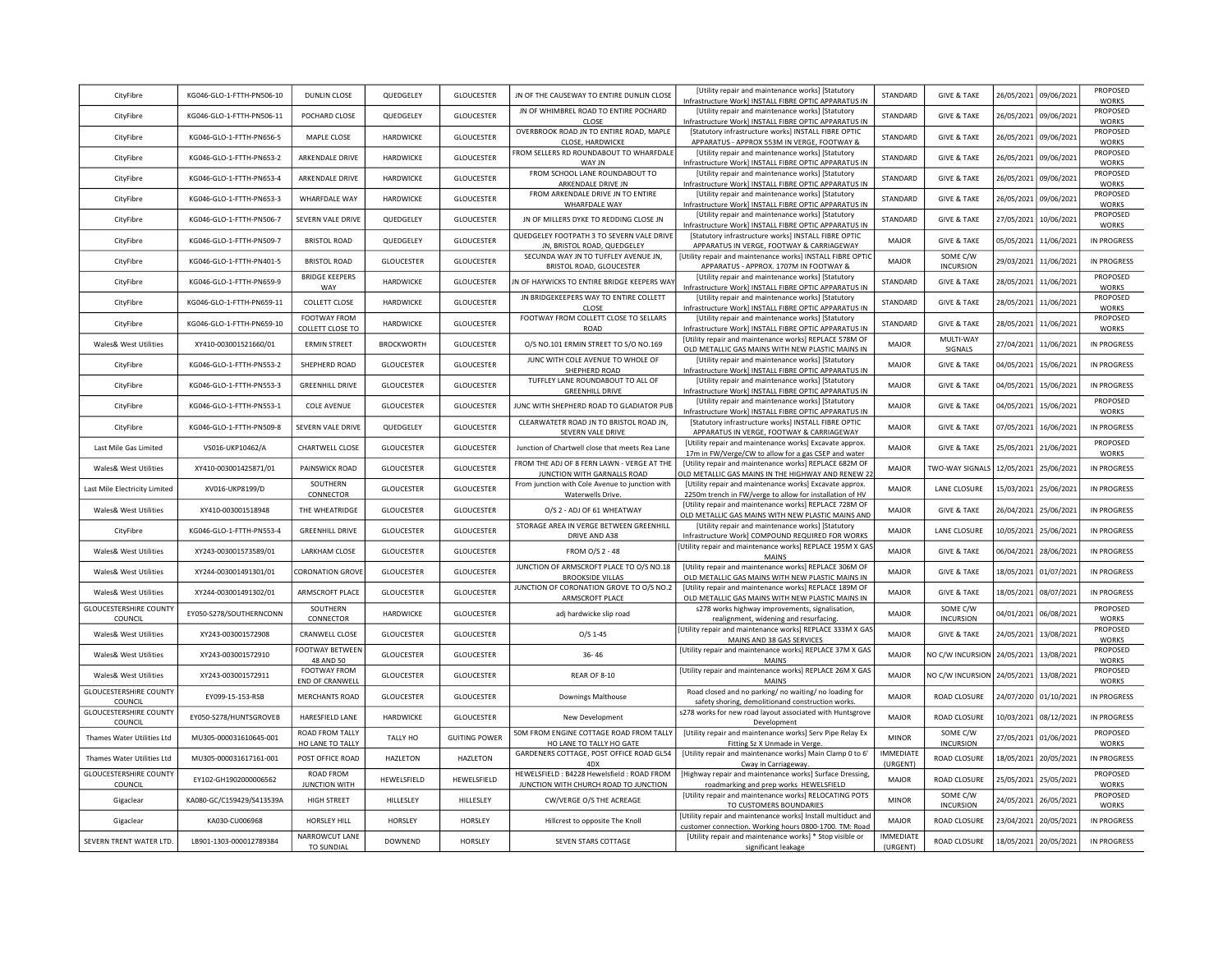| Wales& West Utilities                      | XY410-003001507689        | <b>TICKMOREND HOUSE</b><br>TO RAGNALL LANE | THE FOOKS               | HORSLEY              | S/O NO.53 HOMEFIELD TO O/S FOUR LIMES                                                | [Utility repair and maintenance works] REPLACE 235M OF<br>OLD METALLIC GAS MAINS WITH NEW PLASTIC MAINS IN               | <b>MAJOR</b>                         | ROAD CLOSURE                 | 08/04/2021 | 29/06/2021 | <b>IN PROGRESS</b>              |
|--------------------------------------------|---------------------------|--------------------------------------------|-------------------------|----------------------|--------------------------------------------------------------------------------------|--------------------------------------------------------------------------------------------------------------------------|--------------------------------------|------------------------------|------------|------------|---------------------------------|
| <b>NETWORK RAIL -PROMOTERS</b><br>NATIONAL | KL236-SWM190M73C180120    | <b>STATION ROAD</b>                        | KEMBLE                  | KEMBLE               | Kemble Station Overbridge, Station Road                                              | The work involve stonework repairs around the structure<br>and waterproofing the deck                                    | MAJOR                                | <b>ROAD CLOSURE</b>          | 18/07/2020 | 31/07/2021 | <b>IN PROGRESS</b>              |
| SEVERN TRENT WATER LTD.                    | LB521-A6S-125698312A      | 41247 ROAD TO<br><b>KINGS STANLEY</b>      | <b>KINGS STANLEY</b>    | <b>KINGS STANLEY</b> | Adjacent to Manor Farm Road to Kings Stanley<br>Infants School                       | [Utility repair and maintenance works] We are maintaining<br>low monitoring equipment in the dirty water system to help  | <b>MINOR</b>                         | <b>GIVE &amp; TAKE</b>       | 27/05/2021 | 01/06/2021 | PROPOSED<br><b>WORKS</b>        |
| <b>BT</b>                                  | BC410-TM00000500307443000 | 401495 HAZELCOTE<br>LANE HORSLEY TO        | KINGSCOTE               | KINGSCOTE            | R/O 1 BOXWOOD CLOSE ON, 401495 HAZELCOTE<br>LANE HORSLEY TO KINGSCOTE                | [Utility repair and maintenance works] Install 1m of 1 way<br>poly duct in Verge                                         | <b>MINOR</b>                         | SOME C/W<br><b>INCURSION</b> | 19/05/2021 | 21/05/2021 | <b>IN PROGRESS</b>              |
| <b>BT</b>                                  | BC008-WC6T7K4GRG          | HILLESLEY ROAD                             | KINGSWOOD               | KINGSWOOD            | JNC OF HILLESLEY ROAD AND WALKMILL LANE<br>KINGSWOOD GL12 8RX.                       | [Utility repair and maintenance works] Safety for Engineer<br>to work in Underground structure                           | <b>MINOR</b>                         | MULTI-WAY<br>SIGNALS         | 24/05/2021 | 25/05/2021 | PROPOSED<br><b>WORKS</b>        |
| <b>GLOUCESTERSHIRE COUNTY</b><br>COUNCIL   | EY030-1276/STLGLOUCESTER  | ROAD FROM<br>LONDON ROAD TO                | <b>WARRENS CROSS</b>    | LECHLADE             | Werns RBT                                                                            | <b>St Ltg Connection</b>                                                                                                 | <b>MINOR</b>                         | NO C/W INCURSION             | 20/05/2021 | 20/05/2021 | PROPOSED<br><b>WORKS</b>        |
| Thames Water Utilities Ltd                 | MU305-000031615553-001    | FOOTWAY FROM<br>PERRINSFIELD TO            | <b>I FCHI ADF</b>       | LECHLADE             | OPP 52 FOOTWAY FROM PERRINSFIELD TO<br>SWANSFIELDGL7 3SF                             | [Utility repair and maintenance works] Fire Hydrant Install 0<br>to 6' Fway in Footway                                   | <b>MINOR</b>                         | SOME C/W<br><b>INCURSION</b> | 20/05/2021 | 24/05/2021 | <b>IN PROGRESS</b>              |
| Thames Water Utilities Ltd                 | MU305-000031619180-001    | LODERSFIELD                                | LECHLADE                | LECHLADE             | 53 LODERSFIELD GL7 3DJ                                                               | [Utility repair and maintenance works] Service Pipe Repair<br><33mm Unmade in Verge                                      | <b>MINOR</b>                         | SOME C/W<br><b>INCURSION</b> | 26/05/2021 | 28/05/2021 | PROPOSED<br><b>WORKS</b>        |
| <b>GLOUCESTERSHIRE COUNTY</b><br>COUNCIL   | FY099-S50-00850           | ROAD FROM COUNTY<br><b>BOUNDARY TO</b>     | MUCH MARCLE             | <b>I FDBURY</b>      | outside Saycells Farm                                                                | [Highway repair and maintenance works] New private LV<br>cable, Contractor: Johns Water Services Ltd                     | <b>MINOR</b>                         | NO C/W INCURSION             | 22/05/2021 | 29/05/2021 | PROPOSED<br><b>WORKS</b>        |
| <b>Bristol Water</b>                       | AY009-2652795             | <b>TETBURY LANE</b>                        | LEIGHTERTON             | LEIGHTERTON          | <b>Outside Meadow Cottage</b>                                                        | [New service connection] New Supply                                                                                      | <b>MAJOR</b>                         | ROAD CLOSURE                 | 12/05/2021 | 26/05/2021 | IN PROGRESS                     |
| Gigaclear                                  | KA030-CU007952            | THE STREET                                 | LEIGHTERTON             | LEIGHTERTON          | 26 The Street to 3 The Street                                                        | Utility repair and maintenance works] Excavating in verge &<br>carriageway to fix micro-duct faults off WNBRT-15.        | STANDARD                             | <b>GIVE &amp; TAKE</b>       | 24/05/2021 | 04/06/2021 | PROPOSED<br><b>WORKS</b>        |
| Gigaclear                                  | KA030-CU007953            | <b>BACK LANE</b>                           | LEIGHTERTON             | LEIGHTERTON          | 3 The Street to 7 Farm Lane                                                          | Utility repair and maintenance works] Excavating in verge &<br>carriageway to fix micro-duct faults off WNBRT-15.        | STANDARD                             | <b>GIVE &amp; TAKE</b>       | 24/05/2021 | 04/06/2021 | PROPOSED<br><b>WORKS</b>        |
| Netomnia Ltd                               | D2003-LSST58416           | <b>MARSH LANE</b>                          | <b>LEONARD STANLEY</b>  | LEONARD STANLEY      | O/S 15 Marsh Lane                                                                    | [Utility asset works] Excavation to carry out work on<br>telecommunication assets                                        | <b>MINOR</b>                         | SOME C/W<br><b>INCURSION</b> | 27/05/2021 | 01/06/2021 | <b>PROPOSED</b><br><b>WORKS</b> |
| Netomnia Ltd                               | D2003-LSST58415           | <b>BATH ROAD</b>                           | <b>LEONARD STANLEY</b>  | LEONARD STANLEY      | Opp Yew Tree Cottage on Bath Road                                                    | [Utility asset works] Excavation to carry out work on<br>telecommunication assets                                        | <b>MINOR</b>                         | SOME C/W<br><b>INCURSION</b> | 27/05/2021 | 01/06/2021 | PROPOSED<br><b>WORKS</b>        |
| <b>GLOUCESTERSHIRE COUNTY</b><br>COUNCIL   | EY010-VDK11304975         | <b>BEECH WAY</b>                           | LITTLEDEAN              | LITTLEDEAN           | 24                                                                                   | VDK                                                                                                                      | <b>MINOR</b>                         | SOME C/W<br><b>INCURSION</b> | 24/05/2021 | 25/05/2021 | PROPOSED<br><b>WORKS</b>        |
| SEVERN TRENT WATER LTD.                    | LB922-5201-000006613723   | OAK WAY                                    | LITTLEDEAN              | LITTLEDEAN           | JCT WITH CHURCH STREET                                                               | [New service connection] 3rd t/l head LB9225201-<br>000006572162                                                         | STANDARD                             | MULTI-WAY<br>SIGNALS         | 26/05/2021 | 02/06/2021 | PROPOSED<br><b>WORKS</b>        |
| Wales& West Utilities                      | XY243-004000168379        | MAIN ROAD<br>THROUGH LONG                  | <b>LONG NEWNTON</b>     | <b>LONG NEWNTON</b>  | O/S NEW BUILD ADJ THE RED HOUSE                                                      | [Utility repair and maintenance works] LAY NEW GAS<br>SERVICE 2M PUBLIC                                                  | STANDARD                             | <b>TWO-WAY SIGNALS</b>       | 17/05/2021 | 21/05/2021 | <b>IN PROGRESS</b>              |
| <b>Bristol Water</b>                       | AY009-2674196             | <b>MAIN ROAD</b><br>THROUGH LONG           | <b>LONG NEWNTON</b>     | <b>LONG NEWNTON</b>  | Outside The Red House                                                                | [Utility repair and maintenance works] New Water Supply                                                                  | <b>STANDARD</b>                      | <b>TWO-WAY SIGNALS</b>       | 25/05/2021 | 28/05/2021 | PROPOSED<br><b>WORKS</b>        |
| Gigaclear                                  | KA030-CU007618            | MORETON ROAD                               | LONGBOROUGH             | LONGBOROUGH          | 4 The Old Shop to Meadow Lodge                                                       | [Utility repair and maintenance works] Excavating in verge<br>carriageway and footway to fix micro-duct fault off SEZNCT | STANDARD                             | <b>GIVE &amp; TAKE</b>       | 17/05/2021 | 28/05/2021 | PROPOSED<br><b>WORKS</b>        |
| Gigaclear                                  | KA030-CU007614            | <b>CHAPEL LANE</b>                         | LONGBOROUGH             | LONGBOROUGH          | Leeward to Miranda Cottage                                                           | Utility repair and maintenance works] Excavating in verge 8<br>carriageway to fix micro-duct faults off SEZNCT-06 & 07.  | STANDARD                             | <b>GIVE &amp; TAKE</b>       | 24/05/2021 | 28/05/2021 | PROPOSED<br><b>WORKS</b>        |
| Gigaclear                                  | KA030-CU007616            | CHARLESWAY                                 | LONGBOROUGH             | LONGBOROUGH          | Cottage Barn to Lindum                                                               | Utility repair and maintenance works] Excavating in verge 8<br>carriageway to fix micro-duct faults off SEZNCT-07.       | STANDARD                             | <b>GIVE &amp; TAKE</b>       | 24/05/2021 | 28/05/2021 | PROPOSED<br><b>WORKS</b>        |
| Gigaclear                                  | KA030-CU007617            | SCHOOL SQUARE                              | LONGBOROUGH             | LONGBOROUGH          | 1 The Old Shop to 4 The Old Shop                                                     | [Utility repair and maintenance works] Excavating in verge<br>carriageway and footway to fix micro-duct fault off        | STANDARD                             | <b>GIVE &amp; TAKE</b>       | 17/05/2021 | 28/05/2021 | PROPOSED<br><b>WORKS</b>        |
| Gigaclear                                  | KA030-CU007615            | <b>CHURCH STREET</b>                       | LONGBOROUGH             | LONGBOROUGH          | The Nook to 3 Church Close                                                           | [Utility repair and maintenance works] Excavating in verge<br>carriageway and footway to fix micro-duct fault off SEZNCT | STANDARD                             | <b>GIVE &amp; TAKE</b>       | 24/05/2021 | 28/05/2021 | PROPOSED<br><b>WORKS</b>        |
| <b>Highways England</b>                    | FN402-NEM210581CHURCHROAD | CHURCH ROAD                                | LONGHOPE                | LONGHOPE             | A40 Boxbush (Church Road)                                                            | [Highway repair and maintenance works] multiway traffic<br>signals to rebuild retaining wall outside Norton House        | <b>MAJOR</b>                         | MULTI-WAY<br>SIGNALS         | 24/05/2021 | 06/07/2021 | PROPOSED<br><b>WORKS</b>        |
| <b>Highways England</b>                    | FN402-NEM210581BARRELLANE | <b>BARREL LANE</b>                         | LONGHOPE                | LONGHOPE             | A40 Boxbush (Barrel Lane)                                                            | [Highway repair and maintenance works] multiway traffic<br>signals to rebuild retaining wall outside Norton House        | <b>MAJOR</b>                         | MULTI-WAY<br>SIGNALS         | 24/05/2021 | 06/07/2021 | PROPOSED<br><b>WORKS</b>        |
| SEVERN TRENT WATER LTD.                    | LB901-1303-000060391955   | <b>NEW ROAD</b>                            | HANGERBERRY             | LYDBROOK             | JUNCTION OF A4136 & HANGERBERRY NEW ROAD                                             | [Utility repair and maintenance works] Marker post Install                                                               | <b>MINOR</b>                         | SOME C/W<br><b>INCURSION</b> | 24/05/2021 | 26/05/2021 | PROPOSED<br><b>WORKS</b>        |
| SEVERN TRENT WATER LTD.                    | LB901-1303-000012786183   | <b>LYDBROOK</b><br><b>BRIDLEWAY 33</b>     | LYDBROOK                | LYDBROOK             | O/S BOURNE END                                                                       | [Utility repair and maintenance works] Hydrant Rebuild<br>chamber                                                        | <b>MINOR</b>                         | NO C/W INCURSION             | 25/05/2021 | 27/05/2021 | PROPOSED<br><b>WORKS</b>        |
| Wales& West Utilities                      | XY244-003001583550        | <b>FOREST RISE</b>                         | LYDBROOK                | LYDBROOK             | FROM ADJ OF 12 - 0/S 14 - 0/S 4                                                      | Utility repair and maintenance works] REPLACE 100M X GAS<br>MAINS AND 11 AFFECTED GAS SERVICES                           | MAIOR                                | <b>GIVE &amp; TAKE</b>       | 06/04/2021 | 28/05/2021 | <b>IN PROGRESS</b>              |
| Wales& West Utilities                      | XY244-003001583552        | CHURCH ROAD                                | LYDBROOK                | LYDBROOK             | ADJ TO 12 FOREST RISE                                                                | [Utility repair and maintenance works] REPLACE 18M X GAS<br>MAINS                                                        | MAJOR                                | <b>GIVE &amp; TAKE</b>       | 06/04/2021 | 28/05/2021 | <b>IN PROGRESS</b>              |
| <b>GLOUCESTERSHIRE COUNTY</b><br>COUNCIL   | EY102-GH1901000005464     | <b>B4234 FROM</b><br>CHURCH ROAD TO        | <b>UPPER LYDBROOK</b>   | LYDBROOK             | LYDBROOK: Upper lydbrook culvert collapse<br>B4234 FROM JUNCTION WITH SCHOOL ROAD TO | [Highway repair and maintenance works] Change barriers to<br>Herras fencing 8 panel needed (Blocked Gully/Kerb Offlet)   | <b>IMMEDIATE</b><br>(URGENT)         | ROAD CLOSURE                 | 04/01/2021 | 31/05/2021 | <b>IN PROGRESS</b>              |
| Wales& West Utilities                      | XY244-003001583549        | B4234 FROM THE<br>ANCHOR INN TO            | <b>CENTRAL LYDBROOK</b> | LYDBROOK             | O/S THE PH                                                                           | [Utility repair and maintenance works] REPLACE 6M X GAS<br><b>MAINS</b>                                                  | MAIOR                                | <b>GIVE &amp; TAKE</b>       | 17/05/2021 | 14/06/2021 | PROPOSED<br><b>WORKS</b>        |
| Wales& West Utilities                      | XY244-003001583551        | B4234 FROM<br>CHURCH ROAD TO               | <b>UPPER LYDBROOK</b>   | <b>LYDBROOK</b>      | AT THE JUNCTION WITH FOREST RISE                                                     | [Utility repair and maintenance works] REPLACE 11M X GAS<br><b>MAINS</b>                                                 | MAIOR                                | <b>GIVE &amp; TAKE</b>       | 17/05/2021 | 14/06/2021 | PROPOSED<br><b>WORKS</b>        |
| <b>BT</b>                                  | BC410-TM00000500311071000 | LAKESIDE AVENUE                            | <b>I YDNEY</b>          | LYDNEY               | HAZARDOUS SITE O/S 91, LAKESIDE AVENUE                                               | [Utility repair and maintenance works] Build 1 precast<br>jointing chamber(s) (350mm x 200mm) 300mm                      | <b>IMMEDIATE</b><br><b>EMERGENCY</b> | SOME C/W<br><b>INCURSION</b> | 19/05/2021 | 20/05/2021 | <b>IN PROGRESS</b>              |
| <b>GLOUCESTERSHIRE COUNTY</b><br>COUNCIL   | EY102-GH1902000006670     | <b>FOREST ROAD</b>                         | LYDNEY                  | LYDNEY               | top Norchard entrance.: FOREST ROAD                                                  | LYDNEY : Forest Rd, Lydney. Heading from town to [[Highway repair and maintenance works] Side back footway<br>LYDNEY     | IMMEDIATE<br>(URGENT)                | <b>WO-WAY SIGNALS</b>        | 20/05/2021 | 21/05/2021 | <b>IN PROGRESS</b>              |
| BT                                         | BC410-TM00000500307453500 | LANCASTER DRIVE                            | LYDNEY                  | LYDNEY               | OS 82, LANCASTER DRIVE                                                               | [Utility repair and maintenance works] Excavate 1 location/s<br>and install copper earthing strip to en                  | <b>MINOR</b>                         | SOME C/W<br><b>INCURSION</b> | 19/05/2021 | 21/05/2021 | PROPOSED<br><b>WORKS</b>        |
| Wales& West Utilities                      | XY243-001003868468        | <b>BREAM ROAD</b>                          | LYDNEY                  | LYDNEY               | OUTSIDE 10                                                                           | [Utility repair and maintenance works] TRACE AND REPAIR<br>GAS ESCAPE AND PERMANENTLY REINSTATE WHERE                    | <b>IMMEDIATE</b><br>EMERGENCY)       | SOME C/W<br><b>INCURSION</b> | 13/05/2021 | 21/05/2021 | <b>IN PROGRESS</b>              |
| SEVERN TRENT WATER LTD.                    | LB901-1303-000012784285   | <b>MAIN ROAD</b>                           | <b>LOWER YORKLEY</b>    | <b>I YDNEY</b>       | C/O BROOKVILLE                                                                       | [Utility repair and maintenance works] * HV Bbox Install<br>25mm and Meter * Job in Verge (Grass)                        | <b>MINOR</b>                         | TWO-WAY SIGNALS              | 24/05/2021 | 26/05/2021 | PROPOSED<br><b>WORKS</b>        |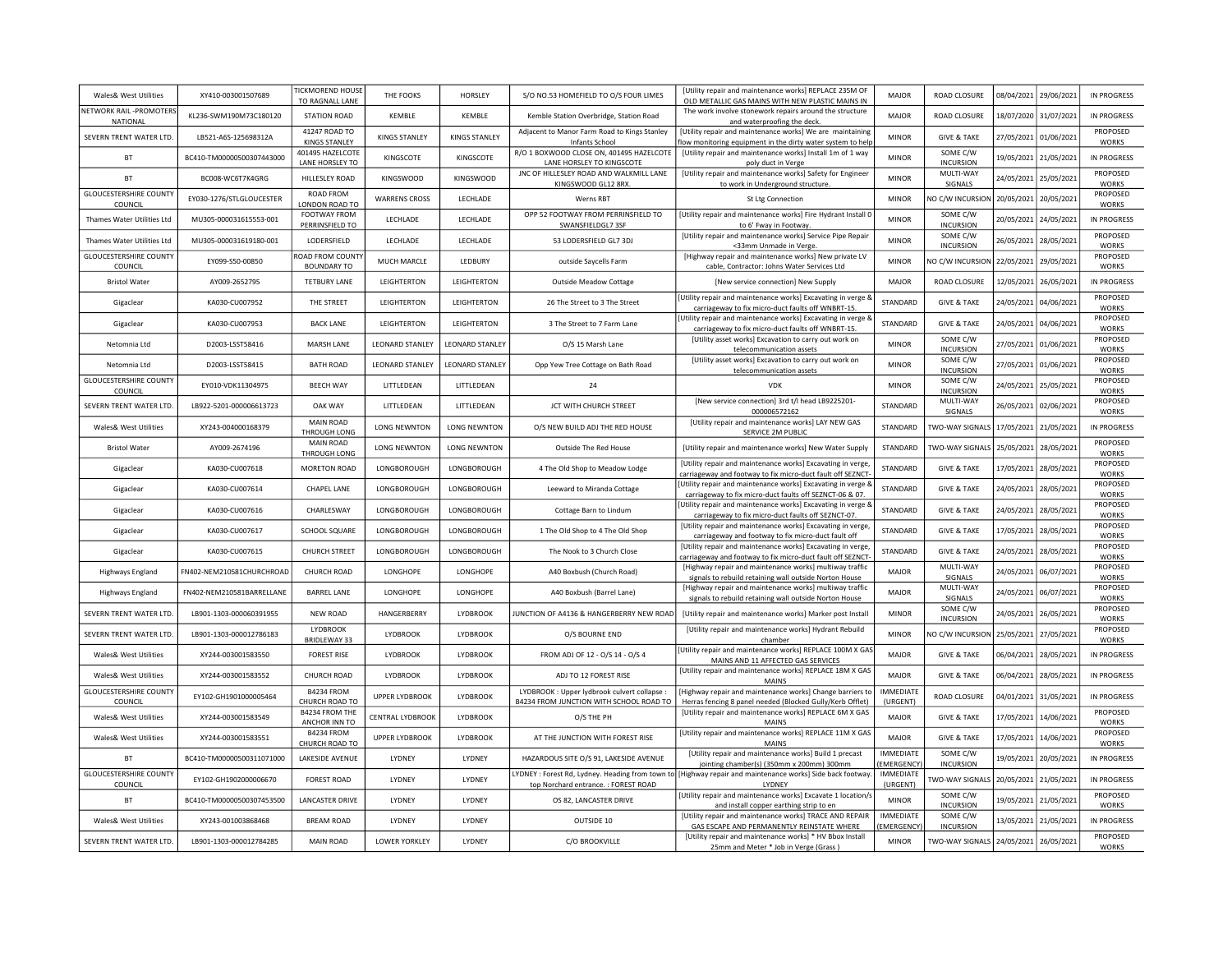| Western Power Distribution               | HM755-2292188             | LYDNEY FOOTPATH<br>22                  | LYDNEY                | LYDNEY               | adjacent 8 Station Road                                                    | [Utility asset works] 1 joint hole in grass verge for cable<br>diversion                                                      | <b>MINOR</b>                 | SOME C/W<br><b>INCURSION</b> | 26/05/2021 | 28/05/2021 | PROPOSED<br><b>WORKS</b> |
|------------------------------------------|---------------------------|----------------------------------------|-----------------------|----------------------|----------------------------------------------------------------------------|-------------------------------------------------------------------------------------------------------------------------------|------------------------------|------------------------------|------------|------------|--------------------------|
| Gigaclear                                | KA170-OCU-HGHYNY/PLINTH   | DRIFFIELD ROAD                         | LYDNEY                | LYDNEY               | s/o tan-y-bryn                                                             | [Utility repair and maintenance works] Excavation to instal<br>acces cab in prep to build trench to install fibre optic cable | STANDARD                     | <b>GIVE &amp; TAKE</b>       | 21/05/2021 | 02/06/2021 | PROPOSED<br><b>WORKS</b> |
| <b>GLOUCESTERSHIRE COUNTY</b><br>COUNCIL | EY102-GH1901000005622     | <b>BREAM ROAD</b>                      | LYDNEY                | LYDNEY               | Bream Road Lydney 806261                                                   | [Highway repair and maintenance works] Surface Dressing<br>Bream Road Lydney 806261                                           | <b>MAJOR</b>                 | ROAD CLOSURE                 | 01/04/2021 | 31/08/2021 | PROPOSED<br><b>WORKS</b> |
| Gigaclear                                | KA170-OCU-BREYNY/003      | ST BRIAVELS<br>RESTRICTED BYWAY        | LYDNEY                | <b>I YDNEY</b>       | FROM BREAM CORSS ALONG TRACK O/S BREAM<br>CROSS FARM, GL15 6QP             | [Utility repair and maintenance works] Excavation to install<br>fibre optic cable in surface location listed Approx 100M of   | <b>MAJOR</b>                 | SOME C/W<br><b>INCURSION</b> | 29/03/2021 | 10/09/2021 | <b>IN PROGRESS</b>       |
| <b>GLOUCESTERSHIRE COUNTY</b><br>COUNCIL | EY030-1274/WILTSHIRE      | 3/174 COUNTY<br><b>BOUNDARY TO</b>     | MEYSEY HAMPTON        | MEYSEY HAMPTON       | The Street Marston Meysey                                                  | Wiltshire Div Route                                                                                                           | STANDARD                     | <b>VO C/W INCURSION</b>      | 17/05/2021 | 20/05/2021 | IN PROGRESS              |
| <b>Western Power Distribution</b>        | HM744-2284208B            | <b>BALLARDS CLOSE</b>                  | MICKLETON             | MICKLETON            | From 41-50 Ballards Close                                                  | [Utility asset works] 1 joint hole in tarmac footway and<br>159m trenching in tarmac footway for reinforcement                | STANDARD                     | SOME C/W<br><b>INCURSION</b> | 10/05/2021 | 21/05/2021 | IN PROGRESS              |
| <b>Western Power Distribution</b>        | HM744-2284208A            | <b>FOOTWAY</b><br>ADJOINING EASTSIDE   | MICKLETON             | MICKLETON            | Along footpath outside 41                                                  | [Utility asset works] 24m trenching in tarmac footway for<br>reinforcement scheme                                             | STANDARD                     | NO C/W INCURSION             | 10/05/2021 | 21/05/2021 | IN PROGRESS              |
| Thames Water Utilities Ltd               | MU305-000031617397-001    | POUND LANE                             | MICKLETON             | MICKLETON            | 22 POUND LANE GL55 6RW                                                     | [Utility repair and maintenance works] B Box Repair <33mm<br>Fway in Footway.                                                 | <b>MINOR</b>                 | SOME C/W<br><b>INCURSION</b> | 20/05/2021 | 24/05/2021 | PROPOSED<br><b>WORKS</b> |
| Gigaclear                                | KA080-GC/C180758/S444127  | <b>BROADWAY ROAD</b>                   | MICKLETON             | <b>MICKLETON</b>     | CW V ENTRANCE TO HAYCROFT                                                  | [Utility repair and maintenance works] Relcote POT                                                                            | STANDARD                     | SOME C/W<br><b>INCURSION</b> | 24/05/2021 | 28/05/2021 | PROPOSED<br><b>WORKS</b> |
| Gigaclear                                | KA080-GC/C203764/S446518  | <b>BROADWAY ROAD</b>                   | MICKLETON             | MICKLETON            | VERGE JUNCTION OF HONEYBOURNE LANE TO<br><b>HARBORLOW</b>                  | [Utility repair and maintenance works] RESOLVING<br><b>BLOCKAGE</b>                                                           | <b>MINOR</b>                 | NO C/W INCURSION             | 28/05/2021 | 02/06/2021 | PROPOSED<br><b>WORKS</b> |
| Gigaclear                                | KA030-CU008096            | WOODGATE ROAD                          | MILE END              | MILE END             | Woodgate Road to Forest Road                                               | [Utility repair and maintenance works] Instalation of Fibre<br>Optic Ducting and Chambers                                     | STANDARD                     | <b>GIVE &amp; TAKE</b>       | 19/05/2021 | 31/05/2021 | PROPOSED<br><b>WORKS</b> |
| SEVERN TRENT WATER LTD.                  | LB906-0000-00004716967    | <b>TETBURY STREET</b>                  | MINCHINHAMPTON        | MINCHINHAMPTON       | ON FOOTWAY OUTSIDE NUMBER 5                                                | Utility repair and maintenance works] Install external meter<br>in boundary box at depth of under 1.5 meters by Minimum       | <b>MINOR</b>                 | NO C/W INCURSION             | 20/05/2021 | 20/05/2021 | PROPOSED<br><b>WORKS</b> |
| SEVERN TRENT WATER LTD.                  | LB901-1303-000060392406   | <b>BUTT STREET</b>                     | MINCHINHAMPTON        | MINCHINHAMPTON       | <b>OUTSIDE NUMBER 18</b>                                                   | [Utility repair and maintenance works] * HV Stop tap Repair<br>* non vis leak in footway                                      | <b>IMMEDIATE</b><br>(URGENT) | <b>GIVE &amp; TAKE</b>       | 19/05/2021 | 21/05/2021 | IN PROGRESS              |
| <b>Wales&amp; West Utilities</b>         | XY243-001003871107        | A48 FROM DENNY<br><b>BRIDGE TO THE</b> | THE FLATT             | MINSTERWORTH         | 10M FROM J/O DENNY HILL LAYBY                                              | [Utility repair and maintenance works] TRACE AND REPAIR<br>GAS ESCAPE AND PERMANENTLY REINSTATE WHERE                         | IMMEDIATE<br>EMERGENCY       | <b>TWO-WAY SIGNALS</b>       | 14/05/2021 | 21/05/2021 | <b>IN PROGRESS</b>       |
| <b>GLOUCESTERSHIRE COUNTY</b><br>COUNCIL | EY102-GH1902000006314     | MAIN ROAD                              | MINSTERWORTH          | MINSTERWORTH         | MINSTERWORTH : Just before Minsterworth<br>school: MAIN ROAD               | [Highway repair and maintenance works] Replace post and<br>re-fix sign_MINSTERWORTH                                           | <b>MINOR</b>                 | <b>GIVE &amp; TAKE</b>       | 25/05/2021 | 25/05/2021 | PROPOSED<br><b>WORKS</b> |
| Gigaclear                                | KA080-GC/C174097/S554108A | <b>NEW STREET</b>                      | MITCHELDEAN           | MITCHELDEAN          | FW R/O ORCHARD COTTAGES                                                    | [Utility repair and maintenance works] RELOCATE POT                                                                           | <b>MINOR</b>                 | NO C/W INCURSION             | 28/05/2021 | 02/06/2021 | PROPOSED<br><b>WORKS</b> |
| Gigaclear                                | KA080-GC/C174097/S554108  | <b>BAYNHAM ROAD</b>                    | MITCHELDEAN           | MITCHELDEAN          | FW S/O 1 Fairview                                                          | [Utility repair and maintenance works] Relocate POT                                                                           | <b>MINOR</b>                 | NO C/W INCURSION             | 28/05/2021 | 02/06/2021 | PROPOSED<br><b>WORKS</b> |
| Western Power Distribution               | HM744-2296200             | <b>FOXGLOVE CLOSE</b>                  | MORETON-IN-MARSH      | MORETON-IN-<br>MARSH | $o/s$ 4 and 5                                                              | [Utility repair and maintenance works] Urgent excavation in<br>highway to locate and repair LV cable fault.                   | <b>IMMEDIATE</b><br>(URGENT) | <b>VO C/W INCURSION</b>      | 19/05/2021 | 25/05/2021 | IN PROGRESS              |
| <b>Western Power Distribution</b>        | HM744-2292618             | CROFT HOLM                             | MORETON-IN-MARSH      | MORETON-IN-<br>MARSH | Outside number 10                                                          | [Utility repair and maintenance works] 1 joint hole in tarmad<br>footway for reconnection of supply.                          | STANDARD                     | NO C/W INCURSION             | 24/05/2021 | 28/05/2021 | PROPOSED<br><b>WORKS</b> |
| Thames Water Utilities Ltd               | MU305-000031615669-001    | <b>FEDDEN ROAD</b>                     | MORETON-IN-MARSH      | MORETON-IN-<br>MARSH | 9                                                                          | [Utility repair and maintenance works] Reset FH Cover &<br>Frame Unmd in Verge.                                               | <b>MINOR</b>                 | SOME C/W<br><b>INCURSION</b> | 27/05/2021 | 01/06/2021 | PROPOSED<br><b>WORKS</b> |
| Thames Water Utilities Ltd               | MU306-000810377870045-001 | HOSPITAL ROAD                          | MORETON-IN-MARSH      | MORETON-IN-<br>MARSH | <b>Hospital Road</b>                                                       | [New service connection] PL1 1x25mm B/P CONX in<br>Carriageway. Our intention is to complete thePermanent                     | STANDARD                     | SOME C/W<br><b>INCURSION</b> | 27/05/2021 | 02/06/2021 | PROPOSED<br><b>WORKS</b> |
| Gigaclear                                | KA030-CU006977            | SEVEN ACRES ROAD                       | NAILSWORTH            | NAILSWORTH           | Junc of Newmarket Road to 14 Bunting Hill                                  | [Utility repair and maintenance works] Install multiduct and<br>customer connection. Working hours 0800-1700. TM: Road        | <b>MAJOR</b>                 | ROAD CLOSURE                 | 14/05/2021 | 21/05/2021 | PROPOSED<br><b>WORKS</b> |
| <b>Wales&amp; West Utilities</b>         | XY410-003001507686/02     | HOMEFIELD                              | SHORTWOOD             | NAILSWORTH           | JUNCTION OF RAGNALL LANE                                                   | [Utility repair and maintenance works] CONNECTION POINT<br>TO RAGNALL LANE                                                    | <b>MAJOR</b>                 | <b>GIVE &amp; TAKE</b>       | 22/04/2021 | 21/05/2021 | <b>IN PROGRESS</b>       |
| Gigaclear                                | KA030-CU006981            | <b>ROCKNESS HILL</b>                   | NAILSWORTH            | NAILSWORTH           | Horsley Road to Pike Lane                                                  | Install multiduct and customer connection. Working hours<br>0800-1700. TM: Road Closure                                       | <b>MAJOR</b>                 | ROAD CLOSURE                 | 30/04/2021 | 25/05/2021 | PROPOSED<br><b>WORKS</b> |
| <b>GLOUCESTERSHIRE COUNTY</b><br>COUNCIL | EY050-TREES/270521        | AVENING ROAD                           | NAILSWORTH            | NAILSWORTH           | spring mills industrial estate                                             | tree works - TM by chevron                                                                                                    | <b>MINOR</b>                 | TWO-WAY SIGNALS              | 27/05/2021 | 27/05/2021 | PROPOSED<br><b>WORKS</b> |
| Wales& West Utilities                    | XY410-003001507687        | SHORTWOOD ROAD                         | WALKLEY WOOD          | NAILSWORTH           | O/S MILLSTONE COTTAGE, WALKLEY WOOD TO<br>JUNCTION OF PIKE LANE            | [Utility repair and maintenance works] REPLACE 488M OF<br>OLD METALLIC GAS MAINS WITH NEW PLASTIC MAINS IN                    | <b>MAJOR</b>                 | ROAD CLOSURE                 | 08/02/2021 | 28/05/2021 | <b>IN PROGRESS</b>       |
| Gigaclear                                | KA030-CU006978            | CHESTNUT HILL                          | NAILSWORTH            | NAILSWORTH           | Junc of Newmarket Road to junc of The Rollers                              | [Utility repair and maintenance works] Install multiduct and<br>customer connection. Working hours 0800-1700. TM: Road        | <b>MAJOR</b>                 | ROAD CLOSURE                 | 17/05/2021 | 31/05/2021 | PROPOSED<br><b>WORKS</b> |
| <b>Wales&amp; West Utilities</b>         | XY410-003001621566        | <b>ROCKNESS</b>                        | WALKLEY WOOD          | NAILSWORTH           | REAR OF PIKE LANE COTTAGE TO JUNCTION OF<br><b>WALKLEY LANE</b>            | [Utility repair and maintenance works] LAY 12M X 63M PE<br>PI                                                                 | <b>MAJOR</b>                 | <b>GIVE &amp; TAKE</b>       | 11/05/2021 | 01/06/2021 | IN PROGRESS              |
| <b>Wales&amp; West Utilities</b>         | XY410-003001621567        | <b>WALKLEY LANE</b>                    | NAILSWORTH            | NAILSWORTH           | JUNCTION OF ROCKNESS TO S/O CHERRY TREES                                   | [Utility repair and maintenance works] LAY 149M X 63MM<br>PFIP                                                                | <b>MAJOR</b>                 | <b>GIVE &amp; TAKE</b>       | 10/05/2021 | 01/06/2021 | IN PROGRESS              |
| Gigaclear                                | KA030-CU006969            | HORSLEY ROAD                           | NAILSWORTH            | NAILSWORTH           | Old Horsley Road to Hillcrest                                              | [Utility repair and maintenance works] Install multiduct and<br>customer connection. Working hours 0800-1700. TM: Road        | <b>MAJOR</b>                 | ROAD CLOSURE                 | 13/05/2021 | 04/06/2021 | IN PROGRESS              |
| Wales& West Utilities                    | XY410-003001507686/01     | RAGNALL LANE                           | NAILSWORTH            | NAILSWORTH           | O/S 1 MEADOW BANK, WALKLEY WOOD TO S/O<br>NO.53 HOMEFIELD                  | [Utility repair and maintenance works] REPLACE 269M OF<br>OLD METALLIC GAS MAINS WITH NEW PLASTIC MAINS IN                    | <b>MAJOR</b>                 | ROAD CLOSURE                 | 31/03/2021 | 23/06/2021 | IN PROGRESS              |
| <b>GLOUCESTERSHIRE COUNTY</b><br>COUNCIL | EY050-SDC/180121          | RINGFIELD CLOSE                        | NAILSWORTH            | NAILSWORTH           | ringfield close                                                            | construction of new houses by beard construction on behalf<br>of SDC                                                          | <b>MAJOR</b>                 | ROAD CLOSURE                 | 18/01/2021 | 23/12/2021 | IN PROGRESS              |
| National Grid Electric PLC               | HP001-S000000009263       | ROAD FROM<br>COMMONFIELDS              | <b>GREAT BOULSDON</b> | <b>NEWENT</b>        | Clifford Mesne, Gloucester, GL18 1JL                                       | [Utility repair and maintenance works] Signage to comply<br>with CDM requirements - site in operation but need acces          | <b>MAJOR</b>                 | NO C/W INCURSION             | 26/04/2021 | 11/06/2021 | <b>IN PROGRESS</b>       |
| Gigaclear                                | KA030-CU007443            | ROAD FROM<br>SWANPOOL WOOD             | NEWLAND               | NEWLAND              | Junction opposite the Vicarage to Junction<br>Opposite Cherry Orchard Farm | [Utility repair and maintenance works] Excavatin gin<br>carriageway to fix micro-duct faults off NWAND-12.                    | <b>MAJOR</b>                 | ROAD CLOSURE                 | 10/05/2021 | 21/05/2021 | <b>IN PROGRESS</b>       |
| SEVERN TRENT WATER LTD.                  | LB902-2302-000012233707   | <b>HIGH STREET</b>                     | NEWNHAM               | NEWNHAM              | <b>OUTSIDE VELINDRE HOUSE</b>                                              | [Remedial works] REMEDIAL WORKS TO RECTIFY HA DEFECT<br>IN CARRAIGEWAY RELATING TO ETON REF                                   | <b>MINOR</b>                 | SOME C/W<br><b>INCURSION</b> | 21/05/2021 | 25/05/2021 | PROPOSED<br>REMEDIAL     |
| Gigaclear                                | KA030-CU007822            | <b>ELTON ROAD</b>                      | <b>ELTON</b>          | NEWNHAM              | Outside Ambleside to Elton Garage                                          | [Utility repair and maintenance works] Instalation of Fibre<br>Optic Ducting and Chambers                                     | STANDARD                     | MULTI-WAY<br>SIGNALS         | 28/04/2021 | 26/05/2021 | <b>IN PROGRESS</b>       |
| Gigaclear                                | KA030-CU007890            | THE QUAY                               | <b>BROADOAK</b>       | NEWNHAM              | The Gables to Greenacres                                                   | [Utility repair and maintenance works] Instalation of Fibre<br>Optic Ducting and Chambers TM: Long delays                     | <b>MAJOR</b>                 | <b>GIVE &amp; TAKE</b>       | 26/05/2021 | 07/07/2021 | PROPOSED<br><b>WORKS</b> |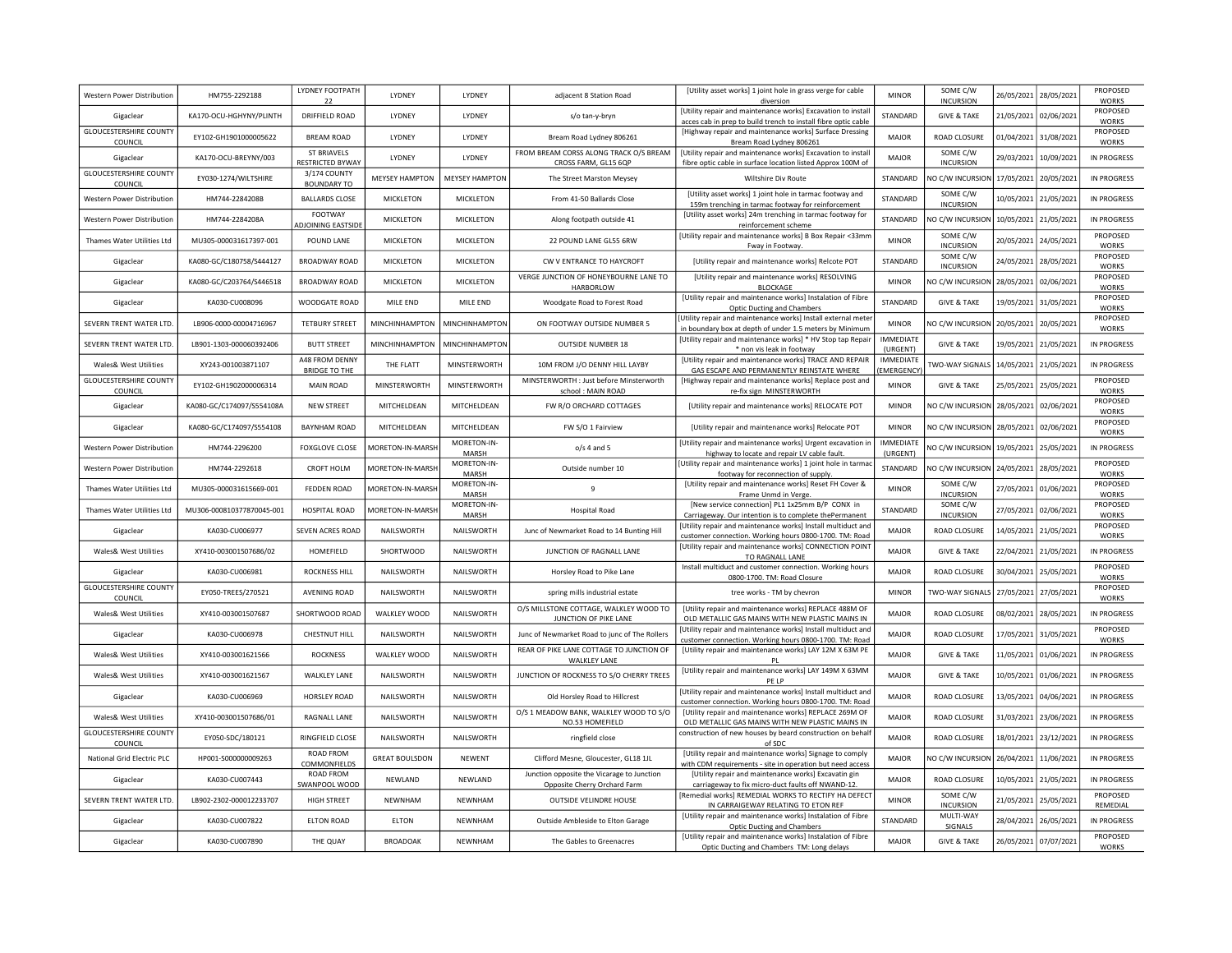| Gigaclear                                  | KA030-CU007892            | HIGH STREET                                     | NEWNHAM              | NEWNHAM                   | MV Freeman building site to Bay House                                                                   | [Utility repair and maintenance works] Installation of Fibre<br><b>Optic Ducting and Chambers</b>                           | <b>MAJOR</b>                  | MULTI-WAY<br>SIGNALS         | 26/05/2021 | 07/07/2021 | PROPOSED<br><b>WORKS</b> |
|--------------------------------------------|---------------------------|-------------------------------------------------|----------------------|---------------------------|---------------------------------------------------------------------------------------------------------|-----------------------------------------------------------------------------------------------------------------------------|-------------------------------|------------------------------|------------|------------|--------------------------|
| Gigaclear                                  | KA030-CU007891            | RIVERSIDE LANE                                  | <b>BROADOAK</b>      | NEWNHAM                   | Rose Cottage to Brambledene                                                                             | [Utility repair and maintenance works] Instalation of Fibre<br>Optic Ducting and Chambers TM: Long delays                   | <b>MAJOR</b>                  | <b>GIVE &amp; TAKE</b>       | 26/05/2021 | 07/07/2021 | PROPOSED<br><b>WORKS</b> |
| SCOTTISH& SOUTHERN<br>ELECTRICITY NETWORKS | LP151-S30004993           | 3/155 FOSS CROSS TO<br>THE SMITHY               | <b>FOSSE CROSS</b>   | NORTH CERNEY              | outside Hyde Farm                                                                                       | [Utility repair and maintenance works] New connection -6m<br>Road crossing into POC - Road closure                          | <b>MAJOR</b>                  | ROAD CLOSURE                 | 17/05/2021 | 21/05/2021 | IN PROGRESS              |
| Gigaclear                                  | KA080-GC/C137781/S171942  | 3/155 FOSS CROSS TC<br>THE SMITHY               | <b>FOSSE CROSS</b>   | NORTH CERNEY              | CW V NEW WHITEWAY WORKS                                                                                 | [Utility repair and maintenance works] RELOCATION POTS<br>TO CUSTOMERS BOUNDARIES                                           | <b>MINOR</b>                  | SOME C/W<br><b>INCURSION</b> | 24/05/2021 | 26/05/2021 | PROPOSED<br><b>WORKS</b> |
| Thames Water Utilities Ltd                 | MU305-000031605455-002    | <b>WEST END</b>                                 | NORTHLEACH           | NORTHLEACH                | KINGS HEAD HOUSE                                                                                        | [Utility repair and maintenance works] B Box Repair <33mm<br>Fway in Footway                                                | <b>MINOR</b>                  | SOME C/W<br><b>INCURSION</b> | 24/05/2021 | 26/05/2021 | PROPOSED<br><b>WORKS</b> |
| <b>GLOUCESTERSHIRE COUNTY</b><br>COUNCIL   | FY204-87066426            | <b>FOSSEWAY</b>                                 | NORTHLEACH           | NORTHLEACH                | On Island / The Fosseway Stow Side                                                                      | [Highway repair and maintenance works] Investigating Cable<br>Fault                                                         | <b>MINOR</b>                  | <b>GIVE &amp; TAKE</b>       | 26/05/2021 | 28/05/2021 | PROPOSED<br><b>WORKS</b> |
| SEVERN TRENT WATER LTD.                    | LB922-5201-000006601400   | <b>AMPNEY LANE</b>                              | NORTHWOOD GREEN      | <b>NORTHWOOD</b><br>GREEN | OPPOSITE OTTERS POCKET                                                                                  | [New service connection] * Install new connection - 1 x new<br>connection of 32mm MDPE service * to 3'ci main in            | <b>MINOR</b>                  | <b>GIVE &amp; TAKE</b>       | 24/05/2021 | 26/05/2021 | PROPOSED<br><b>WORKS</b> |
| SEVERN TRENT WATER LTD.                    | LB901-1303-000012787540   | KINGS MILL LANE                                 | PAINSWICK            | PAINSWICK                 | OUTSIDE KINGS MILL LANE COTTAGE                                                                         | [Utility repair and maintenance works] * HV Bbox Install<br>25mm and Meter * CARRIAGEWAY TYPE 4 (UP TO 0.5 MSA              | <b>IMMEDIATE</b><br>(URGENT)  | ROAD CLOSURE                 | 18/05/2021 | 20/05/2021 | IN PROGRESS              |
| BT                                         | BC008-PTMS287919A         | A46 SALTRIDGE HILL<br>TO BISLEY STREET          | <b>PAINSWICK</b>     | <b>PAINSWICK</b>          | O/S Hillmans Cottage, A46 Saltridge Hill to Bisley<br>Street Painswick, Paradise, Stroud, Gloucestershi | [Utility asset works] TM REQUIRED FOR ENGINEERS TO<br>SAFELY COMPLETE POLETEST                                              | <b>MINOR</b>                  | TWO-WAY SIGNALS              | 24/05/2021 | 24/05/2021 | PROPOSED<br><b>WORKS</b> |
| Gigaclear                                  | KA030-CU007947            | PINCOT LANE                                     | PAINSWICK            | PAINSWICK                 | 1 Eagle Cottage to April Cottage                                                                        | Utility repair and maintenance works] Excavating in verge 8<br>carriageway to fix micro-duct faults off                     | STANDARD                      | <b>GIVE &amp; TAKE</b>       | 17/05/2021 | 28/05/2021 | PROPOSED<br><b>WORKS</b> |
| <b>GLOUCESTERSHIRE COUNTY</b><br>COUNCIL   | EY102-GH1902000006565     | <b>CANNOP ROAD</b>                              | PARKEND              | PARKEND                   | PARKEND: B4234 Cannop Road, Parkend:<br><b>CANNOP ROAD</b>                                              | [Highway improvement works] Surface Dressing,<br>roadmarkings and prep works PARKEND:                                       | <b>MAJOR</b>                  | ROAD CLOSURE                 | 26/05/2021 | 26/05/2021 | PROPOSED<br>WORKS        |
| <b>GLOUCESTERSHIRE COUNTY</b><br>COUNCIL   | EY102-GH1902000006551     | <b>CANNOP ROAD</b>                              | PARKEND              | PARKEND                   | PARKEND: B4234 Cannop Road, Parkend:<br><b>CANNOP ROAD</b>                                              | [Highway repair and maintenance works] Surface Dressing,<br>roadmarkings and prep works PARKEND:                            | <b>MAJOR</b>                  | ROAD CLOSURE                 | 27/05/2021 | 27/05/2021 | PROPOSED<br><b>WORKS</b> |
| Gigaclear                                  | KA030-CU007814            | <b>WEST DEAN</b><br>FOOTPATH 35                 | PARKEND              | PARKEND                   | Junc with Lower Lane to Woodgate Road                                                                   | [Utility repair and maintenance works] Instalation of Fibre<br>Optic Ducting and Chambers                                   | <b>MAJOR</b>                  | MULTI-WAY<br>SIGNALS         | 07/05/2021 | 21/06/2021 | IN PROGRESS              |
| <b>GLOUCESTERSHIRE COUNTY</b><br>COUNCIL   | EY030-1268/GRIDSERVE      | <b>WITPIT LANE</b>                              | PRESTON              | PRESTON                   | East side of Witpit Lane                                                                                | Construction of Solar Farm                                                                                                  | MAJOR                         | ROAD CLOSURE                 | 04/05/2021 | 30/11/2021 | IN PROGRESS              |
| Thames Water Utilities Ltd                 | MU305-000031621815-001    | 3/100 CHEDWORTH<br>URN TO RENDCOMI              | RENDCOMB             | RENDCOMB                  | Junction Of Chedworth Laines And Chedworth<br>Turn To Rencombe                                          | [Utility repair and maintenance works] Service Pipe Repair<br>>33mm Unmade in Verge.                                        | <b>IMMEDIATE</b><br>(URGENT)  | SOME C/W<br><b>INCURSION</b> | 18/05/2021 | 20/05/2021 | IN PROGRESS              |
| <b>GLOUCESTERSHIRE COUNTY</b><br>COUNCIL   | EY102-GH1902000006556     | HARESDOWN HILL                                  | <b>RODMARTON</b>     | RODMARTON                 | RODMARTON: A433 Haresdown Hill:<br>HARESDOWN HILL                                                       | [Highway repair and maintenance works] Surface Dressing,<br>roadmarkings and prep works RODMARTON                           | <b>MAJOR</b>                  | ROAD CLOSURE                 | 20/05/2021 | 20/05/2021 | IN PROGRESS              |
| <b>GLOUCESTERSHIRE COUNTY</b><br>COUNCIL   | EY102-GH1902000006547     | HARESDOWN HILL                                  | <b>RODMARTON</b>     | <b>RODMARTON</b>          | RODMARTON : A433 Haresdown Hill :<br>HARESDOWN HILL                                                     | [Highway repair and maintenance works] Surface Dressing,<br>roadmarkings and prep works RODMARTON                           | <b>MAJOR</b>                  | ROAD CLOSURE                 | 24/05/2021 | 24/05/2021 | PROPOSED<br><b>WORKS</b> |
| SEVERN TRENT WATER LTD.                    | LB901-1303-000012788389   | <b>MAIN ROAD</b>                                | <b>RUDFORD</b>       | <b>RUDFORD</b>            | O/S 2 WOODSIDE COTTAGES                                                                                 | [Utility repair and maintenance works] Small PRV Renew 1                                                                    | <b>MINOR</b>                  | TWO-WAY SIGNALS              | 26/05/2021 | 28/05/2021 | PROPOSED<br><b>WORKS</b> |
| <b>DCWW</b>                                | PE137-95570261/1          | <b>TYLERS WAY</b>                               | SEDBURY              | SEDBURY                   | O/S 11 TYLERS WAY, SEDBURY, GLOUCESTERSHIRE                                                             | [Utility asset works] New Connection                                                                                        | STANDARD                      | SOME C/W<br><b>INCURSION</b> | 18/05/2021 | 24/05/2021 | <b>IN PROGRESS</b>       |
| Gigaclear                                  | KA170-OCU-SEBURY/06B-02   | <b>BEACHLEY ROAD</b>                            | SEDBURY              | SEDBURY                   | WORKS LOCATED FROM THE YETTS TO KING<br>ALFREDS ROAD                                                    | [Utility repair and maintenance works] Excavation to install<br>fibre optic cable in surface Icoation listed Approx 173M of | <b>MINOR</b>                  | MULTI-WAY<br>SIGNALS         | 10/05/2021 | 26/05/2021 | <b>IN PROGRESS</b>       |
| Gigaclear                                  | KA170-OCU-SEBURY/028      | <b>BEACHLEY ROAD</b>                            | SEDBURY              | SEDBURY                   | JNC OF TYLERS WAY TO GRAHAMSTOWN ROAD                                                                   | [Utility repair and maintenance works] Excavation to install<br>fibre optic cable in surface location listed Approx 90M of  | <b>MAJOR</b>                  | MULTI-WAY<br>SIGNALS         | 30/04/2021 | 28/05/2021 | <b>IN PROGRESS</b>       |
| Gigaclear                                  | KA170-OCU-SEBURY/044      | <b>TYLERS WAY</b>                               | SEDBURY              | SEDBURY                   | WORKS FROM JNC ON TYLERS WAY TO NO 33 O/S<br>FOOTWAY                                                    | [Utility repair and maintenance works] Excavation to install<br>fibre optic cable in surface Icoation listed Approx 192M of | <b>MAJOR</b>                  | <b>GIVE &amp; TAKE</b>       | 29/03/2021 | 31/05/2021 | <b>IN PROGRESS</b>       |
| Gigaclear                                  | KA170-OCU-SEBURY/026      | FOOTWAY FROM<br><b>BUTTINGTON ROAD</b>          | SEDBURY              | SEDBURY                   | Footway from Buttington road to Danes hill                                                              | [Utility repair and maintenance works] Excavation to install<br>fibre optic cable in surface Icoation listed Approx 103M of | <b>MAJOR</b>                  | <b>GIVE &amp; TAKE</b>       | 26/03/2021 | 04/06/2021 | <b>IN PROGRESS</b>       |
| Gigaclear                                  | KA170-OCU-SEBURY/032      | GRAHAMSTOWN<br>ROAD                             | SEDBURY              | SEDBURY                   | Works from no 58 on Beachley road no opp jnc to<br>Grahamstown grove                                    | [Utility repair and maintenance works] Excavation to install<br>fibre optic cable in surface Icoation listed Approx 195M of | <b>MAJOR</b>                  | <b>GIVE &amp; TAKE</b>       | 23/04/2021 | 24/06/2021 | <b>IN PROGRESS</b>       |
| Gigaclear                                  | KA170-OCC-SEBURY/015      | ORCHARD FARM<br>CLOSE                           | SEDBURY              | SEDBURY                   | WORKS LOCATED IN ORCHARD FARM CLOSE                                                                     | [Utility repair and maintenance works] Excavation to install<br>fibre optic cable in surface Icoation listed Approx 51M of  | <b>MAJOR</b>                  | <b>GIVE &amp; TAKE</b>       | 09/03/2021 | 01/07/2021 | IN PROGRESS              |
| Gigaclear                                  | KA170-OCU-SEBURY/046      | <b>PARK VIEW</b>                                | SEDBURY              | SEDBURY                   | Works located in park view                                                                              | [Utility repair and maintenance works] Excavation to install<br>fibre optic cable in surface Icoation listed Approx 227M of | <b>MAJOR</b>                  | <b>GIVE &amp; TAKE</b>       | 31/03/2021 | 15/07/2021 | IN PROGRESS              |
| Gigaclear                                  | KA170-OCU-SEBRUY/012      | <b>DENMARK DRIVE</b>                            | SEDBURY              | SEDBURY                   | WORKS LOCATED ON DENMARK DRIVE                                                                          | [Utility repair and maintenance works] Excavation to install<br>fibre optic cable in surface Icoation listed Approx 128M of | <b>MAJOR</b>                  | <b>GIVE &amp; TAKE</b>       | 25/03/2021 | 04/08/2021 | IN PROGRESS              |
| Gigaclear                                  | KA170-OCU-SEBURY/010      | NORSE WAY                                       | SEDBURY              | SEDBURY                   | WORKS LOCATED FROM O/S 21 TO O/S 25 NORSE<br>WAY.                                                       | [Utility repair and maintenance works] Excavation to install<br>fibre optic cable in surface Icoation listed Approx 203M of | <b>MAIOR</b>                  | <b>GIVE &amp; TAKE</b>       | 12/03/2021 | 05/08/2021 | IN PROGRESS              |
| Gigaclear                                  | KA080-GC/C209931/S094172  | 4436 FROM EAST OF<br>SEVEN SPRINGS              | <b>SEVEN SPRINGS</b> | <b>SEVEN SPRINGS</b>      | VERGE O/S THE LODGE                                                                                     | [Utility repair and maintenance works] RELOCATING POTS<br>TO CUSTOMERS BOUNDARY                                             | <b>MINOR</b>                  | NO C/W INCURSION             | 27/05/2021 | 01/06/2021 | PROPOSED<br><b>WORKS</b> |
| BT                                         | BC410-TM00000500311136900 | 3/097 SYREFORD TO<br><b>NEW BUILDINGS</b>       | SEVENHAMPTON         | SEVENHAMPTON              | ONEA70488658 O/S COIN HOUSE AND O/S THE<br>ORCHARD HOUSE HEADING 182M NORTH ON,                         | [New service connection] Build 1 precast chamber in<br>915mm x 445mm x 965mm deep in Footway, Install 186m                  | STANDARD                      | SOME C/W<br><b>INCURSION</b> | 20/05/2021 | 28/05/2021 | <b>IN PROGRESS</b>       |
| <b>BT</b>                                  | BC008-WC7CCH7KSH02        | <b>BULLS CROSS</b>                              | SHEEPSCOMBE          | SHEEPSCOMBE               | Bulls Cross from jnc Longrides to o/s Downfield<br>Cottage Sheepscombe Gloucestershire GL6 7QS          | Utility asset works] 2 of 2x permits for USRNs 38501841 and<br>38501830. Access to underground structures - fibre cabling   | STANDARD                      | MULTI-WAY<br>SIGNALS         | 24/05/2021 | 28/05/2021 | PROPOSED<br><b>WORKS</b> |
| <b>BT</b>                                  | BC008-WC7CCH7KSH01        | LONGRIDGE                                       | SHEEPSCOMBE          | SHEEPSCOMBE               | Longridge jnc Bulls Cross Sheepscombe<br>Gloucestershire GL6 7QS                                        | Utility asset works] 1 of 2x permits for USRNs 38501841 and<br>38501830. Access to underground structures - fibre cabling   | STANDARD                      | MULTI-WAY<br>SIGNALS         | 24/05/2021 | 28/05/2021 | PROPOSED<br><b>WORKS</b> |
| Thames Water Utilities Ltd                 | MU305-000031621802-001    | <b>ROAD FROM ASH</b><br><b>IOLE ROAD TO WAF</b> | SHERBORNE            | SHERBORNE                 | <b>EAST LODGE</b>                                                                                       | [Utility repair and maintenance works] B Box Exchange<br>>33mm Unmade in Verge.                                             | <b>IMMEDIATE</b><br>(URGENT)  | SOME C/W<br><b>INCURSION</b> | 19/05/2021 | 21/05/2021 | IN PROGRESS              |
| Thames Water Utilities Ltd                 | MU305-000031616877-001    | SHIPTON ROAD                                    | SHIPTON OLIFFE       | SHIPTON OLIFFE            | MANOR COTTAGE, SHIPTON ROAD GL54 4HZ                                                                    | Utility repair and maintenance works] B Box Repair >33mn<br>No Excav in Footway                                             | IMMEDIATE<br>(URGENT)         | SOME C/W<br><b>INCURSION</b> | 18/05/2021 | 20/05/2021 | IN PROGRESS              |
| Thames Water Utilities Ltd                 | MU305-000031617697-001    | <b>ASHTON ROAD</b>                              | SIDDINGTON           | SIDDINGTON                | GREYVALE                                                                                                | [Utility repair and maintenance works] Boundary Box<br>Exchange Fway in Footway.                                            | <b>IMMEDIATE</b><br>(URGENT)  | <b>GIVE &amp; TAKE</b>       | 16/05/2021 | 20/05/2021 | IN PROGRESS              |
| <b>Wales&amp; West Utilities</b>           | XY242-001003878113        | <b>BOWLY CRESCENT</b>                           | SIDDINGTON           | SIDDINGTON                | <b>OUTSIDE 26</b>                                                                                       | [Utility repair and maintenance works] TRACE AND REPAIR<br>GAS ESCAPE AND PERMANENTLY REINSTATE WHERE                       | IMMEDIATE<br><b>EMERGENCY</b> | SOME C/W<br><b>INCURSION</b> | 19/05/2021 | 25/05/2021 | IN PROGRESS              |
| Gigaclear                                  | KA080-GC/C144425/S099049  | <b>ASHTON ROAD</b>                              | <b>SIDDINGTON</b>    | SIDDINGTON                | VERGE, CW O/S 1 Plummers Farm Cottages<br><b>Fraziers Folly</b>                                         | [Utility repair and maintenance works] RELOCATING POT TO<br><b>CUSTOMERS BOUNDARY</b>                                       | <b>MINOR</b>                  | SOME C/W<br><b>INCURSION</b> | 24/05/2021 | 26/05/2021 | PROPOSED<br><b>WORKS</b> |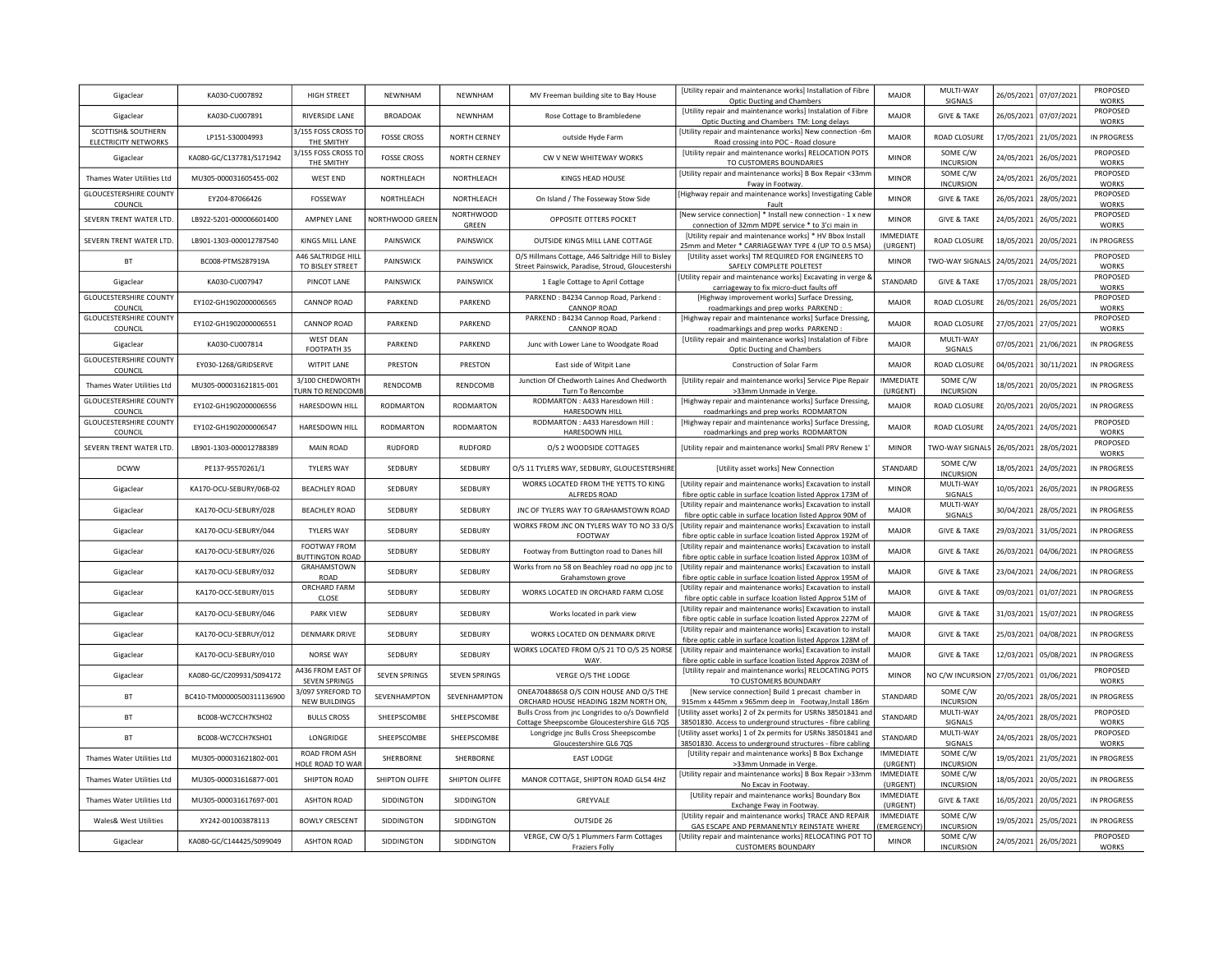| Thames Water Utilities Ltd               | MU306-H566-002            | NURSERY ROAD                                | SIDDINGTON         | SIDDINGTON           | Approx 100m from junction of Clarkes Lane                                                          | To temporary close road for the duration of our work                                                                                                                | <b>MAJOR</b>                          | ROAD CLOSURE                             | 21/08/2020 | 23/08/2021 | <b>IN PROGRESS</b>                       |
|------------------------------------------|---------------------------|---------------------------------------------|--------------------|----------------------|----------------------------------------------------------------------------------------------------|---------------------------------------------------------------------------------------------------------------------------------------------------------------------|---------------------------------------|------------------------------------------|------------|------------|------------------------------------------|
| Gigaclear                                | KA080-GC/C217827/S413111  | STEANBRIDGE MILL<br>TO SLAD ROAD            | SLAD               | SLAD                 | CW O/S Holly House                                                                                 | [Utility repair and maintenance works] Fibre Service<br>Installations                                                                                               | <b>MINOR</b>                          | SOME C/W<br><b>INCURSION</b>             | 19/05/2021 | 21/05/2021 | PROPOSED<br><b>WORKS</b>                 |
| Gigaclear                                | KA030-CU007907            | <b>CLAYS ROAD</b>                           | SLING              | SLING                | Milestone Walk to Clays Bungalow                                                                   | [Utility repair and maintenance works] Instalation of Fibre<br>Optic Ducting and Chambers                                                                           | MAJOR                                 | <b>GIVE &amp; TAKE</b>                   | 17/05/2021 | 11/06/2021 | <b>IN PROGRESS</b>                       |
| Gigaclear                                | KA030-CU007908            | <b>MFADOW WAIK</b>                          | <b>SLING</b>       | SLING                | O/s 2 Meadow Walk to O/s 44 Meadow Walk,<br>Sling                                                  | [Utility repair and maintenance works] Instalation of Fibre<br>Optic Ducting and Chambers                                                                           | MAIOR                                 | <b>GIVE &amp; TAKE</b>                   | 19/05/2021 | 14/06/2021 | <b>IN PROGRESS</b>                       |
| Gigaclear                                | KA030-CU007909            | HAWTHORN DRIVE                              | <b>SLING</b>       | <b>SLING</b>         | O/s 2 Hawthorn Drive to O/s 17 Hawthorn Drive,<br>Sling                                            | [Utility repair and maintenance works] Instalation of Fibre<br><b>Optic Ducting and Chambers</b>                                                                    | MAJOR                                 | <b>GIVE &amp; TAKE</b>                   | 19/05/2021 | 14/06/2021 | <b>IN PROGRESS</b>                       |
| Gigaclear                                | KA030-CU008098            | MARSH HILL                                  | SLING              | SLING                | O/s BrambleCottage in the Layby                                                                    | [Utility repair and maintenance works] Storage compound                                                                                                             | <b>MAJOR</b>                          | NO C/W INCURSION                         | 14/05/2021 | 30/07/2021 | <b>IN PROGRESS</b>                       |
| Gigaclear                                | KA030-CU007979            | CHEPSTOW ROAD                               | SLING              | SLING                | opposite orepool inn                                                                               | [Utility repair and maintenance works] compound/ storage<br>area                                                                                                    | <b>MAJOR</b>                          | SOME C/W<br><b>INCURSION</b>             | 12/05/2021 | 13/08/2021 | <b>IN PROGRESS</b>                       |
| Gigaclear                                | KA170-OCU-BREYNY/005      | CHEPSTOW ROAD                               | <b>SLING</b>       | SLING                | Works start at approx. 140M north of Pike Cottage<br>at jnc on Chepstow road To jnc leading to     | [Utility repair and maintenance works] Excavation to install<br>fibre optic cable in surface location listed Approx 490M of                                         | MAIOR                                 | MULTI-WAY<br>SIGNALS                     | 05/03/2021 | 10/09/2021 | <b>IN PROGRESS</b>                       |
| <b>GLOUCESTERSHIRE COUNTY</b><br>COUNCIL | EY030-1216/TRITOTAL       | SPRATSGATE LANE                             | SOMERFORD KEYNES   | SOMERFORD<br>KEYNES  | Cotswold Water Parl - Wiltshire & back                                                             | <b>Total Promotions Cycle Event</b>                                                                                                                                 | <b>MINOR</b>                          | NO C/W INCURSION                         | 23/05/2021 | 23/05/2021 | PROPOSED<br><b>WORKS</b>                 |
| <b>GLOUCESTERSHIRE COUNTY</b><br>COUNCIL | EY099-VDK11312836         | <b>STATION ROAD</b>                         | SOUTH CERNEY       | SOUTH CERNEY         | Elington                                                                                           | <b>VDK</b>                                                                                                                                                          | <b>MINOR</b>                          | SOME C/W<br><b>INCURSION</b>             | 20/05/2021 | 21/05/2021 | PROPOSED<br><b>WORKS</b>                 |
| Thames Water Utilities Ltd               | MU026-001119RKFV--001001  | <b>STATION ROAD</b>                         | SOUTH CERNEY       | SOUTH CERNEY         | Sewer cover replacement required on a defective<br>manhole cover located in the carriageway on     | [Utility repair and maintenance works] Sewer cover<br>eplacement required on a defective manhole cover located                                                      | <b>MINOR</b>                          | MULTI-WAY<br>SIGNALS                     | 25/05/2021 | 25/05/2021 | PROPOSED<br><b>WORKS</b>                 |
| <b>GLOUCESTERSHIRE COUNTY</b><br>COUNCIL | EY102-GH1901000006157     | ROAD FROM SOUTH<br>CERNEY ROAD TO           | SOUTH CERNEY       | <b>SOUTH CERNEY</b>  | SOUTH CERNEY ROAD SIDDINGTON                                                                       | [Highway repair and maintenance works] Remedial Surface<br>Dressing South Cerney Road Siddington                                                                    | <b>MINOR</b>                          | STOP/GO BOARDS                           | 27/05/2021 | 27/05/2021 | PROPOSED<br><b>WORKS</b>                 |
| <b>GLOUCESTERSHIRE COUNTY</b><br>COUNCIL | EY102-GH1901000006156     | <b>CIRENCESTER ROAD</b>                     | SOUTH CERNEY       | SOUTH CERNEY         | Cirencester Road Siddington                                                                        | [Highway repair and maintenance works] Remedial Surface<br>Dressing Cirencester Road Siddington                                                                     | <b>MINOR</b>                          | STOP/GO BOARDS                           | 27/05/2021 | 27/05/2021 | PROPOSED<br><b>WORKS</b>                 |
| <b>GLOUCESTERSHIRE COUNTY</b><br>COUNCIL | EY030-1240                | SILVER STREET                               | SOUTH CERNEY       | SOUTH CERNEY         | O/S Berry Farm                                                                                     | <b>Traffic Lights for scaffolding</b>                                                                                                                               | MAJOR                                 | TWO-WAY SIGNALS                          | 14/04/2021 | 09/06/2021 | <b>IN PROGRESS</b>                       |
| Thames Water Utilities Ltd               | MU305-000031621160-001    | THE FARRIERS                                | SOUTHROP           | SOUTHROP             | tanglewood                                                                                         | [Utility repair and maintenance works] Service Pipe Repair<br><33mm Unmade in Private - Unmade.                                                                     | <b>MINOR</b>                          | SOME C/W<br><b>INCURSION</b>             | 24/05/2021 | 26/05/2021 | PROPOSED<br><b>WORKS</b>                 |
| <b>GLOUCESTERSHIRE COUNTY</b><br>COUNCIL | EY102-GH1902000006568     | ROAD FROM<br>JUNCTION WITH                  | THE COMMON         | ST BRIAVELS          | ST BRIAVELS : The Hawthorns St Briavels GL15<br>6SW : ROAD FROM JUNCTION WITH HUDNALLS             | [Highway repair and maintenance works] Clear debris,<br>remove old gully pit and create area for water to run                                                       | <b>MINOR</b>                          | <b>GIVE &amp; TAKE</b>                   | 24/05/2021 | 25/05/2021 | PROPOSED<br><b>WORKS</b>                 |
| <b>GLOUCESTERSHIRE COUNTY</b><br>COUNCIL | EY099-L-MAIN-00011488     | ROAD FROM<br><b>JUNCTION WITH</b>           | LOWER CINDER HILL  | <b>ST BRIAVELS</b>   | Side of Wye View Farm                                                                              | ATC Speed Count Survey                                                                                                                                              | <b>HIGHWAYS</b><br><b>ACT PERMITS</b> | <b>VO C/W INCURSION</b>                  | 24/05/2021 | 01/06/2021 | POTENTIAL<br><b>WORKS</b>                |
| <b>BT</b>                                | BC410-TM00000500303752707 | B4228 FROM<br><b>JUNCTION AT</b>            | <b>ST BRIAVELS</b> | <b>ST BRIAVELS</b>   | S/o Coldharbour Road to 8m South of Petty Marsh<br>Lane, s/o ent to Ghyll House Farm to 180m NE of | [Utility repair and maintenance works] To locate and<br>excavate to clear blockages on the BT network. Rolling                                                      | STANDARD                              | TWO-WAY SIGNALS                          | 27/05/2021 | 04/06/2021 | PROPOSED<br><b>WORKS</b>                 |
| Gigaclear                                | KA170-OCU-CRYY/002        | <b>BREAM ROAD</b>                           | ST BRIAVELS        | <b>ST BRIAVELS</b>   | From Ash Cottage to track leading to The Great<br>Hoggins Farm, GL15 6RA                           | [Utility repair and maintenance works] Excavation to install<br>fibre optic cable in surface location listed Approx 14300M of                                       | <b>MAJOR</b>                          | MULTI-WAY<br>SIGNALS                     | 12/05/2021 | 18/06/2021 | <b>IN PROGRESS</b>                       |
| <b>GLOUCESTERSHIRE COUNTY</b><br>COUNCIL | EY102-GH1902000005089     | A466 FROM GREAT<br><b>GROVE TO BIGSWEIF</b> | <b>BIGSWEIR</b>    | ST BRIAVELS          | ST BRIAVELS : A466 Bigsweir Bridge to Florence<br>Hotel. : A466 FROM GREAT GROVE TO BIGSWEIR       | Maintain Traffic signals on land slip ST BRIAVELS :                                                                                                                 | <b>IMMEDIATE</b><br>(URGENT)          | <b>TWO-WAY SIGNALS</b>                   | 30/11/2020 | 30/06/2021 | <b>IN PROGRESS</b>                       |
| Gigaclear                                | KA170-OCU-BREYNY/006C     | ROAD FROM<br><b>UNCTION AT TROW</b>         | THE BEARSE         | ST BRIAVELS          | works from bearse bingalow to oakley house o/s<br>jnc, GL15 6QS                                    | [Utility repair and maintenance works] Excavation to install<br>fibre optic cable in surface location listed Approx 660M of                                         | MAJOR                                 | MULTI-WAY<br>SIGNALS                     | 18/05/2021 | 15/07/2021 | <b>IN PROGRESS</b>                       |
| Gigaclear                                | KA170-OCU-BREYNY/006B     | ROAD FROM<br>UNCTION AT TROW                | THE BEARSE         | <b>ST BRIAVELS</b>   | Wroks from track to track o/s bearse bungalow,<br>GL15 6QS                                         | [Utility repair and maintenance works] Excavation to install<br>fibre optic cable in surface location listed Approx 900M of                                         | <b>MAJOR</b>                          | MULTI-WAY<br>SIGNALS                     | 14/05/2021 | 28/07/2021 | <b>IN PROGRESS</b>                       |
| Gigaclear                                | KA170-OCU-BREYNY/006A     | ROAD FROM<br>UNCTION AT TROW                | THE BEARSE         | ST BRIAVELS          | From jnc leading toChepstow toad to track, GL15<br>6QS                                             | [Utility repair and maintenance works] Excavation to install<br>fibre optic cable in surface location listed Approx 570M of                                         | <b>MAJOR</b>                          | MULTI-WAY<br>SIGNALS                     | 02/03/2021 | 30/07/2021 | <b>IN PROGRESS</b>                       |
| Gigaclear                                | KA170-OCU-BREYNY/002      | B4231 FROM                                  | <b>TROW GREEN</b>  | ST BRIAVELS          | WORKS FROM BREAM CORSS TO PIKE COTTAGE,                                                            | [Utility repair and maintenance works] Excavation to install                                                                                                        | <b>MAJOR</b>                          | MULTI-WAY                                | 01/02/2021 | 04/10/2021 | <b>IN PROGRESS</b>                       |
| BT                                       | BC410-TM00000500311016900 | <b>JUNCTION AT</b><br>LEDBURY ROAD          | <b>STAUNTON</b>    | <b>STAUNTON</b>      | <b>GL15 6OP</b><br>APPROX 131M WEST OF JCN WITH GLOUCESTER<br>ROAD, LEDBURY ROAD                   | fibre optic cable in surface location listed Approx [*]M of<br>[Utility repair and maintenance works] Build 1 precast<br>chamber in 915mm x 445mm x 965mm deep in   | <b>MINOR</b>                          | SIGNALS<br>NO C/W INCURSION              | 19/05/2021 | 21/05/2021 | <b>IN PROGRESS</b>                       |
| SEVERN TRENT WATER LTD.                  | LB922-5201-000006606360   | LEDBURY ROAD                                | <b>STAUNTON</b>    | STAUNTON             | ADJACENT TO THE ELMSTONE                                                                           | [New service connection] * new water connection *<br>CARRIAGEWAY TYPE 2 (2.5 TO 10 MSA)                                                                             | STANDARD                              | TWO-WAY SIGNALS                          | 18/05/2021 | 24/05/2021 | <b>IN PROGRESS</b>                       |
| SEVERN TRENT WATER LTD.                  | LB922-5201-000006591681   | <b>OXLYNCH LANE</b>                         | <b>STANDISH</b>    | STONEHOUSE           | ADJ STANDISH VILLA FARM                                                                            | [New service connection] * New water connection *<br>CARRIAGEWAY TYPE 4 (UP TO 0.5 MSA)                                                                             | <b>MINOR</b>                          | SOME C/W<br><b>INCURSION</b>             | 20/05/2021 | 20/05/2021 | <b>IN PROGRESS</b>                       |
| SEVERN TRENT WATER LTD.                  | LB504-A6W-11684002A       | <b>BEACON LANE</b>                          | HARESFIELD         | STONEHOUSE           | Verge of beacon lane                                                                               | [Utility asset works] Decommissioning of old STW water                                                                                                              | <b>MINOR</b>                          | SOME C/W<br><b>INCURSION</b>             | 20/05/2021 | 24/05/2021 | PROPOSED                                 |
| SEVERN TRENT WATER LTD.                  | LB521-A6S-125698172A      | DOWNTON ROAD TO<br><b>DOWNTON FARM</b>      | STANLEY DOWNTON    | STONEHOUSE           | O/S The Old Fleece Downton Road to Downton<br>Farm                                                 | main & removal of below ground apparatus<br>[Utility repair and maintenance works] We are maintaining<br>low monitoring equipment in the dirty water system to help | <b>MINOR</b>                          | <b>GIVE &amp; TAKE</b>                   | 20/05/2021 | 24/05/2021 | <b>WORKS</b><br><b>IN PROGRESS</b>       |
| Netomnia Ltd                             | D2003-LSST58368           | WOODCOCK LANE                               | STONEHOUSE         | STONEHOUSE           | O/S 20-22 Woodcock Lane                                                                            | [Utility asset works] Excavation required to build chamber                                                                                                          | <b>MINOR</b>                          | SOME C/W<br><b>INCURSION</b>             | 21/05/2021 | 25/05/2021 | PROPOSED<br><b>WORKS</b>                 |
| SEVERN TRENT WATER LTD.                  | LB504-A6W-11684003A       | <b>OXLYNCH LANE</b>                         | <b>STANDISH</b>    | STONEHOUSE           | Verge of Oxlynch lane                                                                              | and lay duct to existing joint box<br>[Utility asset works] Decommissioning of old STW water                                                                        | <b>MINOR</b>                          | SOME C/W<br><b>INCURSION</b>             | 21/05/2021 | 25/05/2021 | PROPOSED<br><b>WORKS</b>                 |
| Netomnia I td                            | D2003-LSST58417           | <b>EBLEY ROAD</b>                           | STONEHOUSE         | STONEHOUSE           | S/O mini Roundabout on Ebley Road, Jcn Ryeford                                                     | main & removal of below ground apparatus<br>[Utility asset works] Multiple excavations to carry out work                                                            | <b>MINOR</b>                          | SOME C/W                                 | 24/05/2021 | 26/05/2021 | PROPOSED                                 |
| Gigaclear                                | KA030-CU008154            | <b>GROVE LANE</b>                           | WESTEND            | STONEHOUSE           | Road North<br>middel of the M5 over pass to side of the filling                                    | on telecommunication assets<br>[Utility repair and maintenance works] Trial excavations for                                                                         | <b>MINOR</b>                          | <b>INCURSION</b><br>MULTI-WAY<br>SIGNALS | 25/05/2021 | 27/05/2021 | <b>WORKS</b><br>PROPOSED<br><b>WORKS</b> |
| <b>Western Power Distribution</b>        | HM753-2293026             | COTSWOLD GREEN                              | STONEHOUSE         | STONEHOUSE           | station round about<br>outside 41                                                                  | bridge crossing and duct installation. Install boxes<br>[Utility asset works] 1 joint hole in tarmac footway for                                                    | STANDARD                              | SOME C/W                                 | 24/05/2021 | 28/05/2021 | PROPOSED                                 |
| <b>GLOUCESTERSHIRE COUNTY</b><br>COUNCIL | EY102-GH1902000006642     | <b>EBLEY ROAD</b>                           | STONEHOUSE         | STONEHOUSE           | STONEHOUSE : Ebley Road, Stonehouse - As per<br>plan: EBLEY ROAD                                   | supply alteration<br>[Highway repair and maintenance works] Replace manhole<br>cover STONEHOUSE                                                                     | <b>MINOR</b>                          | <b>INCURSION</b><br>MULTI-WAY<br>SIGNALS | 27/05/2021 | 28/05/2021 | <b>WORKS</b><br>PROPOSED<br><b>WORKS</b> |
| NETWORK RAIL -PROMOTERS<br>NATIONAL      | KL234-STONEHOUSEFP300521  | STONEHOUSE<br>FOOTPATH 44                   | STONEHOUSE         | STONEHOUSE           | FOOTPATH 44                                                                                        | [Works for rail purposes] To ensure compliance with the<br>level crossing requirements, works to existing footpath                                                  | <b>MAJOR</b>                          | NO C/W INCURSION                         | 26/05/2021 | 15/06/2021 | PROPOSED<br><b>WORKS</b>                 |
| <b>Western Power Distribution</b>        | HM744-2295834             | FOOTWAY FROM<br>ARSONS CORNER TO            | STOW-ON-THE-WOLD   | STOW-ON-THE-<br>WOLD | Outside 4 Glebe Close                                                                              | [Utility repair and maintenance works] Urgent excavation in<br>highway to locate and repair LV cable fault.                                                         | IMMEDIATE<br>(URGENT)                 | NO C/W INCURSION                         | 17/05/2021 | 21/05/2021 | <b>IN PROGRESS</b>                       |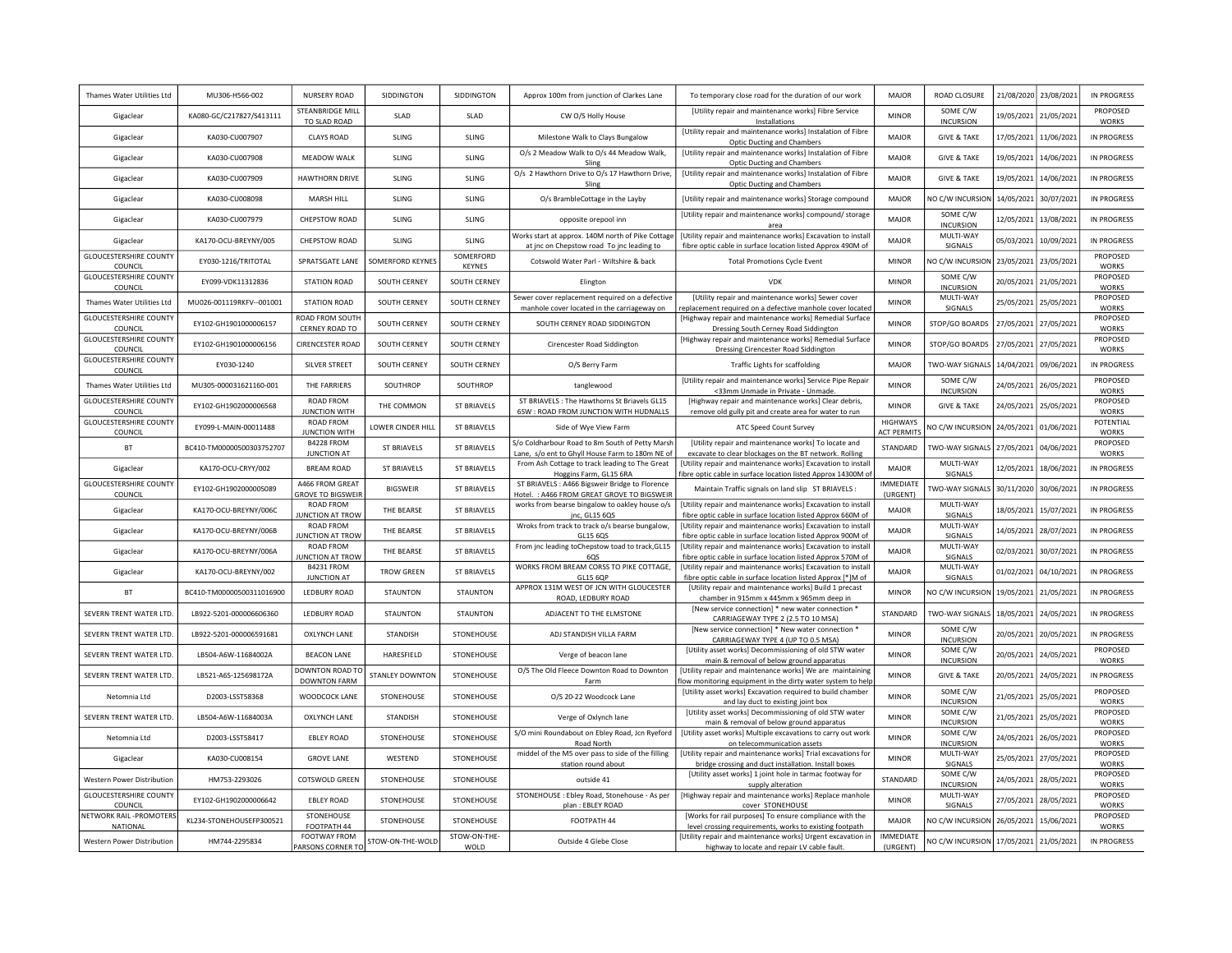| Thames Water Utilities Ltd               | MU306-000810732190045-001 | THE SQUARE                                        | STOW-ON-THE-WOLD  | STOW-ON-THE-<br>WOLD    | PLOTS 1-3, THE SQUARE, STOW ON THE WOLD,<br>GL54 1AB - ooh                     | [New service connection] HH, P1-3, 3x25 mm MDPE Three<br>Port Supply in Carriageway. Our intention isto complete the                    | STANDARD                      | SOME C/W<br><b>INCURSION</b>           | 18/05/2021 | 24/05/2021 | <b>IN PROGRESS</b>           |
|------------------------------------------|---------------------------|---------------------------------------------------|-------------------|-------------------------|--------------------------------------------------------------------------------|-----------------------------------------------------------------------------------------------------------------------------------------|-------------------------------|----------------------------------------|------------|------------|------------------------------|
| Western Power Distribution               | HM744-2295126             | CHAMBERLAYNE                                      | STOW-ON-THE-WOLD  | STOW-ON-THE-            | outside new development across from 1 and 11                                   | [Disconnection or alteration of supply] 1 joint hole in tarmac                                                                          | <b>MINOR</b>                  | SOME C/W                               | 25/05/2021 | 27/05/2021 | PROPOSED                     |
| Thames Water Utilities Ltd               | MU306-000810785930045-001 | CLOSE<br><b>UNION STREET</b>                      | STOW-ON-THE-WOLD  | WOLD<br>STOW-ON-THE-    | NURSERY END COTTAGE, UNION STREET,                                             | footway for disconnection of supply<br>[New service connection] HH Plot1,1x32mm MDPE mtrd                                               | <b>MAJOR</b>                  | <b>INCURSION</b><br>ROAD CLOSURE       | 24/05/2021 | 28/05/2021 | <b>WORKS</b><br>PROPOSED     |
| Thames Water Utilities I td              | MU305-000031622083-001    | <b>GLEBE CLOSE</b>                                | <b>STRATTON</b>   | WOLD<br><b>STRATTON</b> | CHELTENHAM, GL54 1BU<br>15, Glebe Close, Stratton, Cirencester, GL7 2JH        | Supp in Carriageway. Our intention is tocomplete the<br>[Utility repair and maintenance works] Boundary Box<br>Exchange Fway in Footway | <b>IMMEDIATE</b><br>(URGENT)  | SOME C/W<br><b>INCURSION</b>           | 18/05/2021 | 20/05/2021 | <b>WORKS</b><br>IN PROGRESS  |
| Thames Water Utilities Ltd               | MU039-NOT-263634          | CHELTENHAM ROAD                                   | <b>STRATTON</b>   | <b>STRATTON</b>         | 119-121                                                                        | [Utility asset works] WATER METER INSTALLATION IN THE<br>FOOTWAY                                                                        | <b>MINOR</b>                  | SOME C/W<br><b>INCURSION</b>           | 27/05/2021 | 28/05/2021 | PROPOSED<br><b>WORKS</b>     |
| Thames Water Utilities Ltd               | MU039-NOT-263617          | <b>PARK VIFW</b>                                  | <b>STRATTON</b>   | <b>STRATTON</b>         | 21                                                                             | [Utility asset works] WATER METER INSTALLATION IN THE<br><b>FOOTWAY</b>                                                                 | <b>MINOR</b>                  | NO C/W INCURSION 27/05/2021            |            | 28/05/2021 | PROPOSED<br><b>WORKS</b>     |
| Gigaclear                                | KA170-OCU-STRCHW/0023-2   | 448 FROM JUNCTION<br>AT WOOLASTON                 | <b>STROAT</b>     | STROAT                  | A48 FROM WYVEN LODGE TO HANLEY HOUSE                                           | [Utility repair and maintenance works] Excavation to install<br>fibre optic cable in surface location listed Approx 3000M of            | <b>MAJOR</b>                  | MULTI-WAY<br>SIGNALS                   | 19/04/2021 | 19/07/2021 | <b>IN PROGRESS</b>           |
| SEVERN TRENT WATER LTD.                  | LB901-1303-000012790422   | <b>FOLLY LANE</b>                                 | STROUD            | <b>STROUD</b>           | O/S NORTHFIELD HOUSE                                                           | [Utility repair and maintenance works] * HV Boundary box<br>Install 25mm * Job in Footway (6mm Bitmac (Tarmac))                         | <b>IMMEDIATE</b><br>(URGENT)  | NO C/W INCURSION                       | 17/05/2021 | 20/05/2021 | <b>IN PROGRESS</b>           |
| <b>GLOUCESTERSHIRE COUNTY</b><br>COUNCIL | EY102-GH1901000006669     | <b>BEECHES GREEN</b>                              | STROUD            | <b>STROUD</b>           | STROUD : From Beeches Green to Slad Rd and<br>Gloucester Street: BEECHES GREEN | Highway repair and maintenance works] 1 x yellow junctior<br>Box, all the arrows including on the roundabout, give way                  | IMMEDIATE<br>(URGENT)         | ROAD CLOSURE                           | 19/05/2021 | 20/05/2021 | <b>IN PROGRESS</b>           |
| <b>GLOUCESTERSHIRE COUNTY</b><br>COUNCIL | EY050-TM/180521           | COWCOMBE HILL                                     | CHAI FORD         | STROUD                  | springfield house                                                              | tree works by tree maintenance                                                                                                          | <b>MINOR</b>                  | TWO-WAY SIGNALS                        | 19/05/2021 | 20/05/2021 | PROPOSED<br><b>WORKS</b>     |
| SEVERN TRENT WATER LTD.                  | LB901-1303-000012687164C  | HIDCOTE CLOSE                                     | EASTCOMBE         | <b>STROUD</b>           | $7\overline{ }$                                                                | [Utility repair and maintenance works] * Boundary box<br>Renew 25mm * Job in Footway                                                    | <b>MINOR</b>                  | SOME C/W<br><b>INCURSION</b>           | 18/05/2021 | 20/05/2021 | IN PROGRESS                  |
| SEVERN TRENT WATER LTD                   | LB901-1303-000060388053   | PARLIAMENT STREET                                 | <b>STROUD</b>     | STROUD                  | $S/O$ 65                                                                       | [Utility repair and maintenance works] * Large Hydrant<br>Install In-line 9' * Job in Carriageway (10mm Bitmac                          | <b>MINOR</b>                  | MULTI-WAY<br>SIGNALS                   | 18/05/2021 | 20/05/2021 | PROPOSED<br><b>WORKS</b>     |
| <b>GLOUCESTERSHIRE COUNTY</b><br>COUNCIL | EY102-GH1901000006668     | <b>HIGH STREET</b>                                | <b>STROUD</b>     | <b>STROUD</b>           | STROUD : From Beeches Green to Slad Rd and<br>Gloucester Street: HIGH STREET   | Highway repair and maintenance works] 1 x yellow junction<br>Box, all the arrows including on the roundabout, give way                  | <b>IMMEDIATE</b><br>(URGENT)  | ROAD CLOSURE                           | 19/05/2021 | 20/05/2021 | IN PROGRESS                  |
| Western Power Distribution               | HM753-2194540A            | BEECHWOOD DRIVE                                   | CHALFORD          | <b>STROUD</b>           | Outside 15                                                                     | [Remedial works] Grade off old material and top soil and<br>seed 3.0 x 2.0                                                              | <b>MINOR</b>                  | NO C/W INCURSION                       | 20/05/2021 | 21/05/2021 | <b>IN PROGRESS</b>           |
| SEVERN TRENT WATER LTD.                  | LB922-5201-000006570412   | LODGEMORE LANE                                    | STROUD            | STROUD                  | ADJACENT TO NUMBERS 73 AND 75                                                  | [Remedial works] * Break out defective rein and replace                                                                                 | <b>MINOR</b>                  | <b>GIVE &amp; TAKE</b>                 | 21/05/2021 | 21/05/2021 | PROPOSED<br>REMEDIAL         |
| Wales& West Utilities                    | XY410-003001520905        | KITESNEST LANE                                    | LIGHTPILL         | <b>STROUD</b>           | JUNC KINGSCOURT LANE - JUNC CHANDOS ROAD                                       | [Utility repair and maintenance works] REPLACE 351M OF<br>OLD METALLIC GAS MAINS WITH NEW PLASTIC MAINS AND                             | <b>MAJOR</b>                  | MULTI-WAY<br><b>SIGNALS</b>            | 06/04/2021 | 21/05/2021 | IN PROGRESS                  |
| <b>BT</b>                                | BC117-0000000000065164DNO | SKIVERALLS                                        | CHALFORD HILL     | <b>STROUD</b>           | OUTSIDE SKIVERALLS HOUSE                                                       | [Utility repair and maintenance works] INSTALL POLE AND<br>REHANG AERIAL CABLES                                                         | <b>MINOR</b>                  | SOME C/W<br><b>INCURSION</b>           | 20/05/2021 | 21/05/2021 | PROPOSED<br><b>WORKS</b>     |
| <b>GLOUCESTERSHIRE COUNTY</b><br>COUNCIL | EY204-76942656            | <b>SLAD ROAD</b>                                  | STROUD            | <b>STROUD</b>           | OS 29                                                                          | [Highway repair and maintenance works] Replacing Bollard                                                                                | <b>MINOR</b>                  | <b>GIVE &amp; TAKE</b>                 | 19/05/2021 | 21/05/2021 | PROPOSED<br><b>WORKS</b>     |
| <b>GLOUCESTERSHIRE COUNTY</b><br>COUNCIL | EY102-GH1901000006666     | <b>SLAD ROAD</b>                                  | <b>STROUD</b>     | <b>STROUD</b>           | STROUD : From Beeches Green to Slad Rd and<br>Gloucester Street :S SLAD ROAD   | [Highway repair and maintenance works] 1 x yellow junction<br>Box, all the arrows including on the roundabout, give way                 | <b>IMMEDIATE</b><br>(URGENT)  | ROAD CLOSURE                           | 19/05/2021 | 21/05/2021 | <b>IN PROGRESS</b>           |
| SEVERN TRENT WATER LTD.                  | LB901-1303-000012790435   | THRUPP LANE                                       | THRUPP            | <b>STROUD</b>           | R/O CORINIUM                                                                   | [Utility repair and maintenance works] * Short Comm Pipe<br>Repair 25mm * Job in Verge (Grass)                                          | IMMEDIATE<br>(URGENT)         | ROAD CLOSURE                           | 19/05/2021 | 21/05/2021 | <b>IN PROGRESS</b>           |
| Wales& West Utilities                    | XY243-001003884885        | THE FRITH                                         | <b>BROWNSHILL</b> | <b>STROUD</b>           | 43M FROM J/O FRITHWOOD PARK                                                    | [Utility repair and maintenance works] TRACE AND REPAIR<br>GAS ESCAPE AND PERMANENTLY REINSTATE WHERE                                   | IMMEDIATE<br><b>EMERGENCY</b> | SOME C/W<br><b>INCURSION</b>           | 16/05/2021 | 21/05/2021 | <b>IN PROGRESS</b>           |
| <b>GLOUCESTERSHIRE COUNTY</b><br>COUNCIL | EY204-63504902            | CORNHILL                                          | STROUD            | <b>STROUD</b>           | Jn Nelson Street                                                               | [Highway repair and maintenance works] Replacing Bollard                                                                                | <b>MINOR</b>                  | <b>GIVE &amp; TAKE</b>                 | 19/05/2021 | 21/05/2021 | PROPOSED<br><b>WORKS</b>     |
| Western Power Distribution               | HM753-2294479             | <b>BRIDGE ROAD</b>                                | EBLEY             | <b>STROUD</b>           | To the side of The Gatehouse                                                   | [Utility asset works] 1 joint hole in tarmac road and 4m<br>trenching in tarmac road for new supply                                     | <b>MINOR</b>                  | SOME C/W<br><b>INCURSION</b>           | 19/05/2021 | 21/05/2021 | <b>IN PROGRESS</b>           |
| <b>Western Power Distribution</b>        | HM753-2292882             | THOMPSON ROAD                                     | <b>UPLANDS</b>    | <b>STROUD</b>           | Outside to opposite 24                                                         | [New service connection] 1 joint hole in tarmac footway an<br>8m trenching in tarmac footway and tarmac road for new                    | STANDARD                      | SOME C/W<br><b>INCURSION</b>           | 18/05/2021 | 21/05/2021 | <b>IN PROGRESS</b>           |
| SEVERN TRENT WATER LTD                   | LB922-5201-000006595664   | <b>BATH ROAD</b>                                  | STROUD            | STROUD                  | O/S NUMBER 17                                                                  | [New service connection] * New Clean Water Connection<br>Lay 1 x service pipe from 6'PVC main located in nearside                       | <b>MINOR</b>                  | TWO-WAY SIGNALS                        | 23/05/2021 | 23/05/2021 | PROPOSED<br><b>WORKS</b>     |
| <b>GLOUCESTERSHIRE COUNTY</b><br>COUNCIL | EY102-GH1902000006507     | SELSLEY HILL                                      | STROUD            | STROUD                  | STROUD : . SSSI site for new post/signs above<br>cattle grid. : SELSLEY HILL   | [Highway repair and maintenance works] New sign & posts<br><b>STROUD</b>                                                                | <b>MINOR</b>                  | STOP/GO BOARDS                         | 24/05/2021 | 24/05/2021 | PROPOSED<br><b>WORKS</b>     |
| SEVERN TRENT WATER LTD                   | LB521-A6S-125698171A      | <b>BEARDS LANE</b>                                | STROUD            | STROUD                  | O/S Sunnyville Beards Lane                                                     | [Utility repair and maintenance works] We are maintaining<br>flow monitoring equipment in the dirty water system to help                | <b>MINOR</b>                  | <b>GIVE &amp; TAKE</b>                 | 20/05/2021 | 24/05/2021 | IN PROGRESS                  |
| SEVERN TRENT WATER LTD.                  | LB901-1303-000012793486   | <b>BRIMSCOMBE HILL</b>                            | <b>BURLEIGH</b>   | <b>STROUD</b>           | OPPOSITE BELL COTTAGE                                                          | [Utility repair and maintenance works] * HV Bbox Install<br>25mm and Meter * CARRIAGEWAY TYPE 4 (UP TO 0.5 MSA)                         | <b>IMMEDIATE</b><br>(URGENT)  | TWO-WAY SIGNALS                        | 20/05/2021 | 24/05/2021 | <b>IN PROGRESS</b>           |
| Wales& West Utilities                    | XY241-001003806396        | <b>BATH ROAD</b>                                  | STROUD            | <b>STROUD</b>           | <b>TOUCHDOWN</b>                                                               | [Permanent reinstatement] REPLACE TEMPORARY<br>REINSTATEMENT WITH PERMANENT REINSTATE WHERE                                             | <b>MINOR</b>                  | <b>GIVE &amp; TAKE</b>                 | 21/05/2021 | 24/05/2021 | <b>PROPOSED</b><br>PERMANENT |
| SEVERN TRENT WATER LTD                   | LB906-0000-00004714358    | MARI ING CRESCENT                                 | PAGANHILL         | <b>STROUD</b>           | ON FOOTWAY OUTSIDE NUMBER 70                                                   | [Utility repair and maintenance works] Install external mete<br>in boundary box at depth of under 1.5 meters by Minimum                 | <b>MINOR</b>                  | NO C/W INCURSION 25/05/2021            |            | 25/05/2021 | PROPOSED<br><b>WORKS</b>     |
| Wales& West Utilities                    | XY243-004000168824        | <b>THRUPP LANE</b>                                | THRUPP            | STROUD                  | $O/S$ 62                                                                       | [Utility repair and maintenance works] LAY NEW GAS<br>SERVICE 2M PUBLIC                                                                 | STANDARD                      | <b>GIVE &amp; TAKE</b>                 | 21/05/2021 | 26/05/2021 | PROPOSED<br><b>WORKS</b>     |
| Wales& West Utilities                    | XY243-004000169069        | JOHN STREET                                       | <b>STROUD</b>     | STROUD                  | OUTSIDE 10A                                                                    | [Utility repair and maintenance works] LAY NEW GAS<br>SERVICE 3M PUBLIC                                                                 | <b>MINOR</b>                  | SOME C/W<br><b>INCURSION</b>           | 24/05/2021 | 26/05/2021 | PROPOSED<br><b>WORKS</b>     |
| <b>GLOUCESTERSHIRE COUNTY</b><br>COUNCIL | EY102-GH1902000006510     | <b>STRINGERS DRIVE</b>                            | STROUD            | STROUD                  | <b>STROUD: STRINGERS DRIVE</b>                                                 | [Highway repair and maintenance works] Install 150mm pipe<br>between existing chambers. STROUD:                                         | <b>MINOR</b>                  | MULTI-WAY<br>SIGNALS                   | 25/05/2021 | 26/05/2021 | PROPOSED<br><b>WORKS</b>     |
| <b>GLOUCESTERSHIRE COUNTY</b><br>COUNCIL | EY102-GH1901000006359     | <b>B4070 BUCKS HEAD</b><br><b>FARM CRANHAM TO</b> | THE CAMP          | <b>STROUD</b>           | Surface Dressing B4070 Bucks Head Farm<br>Cranham 806462                       | [Highway repair and maintenance works] Surface Dressing<br>B4070 Bucks Head Farm Cranham 806462                                         | <b>MAJOR</b>                  | ROAD CLOSURE                           | 27/05/2021 | 27/05/2021 | PROPOSED<br><b>WORKS</b>     |
| SEVERN TRENT WATER LTD                   | LB906-0000-00004740200    | ORCHARD ROAD                                      | EBLEY             | STROUD                  | ON FOOTWAY OUTSIDE NUMBER 33                                                   | [Utility repair and maintenance works] Install external meter<br>in boundary box at depth of under 1.5 meters by Minimum                | <b>MINOR</b>                  | NO C/W INCURSION                       | 25/05/2021 | 27/05/2021 | PROPOSED<br><b>WORKS</b>     |
| Netomnia Ltd                             | D2003-LSST58397           | <b>DUDBRIDGE HILL</b>                             | <b>STROUD</b>     | STROUD                  | O/S Park Lodge on Dudbridge Hill                                               | [Utility asset works] Excavation to carry out work on<br>telecommunication assets                                                       | <b>MINOR</b>                  | SOME C/W<br><b>INCURSION</b>           | 25/05/2021 | 27/05/2021 | PROPOSED<br><b>WORKS</b>     |
| SEVERN TRENT WATER LTD                   | LB906-0000-00004703459    | <b>VICTORY ROAD</b>                               | WHITESHILL        | <b>STROUD</b>           | ON FOOTWAY OUTSIDE NUMBER 44                                                   | [Utility repair and maintenance works] Install external meter<br>in boundary box at depth of under 1.5 meters by Minimum                | <b>MINOR</b>                  | NO C/W INCURSION 25/05/2021 27/05/2021 |            |            | PROPOSED<br><b>WORKS</b>     |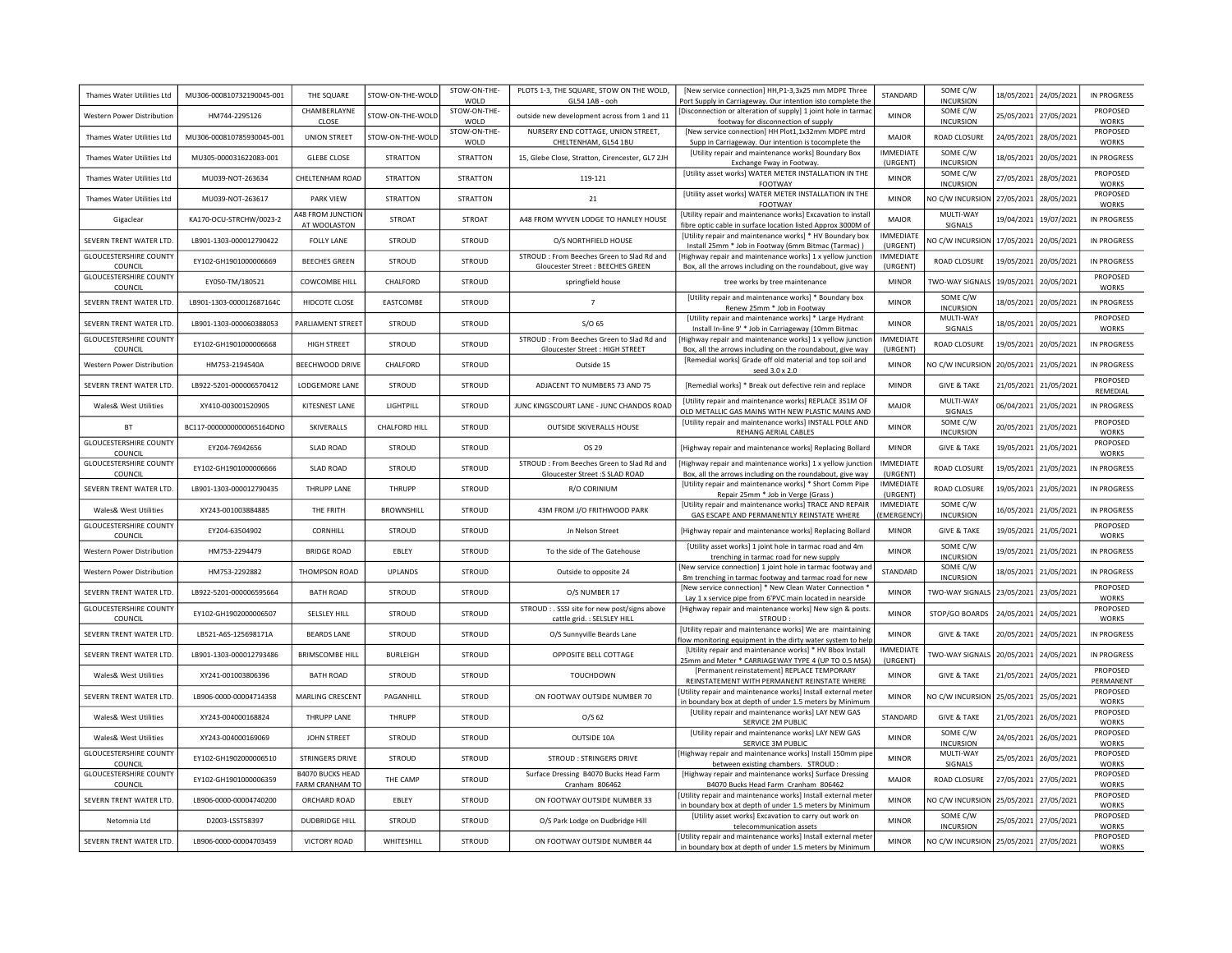| <b>BT</b>                                | BC008-PTMS298378          | COWCOMBE HILL                                   | CHALFORD              | <b>STROUD</b>     | COWCOMBE HILL NEAR FRAMPTON MANSEL GL6<br>8HW                                             | [Utility asset works] POLE TEST                                                                                          | <b>MINOR</b>                 | TWO-WAY SIGNALS              | 27/05/2021 | 27/05/2021 | PROPOSED<br><b>WORKS</b> |
|------------------------------------------|---------------------------|-------------------------------------------------|-----------------------|-------------------|-------------------------------------------------------------------------------------------|--------------------------------------------------------------------------------------------------------------------------|------------------------------|------------------------------|------------|------------|--------------------------|
| <b>GLOUCESTERSHIRE COUNTY</b><br>COUNCIL | EY204-04678983            | FOOTWAY FROM<br>LONDON ROAD                     | <b>STROUD</b>         | <b>STROUD</b>     | On Steps to Waitrose                                                                      | [Highway repair and maintenance works] Installing Column                                                                 | <b>MINOR</b>                 | <b>GIVE &amp; TAKE</b>       | 25/05/2021 | 27/05/2021 | PROPOSED<br><b>WORKS</b> |
| <b>GLOUCESTERSHIRE COUNTY</b><br>COUNCIL | EY102-GH1901000005594     | HOLLOWAY ROAD<br><b>BISLEY TO BAKERS</b>        | OAKRIDGE LYNCH        | <b>STROUD</b>     | : For the attention of Ali Jackson : Whole of<br>gloucestershire, for mass orders only    | [Highway repair and maintenance works] Surface Dressing<br>Holloway Road to Bakers Mill Bisley 807430                    | <b>MAJOR</b>                 | ROAD CLOSURE                 | 28/05/2021 | 28/05/2021 | PROPOSED<br><b>WORKS</b> |
| Wales& West Utilities                    | XY410-003001520908        | LARKSFIELD ROAD                                 | KINGSCOURT            | <b>STROUD</b>     | JUNC KITESNEST LANE - O/S NO. 9                                                           | [Utility repair and maintenance works] REPLACE 82M OF<br>OLD METALLIC GAS MAINS WITH NEW PLASTIC MAINS AND               | <b>MAIOR</b>                 | <b>GIVE &amp; TAKE</b>       | 26/04/2021 | 28/05/2021 | <b>IN PROGRESS</b>       |
| SEVERN TRENT WATER LTD.                  | LB901-1303-000012791692   | SPRINGFIELD ROAD                                | <b>UPLANDS</b>        | <b>STROUD</b>     | OPPOSITE 1 FORT VIEW                                                                      | [Utility repair and maintenance works] * PRV Rebuild<br>Chamber                                                          | <b>MINOR</b>                 | SOME C/W<br><b>INCURSION</b> | 26/05/2021 | 28/05/2021 | PROPOSED<br><b>WORKS</b> |
| <b>GLOUCESTERSHIRE COUNTY</b><br>COUNCIL | EY102-GH1902000005898     | <b>BUTTERROW HILL</b>                           | STROUD                | <b>STROUD</b>     | STROUD: W0744 4 Hillside Terrace: BUTTERROW<br>HILL                                       | [Highway repair and maintenance works] Hillside Terrace<br>Rebuild parapet STROUD                                        | <b>MAJOR</b>                 | ROAD CLOSURE                 | 26/04/2021 | 28/05/2021 | <b>IN PROGRESS</b>       |
| <b>GLOUCESTERSHIRE COUNTY</b><br>COUNCIL | EY204-45802073            | <b>DUDBRIDGE ROAD</b>                           | <b>STROUD</b>         | STROUD            | <b>Jn Selsley Hill</b>                                                                    | [Highway repair and maintenance works] Investigating Fault                                                               | <b>MINOR</b>                 | <b>GIVE &amp; TAKE</b>       | 26/05/2021 | 28/05/2021 | PROPOSED<br><b>WORKS</b> |
| SEVERN TRENT WATER LTD.                  | LB901-1303-000012538271A  | SILVER STREET                                   | <b>CHALFORD HILL</b>  | <b>STROUD</b>     | F/O CHERRY TREE HOUSE                                                                     | [Utility repair and maintenance works] * HV Boundary box<br>Renew 25mm * CARRIAGEWAY TYPE 4 (UP TO 0.5 MSA)              | MAIOR                        | ROAD CLOSURE                 | 26/05/2021 | 28/05/2021 | PROPOSED<br><b>WORKS</b> |
| Gigaclear                                | KA030-CU007948            | CHELTENHAM ROAD                                 | PITCHCOMBE            | <b>STROUD</b>     | Cotswold House to Normanhurst, Wraggcastle<br>Lane, GL6 6LX                               | [Utility repair and maintenance works] Excavating in Verge<br>& Footway to fix micro-duct faults off PTCHCM-06           | STANDARD                     | MULTI-WAY<br>SIGNALS         | 17/05/2021 | 28/05/2021 | PROPOSED<br><b>WORKS</b> |
| Western Power Distribution               | HM753-2292273             | FOOTWAY FROM<br>LONDON ROAD TO                  | STROUD                | STROUD            | Adjacent Waitrose                                                                         | [Utility asset works] 1 joint hole in modular footway for<br>supply alteration                                           | <b>MINOR</b>                 | SOME C/W<br><b>INCURSION</b> | 26/05/2021 | 30/05/2021 | PROPOSED<br><b>WORKS</b> |
| Gigaclear                                | KA030-CU007377            | <b>HYDE HILL</b>                                | CHALFORD              | <b>STROUD</b>     | Entrance To Hyde Hill to Where Road Splits To<br><b>Hyde Bridge Cottage</b>               | Excavating to install fibre optic cable and customer<br>connections. Working hours 0700-1900. TM: Road closure           | <b>MAJOR</b>                 | ROAD CLOSURE                 | 21/05/2021 | 03/06/2021 | PROPOSED<br><b>WORKS</b> |
| <b>BT</b>                                | BC410-TM00000500307085701 | SEVENLEAZE LANE                                 | <b>EDGE</b>           | <b>STROUD</b>     | BTWD210747 15M NORTH WEST OF JNC<br>PAINSWICK FOOTPATH 1 ACROSS C/W TO JNC                | [Utility repair and maintenance works] 3 concrete chamber<br>1220mm x 680mm x 1665mm deep in Carriageway, Install        | <b>MAJOR</b>                 | ROAD CLOSURE                 | 24/05/2021 | 16/06/2021 | PROPOSED<br><b>WORKS</b> |
| Wales& West Utilities                    | XY410-003001520909        | <b>GLEN PARK</b><br>CRESCENT                    | KINGSCOURT            | <b>STROUD</b>     | O/S BOWL HILL - O/S NO. 16                                                                | [Utility repair and maintenance works] REPLACE 156M OF<br>OLD METALLIC GAS MAINS WITH NEW PLASTIC MAINS AND              | <b>MAJOR</b>                 | <b>GIVE &amp; TAKE</b>       | 17/05/2021 | 25/06/2021 | PROPOSED<br><b>WORKS</b> |
| SEVERN TRENT WATER LTD.                  | LB506-A6S13542105A        | CHALFORD<br>FOOTPATH 72                         | <b>STROUD</b>         | <b>STROUD</b>     | From the junction with Abbenesse to the junction<br>of Middle Hill                        | [Utility asset works] Excavate and install new 150mm foul<br>sewer pipe from development in existing network and build   | <b>MAJOR</b>                 | <b>ROAD CLOSURE</b>          | 24/05/2021 | 02/07/2021 | PROPOSED<br><b>WORKS</b> |
| Wales& West Utilities                    | XY410-003001520905/999    | KITESNEST LANE                                  | LIGHTPILL             | STROUD            | OPP 25                                                                                    | [Utility repair and maintenance works] WELFARE UNIT<br>LOCATION                                                          | <b>MAIOR</b>                 | SOME C/W<br><b>INCURSION</b> | 09/03/2021 | 05/07/2021 | IN PROGRESS              |
| Wales& West Utilities                    | XY410-003001326400        | <b>BATH ROAD</b>                                | WOODCHESTER           | <b>STROUD</b>     | FROM THE JUNCTION WITH ROCKMOOR HILL<br>JUNCTION WITH SELSEY ROAD - REAROF                | [Utility repair and maintenance works] REPLACE 1004M OF<br>L.5IN, 14IN, 6IN, 8IN ST, CI WITH 1002M OF 63MM, 125MM        | MAIOR                        | <b>TWO-WAY SIGNALS</b>       | 26/04/2021 | 16/07/2021 | <b>IN PROGRESS</b>       |
| Wales& West Utilities                    | XY410-003001326401        | <b>BATH ROAD</b>                                | <b>STROUD</b>         | STROUD            | FROM THE JUNCTION WITH ROCKMOOR HILL - O/S<br>UNIT J BATH ROAD TRADING EST.               | [Utility repair and maintenance works] REPLACE 2133M OF<br>2IN, 14IN, 4IN, 8IN, 6IN ST, CI, SI WITH 2133M OF 40MM,       | <b>MAJOR</b>                 | TWO-WAY SIGNALS              | 26/04/2021 | 23/07/2021 | <b>IN PROGRESS</b>       |
| <b>GLOUCESTERSHIRE COUNTY</b><br>COUNCIL | EY050-STROUDMARKET        | <b>LONDON ROAD</b>                              | <b>STROUD</b>         | <b>STROUD</b>     | jun cornhill to jun russell st                                                            | closures on saturdays only 05.30hrs to 15.30hrs for market-<br>sdc legal order                                           | <b>MAJOR</b>                 | ROAD CLOSURE                 | 09/01/2021 | 25/09/2021 | <b>IN PROGRESS</b>       |
| <b>GLOUCESTERSHIRE COUNTY</b><br>COUNCIL | FY030-VDK11304836         | ST MARYS ROAD                                   | TETBURY               | <b>TETBURY</b>    | 40A                                                                                       | <b>VDK</b>                                                                                                               | <b>MINOR</b>                 | SOME C/W<br><b>INCURSION</b> | 23/05/2021 | 24/05/2021 | PROPOSED<br><b>WORKS</b> |
| Western Power Distribution               | HM751-9488776             | <b>BOWLER ROAD</b>                              | <b>NORTHWAY</b>       | TEWKESBURY        | Outside number 7                                                                          | [Utility repair and maintenance works] Urgent excavation in<br>highway to locate and repair LV cable fault.              | IMMEDIATE<br>(URGENT)        | SOME C/W<br><b>INCURSION</b> | 14/05/2021 | 20/05/2021 | IN PROGRESS              |
| Wales& West Utilities                    | XY245-004000168610        | WILLOW BANK ROAD                                | ALDERTON              | TEWKESBURY        | 0/5.30                                                                                    | [Utility repair and maintenance works] LAY NEW GAS<br>SERVICE 10M PUBLIC                                                 | STANDARD                     | <b>GIVE &amp; TAKE</b>       | 17/05/2021 | 20/05/2021 | <b>IN PROGRESS</b>       |
| SEVERN TRENT WATER LTD.                  | LB901-1303-000095990374   | MYTHE ROAD                                      | TEWKESBURY            | TEWKESBURY        | OUTSIDE BUILDING KNOWN AS THE TANK                                                        | [Utility repair and maintenance works] Small Meter Renew<br>80mm                                                         | <b>MINOR</b>                 | <b>TWO-WAY SIGNALS</b>       | 20/05/2021 | 21/05/2021 | <b>IN PROGRESS</b>       |
| Gigaclear                                | KA030-CU008097            | 300104 OAT HILL TO<br>STANWAY ASHWOOD           | SNOWSHILL             | TEWKESBURY        | Junction of Broadway Road to 300104 Oat Hill To<br>Stanway Ashwood                        | [Utility repair and maintenance works] Storage Compoundd                                                                 | STANDARD                     | <b>GIVE &amp; TAKE</b>       | 18/05/2021 | 21/05/2021 | <b>IN PROGRESS</b>       |
| Western Power Distribution               | HM751-9517684             | CLIFFORD AVENUE                                 | <b>WALTON CARDIFF</b> | TEWKESBURY        | Outside numbers 3-5                                                                       | [Utility repair and maintenance works] Urgent excavation in<br>highway to locate and repair LV cable fault.              | <b>IMMEDIATE</b><br>(URGENT) | SOME C/W<br><b>INCURSION</b> | 15/05/2021 | 21/05/2021 | <b>IN PROGRESS</b>       |
| SEVERN TRENT WATER LTD.                  | LB901-1303-000012792625   | <b>ALSTONE FIELDS</b>                           | TEWKESBURY            | TEWKESBURY        | 165M WEST OF BUMBLE BEE BARN                                                              | [Utility repair and maintenance works] * Short Comm Pipe<br>Repair 1.5' * CARRIAGEWAY TYPE 3 (0.5 TO 2.5 MSA) *          | <b>IMMEDIATE</b><br>(URGENT) | WO-WAY SIGNALS               | 19/05/2021 | 21/05/2021 | <b>IN PROGRESS</b>       |
| <b>BT</b>                                | BC008-PTMS29053302        | <b>B4077 THE</b><br>PHEASANT INN                | STANWAY               | TEWKESBURY        | ACROSS THE COTTAGE ROUND THE CORNER FROM<br>THE WAR MEMORIAL AT BROADWAY ROAD BY          | [Utility asset works] TRAFFIC MANAGMENT REQUIED TO<br>PROVIDE SAFE WORKINGS TO OVERHEAD STRUCTURE                        | <b>MINOR</b>                 | MULTI-WAY<br>SIGNALS         | 24/05/2021 | 24/05/2021 | PROPOSED<br><b>WORKS</b> |
| BT                                       | BC008-PTMS29053304        | <b>B4077 FRAMPTON</b><br>COURT TO PHEASANT      | <b>TODDINGTON</b>     | TEWKESBURY        | ACROSS THE COTTAGE ROUND THE CORNER FROM<br>THE WAR MEMORIAL AT BROADWAY ROAD BY          | [Utility asset works] TRAFFIC MANAGMENT REQUIED TO<br>PROVIDE SAFE WORKINGS TO OVERHEAD STRUCTURE                        | <b>MINOR</b>                 | MULTI-WAY<br>SIGNALS         | 24/05/2021 | 24/05/2021 | PROPOSED<br><b>WORKS</b> |
| <b>BT</b>                                | BC008-PTMS29053303        | <b>B4632 TEDDINGTON</b><br><b>CROSSROADS TO</b> | STANWAY               | TEWKESBURY        | ACROSS THE COTTAGE ROUND THE CORNER FROM<br>THE WAR MEMORIAL AT BROADWAY ROAD BY          | [Utility asset works] TRAFFIC MANAGMENT REQUIED TO<br>PROVIDE SAFE WORKINGS TO OVERHEAD STRUCTURE                        | <b>MINOR</b>                 | MULTI-WAY<br>SIGNALS.        | 24/05/2021 | 24/05/2021 | PROPOSED<br><b>WORKS</b> |
| <b>GLOUCESTERSHIRE COUNTY</b><br>COUNCIL | EY020-VDK11311448         | <b>GOULD DRIVE</b>                              | <b>NORTHWAY</b>       | TEWKESBURY        | 19                                                                                        | <b>VDK</b>                                                                                                               | <b>MINOR</b>                 | SOME C/W<br><b>INCURSION</b> | 24/05/2021 | 24/05/2021 | PROPOSED<br><b>WORKS</b> |
| <b>GLOUCESTERSHIRE COUNTY</b><br>COUNCIL | EY100-853204A             | A38 M50<br>ROUNDABOUT                           | TWYNING               | TEWKESBURY        | A38 M50 Roundabout, Twyning                                                               | [Highway improvement works] Carriageway Resurfacing                                                                      | MAJOR                        | <b>ROAD CLOSURE</b>          | 10/05/2021 | 25/05/2021 | <b>IN PROGRESS</b>       |
| <b>GLOUCESTERSHIRE COUNTY</b><br>COUNCIL | EY102-GH1902000006313     | B4215 BEECH CLOSE<br>TO GLOUCESTER              | <b>HIGHNAM</b>        | <b>TEWKESBURY</b> | TEWKESBURY: Approx 20 metres from A40 traffic<br>signals: B4215 BEECH CLOSE TO GLOUCESTER | [Highway repair and maintenance works] Re-fix 2 signs to<br>post TEWKESBURY                                              | <b>MINOR</b>                 | <b>GIVE &amp; TAKE</b>       | 25/05/2021 | 25/05/2021 | PROPOSED<br><b>WORKS</b> |
| Gigaclear                                | KA080-GC/C183130/S441190  | 300082 STAVERTON<br>TO B4063 JUNCTION           | <b>STAVERTON</b>      | TEWKESBURY        | VERGE O/S 2 St. Clare Cottages Staverton GL51<br><b>OTW</b>                               | [Utility repair and maintenance works] RELOCATING STRAW<br>FROM CDC TO CUSTOMER BOUNDARY                                 | <b>MINOR</b>                 | NO C/W INCURSION             | 21/05/2021 | 25/05/2021 | PROPOSED<br><b>WORKS</b> |
| Gigaclear                                | KA080-GC/S441655          | <b>B4213 WICK LANE TO</b><br>WAINLODE LANE      | APPERLEY              | TEWKESBURY        | VERGE & CW O/S BUMBLE COTTAGE TO<br>LABURNUM COTTAGE                                      | [Utility repair and maintenance works] LOCATING AND<br>RESOLVING BLOCKAGE                                                | <b>MINOR</b>                 | SOME C/W<br><b>INCURSION</b> | 21/05/2021 | 25/05/2021 | PROPOSED<br><b>WORKS</b> |
| <b>GLOUCESTERSHIRE COUNTY</b><br>COUNCIL | EY100-853204              | A38 FROM COUNTY<br><b>BOUNDARY TO M50</b>       | TWYNING               | TEWKESBURY        | A38 from County Boundary to M50 Roundabout                                                | [Highway improvement works] Carriageway Resurfacing                                                                      | MAJOR                        | ROAD CLOSURE                 | 10/05/2021 | 25/05/2021 | <b>IN PROGRESS</b>       |
| <b>GLOUCESTERSHIRE COUNTY</b><br>COUNCIL | EY100-853204B             | A38 BETWEEN M50<br>ROUNDABOUTS                  | <b>TWYNING</b>        | TEWKESBURY        | A38 between M50 roundabouts. Twyning                                                      | [Highway improvement works] Carriageway Resurfacing                                                                      | <b>MAJOR</b>                 | ROAD CLOSURE                 | 10/05/2021 | 25/05/2021 | IN PROGRESS              |
| <b>GLOUCESTERSHIRE COUNTY</b><br>COUNCIL | EY102-GH1902000006317     | B4213 WAINLODE<br>LANE TO HAM ROAD              | TIRLEY                | TEWKESBURY        | TEWKESBURY : Approx 50 metres before Ham<br>road junction : B4213 WAINLODE LANE TO HAM    | [Highway repair and maintenance works] Re-fix sign to post<br>TEWKESBURY                                                 | <b>MINOR</b>                 | <b>GIVE &amp; TAKE</b>       | 26/05/2021 | 26/05/2021 | PROPOSED<br><b>WORKS</b> |
| SEVERN TRENT WATER LTD.                  | LB906-0000-00004721236    | ROSEFIELD CRESCENT                              | NEWTOWN               | <b>TFWKFSBURY</b> | ON FOOTWAY OUTSIDE NUMBER 3                                                               | [Utility repair and maintenance works] Install external meter<br>in boundary box at depth of under 1.5 meters by Minimum | <b>MINOR</b>                 | NO C/W INCURSION             | 25/05/2021 | 27/05/2021 | PROPOSED<br><b>WORKS</b> |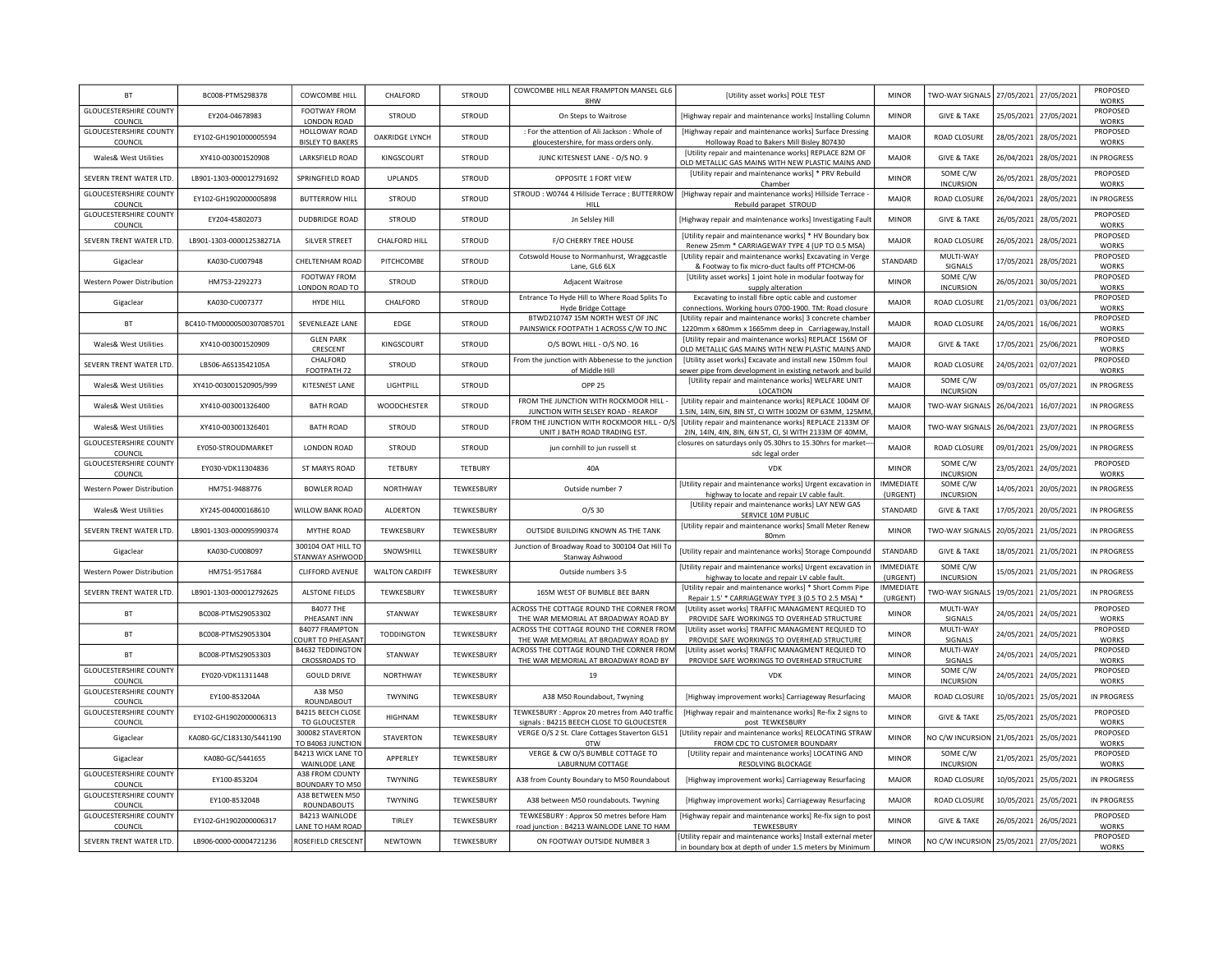| <b>GLOUCESTERSHIRE COUNTY</b><br>COUNCIL | EY204-70386014            | <b>HIGH STREET</b>                            | TEWKESBURY               | TEWKESBURY                  | On Island Opp Lloyds                                                                    | [Highway repair and maintenance works] Replacing<br>Uplighter                                                                       | <b>MINOR</b>          | <b>GIVE &amp; TAKE</b>       | 25/05/2021            | 27/05/2021            | PROPOSED<br><b>WORKS</b> |
|------------------------------------------|---------------------------|-----------------------------------------------|--------------------------|-----------------------------|-----------------------------------------------------------------------------------------|-------------------------------------------------------------------------------------------------------------------------------------|-----------------------|------------------------------|-----------------------|-----------------------|--------------------------|
| <b>GLOUCESTERSHIRE COUNTY</b><br>COUNCIL | EY102-GH1902000006338     | <b>B4213 WAINLODE</b><br>LANE TO HAM ROAD     | TIRLEY                   | TEWKESBURY                  | TEWKESBURY: Approx 150 metres past Haw<br>bridge and 200 metres past Haw bridge : B4213 | [Highway repair and maintenance works] Replace kerbs and<br>sets TEWKESBURY                                                         | <b>MINOR</b>          | TWO-WAY SIGNALS              | 26/05/2021            | 27/05/2021            | PROPOSED<br><b>WORKS</b> |
| SEVERN TRENT WATER LTD.                  | LB906-0000-00004723940    | OAK DRIVE                                     | NORTHWAY                 | TEWKESBURY                  | ON FOOTWAY OUTSIDE NUMBER 37                                                            | Utility repair and maintenance works] Install external mete<br>in boundary box at depth of under 1.5 meters by Minimum              | <b>MINOR</b>          | NO C/W INCURSION             | 25/05/2021            | 27/05/2021            | PROPOSED<br><b>WORKS</b> |
| SEVERN TRENT WATER LTD.                  | LB906-0000-00004722014    | <b>GRANGE COURT</b>                           | <b>NORTHWAY</b>          | TEWKESBURY                  | ON FOOTWAY OUTSIDE NUMBER 68                                                            | [Utility repair and maintenance works] Install external meter<br>in boundary box at depth of under 1.5 meters by Minimum            | <b>MINOR</b>          | NO C/W INCURSION             | 25/05/2021            | 27/05/2021            | PROPOSED<br><b>WORKS</b> |
| <b>GLOUCESTERSHIRE COUNTY</b><br>COUNCIL | EY100-851415              | TEWKESBURY BYPASS                             | TEWKESBURY               | TEWKESBURY                  | A38 Tewkesbury Bypass                                                                   | [Highway improvement works] Carriageway Resurfacing                                                                                 | <b>MAJOR</b>          | ROAD CLOSURE                 | 25/05/2021            | 27/05/2021            | PROPOSED<br><b>WORKS</b> |
| <b>GLOUCESTERSHIRE COUNTY</b><br>COUNCIL | EY100-851415A             | SNOWDONIA ROAD                                | TEWKESBURY               | TEWKESBURY                  | 4/8402 Snowdonia Road, Tewkesbury                                                       | [Highway improvement works] Carriageway Resurfacing                                                                                 | <b>MAJOR</b>          | ROAD CLOSURE                 | 25/05/2021            | 27/05/2021            | PROPOSED<br><b>WORKS</b> |
| Gigaclear                                | KA030-CU007849            | 500514 SNOWSHILL<br>TO STANTON                | <b>STANTON</b>           | TFWKFSBURY                  | outside astwood house to Y junction of<br>sheepscombe house                             | [Utility repair and maintenance works] Instalation of Fibre<br>Optic Ducting and Chambers TM: Long delays                           | STANDARD              | <b>GIVE &amp; TAKE</b>       | 17/05/2021            | 28/05/2021            | IN PROGRESS              |
| <b>GLOUCESTERSHIRE COUNTY</b><br>COUNCIL | EY020-GB1705              | SWILGATE ROAD                                 | TEWKESBURY               | TEWKESBURY                  | Footway                                                                                 | Works to private retaining wall adj public footway.                                                                                 | STANDARD              | SOME C/W<br><b>INCURSION</b> | 17/05/2021            | 28/05/2021            | PROPOSED<br><b>WORKS</b> |
| Western Power Distribution               | HM744-2295756             | STOW ROAD                                     | ALDERTON                 | TEWKESBURY                  | Opposite number 12                                                                      | [Utility repair and maintenance works] Urgent excavation i<br>highway to locate and repair HV cable fault.                          | IMMEDIATE<br>(URGENT) | <b>TWO-WAY SIGNALS</b>       | 17/05/2021            | 28/05/2021            | IN PROGRESS              |
| SEVERN TRENT WATER LTD                   | LB517-A7W-12216001A       | <b>NATTON</b>                                 | ASHCHURCH                | TFWKFSBURY                  | Adjacent to new development site, approx 200m<br>south of junc with A46                 | [Utility asset works] Diversion of 4' PVC main as part of new<br>road layout for new development site.                              | IMMEDIATE<br>(URGENT) | TWO-WAY SIGNALS              | 18/05/2021            | 01/06/2021            | <b>IN PROGRESS</b>       |
| Western Power Distribution               | HM751-2292802             | WELLFIELD                                     | NEWTOWN                  | TEWKESBURY                  | outside 21                                                                              | [Utility asset works] 1 joint hole in tarmac footway for<br>supply alteration                                                       | STANDARD              | <b>GIVE &amp; TAKE</b>       | 25/05/2021            | 02/06/2021            | PROPOSED<br>WORKS        |
| SEVERN TRENT WATER LTD.                  | LB529-A6W-12464-02-A      | <b>FLOUR MILLS</b>                            | <b>TEWKESBURY</b>        | TEWKESBURY                  | On the bridge named 'Flour Mills'                                                       | [Utility asset works] Barriers in place to protect bell barriers<br>(from lorries delivering to the STW site) that line either side | <b>MAJOR</b>          | NO C/W INCURSION             | 06/04/2021            | 30/11/2021            | IN PROGRESS              |
| Gigaclear                                | KA170-OCU-WRCHW/013A-02   | COLEFORD ROAD                                 | TIDENHAM                 | TIDENHAM                    | WORKS FROM NETHERHOPE LANE TO ROCKWOO                                                   | [Utility repair and maintenance works] Excavation to install<br>fibre optic cable in surface location listed Approx 500M of         | STANDARD              | <b>GIVE &amp; TAKE</b>       | 30/04/2021            | 21/05/2021            | IN PROGRESS              |
| BT                                       | BC008-PTMS296823          | 448 FROM JUNCTION<br>WITH HANLEY LANE         | TIDENHAM                 | TIDENHAM                    | FROM JUNCTION WITH HANLEY LANE TO<br>JUNCTION WITH GLOUCESTER ROAD NP16 7LL             | [Utility asset works] 2 way lights required to safely test pole                                                                     | <b>MINOR</b>          | TWO-WAY SIGNALS              | 28/05/2021            | 28/05/2021            | PROPOSED<br><b>WORKS</b> |
| Gigaclear                                | KA170-OCU-WRCHW/001B      | A48 FROM JUNCTION<br>WITH HANLEY LANE         | TIDENHAM                 | TIDENHAM                    | Works located from jnc to Philpots court farm to<br>Sugar loaf on A48                   | [Utility repair and maintenance works] Excavation to install<br>fibre optic cable in surface location listed Approx 380M of         | MAIOR                 | <b>TWO-WAY SIGNALS</b>       | 19/03/2021            | 30/06/2021            | IN PROGRESS              |
| Gigaclear                                | KA170-OCU-WRCHW/001C      | A48 FROM JUNCTION<br>WITH HANLEY LANE         | TIDENHAM                 | TIDENHAM                    | works located from Sugar loaf to jnc toward Day<br>house Farm                           | [Utility repair and maintenance works] Excavation to install<br>fibre optic cable in surface location listed Approx 400M of         | <b>MAJOR</b>          | MULTI-WAY<br>SIGNALS         | 16/03/2021            | 30/06/2021            | <b>IN PROGRESS</b>       |
| Gigaclear                                | KA170-OCU-WRCHW/005A      | ROAD FROM A48 TO<br><b>CROSS HILL</b>         | TIDENHAM                 | TIDENHAM                    | From jnc on A48 to private track towards Church<br>Cottage                              | Excavation to install fibre optic cable in surface location<br>listed Approx 480M of works to be carried out                        | <b>MAJOR</b>          | ROAD CLOSURE                 | 05/02/2021            | 06/07/2021            | <b>IN PROGRESS</b>       |
| Gigaclear                                | KA170-OCU-WRCHW/005B      | ROAD FROM A48 TO<br><b>CROSS HILL</b>         | TIDENHAM                 | TIDENHAM                    | Works from track toward church cottage to jnc of<br>Netherhope lane                     | Excavation to install fibre optic cable in surface location<br>listed Approx 570M of works to be carried out                        | <b>MAJOR</b>          | ROAD CLOSURE                 | 05/02/2021            | 06/07/2021            | <b>IN PROGRESS</b>       |
| Gigaclear                                | KA170-OCU-WRCHW/032       | COLEFORD ROAD                                 | TUTSHILL                 | TUTSHILL                    | near jnc of Bishton Lane and Coleford road.                                             | Utility repair and maintenance works] Works to recitfy fibre<br>in access cab located on Coleford road, fibre splicing works        | <b>MINOR</b>          | MULTI-WAY<br>SIGNALS         | 20/05/2021            | 24/05/2021            | PROPOSED<br><b>WORKS</b> |
| Gigaclear                                | KA170-OCU-GRTHL/30        | PIERMONT DRIVE                                | TUTSHILL                 | <b>TUTSHILL</b>             | Piermont drive                                                                          | [Utility repair and maintenance works] Excavation to install<br>fibre optic cable in surface location listed Approx 50M of          | STANDARD              | <b>GIVE &amp; TAKE</b>       | 13/05/2021            | 25/05/2021            | <b>IN PROGRESS</b>       |
| SOUTH WALES ELECTRICITY                  | LL020-2290354A            | <b>BEACHLEY ROAD</b>                          | TUTSHILL                 | TUTSHILL                    | Road crossing at junction with Gloucester Road<br>and Castleford Hill                   | [Utility asset works] 16m trenching in tarmac footway and<br>carriageway for reinforcement scheme. Works to be done in              | STANDARD              | SOME C/W<br><b>INCURSION</b> | 14/05/2021            | 04/06/2021            | IN PROGRESS              |
| <b>GLOUCESTERSHIRE COUNTY</b><br>COUNCIL | EY102-GH1902000006542     | WYEBANK ROAD                                  | TUTSHILL                 | TUTSHILL                    | TUTSHILL: Wyebank Road, Sedbury NP16 7FR:<br><b>WYEBANK ROAD</b>                        | [Highway repair and maintenance works] Install eleven drop<br>kerb crossing points, Resurface 280 square m footway.                 | STANDARD              | <b>GIVE &amp; TAKE</b>       | 24/05/2021            | 04/06/2021            | PROPOSED<br><b>WORKS</b> |
| SOUTH WALES ELECTRICITY                  | LL020-2290354B            | <b>CASTLEFORD HILL</b>                        | TUTSHILL                 | TUTSHILL                    | From junction with Beachley Road to outside St<br>John's-on-the-Hill Preparatory School | [Utility asset works] 125m trenching in tarmac footway for<br>reinforcement scheme. Works to be done in conjunction                 | STANDARD              | SOME C/W<br><b>INCURSION</b> | 10/05/2021            | 04/06/2021            | <b>IN PROGRESS</b>       |
| <b>Western Power Distribution</b>        | HM751-2292525             | <b>GREENWAY LANE</b>                          | ULLENWOOD                | ULLENWOOD                   | os new site, near entrance to Greenway estate<br>substation                             | [Utility asset works] for signing & guarding only - no<br>excavation                                                                | <b>MINOR</b>          | SOME C/W<br><b>INCURSION</b> | 20/05/2021            | 20/05/2021            | PROPOSED<br><b>WORKS</b> |
| Gigaclear                                | KA080-GC/C207720/S106109  | A436 FROM SOUTH<br>OF SEVEN SPRINGS           | ULLENWOOD                | <b>ULLENWOOD</b>            | FW CW V FROM SOUTH HOUSE TO MOSELLA<br>COTTAGE                                          | [Utility repair and maintenance works] TRIAL HOLES TO<br>LOCATE DAMAGED FIBRE                                                       | <b>MINOR</b>          | SOME C/W<br><b>INCURSION</b> | 25/05/2021            | 27/05/2021            | PROPOSED<br><b>WORKS</b> |
| <b>GLOUCESTERSHIRE COUNTY</b><br>COUNCIL | EY101-WCTIS6              | A40 GOLDEN VALLEY<br><b>WESTBOUND ARLE</b>    | CHELTENHAM               | UNSPECIFIED                 | A40 Golden Valley (Westbound Exit)                                                      | Arle Court Improvements                                                                                                             | MAIOR                 | LANE CLOSURE                 | 01/07/2020 21/05/2021 |                       | IN PROGRESS              |
| <b>GLOUCESTERSHIRE COUNTY</b><br>COUNCIL | EY101-WCTIS8              | A40 GOLDEN VALLEY<br>WESTBOUND ARLE           | CHELTENHAM               | UNSPECIFIED                 | A40 Golden Valley (Eastbound Exit)                                                      | Arle Court Improvements                                                                                                             | MAJOR                 | <b>LANE CLOSURE</b>          |                       | 01/07/2020 21/05/2021 | <b>IN PROGRESS</b>       |
| <b>GLOUCESTERSHIRE COUNTY</b><br>COUNCIL | EY101-WCTIS1              | A40 GOLDEN VALLEY<br>EASTBOUND SLIP           | CHELTENHAM               | UNSPECIFIED                 | A40 Golden Valley                                                                       | A40 EB Widening - M5 J11 to Arle Court                                                                                              | MAJOR                 | <b>LANE CLOSURE</b>          | 01/07/2020 21/05/2021 |                       | IN PROGRESS              |
| <b>GLOUCESTERSHIRE COUNTY</b><br>COUNCIL | EY101-WCTIS5              | A40 GOLDEN VALLEY<br>EASTBOUND SLIP           | CHEI TENHAM              | UNSPECIFIED                 | A40 Golden Valley (East bound approach)                                                 | Arle Court Improvements                                                                                                             | MAIOR                 | <b>LANE CLOSURE</b>          |                       | 01/07/2020 21/05/2021 | IN PROGRESS              |
| <b>GLOUCESTERSHIRE COUNTY</b><br>COUNCIL | EY101-WCTIS7              | A40 GOLDEN VALLEY<br>EASTBOUND SLIP           | CHEI TENHAM              | UNSPECIFIED                 | A40 Golden Valley (Westbound approach)                                                  | Arle Court Improvements                                                                                                             | MAIOR                 | LANE CLOSURE                 |                       | 01/07/2020 21/05/2021 | <b>IN PROGRESS</b>       |
| <b>GLOUCESTERSHIRE COUNTY</b><br>COUNCIL | EY102-GH1902000006558     | <b>B4068 LOWER SWELL</b><br>ROAD TO SNOWSHILI | UPPER SLAUGHTER          | UPPER SLAUGHTER             | UPPER SLAUGHTER: B4068 Stow Road: B4068<br>SWELL TO LOWER SLAUGHTER JUNCTION            | [Highway repair and maintenance works] Surface Dressing<br>roadmarking and prep works UPPER SLAUGHTER                               | <b>MAJOR</b>          | ROAD CLOSURE                 | 21/05/2021            | 21/05/2021            | PROPOSED<br><b>WORKS</b> |
| <b>GLOUCESTERSHIRE COUNTY</b><br>COUNCIL | EY102-GH1902000006549     | <b>B4068 LOWER SWELL</b><br>ROAD TO SNOWSHIL  | UPPER SLAUGHTER          | UPPER SLAUGHTER             | UPPER SLAUGHTER: B4068 Stow Road: B4068<br>SWELL TO LOWER SLAUGHTER JUNCTION            | [Highway repair and maintenance works] Surface Dressing<br>roadmarking and prep works UPPER SLAUGHTER                               | <b>MAJOR</b>          | ROAD CLOSURE                 | 26/05/2021            | 26/05/2021            | PROPOSED<br><b>WORKS</b> |
| Wales& West Utilities                    | XY243-004000168733        | <b>BONDEND ROAD</b>                           | <b>UPTON ST LEONARDS</b> | <b>UPTON ST</b><br>LEONARDS | O/S NEW BUILD ADJ 43                                                                    | [Utility repair and maintenance works] LAY NEW GAS<br>SERVICE 6M PUBLIC - 12M PRIVATE                                               | STANDARD              | <b>GIVE &amp; TAKE</b>       | 19/05/2021            | 25/05/2021            | <b>IN PROGRESS</b>       |
| SEVERN TRENT WATER LTD                   | LB922-5201-000006609487   | <b>BONDEND ROAD</b>                           | <b>UPTON ST LEONARDS</b> | <b>UPTON ST</b><br>LEONARDS | ADJACENT TO NUMBER 43                                                                   | [New service connection] * NEW WATER CONNECTION '<br>CARRIAGEWAY TYPE 4 (UP TO 0.5 MSA)                                             | <b>MINOR</b>          | <b>GIVE &amp; TAKE</b>       | 24/05/2021            | 26/05/2021            | PROPOSED<br><b>WORKS</b> |
| Western Power Distribution               | HM752-2292919             | <b>BONDEND ROAD</b>                           | <b>UPTON ST LEONARDS</b> | <b>UPTON ST</b><br>LEONARDS | OPPOSITE NEW PLOT ADJACENT TO 43 BONDEND<br><b>ROAD</b>                                 | [Utility asset works] 1 joint hole in grass verge and 8m<br>trenching in tarmac road for new supply                                 | STANDARD              | TWO-WAY SIGNALS              | 27/05/2021            | 02/06/2021            | PROPOSED<br><b>WORKS</b> |
| <b>BT</b>                                | BC410-TM00000500307085700 | <b>JPTON ST LEONARDS</b><br>FOOTPATH 53       | <b>UPTON ST LEONARDS</b> | <b>UPTON ST</b><br>LEONARDS | JNC WITH SEVENLEAZE LANE TO 230M NORTH<br>EAST OF JNC SEVENLEAZE LANE, UPTON ST         | [Utility repair and maintenance works] Build 1 concrete<br>chamber 1310mm x 610mm x 1265mm deep in                                  | <b>MAIOR</b>          | ROAD CLOSURE                 | 24/05/2021            | 16/06/2021            | PROPOSED<br><b>WORKS</b> |
| <b>GLOUCESTERSHIRE COUNTY</b><br>COUNCIL | EY102-GH1902000006557     | <b>BATH ROAD</b>                              | WESTONBIRT               | <b>WESTONBIRT</b>           | WESTONBIRT: A433 Bath Road, Willesley: BATH<br>ROAD                                     | [Highway repair and maintenance works] Surface Dressing,<br>roadmarking and prep works WESTONBIRT                                   | <b>MAJOR</b>          | ROAD CLOSURE                 | 20/05/2021            | 20/05/2021            | IN PROGRESS              |